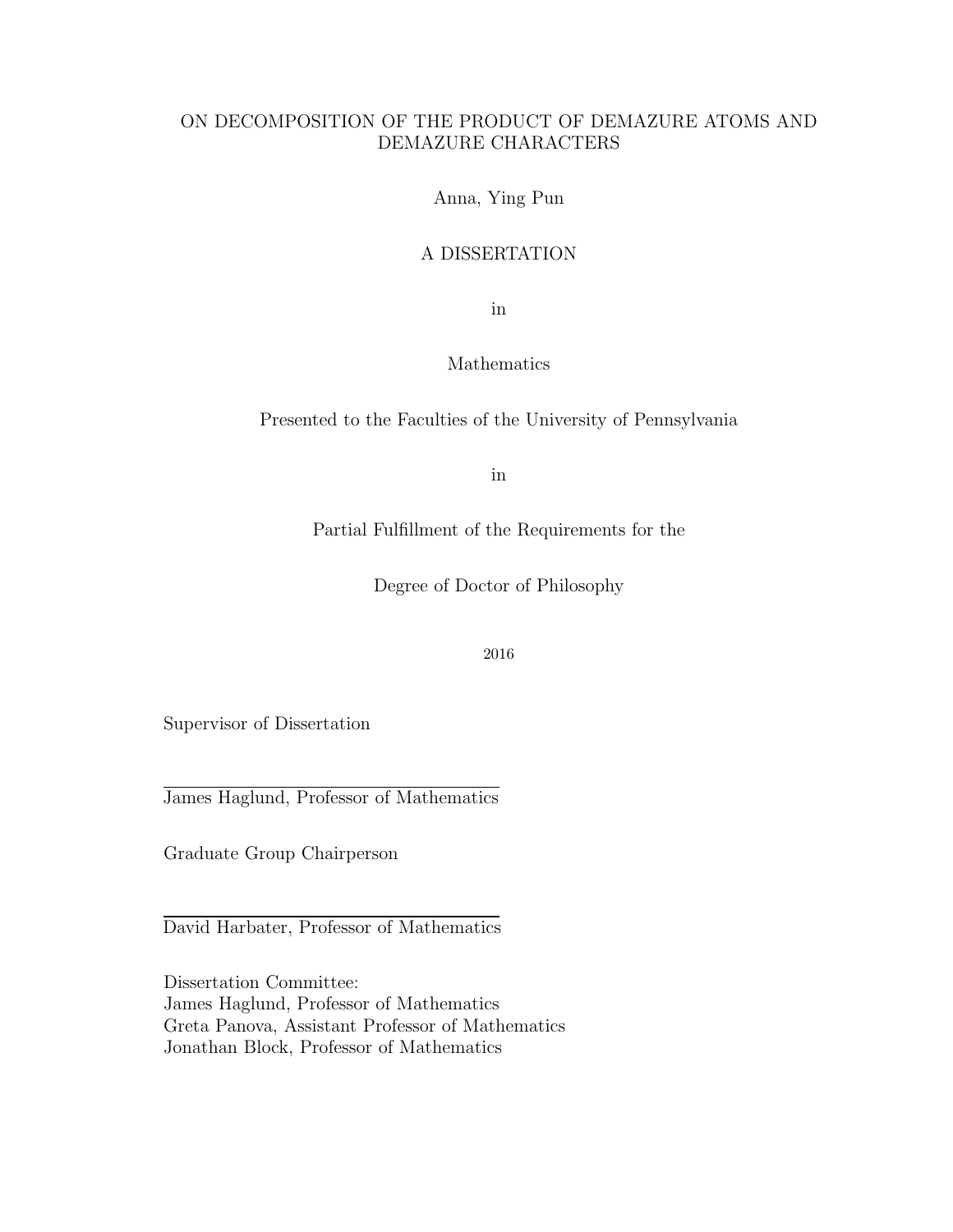## Acknowledgments

I would like to express my genuine gratitude to my advisor Prof. James Haglund for his guidance and encouragement throughout the period of my graduate study. I would also like to thank every member in the CAGE seminar group, especially Prof. Jennifer Morse, Prof. Linda Chen, Prof. Elizabeth Milicevic and Per Alexandersson for their ideas and support. Thanks Paula, Janet, Monica, Robin and Reshma in the Math Department office for their great help.

Thanks to my classmates and friends Max, Soum, Hua, Jin, Spencer, Martin, Siggy, Zachary and all others that I met in Hong Kong, especially Kei Yuen Chan and Ming Ho Ng for their wonderful friendship. Thanks to Brett for always helping me to take care of my dogs when I was away for conferences. I am also indebted to James Sundstrom for helping me through the oral examination and for his relentless support.

Special thanks to Prof. M.K. Siu, Dr. P.P.W. Wong and Dr. G. Han from the HKU for their advices throughout these years, and to Prof. Richard Stanley for ideas and advices in Math and comics and let me have a chance to relax and move on whenever I struggled with my study.

Fianlly my greatest thanks to my family: My adorable dogs Lan Jai (親仔) and Lan Lui(親女) for accompanying me during these 5 years in the US and giving me great emotional support, and my mother, who is the greatest person I have ever met. She has always been there to encourage me to do my best, and has shown lots of love and care when I am under stress. It would not be possible for me to finish my graduate study without her.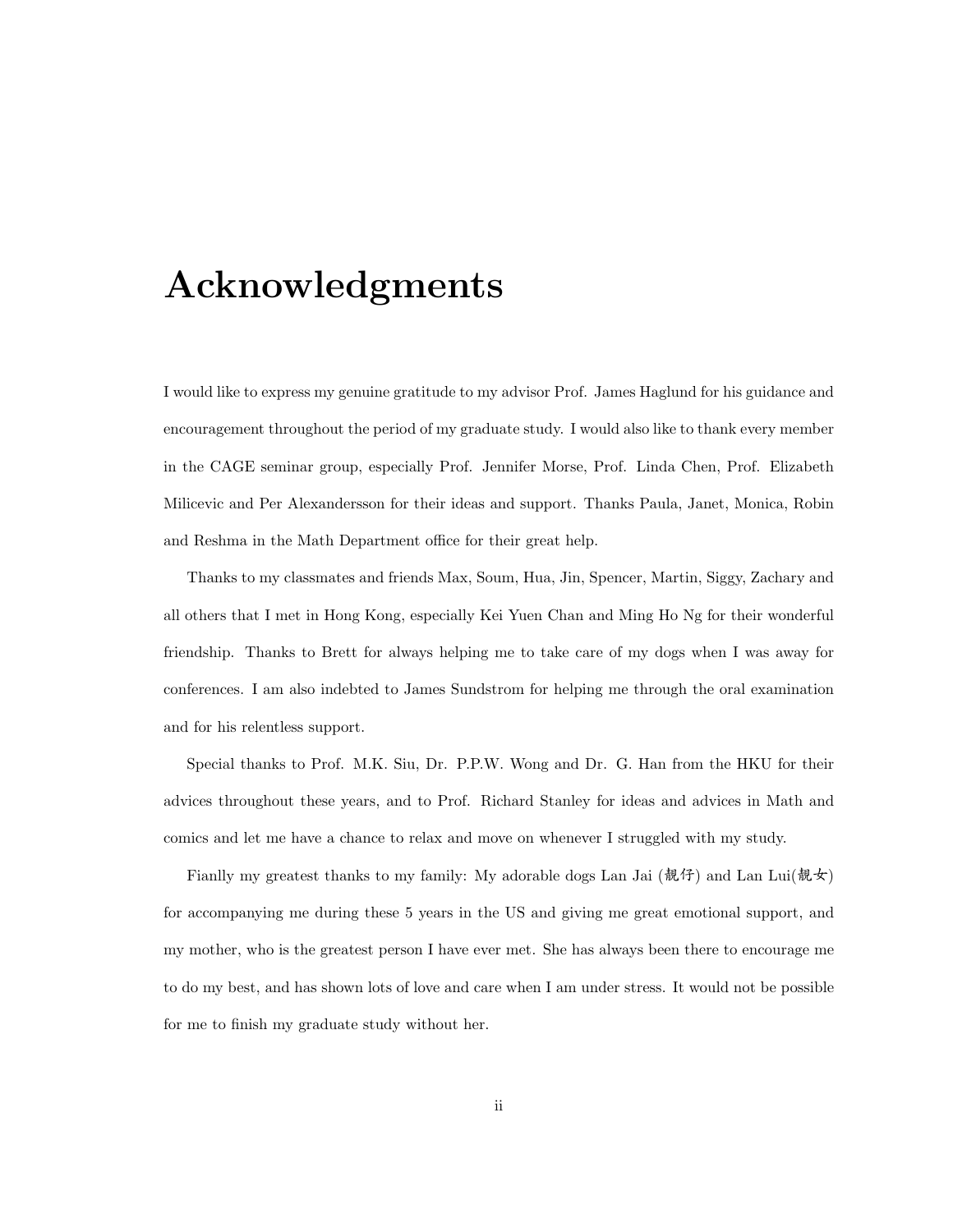#### ABSTRACT

### ON DECOMPOSITION OF THE PRODUCT OF DEMAZURE ATOMS AND DEMAZURE CHARACTERS

#### Anna, Ying Pun

#### James Haglund

This thesis studies the properties of Demazure atoms and characters using linear operators and also tableaux-combinatorics. It proves the atom-positivity property of the product of a dominating monomial and an atom, which was an open problem. Furthermore, it provides a combinatorial proof to the key-positivity property of the product of a dominating monomial and a key using skyline fillings, an algebraic proof to the key-positivity property of the product of a Schur function and a key using linear operator and verifies the first open case for the conjecture of key-positivity of the product of two keys using linear operators and polytopes.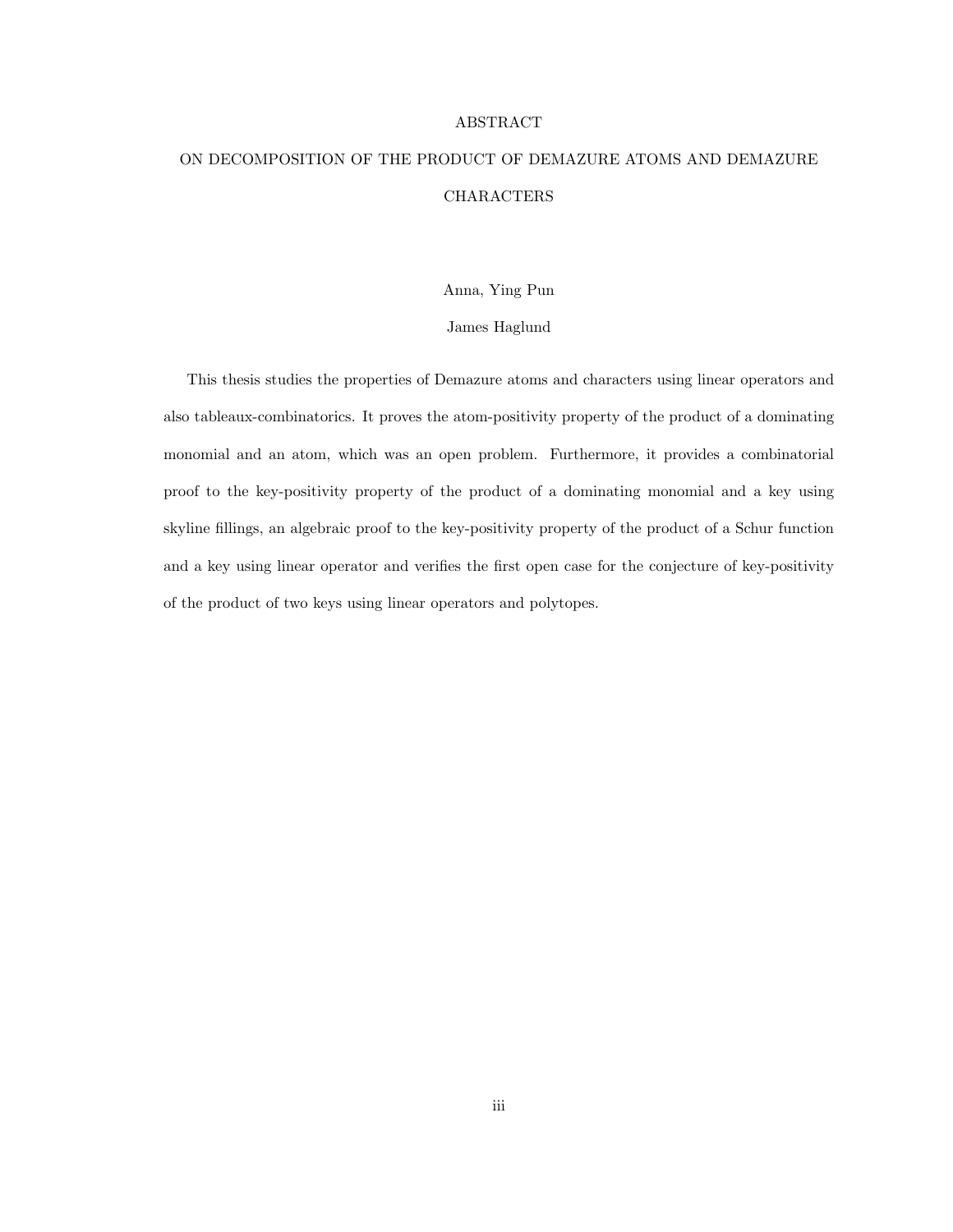# **Contents**

|                                               |     | Introduction                                                                                         | $\mathbf 1$ |  |  |
|-----------------------------------------------|-----|------------------------------------------------------------------------------------------------------|-------------|--|--|
| $\mathbf 1$                                   |     | Symmetric group $S_n$                                                                                | 4           |  |  |
| Demazure atoms and characters<br>$\mathbf{2}$ |     |                                                                                                      |             |  |  |
|                                               | 2.1 |                                                                                                      | 12          |  |  |
|                                               | 2.2 |                                                                                                      | 25          |  |  |
|                                               | 2.3 |                                                                                                      | 28          |  |  |
| 3                                             |     | Decomposition of products of Demazure atoms and characters                                           | 31          |  |  |
|                                               | 3.1 | Convert a column word to a row word $\ldots \ldots \ldots \ldots \ldots \ldots \ldots \ldots \ldots$ | 33          |  |  |
|                                               | 3.2 | Convert a Column Recording Tableau to a Row Recording Tableau                                        | 51          |  |  |
|                                               | 3.3 | Decomposition of the product of a dominating monomial and an atom into a positive                    |             |  |  |
|                                               |     |                                                                                                      | 70          |  |  |
|                                               | 3.4 | Decomposition of the product of a dominating monomial and a key into a positive                      |             |  |  |
|                                               |     |                                                                                                      | 74          |  |  |
|                                               | 3.5 | Decomposition of the product of a Schur function and a Demazure character $\dots$ .                  | 76          |  |  |
| 4                                             |     | Atom positivity of the product of two key polynomials whose basements have                           |             |  |  |
|                                               |     | length at most 3                                                                                     | 79          |  |  |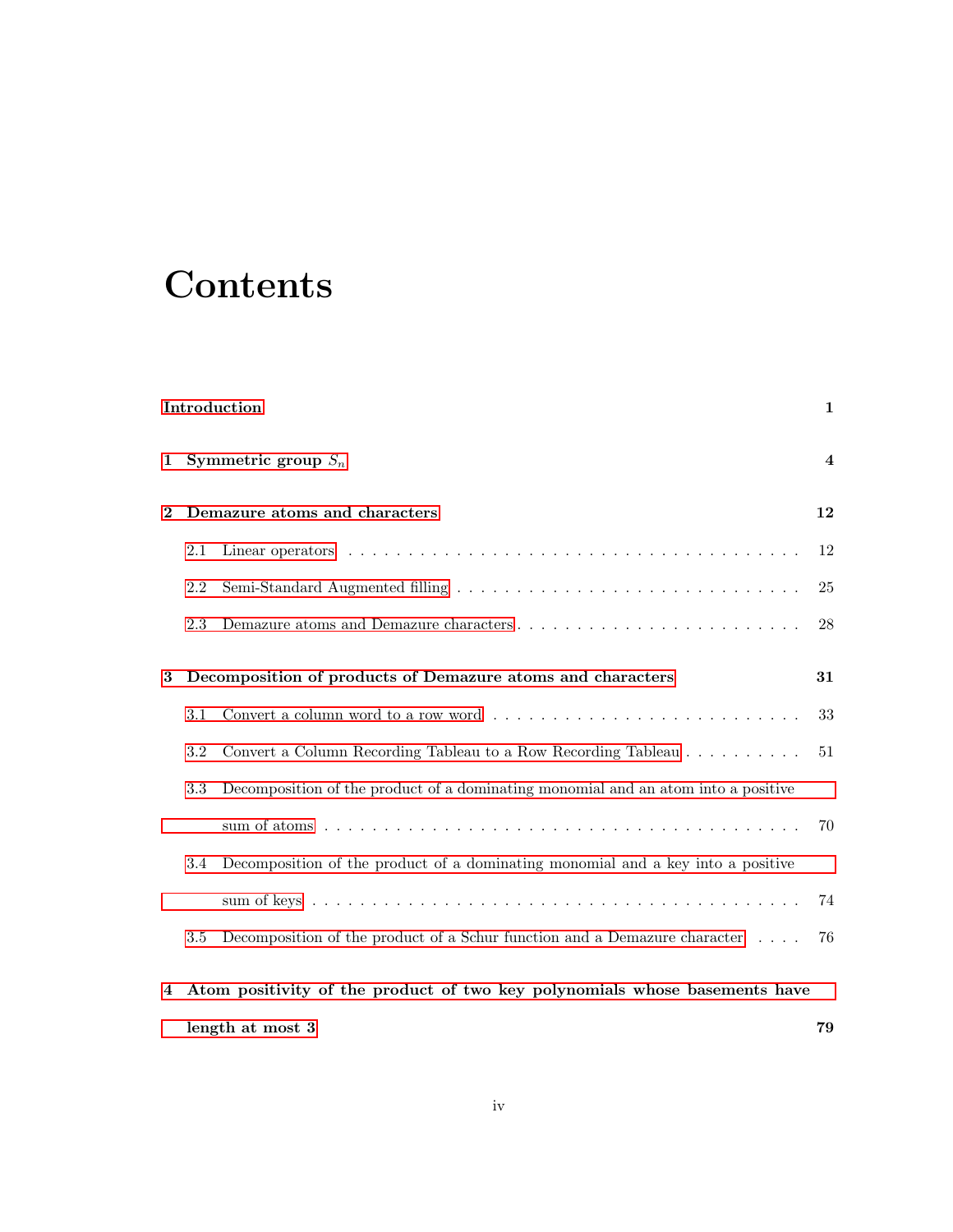| Appendix |       |                                                                                               | 114 |
|----------|-------|-----------------------------------------------------------------------------------------------|-----|
|          | 4.2.5 |                                                                                               |     |
|          |       |                                                                                               |     |
|          |       |                                                                                               |     |
|          |       |                                                                                               |     |
|          |       |                                                                                               |     |
| 4.2      |       |                                                                                               |     |
|          |       |                                                                                               |     |
|          |       | 4.1.1 Demazure characters and polytopes $\ldots \ldots \ldots \ldots \ldots \ldots \ldots$ 81 |     |
|          |       |                                                                                               |     |

| A Bijection between LRS and LRK |  |
|---------------------------------|--|
|---------------------------------|--|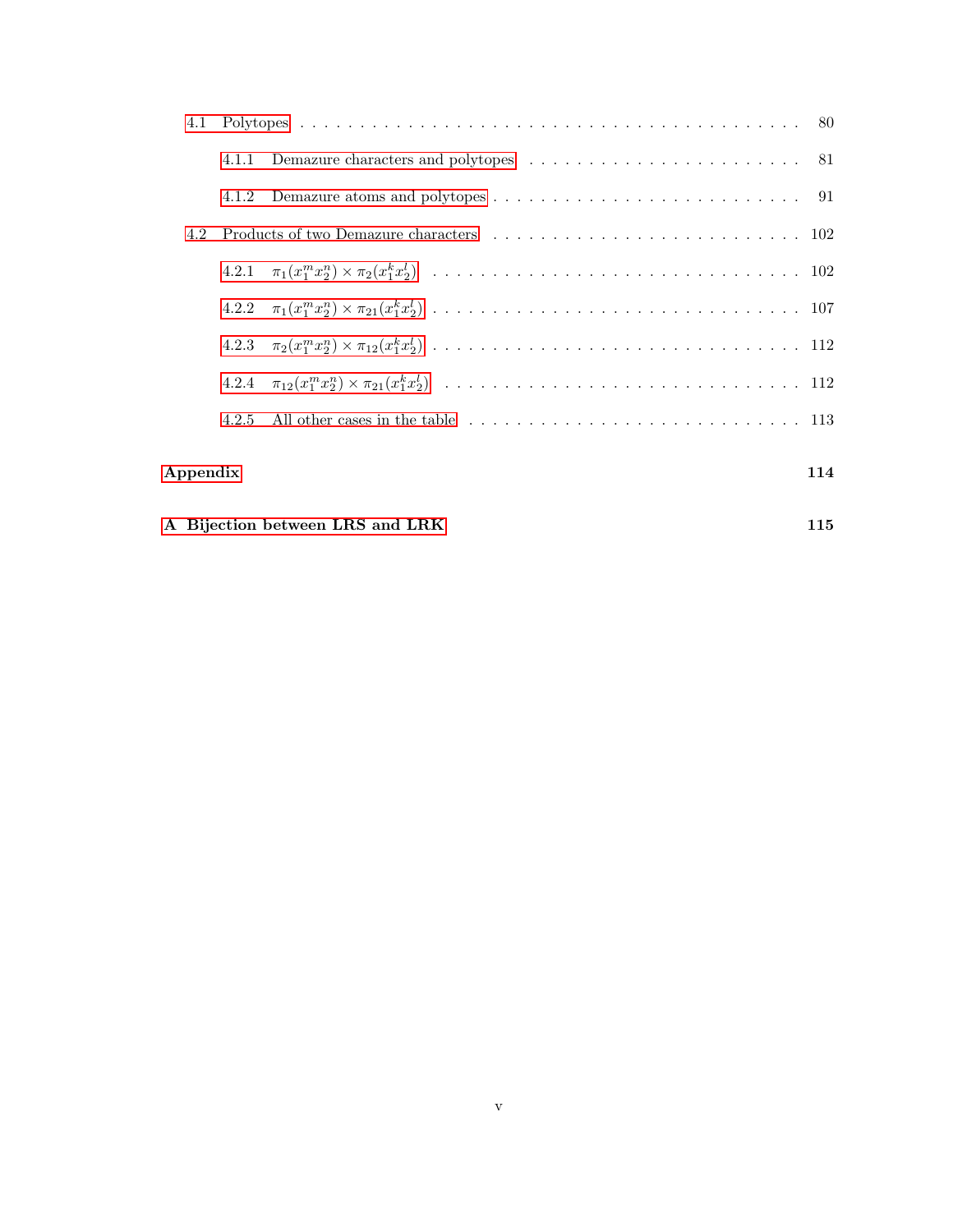### <span id="page-5-0"></span>Introduction

Macdonald [\[9\]](#page-124-0) defined a family of non-symmetric polynomials, called non-symmetric Macdonald polynomials,

 $\{E_{\gamma}(x_1,\ldots,x_n;q,t)|\gamma \mbox{ is a weak composition with }n \mbox{ parts}, n \in \mathbb{N}\}$ 

which shares many properties with the family of symmetric Macdonald polynomials [\[8\]](#page-124-1)

 ${P_{\lambda}(x_1, ..., x_n; q, t)}\lambda$  is a partition with n parts,  $n \in \mathbb{N}$ .

Haglund, Haiman and Loehr [\[2\]](#page-123-0) obtained a combinatorial formula for  $E_{\gamma}(X; q, t)$  where  $X =$  $(x_1, \ldots, x_n)$ , using fillings of augmented diagram of shape  $\gamma$ , called *skyline fillings*, satisfying certain constraints.

Marshall[\[10\]](#page-124-2) studied the family of non-symmetric Macdonald polynomials using another notation  $\hat{E}_{\gamma}(x_1,\ldots,x_n;q,t) := E_{\overline{\gamma}}(x_n,\ldots,x_1;\frac{1}{q},\frac{1}{t}).$  In particular, by setting  $q = t = 0$  in  $\hat{E}_{\gamma}$ , one can ob-tain Demazure atoms (first studied by Lascoux and Schützenberger[\[6\]](#page-123-1))  $\mathcal{A}_{\gamma} = \hat{E}_{\gamma}(x_1,\ldots,x_n;0,0)$  $E_{\overline{\gamma}}(x_n,\ldots,x_1;\infty,\infty)$ . Similarly, one can obtain Demazure characters (key polynomials) by setting  $q = t = 0$  in  $E_{\gamma}$ , *i.e.*,  $\kappa_{\gamma} = E_{\gamma}(x_1, \ldots, x_n; 0, 0) = \hat{E}_{\overline{\gamma}}(x_n, \ldots, x_1; \infty, \infty)$ . The set of all Demazure atoms forms a basis for the polynomial ring, as does the set of all key polynomials.

Haglund, Luoto, Mason, Remmel and van Willigenburg [\[3\]](#page-123-2), [\[4\]](#page-123-3) further studied the combinatorial formulas for Demazure atoms and Demazure characters given by the skyline fillings and obtained results which generalized those for Schur functions like the Pieri Rule, the Robinson-Schensted-Knuth (RSK) algorithm, and the Littlewood-Richardson (LR) rule.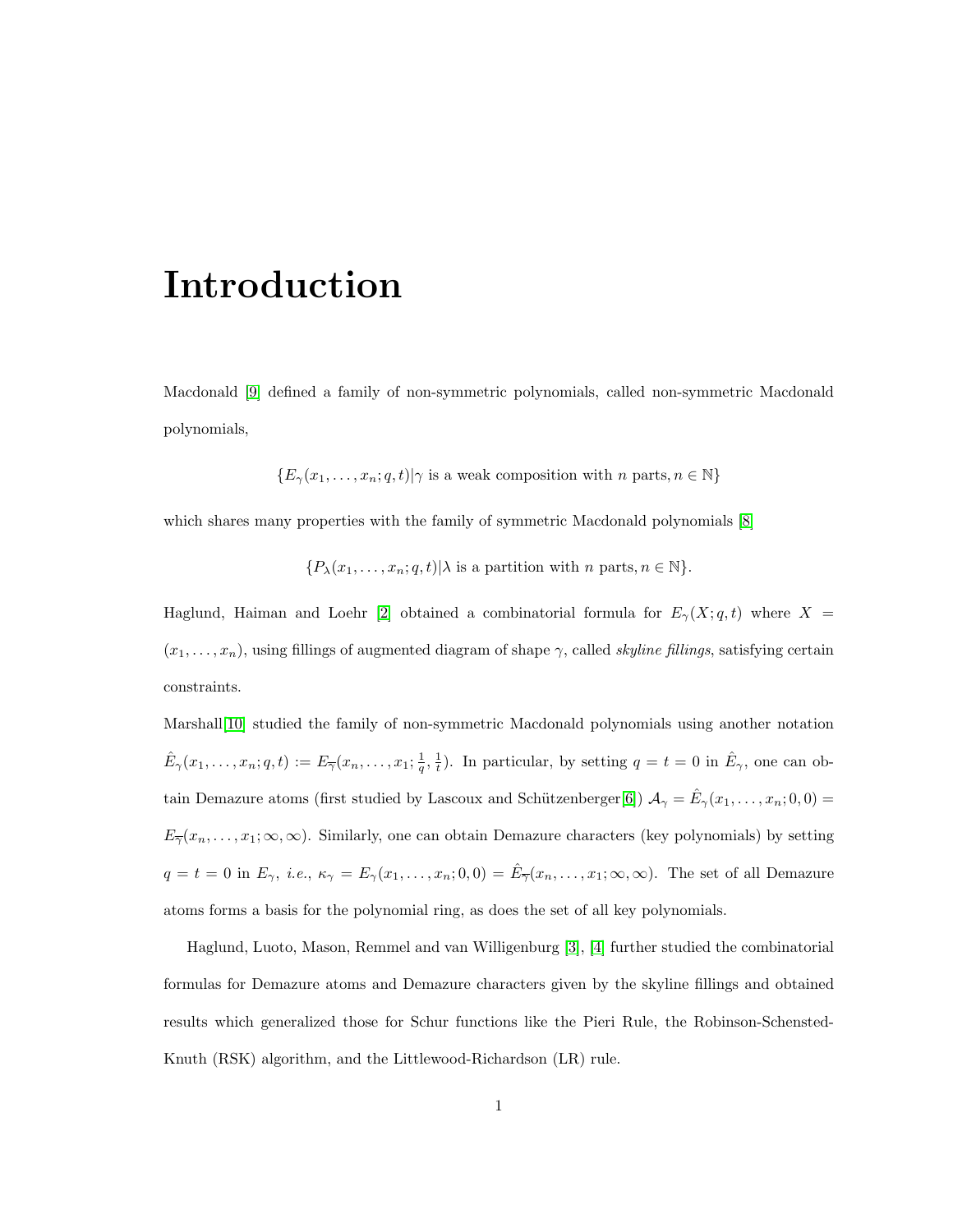It is a classical result in Algebraic Geometry that the product of two Schubert polynomials can be written as a positive sum of Schubert polynomials. A representation theoretic proof is also given recently by using Kráskiewicz-Pragacz modules [\[13\]](#page-124-3). However a combinatorial proof of the positivity property of Schubert polynomials has long been open.

Since every Schubert polynomial is a positive sum of key polynomials [\[7\]](#page-123-4), the product of two Schubert polynomials is a positive sum of product of two key polynomials. This suggests one to study the product of two key polynomials. It is known that the product of two key polynomials is not key-positive in general. However, it is still a conjecture that whether the product is atom-positive. This provides a possible approach to a combinatorial proof of the positivity property of Schubert polynomials by trying to recombine the atoms into keys and hence into Schubert polynomials.

Also, since key polynomials are positive sum of atoms [\[6\]](#page-123-1), one can study the atom-positivity properties of the products between atoms and keys or even atoms and atoms to try to prove the conjecture by recombining the atoms back to keys. In this thesis, we prove that the product of a dominating monomial and an atom is always atom positive and that the product of a dominating monomial and a key is always key positive (and hence atom-positive) by using the insertions introduced in [\[11\]](#page-124-4) and [\[3\]](#page-123-2).

In [Chapter 1,](#page-8-0) we will give a brief summary on notations and some results in symmetric groups. We will introduce Demazure atoms and Demazure keys in [Chapter 2](#page-16-0) by first defining them using linear operators and then define them using semi-standard augmented fillings. We will then study some properties of atoms and characters using both definitions. We also study some properties among the linear operators and obtain certain useful identities for the proofs in later Chapters.

In [Chapter 3,](#page-35-0) we will set up the tools, namely, words and recording tableaux, that we need to prove the main results of this thesis in the first 2 sections in the chapter and give the proof in [Section](#page-74-0) [3.3.](#page-74-0) We then give alternative proofs to known results, namely, the key-positivity of the product of a dominating monomial and a key in [Section 3.4](#page-78-0) using results in Section 6 of [\[3\]](#page-123-2) and the key-positivity of the product of a Schur function and a key in [Section 3.5.](#page-80-0)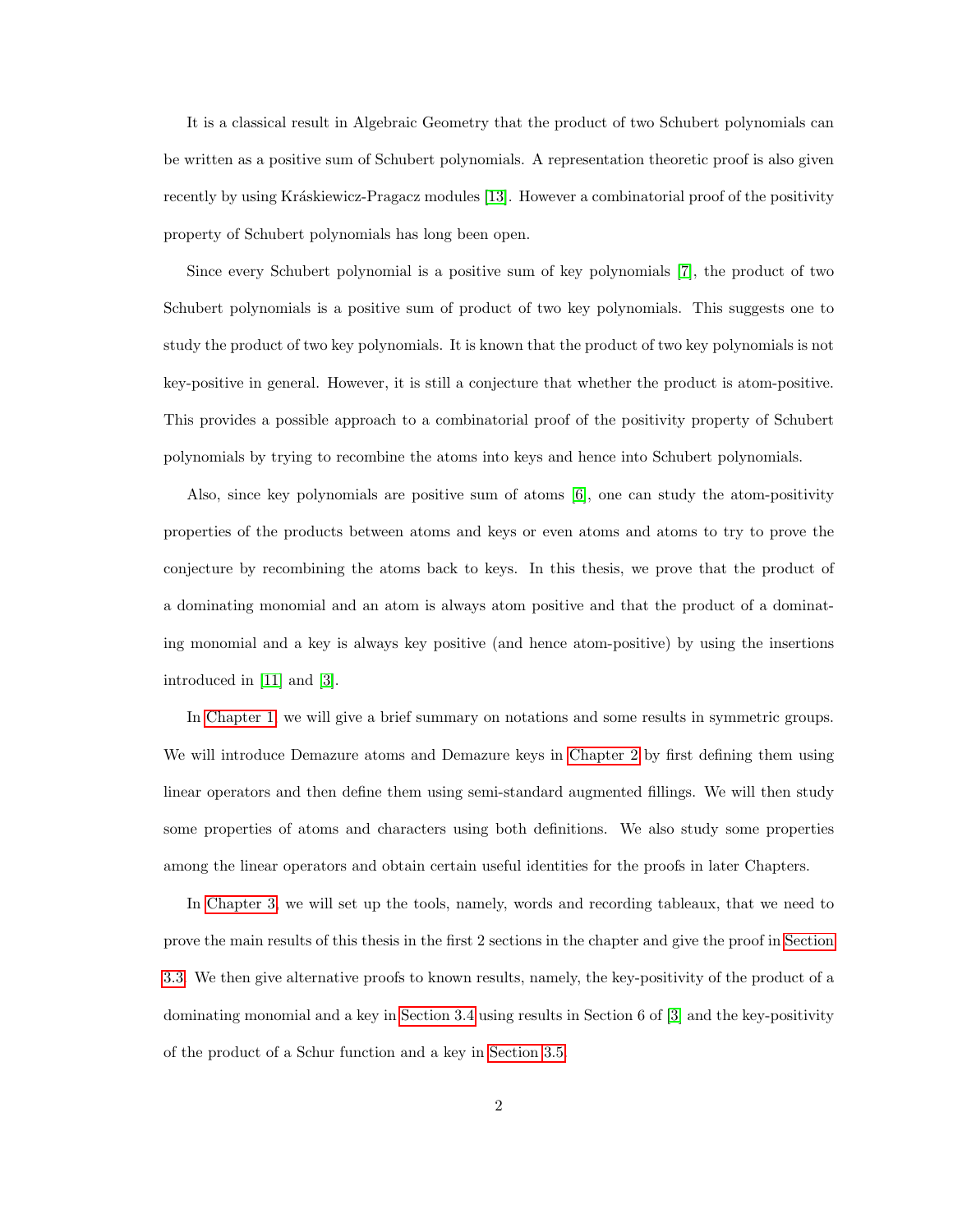We will check the first open case of the conjecture of the key-positivity of the product of two key polynomials in [Chapter 4.](#page-83-0) We first introduce a geometric interpretation of Demazure atoms and characters in [Section 4.1.](#page-84-0) We then verify the key-positivity of the product of every pair of keys in this open case in [Section 4.2.](#page-106-0)

We will give a brief summary of the materials from [\[3\]](#page-123-2) that we use in [Section 3.4](#page-78-0) in the [Appendix.](#page-118-0)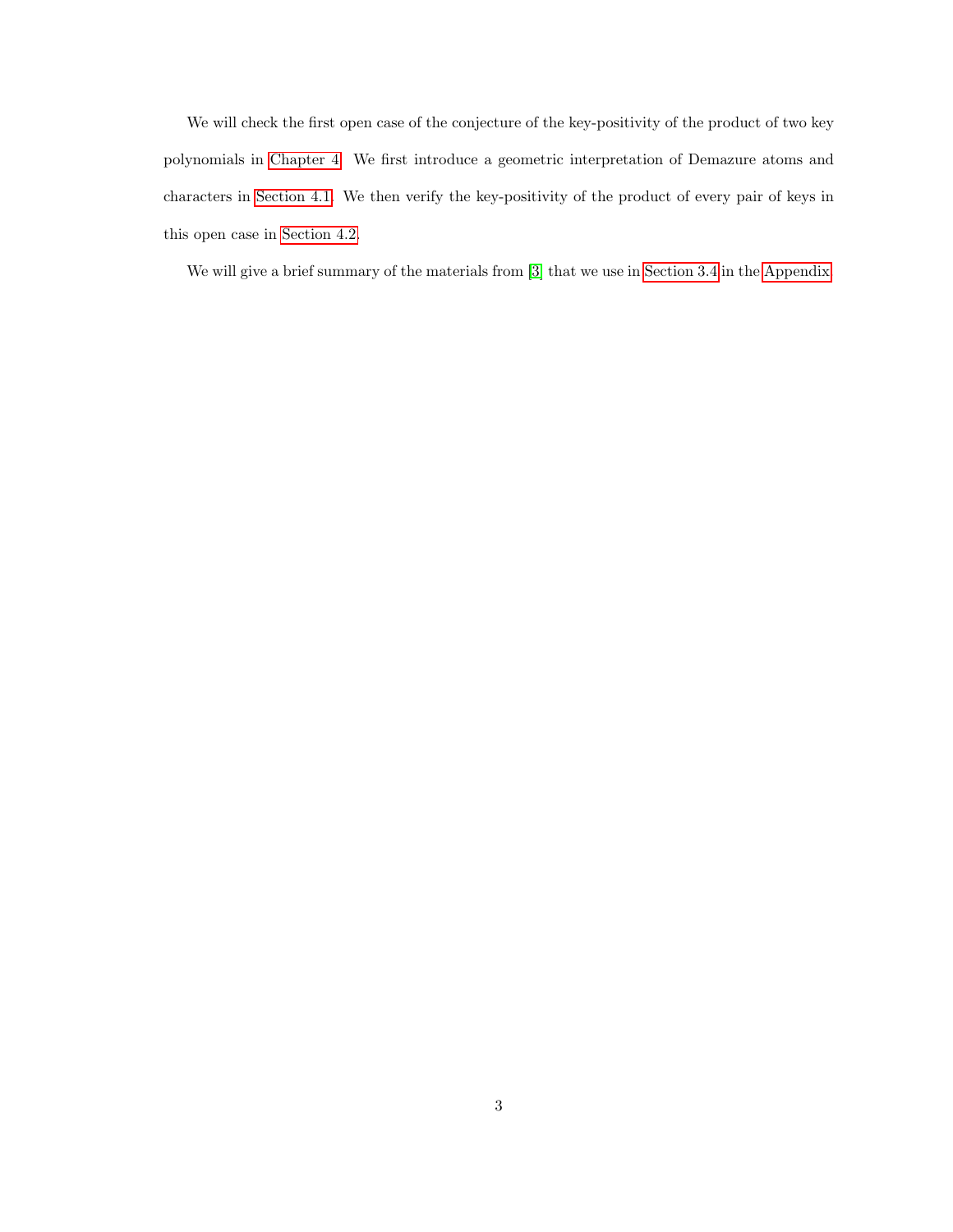### <span id="page-8-0"></span>Chapter 1

.

# Symmetric group  $S_n$

This chapter gives a brief summary of the terminologies, notations, lemmas and theorems that will be used in later chapters.

Let  $[n] = \{1, \ldots, n\}$  be the set of all positive integers not greater than n. Let  $S_n$  be the group of all permutations on [n], i.e.  $S_n = \{ \sigma : [n] \to [n] | \sigma \text{ is bijective} \}$  with identity id such that  $id(j) = j$ for all  $j \in [n]$ , and the group product is defined as the composition of functions, that is, for all  $\sigma_1, \sigma_2 \in S_n,$   $\sigma_1 \sigma_2(j) = \sigma_1(\sigma_2(j))$  for all  $j \in [n].$ 

**Definition 1.1.** Let n be a positive integer and  $1 \leq k \leq n$ . A cycle of length k, denoted as  $(a_1, a_2, \dots, a_k)$ , where  $a_1, a_2, \dots, a_k$  are k distinct integers in [n], is a permutation  $\sigma \in S_n$  such that

$$
\begin{cases}\n\sigma(a_i) = a_{i+1} & \text{for } 1 \le i < k \\
\sigma(a_k) = a_1 & \\
\sigma(j) = j & \text{if } j \neq a_i \text{ for any } 1 \le j \le k\n\end{cases}
$$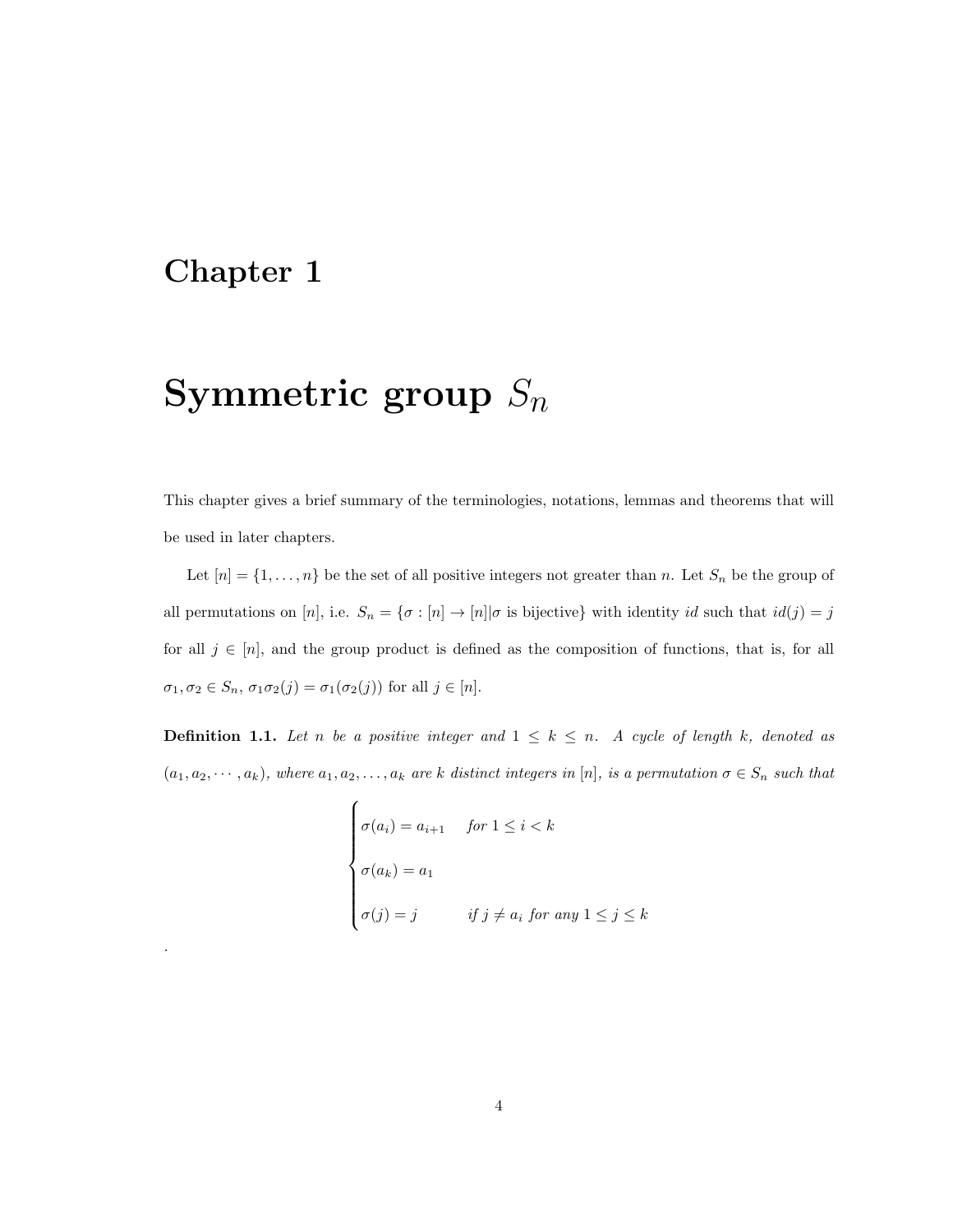```
\sigma : \quad 1 \mapsto 12 \mapsto 53 \mapsto 24 \mapsto 45 \mapsto 3
```
Note that  $(2, 5, 3)$ ,  $(5, 3, 2)$  and  $(3, 2, 5)$  are all treated as the same cycle.

We say cycles  $C_1 = (a_1, ..., a_r)$  and  $C_2 = (b_1, ..., b_k)$  are disjoint if  $\{a_1, ..., a_r\} \cap \{b_1, ..., b_k\}$  $\emptyset$ . For example,  $(2, 5, 3)$  and  $(1)$  are disjoint cycles while  $(2, 5, 3)$  and  $(1, 2)$  are not.

**Definition 1.2.** A cycle of length 2 is called a transposition (or a reflection). In particular, for any positive integer n, we call  $s_i = (i, i + 1) \in S_n$  a simple transposition (or a simple reflection) for  $1 \leq i \leq n-1$ .

<span id="page-9-3"></span>**Proposition 1.1.** The simple transpositions in  $S_n$  for any integer  $n > 1$  satisfy the following relations:

(i)  $s_i^2 = id \text{ for } 1 \leq i \leq n-2$ 

<span id="page-9-2"></span>.

- (ii)  $s_i s_j = s_j s_i$  for  $|i j| > 1$
- (iii)  $s_i s_{i+1} s_i = s_{i+1} s_i s_{i+1} = (i, i+2)$  for  $1 \le i \le n-2$ .

<span id="page-9-1"></span><span id="page-9-0"></span>Theorem 1.2. Every permutation is a product of disjoint cycles.

**Theorem 1.3.** Let  $n > 1$  be an integer. The permutation group  $S_n$  is generated by simple transpositions, that is ,

$$
S_n = \langle s_1, s_2, \dots, s_{n-1} \rangle.
$$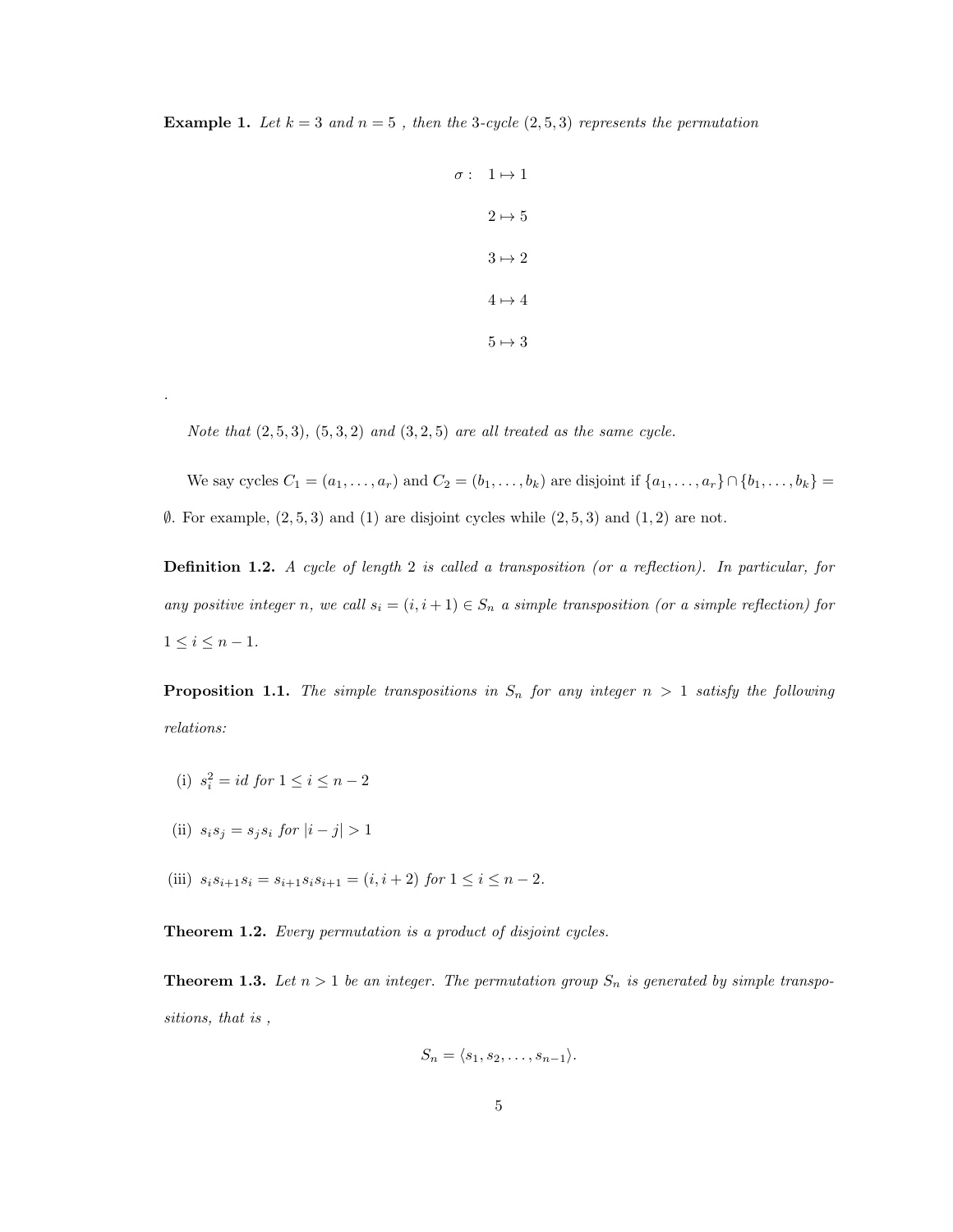*Proof.* For any k-cycle, we have  $(a_1, a_2, \ldots, a_k) = (a_1, a_k)(a_1, a_{k-1})\cdots(a_1, a_2)$ . Also, for  $3 \leq j \leq k$ ,  $(a_1, a_j) = (a_{j-1}, a_j)(a_1, a_{j-1})(a_{j-1}, a_j)$ . Hence every cycle can be written as a product of simple transpositions.

As a result, by [Theorem 1.2,](#page-9-0) every permutation is a product of simple transpositions and thus  $S_n = \langle s_1, s_2, \ldots, s_{n-1} \rangle.$  $\Box$ 

There are several ways to represent a permutation  $\sigma \in S_n$ :

1. Two-line notation: 
$$
\sigma := \begin{pmatrix} 1 & 2 & \cdots & n \\ \sigma(1) & \sigma(2) & \cdots & \sigma(n) \end{pmatrix}
$$

- 2. One-line notation:  $\sigma = \sigma(1), \sigma(2), \sigma(3), \cdots, \sigma(n)$
- 3. Product of disjoint cycles: This follows by [Theorem 1.2.](#page-9-0)
- 4. Product of simple transpositions: This follows by [Theorem 1.3.](#page-9-1)

**Example 2.** Consider the permutation  $\sigma$  in [Example 1,](#page-9-2) we can write it as:

1. Two-line notation: 
$$
\sigma := \begin{pmatrix} 1 & 2 & 3 & 4 & 5 \\ 1 & 5 & 2 & 4 & 3 \end{pmatrix}
$$

- 2. One-line notation:  $\sigma = 1, 5, 2, 4, 3$
- <span id="page-10-0"></span>3. Product of disjoint cycles:  $\sigma = (1)(4)(2, 5, 3)$ .
- 4. Product of simple transpositions:  $\sigma = (3, 4)(4, 5)(3, 4)(2, 3) = s_3 s_4 s_3 s_2$ .

From now on, we will use one-line notation to represent a permutation, i.e.

$$
\sigma = \sigma(1), \sigma(2), \sigma(3), \cdots, \sigma(n)
$$

unless stated otherwise.

Note that applying a transposition  $s_i$  on the left of a permutation  $\sigma$  means interchanging i and  $i+1$  in the one-line notation of  $\sigma$  while applying  $s_i$  on the right interchanges entries  $\sigma(i)$  and  $\sigma(i+1)$ in the one line notation of  $\sigma$ .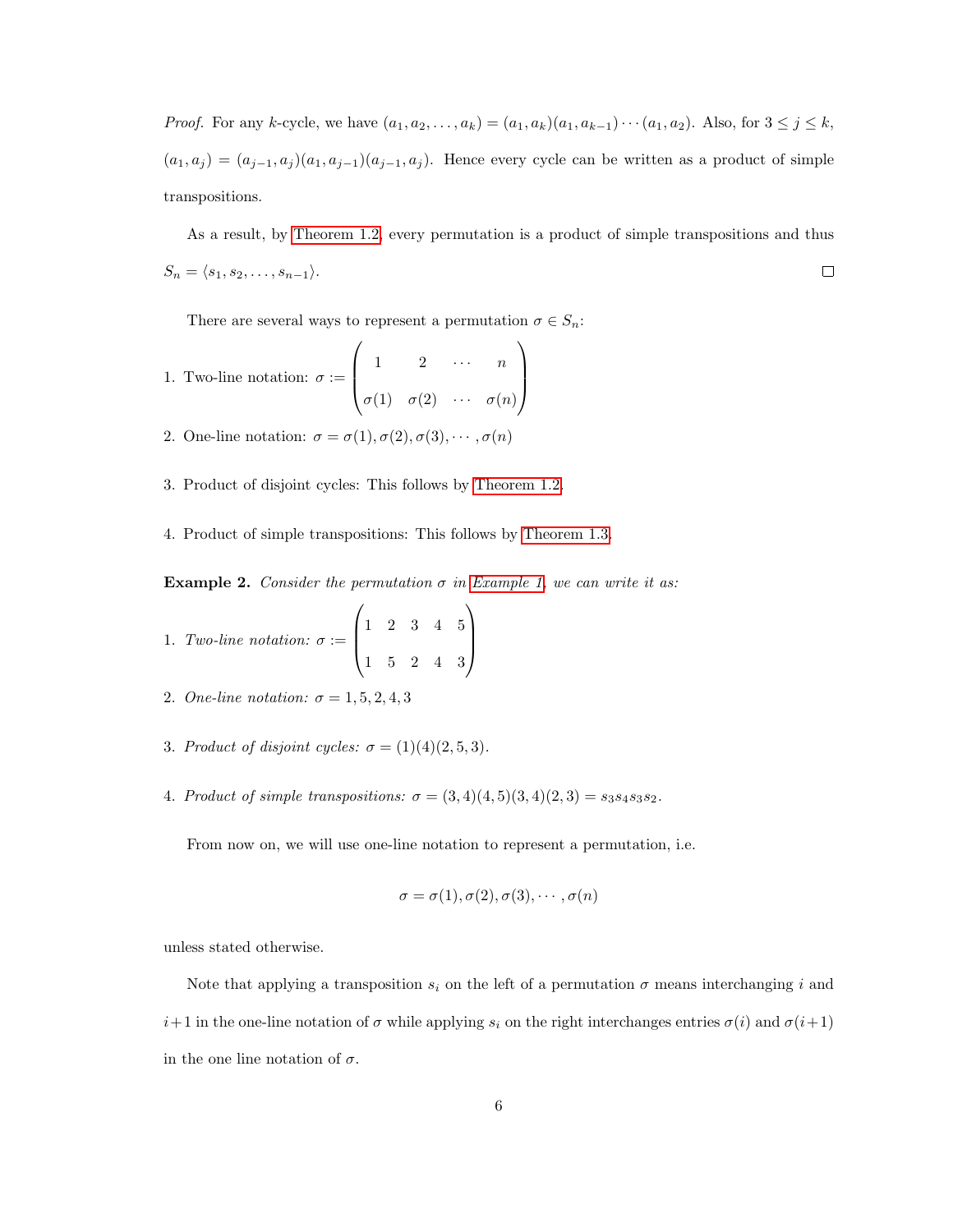By [Theorem 1.3,](#page-9-1) every permutation  $\sigma$  can be written as a product of simple transpositions. Hence we can find a decomposition with the shortest length (that is, with the smallest number of transpositions). For  $\sigma \neq id$ , we call such a decomposition a reduced decomposition of  $\sigma$ .

**Definition 1.3.** Let  $n \geq 2$  be an integer and  $\sigma \in S_n \setminus \{id\}$ . Let  $\sigma = s_{i_1} s_{i_2} \cdots s_{i_k}$  be a reduced decomposition of  $\sigma$ . We call  $i_1 i_2 \ldots i_k$  a reduced word of  $\sigma$ .

<span id="page-11-2"></span>Lemma 1.4. Every consecutive substring of a reduced word is also a reduced word.

*Proof.* Let  $i_1 i_2 \ldots i_k$  be a reduced word. If there is a consecutive substring with length  $m(\geq 2)$ , say  $i_{r+1} \ldots i_{r+m}$  which is not reduced, then  $l(s_{i_{r+1}} s_{i_{r+2}} \cdots s_{i_{r+m}}) < m$  implying that there exist  $j_1, \ldots, j_t$ , where  $t = l(s_{i_{r+1}} s_{i_{r+2}} \cdots s_{i_{r+m}})$  such that  $s_{i_{r+1}} s_{i_{r+2}} \cdots s_{i_{r+m}} = s_{j_1} s_{j_2} \cdots s_{j_t}$ . Then  $s_{i_1} s_{i_2} \cdots s_{i_k}$  can be written as a product of  $k - m + t$  simple transpositions by replacing  $s_{i_{r+1}}s_{i_{r+2}}\cdots s_{i_{r+m}}$  by  $s_{j_1}s_{j_2}\cdots s_{j_t}$ , which contradicts the fact that  $i_1i_2\ldots i_k$  is reduced since  $k \Box$  $m + t < k$ .

<span id="page-11-1"></span>**Definition 1.4.** Let n be any positive integer and a permutation  $\sigma \in S_n \setminus \{id\}$ . Define the length of  $\sigma$ , denoted as  $l(\sigma)$ , as the number of simple transpositions in a reduced decomposition. Define  $l(id) = 0.$ 

Note that reduced decomposition of a permutation is not unique. For instance,  $s_1s_3s_2s_3$  =  $s_1s_2s_3s_2 = s_3s_1s_2s_3$ . By Tit's Theorem, any reduced word can be obtained by applying a sequence of braid relations (i.e. item (iii) in [Proposition 1.1\)](#page-9-3) on any other reduced word representing the same permutation.

**Definition 1.5.** Let n be a positive integer and  $\sigma \in S_n$  be a permutation. The pair  $(i, j)$  is called an inversion of  $\sigma$  if  $i < j$  and  $\sigma(i) > \sigma(j)$ . Denote  $inv(\sigma)$  as the number of inversions of  $\sigma$ .

<span id="page-11-0"></span>**Lemma 1.5.** Let  $n \geq 2$  be an integer. For any permutation  $\sigma \in S_n$  and a simple transposition  $s_i$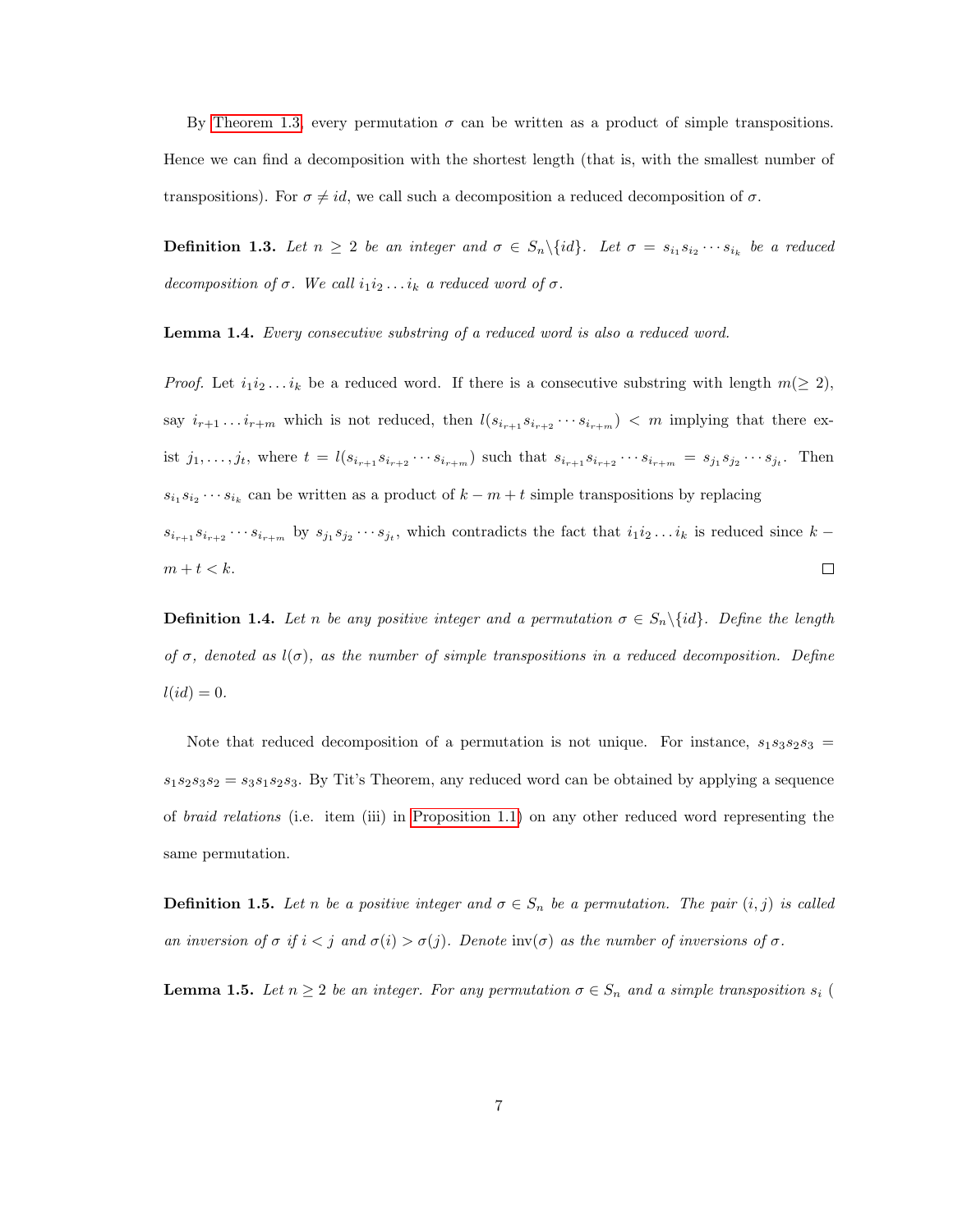$1 \leq i \leq n-1$ , we have

$$
inv(s_i \sigma) - inv(\sigma) = \begin{cases} -1 & \text{if } (\sigma^{-1}(i+1), \sigma^{-1}(i)) \text{ is an inversion pair of } \sigma \\ 1 & \text{else} \end{cases}
$$

*Proof.* Let  $\{x, y\} = \{\sigma^{-1}(i), \sigma^{-1}(i+1)\}\$  where  $x < y$ .

Note that  $\sigma(w) = s_i \sigma(w)$  for  $w \in [n] \setminus \{x, y\}$ . Also if  $\sigma(w) > i$ , then as  $w \neq x, y, \sigma(w) \neq i+1$  and hence  $\sigma(w) > i + 1 > i$ . As a result, either  $s_i \sigma(w) = \sigma(w) > i + 1 > i$  or  $i + 1 > i > \sigma(w) = s_i \sigma(w)$ for  $w \neq x, y$ . This means that any pair of inversion  $(j_1, j_2)$  of  $\sigma$ , where  $\{j_1, j_2\} \neq \{x, y\}$ , is also an inversion in  $s_i\sigma$ . Hence the only difference between  $inv(s_i\sigma)$  and  $inv(\sigma)$  comes from the pair  $(x, y)$ . Since  $(x, y)$  is an inversion in exactly one of  $\sigma$  and  $s_i\sigma$ , we have

$$
inv(s_i \sigma) - inv(\sigma) = \begin{cases} -1 & \text{if } (\sigma^{-1}(i+1), \sigma^{-1}(i)) \text{ is an inversion pair of } \sigma \\ 1 & \text{else} \end{cases}.
$$

**Proposition 1.6.** Let  $\sigma = s_{i_1} s_{i_2} \dots s_{i_k}$  (not necessarily reduced). Then  $k \equiv inv(\sigma) \pmod{2}$ .

Proof. By [Lemma 1.5,](#page-11-0) we have

$$
\text{inv}(s_{i_1} s_{i_2} \dots s_{i_k}) \equiv \text{inv}(s_{i_2} s_{i_3} \dots s_{i_k}) + 1 \pmod{2}
$$

$$
\equiv \text{inv}(s_{i_3} s_{i_4} \dots s_{i_k}) + 2 \pmod{2}
$$

$$
\vdots
$$

$$
\equiv \text{inv}(s_{i_k}) + k - 1 \pmod{2}
$$

$$
\equiv k \pmod{2}
$$

<span id="page-12-0"></span>and hence  $k \equiv inv(\sigma) \pmod{2}$ .

**Lemma 1.7.** Let  $n > 1$  be an integer and  $\sigma \in S_n$  be a permutation. Let  $s_i$  be a transposition in  $S_n$ , where  $1 \leq i \leq n-1$ . Then  $|l(s_i\sigma) - l(\sigma)| = 1$ .

 $\Box$ 

 $\Box$ 

.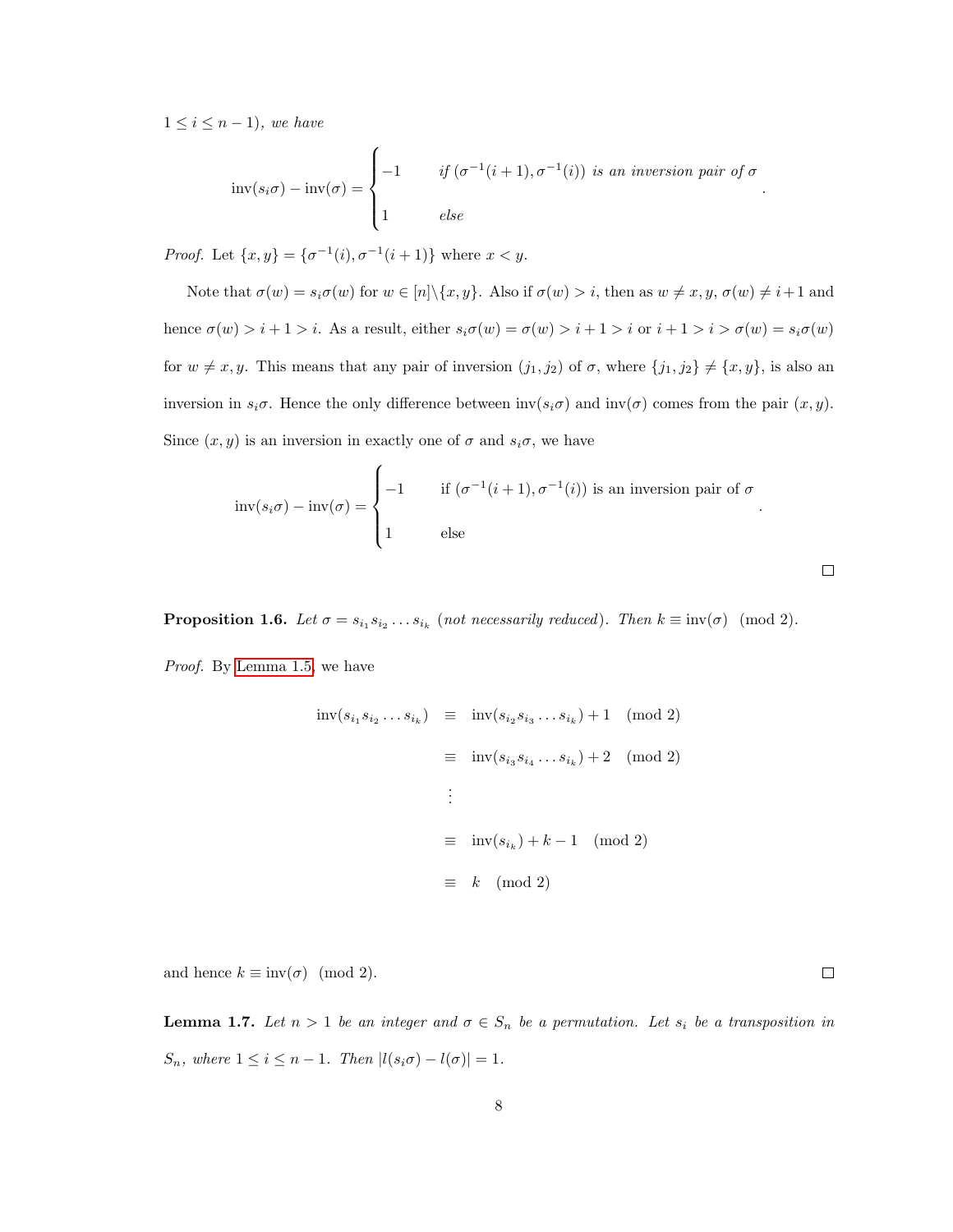*Proof.* By [Theorem 1.3](#page-9-1) and [Definition 1.4,](#page-11-1) we can write  $\sigma$  as a product of  $l(\sigma)$  simple transposi-tions. Hence by [Lemma 1.5,](#page-11-0) we have  $l(\sigma) \equiv inv(\sigma) \pmod{2}$ . Similarly,  $l(s_i\sigma) \equiv inv(s_i\sigma) \pmod{2}$ . Therefore,  $l(s_i\sigma) - l(\sigma) \equiv inv(s_i\sigma) - inv(\sigma) \equiv 1 \pmod{2}$  and we get  $l(s_i\sigma) \neq l(\sigma)$ .

Let  $s_i\sigma = s_{i_1}s_{i_2}\cdots s_{i_{l(s_i\sigma)}}$  be a reduced decomposition. If  $l(s_i\sigma) < l(\sigma) - 1$ , then  $\sigma = s_i(s_i\sigma) =$  $s_i s_{i_1} s_{i_2} \cdots s_{i_{l(s_i\sigma)}}$  and hence  $l(\sigma) \leq l(s_i\sigma) + 1 < l(\sigma) - 1 + 1 = l(\sigma)$  which leads to a contradiction. As a result,  $l(s_i\sigma) \geq l(\sigma) - 1$ . Together with the fact that  $l(s_i\sigma) \leq l(\sigma) + 1$  and  $l(s_i\sigma) \neq l(\sigma)$ , we  $\Box$ have  $|l(s_i\sigma) - l(\sigma)| = 1$ .

<span id="page-13-0"></span>**Lemma 1.8.** Let  $n > 1$  be an integer and  $\sigma \in S_n$ .  $l(s_i\sigma) = l(\sigma) - 1$  if and only if there exists a reduced decomposition  $s_{r_1} s_{r_2} \ldots s_{r_{l(\sigma)}}$  such that  $r_1 = i$ .

*Proof.* If  $\sigma$  has a reduced decomposition  $s_{r_1} s_{r_2} \dots s_{r_{l(\sigma)}}$  such that  $r_1 = i$ , then

$$
s_i \sigma = s_i s_{r_1} s_{r_2} \dots s_{r_{l(\sigma)}} = s_i^2 s_{r_2} \dots s_{r_{l(\sigma)}} = s_{r_2} \dots s_{r_{l(\sigma)}}
$$

by [item \(i\) in Proposition 1.1.](#page-9-3) By [Lemma 1.4,](#page-11-2) we know that  $s_{r_2} \ldots s_{r_{l(\sigma)}}$  is reduced and hence  $l(s_i\sigma) = l(\sigma) - 1.$ 

If  $l(s_i\sigma) = l(\sigma) - 1$ , then consider a reduced decomposition of  $s_i\sigma$ , say  $s_i\sigma = s_{i_1} \cdots s_{i_{l(\sigma)-1}}$ , by [item \(i\) in Proposition 1.1,](#page-9-3) applying  $s_i$  on both sides gives  $\sigma = s_i s_{i_1} \cdots s_{i_{l(\sigma)-1}}$  with exactly  $l(\sigma)$  transpositions, which implies  $s_i s_{i_1} \cdots s_{i_{l(\sigma)-1}}$  is a reduced decomposition of  $\sigma$ . Hence  $\sigma$  has a decomposition with  $s_i$  as the leftmost simple transposition.  $\Box$ 

**Proposition 1.9.**  $l(\sigma) = inv(\sigma)$  for any permutation  $\sigma$ .

*Proof.* We first consider  $\sigma^{-1}(1)$ . If  $\sigma^{-1}(1) \neq 1$ , then all the integers before 1 in  $\sigma$ ,

i.e.  $\sigma(1), \ldots, \sigma(\sigma^{-1}(1)-1)$ , are all larger than 1, and hence  $(r, \sigma^{-1}(1))$  are inversions of  $\sigma$  for all  $1 \leq$  $r < \sigma^{-1}(1)$ . So by interchanging 1 with  $\sigma(\sigma^{-1}(1)-1)$ , and then with  $\sigma(\sigma^{-1}(1)-2)$  until with  $\sigma(1)$ , we can put 1 to the leftmost of the new  $\sigma$  (the sigma after interchanging 1 with the  $\sigma^{-1}(1) - 1$  integers). Indeed, by [a previous note,](#page-10-0) the procedure described above is exactly applying transpositions on the right of  $\sigma$ , resulting in a new permutation, call it  $\sigma^{(1)} = \sigma s_{\sigma^{-1}(1)-1} s_{\sigma^{-1}(1)-2} \cdots s_1$ .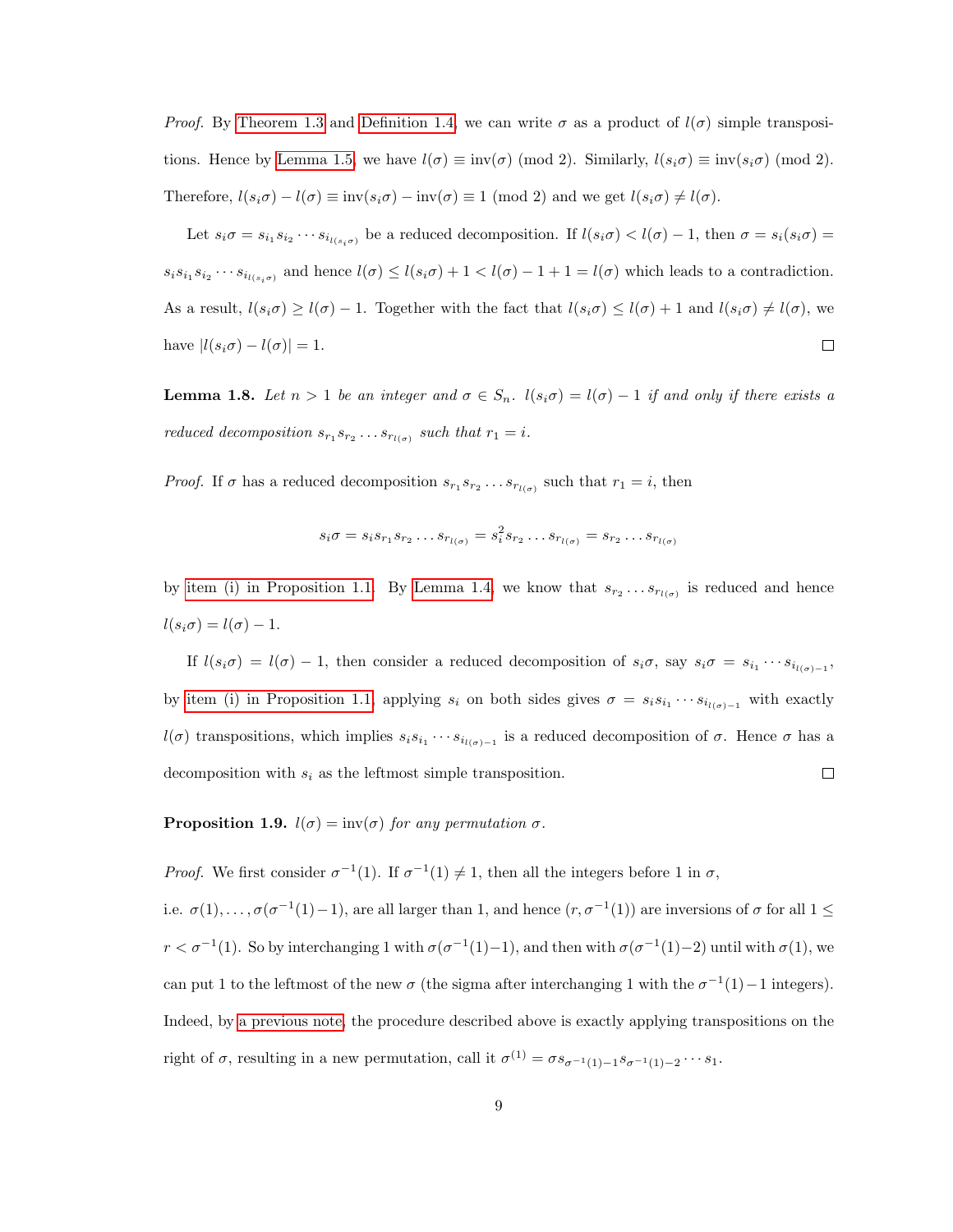Note that each of the above procedure of moving 1 to the front decreases the the number of inversions by exactly 1.

We then use the same procedure by moving 2 to the second leftmost position of  $\sigma^{(1)}$  by applying  $\sigma^{(1)}{}^{-1}(2) - 1$  simple transpositions on the right of  $\sigma^{(1)}$  and get  $\sigma^{(2)}$ .

Continue this process until we get the  $\sigma^{(n-1)}$  which has no inversion, i.e.  $\sigma^{(n-1)} = id$ . Since each time we apply the interchanging procedure, we are actually applying a simple transposition on the right and also decrease the number of inversion by exactly 1, we have performed exactly  $\text{inv}(\sigma)$  interchanging procedures from  $\sigma$  to id. As a result, we get  $\sigma s_{i_1} s_{i_2} \cdots s_{i_{\text{inv}(\sigma)}} = id$  and hence  $\sigma = s_{i_{\text{inv}(\sigma)}} \cdots s_{i_1}$ . (This also proves [Theorem 1.3\)](#page-9-1) which implies  $l(\sigma) \leq \text{inv}(\sigma)$ .

Let  $s_{r_1}\cdots s_{r_{l(\sigma)}}$  be a reduced decomposition of  $\sigma$ . By [Lemma 1.5,](#page-11-0) we know  $\text{inv}(s_{r_1}\cdots s_{r_{l(\sigma)}}) \leq$  $inv(s_{r_2}\cdots s_{r_{l(\sigma)}})+1 \leq \cdots \leq inv(s_{r_{l(\sigma)}})+l(\sigma)-1=l(\sigma)$  and hence we get  $inv(\sigma) \leq l(\sigma)$ .

As a result,  $l(\sigma) = inv(\sigma)$ .

 $\Box$ 

 $\sqrt{ }$ Note that  $n, n-1, \dots, 1$  has the longest length in  $S_n$  as it has the maximum number (namely,  $\overline{\phantom{a}}$ n 2  $\setminus$ ) of inversions.

Corollary 1.10. Let  $\sigma = n, n - 1, \cdots, 1$ . Then for any  $i \in [n - 1]$ , there is a reduced word of  $\sigma$ starting with i.

*Proof.* Let  $i \in [n-1]$ . Since  $|l(s_i\sigma) - l(\sigma)| = 1$  and  $l(\sigma) > l(s_i\sigma)$  as  $\sigma$  has the longest length among all permutations in  $S_n$ , we have  $l(s_i\sigma) = l(\sigma) - 1$ . Hence result follows by [Lemma 1.8.](#page-13-0)  $\Box$ 

There are several equivalent definitions of Bruhat order on  $S_n$  and we will use the reduced word definition. See [\[1\]](#page-123-5) for further discussion.

**Definition 1.6.** Let n be a positive integer. Define a partial ordering  $\leq$  on  $S_n$  such that  $\sigma \leq \gamma$ if and only if there exists a reduced word of  $\sigma$  which is a substring (not necessarily consecutive) of some reduced word of  $\gamma$ .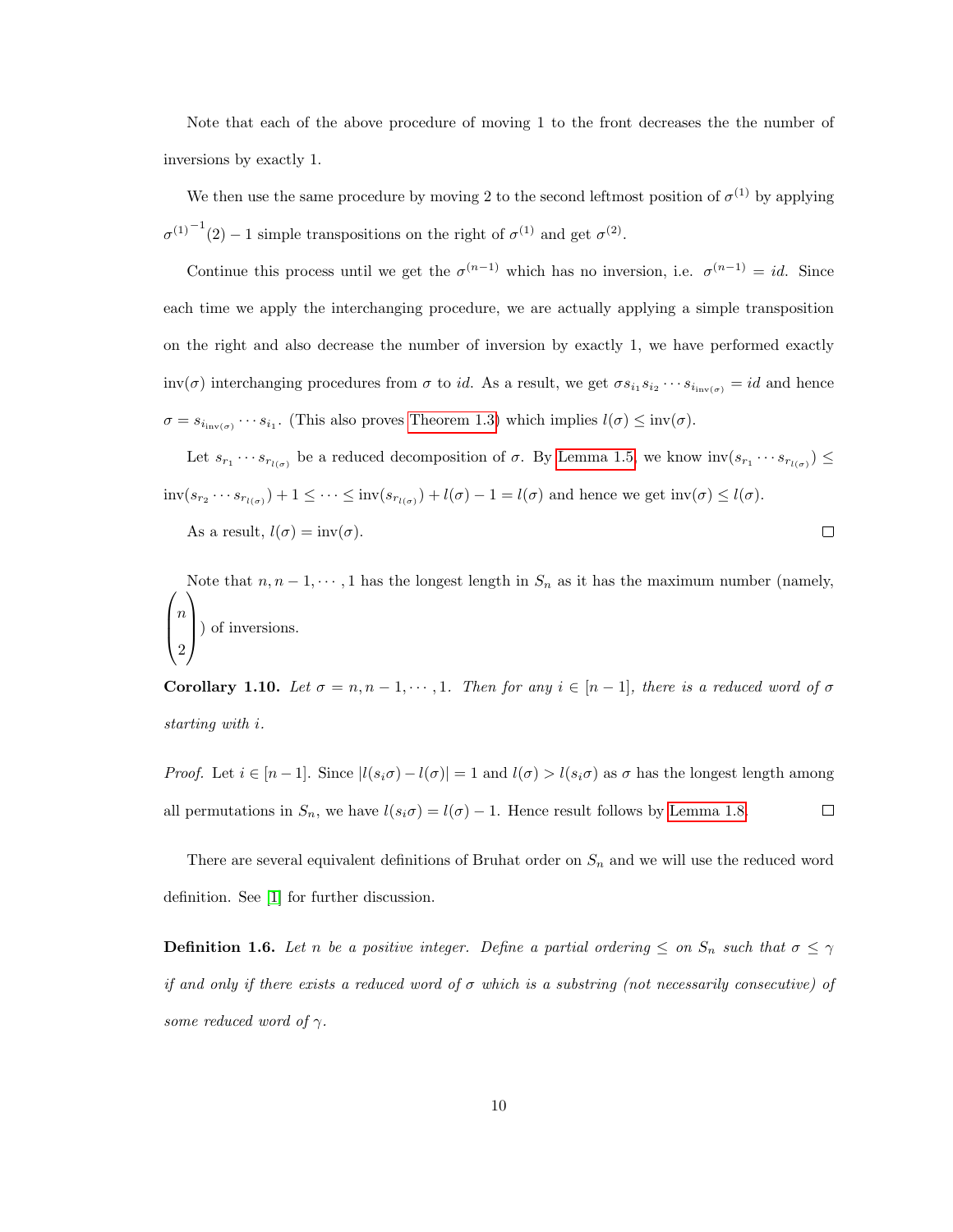<span id="page-15-0"></span>**Lemma 1.11.** Let  $k \geq 2$  be a positive integer and  $i_1 i_2 \ldots i_k$  be a reduced word. Let  $\sigma' = s_{i_2} \cdots s_{i_k}$ and  $\sigma = s_{i_1} \sigma'$ . Then  $\{\tau | \tau \leq \sigma\} = \{s_{i_1} \gamma, \gamma | \gamma \leq \sigma', l(s_{i_1} \gamma) = l(\gamma) + 1\}.$ 

*Proof.* First note that as  $i_1 i_2 ... i_k$  is reduced, by [Lemma 1.4,](#page-11-2)  $i_2 ... i_k$  is a reduced word of  $\sigma'$ . Hence  $\sigma' \leq \sigma$ .

Consider  $\gamma$  such that  $\gamma \leq \sigma'$  such that  $l(s_{i_1}\gamma) = l(\gamma) + 1$ .

Since  $\gamma \leq \sigma'$  and  $\sigma' \leq \sigma$ , we have  $\gamma \leq \sigma$ . Also,  $\gamma \leq \sigma'$  implies  $\gamma$  has a reduced word which is a substring of  $i_2 \tildot i_k$ , say  $i_{r_1} i_{r_2} \tildot i_{r_{l(\gamma)}}$  where  $2 \leq r_1 < r_2 < \cdots < r_{l(\gamma)} \leq k$ . Then  $s_{i_1} \gamma =$  $s_{i_1}s_{i_{r_1}}s_{i_{r_2}}\cdots s_{i_{r_{l(\gamma)}}}$  which is reduced as  $l(s_{i_1}\gamma)=l(\gamma)+1$ . Hence  $s_{i_1}\gamma\leq\sigma$  (as  $i_1i_{r_1}\ldots i_{r_{l(\gamma)}}$  is a substring of  $i_1i_2 \ldots i_k$ ).

We thus have  $\{\tau | \tau \leq \sigma\} \supseteq \{s_{i_1}\gamma, \gamma | \gamma \leq \sigma', l(s_{i_1}\gamma) = l(\gamma) + 1\}.$ 

Now consider  $\tau$  such that  $\tau \leq \sigma$ . Let  $i_{j_1} i_{j_2} \ldots i_{j_l(\tau)}$  be a reduced word of  $\tau$ , where  $1 \leq j_1$  $j_2 < \cdots < j_{l(\gamma)} \leq k$ . If  $j_1 \neq 1$  for any reduced word of  $\tau$ , then by [Lemma 1.8,](#page-13-0)  $l(s_{i_1}\tau) \neq l(\tau) - 1$ . By [Lemma 1.7,](#page-12-0)  $l(s_{i_1}\tau) = l(\tau) + 1$ . Also,  $2 \leq j_1 < j_2 < \cdots < j_{l(\gamma)} \leq k$  implies  $\tau \leq \sigma'$ . As a result,  $\tau \leq \sigma'$  and  $l(s_{i_1}\tau) = l(\tau) + 1$  if  $j_1 \neq 1$  for any reduced word  $i_{j_1}i_{j_2} \ldots i_{j_l(\tau)}$  of  $\tau$ .

If  $j_1 = 1$ , then we can write  $\tau = s_{i_1} \tau'$  where  $\tau' = s_{i_{j_2}} s_{i_{j_3}} \dots s_{i_{j_l}(\tau)}$  which is also a reduced decomposition by [Lemma 1.4.](#page-11-2) Since  $1 = j_1 < j_2$ , we have  $\tau' \leq \sigma'$ . Also  $l(\tau') = l(\sigma) - 1$  which implies  $l(s_{i_1}\tau') = l(\sigma) = l(\tau') + 1$ . Hence  $\tau = s_{i_1}\tau'$  where  $\tau' \leq \sigma', l(s_{i_1}\tau') = l(\tau') + 1$  if  $j_1 = 1$  for some reduced word  $i_{j_1} i_{j_2} \dots i_{j_l(\tau)}$  of  $\tau$ .

Therefore  $\{\tau | \tau \leq \sigma\} \subseteq \{s_{i_1} \gamma, \gamma | \gamma \leq \sigma', l(s_{i_1} \gamma) = l(\gamma) + 1\}$  and result follows.

 $\Box$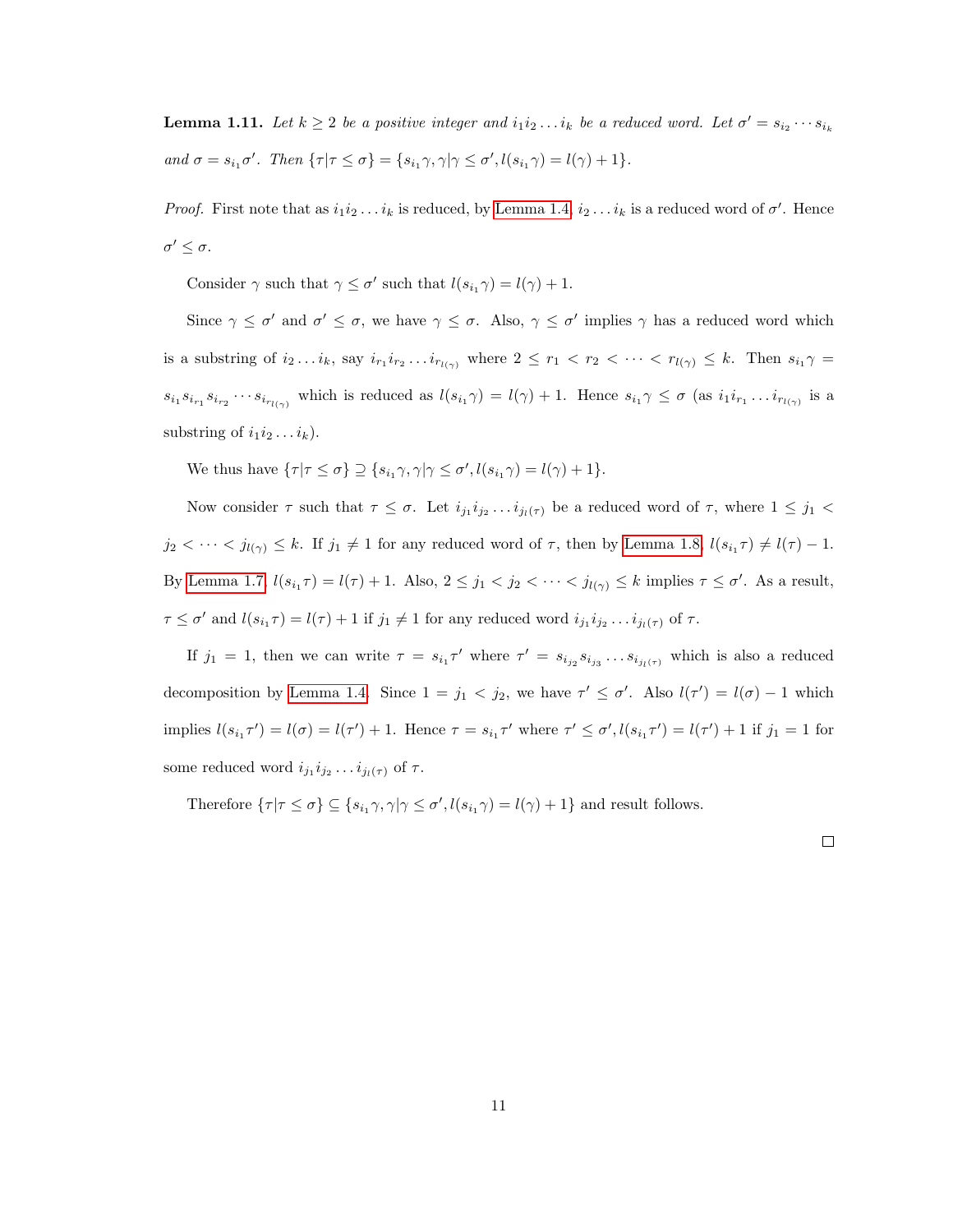### <span id="page-16-0"></span>Chapter 2

### Demazure atoms and characters

### <span id="page-16-1"></span>2.1 Linear operators

Let P be the polynomial ring  $\mathbb{Z}[x_1, x_2, \ldots]$  and  $S_{\infty}$  be the permutation group of the positive integers, acting on  $P$  by permuting the indices of the variables. For any positive integer  $i$ , define linear operators

$$
\partial_i := \frac{1 - s_i}{x_i - x_{i+1}}
$$
  

$$
\pi_i := \partial_i x_i
$$
  

$$
\theta_i := x_{i+1} \partial_i
$$

where  $s_i$  is the elementary transposition  $(i, i + 1)$  and 1 is the identity element in  $S_{\infty}$ . Note that for  $f \in P$ ,  $(x_i - x_{i+1})$  is a factor of  $(1 - s_i)f$  and hence  $\partial_i f \in P$ . Therefore,  $\pi_i f, \theta_i f \in P$ .

**Example 3.** Let  $i = 2$  and consider the monomials  $x_1^5x_2^4x_3$ ,  $x_1^3x_3^2$  and  $x_1x_2^2x_3^2$ , we have

1 a) 
$$
\partial_2(x_1^5 x_2^4 x_3) = \frac{x_1^5 x_2^4 x_3 - s_2(x_1^5 x_2^4 x_3)}{x_2 - x_3} = \frac{x_1^5 x_2^4 x_3 - x_1^5 x_2 x_3^4}{x_2 - x_3} = x_1^5 (x_2^3 x_3 + x_2^2 x_3^2 + x_2 x_3^3)
$$
  
\nb)  $\pi_2(x_1^5 x_2^4 x_3) = \partial_2 x_2 (x_1^5 x_2^4 x_3) = \partial_2(x_1^5 x_2^5 x_3) = x_1^5 (x_2^4 x_3 + x_2^3 x_3^2 + x_2^2 x_3^3 + x_2 x_3^4)$   
\nc)  $\theta_2(x_1^5 x_2^4 x_3) = x_3 \partial_2(x_1^5 x_2^4 x_3) = x_1^5 (x_2^3 x_3^2 + x_2^2 x_3^3 + x_2 x_3^4)$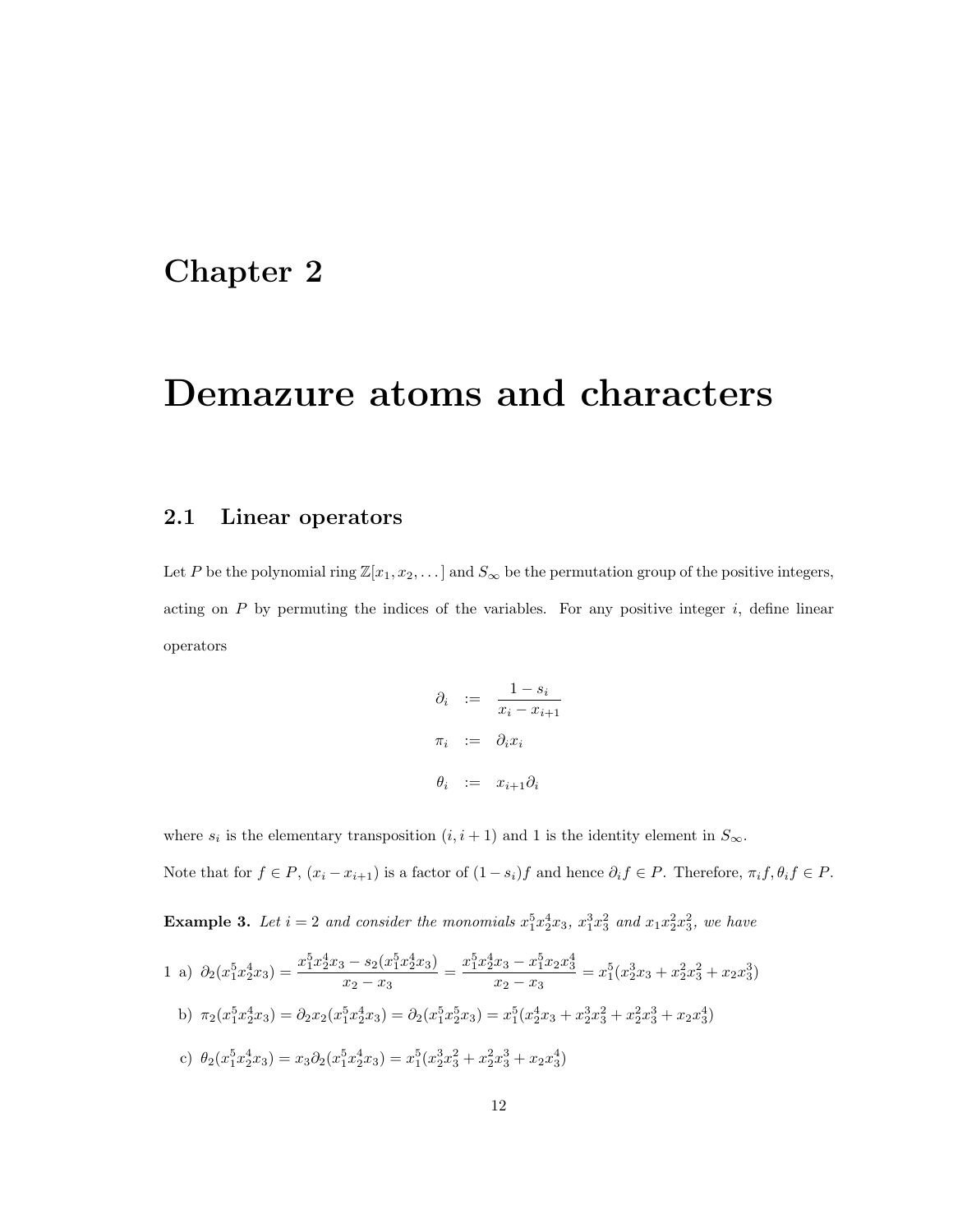2 a) 
$$
\partial_2(x_1^3 x_3^2) = \frac{x_1^3 x_3^2 - s_2(x_1^3 x_3^2)}{x_2 - x_3} = \frac{x_1^3 x_3^2 - x_1^3 x_2^2}{x_2 - x_3} = -x_1^3 (x_2 + x_3)
$$
  
\nb)  $\pi_2(x_1^3 x_3^2) = \partial_2 x_2(x_1^3 x_3^2) = \partial_2(x_1^3 x_2 x_3^2) = -x_1^3 x_2 x_3$   
\nc)  $\theta_2(x_1^3 x_3^2) = x_3 \partial_2(x_1^3 x_3^2) = -x_1^3 (x_2 x_3 + x_3^2)$   
\n3 a)  $\partial_2(x_1 x_2^2 x_3^2) = \frac{x_1 x_2^2 x_3^2 - s_2(x_1 x_2^2 x_3^2)}{x_2 - x_3} = \frac{x_1 x_2^2 x_3^2 - x_1 x_2^2 x_3^2}{x_2 - x_3} = 0$   
\nb)  $\pi_2(x_1 x_2^2 x_3^2) = \partial_2 x_2(x_1 x_2^2 x_3^2) = \partial_2(x_1 x_2^3 x_3^2) = x_1 x_2^2 x_3^2$   
\nc)  $\theta_2(x_1 x_2^2 x_3^2) = x_3 \partial_2(x_1 x_2^2 x_3^2) = 0$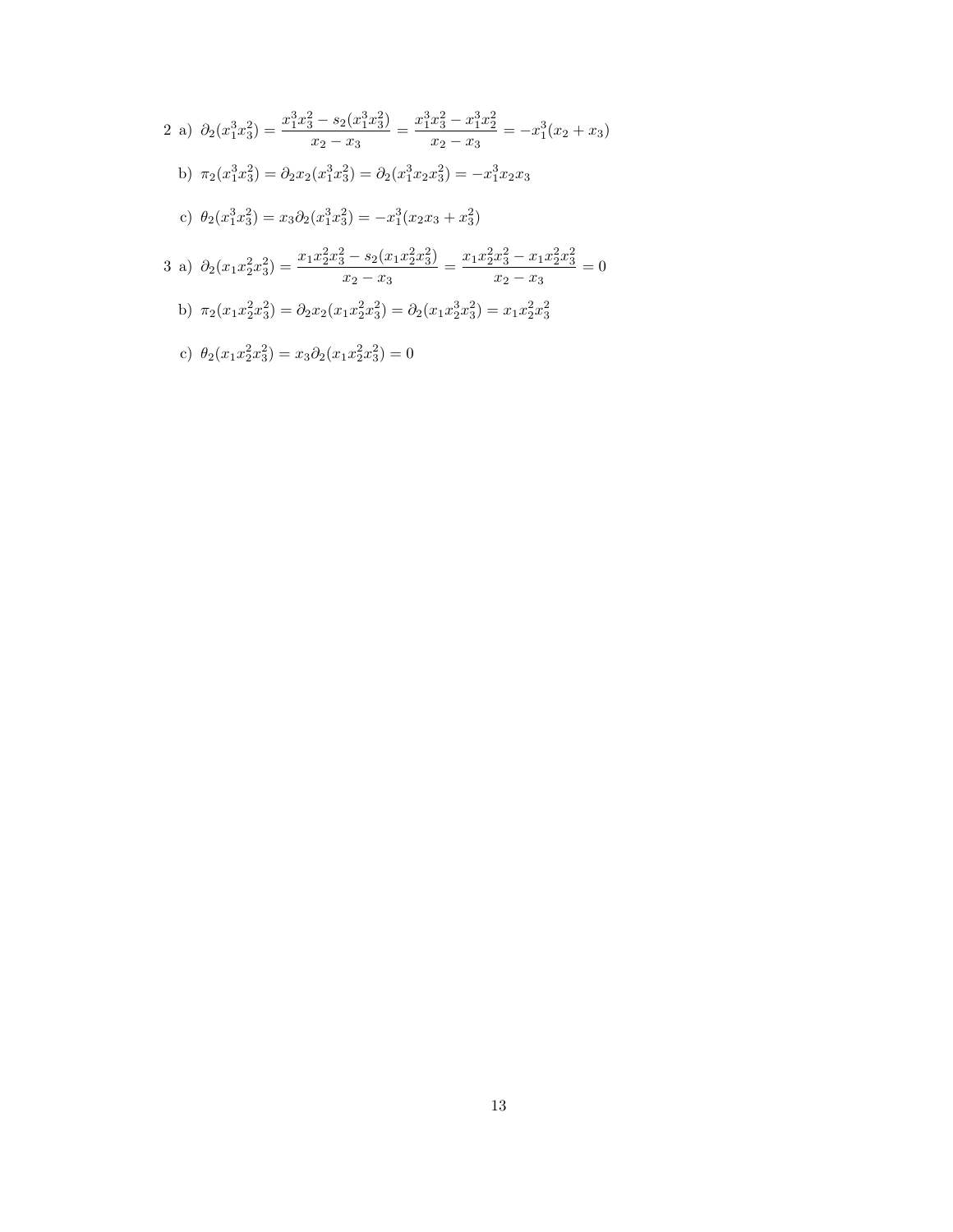<span id="page-18-0"></span>**Proposition 2.1.** For any positive integer  $i$ , we have

- 1.  $\pi_i = \theta_i + 1;$
- 2.  $\pi_i \theta_i = \theta_i \pi_i;$
- 3.  $s_i\partial_i = -\partial_i s_i = \partial_i$ ,  $s_i\pi_i = \pi_i$ ,  $\pi_i s_i = -\partial_i x_{i+1}$ ,  $s_i\theta_i = x_i\partial_i$ ,  $\theta_i s_i = -\theta_i$ ;
- 4.  $\partial_i \partial_i = 0$ ,  $\partial_i \pi_i = \theta_i \partial_i = 0$ ,  $\pi_i \partial_i = -\partial_i \theta_i = \partial_i$ ;
- 5.  $\pi_i \pi_i = \pi_i$ ,  $\theta_i \theta_i = -\theta_i$ ,  $\pi_i \theta_i = \theta_i \pi_i = 0$ .

*Proof.* Let  $f \in P$ . Then

$$
\pi_i f = \partial_i x_i f = \frac{x_i f - s_i(x_i f)}{x_i - x_{i+1}}
$$
  
= 
$$
\frac{x_i f - x_{i+1} s_i f}{x_i - x_{i+1}}
$$
  
= 
$$
\frac{x_{i+1} f - x_{i+1} s_i f + (x_i - x_{i+1}) f}{x_i - x_{i+1}}
$$
  
= 
$$
x_{i+1} \frac{f - s_i(f)}{x_i - x_{i+1}} + f
$$
  
= 
$$
x_{i+1} \partial_i f + f
$$
  
= 
$$
(\theta_i + 1) f
$$

and hence  $\pi_i = \theta_i + 1$ .

By item 1, we have  $\pi_i \theta_i = (\theta_i + 1)\theta_i = \theta_i \theta_i + \theta_i = \theta_i (\theta_i + 1) = \theta_i \pi_i$ , proving item 2.

$$
s_i \partial_i f = s_i \left( \frac{f - s_i f}{x_i - x_{i+1}} \right) = \frac{s_i f - s_i s_i f}{x_{i+1} - x_i} = \frac{s_i f - f}{x_{i+1} - x_i} = \frac{f - s_i f}{x_i - x_{i+1}} = \partial_i f.
$$
  
\n
$$
\partial_i s_i f = \frac{s_i f - s_i (s_i f)}{x_i - x_{i+1}} = -\frac{f - s_i f}{x_i - x_{i+1}} = -\partial_i f.
$$
  
\n
$$
s_i \pi_i f = s_i (\partial_i x_i f) = s_i \partial_i (x_i f) = \partial_i (x_i f) = \pi_i f.
$$
  
\n
$$
\pi_i s_i f = \partial_i (x_i s_i f) = \partial_i s_i (x_{i+1} f) = -\partial_i x_{i+1} f.
$$
  
\n
$$
s_i \theta_i f = s_i (x_{i+1} \partial_i f) = x_i s_i \partial_i f = x_i \partial_i f.
$$
  
\n
$$
\theta_i s_i f = x_{i+1} \partial_i s_i f = -x_{i+1} \partial_i f = -\theta_i f.
$$

Hence,  $s_i\partial_i = \partial_i, \partial_i s_i = -\partial_i, s_i\pi_i = \pi_i, \pi_i s_i = -\partial_i x_{i+1}, s_i\theta_i = x_i\partial_i, \theta_i s_i = -\theta_i$  and item 3 follows.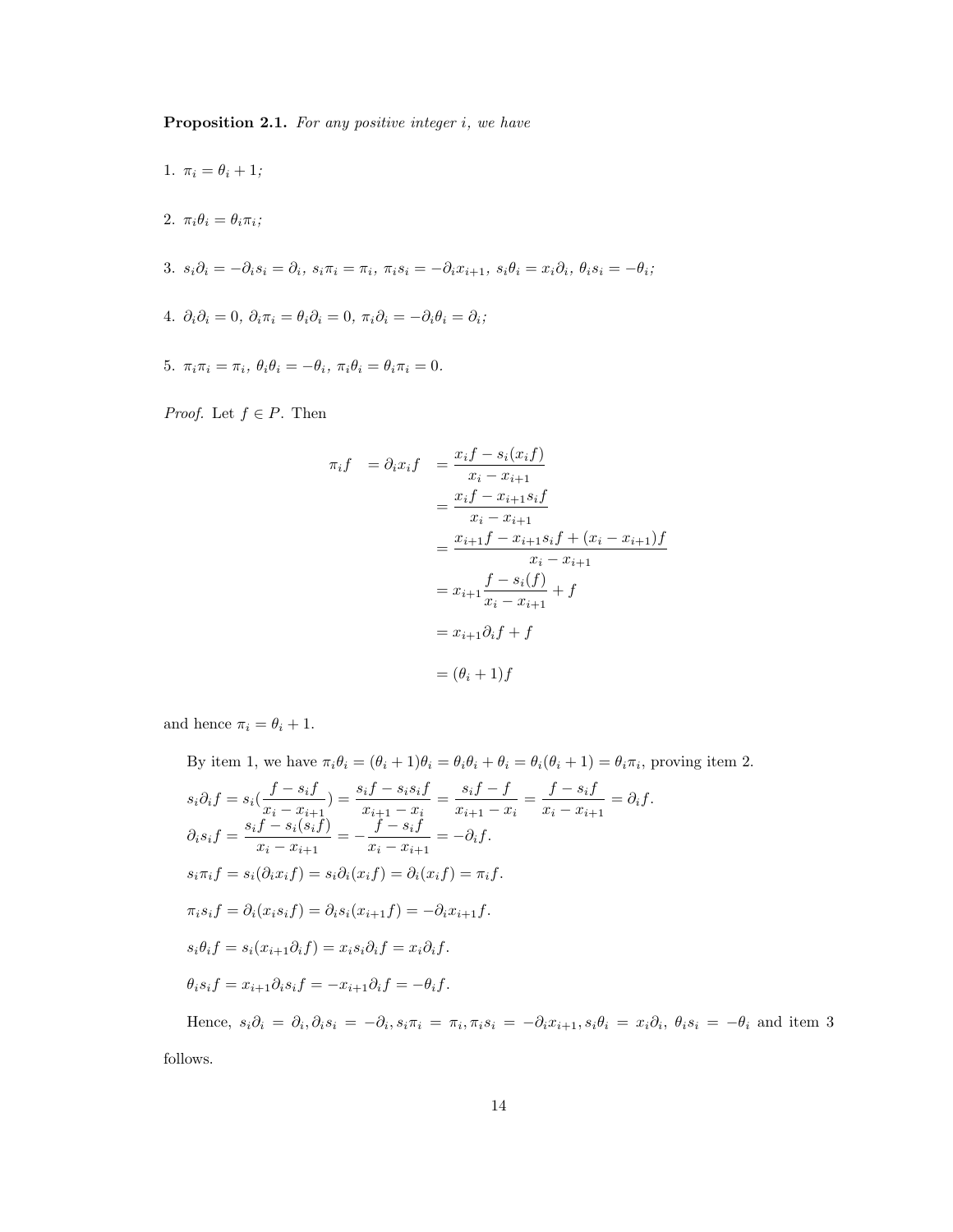By item 3,  $\partial_i \partial_i f = \frac{\partial_i f - s_i \partial_i f}{\partial x_i}$  $\frac{\partial_i f - s_i \partial_i f}{x_i - x_{i+1}} = \frac{\partial_i f - \partial_i f}{x_i - x_{i+1}}$  $\frac{v_{ij} - v_{ij}}{x_i - x_{i+1}} = 0.$ Hence  $\partial_i \pi_i f = \partial_i \partial_i x_i f = 0$  and  $\theta_i \partial_i f = x_{i+1} \partial_i \partial_i f = 0$ . Then  $\pi_i \partial_i f = (1 + \theta_i) \partial_i f = \partial_i f + \theta_i \partial_i f = \partial_i f$ . Also,  $\partial_i \theta_i f = \partial_i (\pi_i - 1)f = \partial_i \pi_i f - \partial_i f = -\partial_i f$ . As a result,  $\partial_i \partial_i = \partial_i \pi_i = \theta_i \partial_i = 0$ ,  $\pi_i \partial_i = \partial_i$ ,  $\partial_i \theta_i = -\partial_i$ , proving item 4. Now by item 4, we have  $\pi_i \pi_i f = (\pi_i \partial_i)(x_i f) = \partial_i(x_i f) = \pi_i f,$  $\theta_i \theta_i f = (x_{i+1} \partial_i) \theta_i f = x_{i+1} (\partial_i \theta_i) f = -x_{i+1} \partial_i f = -\theta_i f,$ Therefore  $\theta_i \pi_i f = \theta_i (\theta_i + 1) f = \theta_i \theta_i f + \theta_i f = -\theta_i f + \theta_i f = 0.$ 

Furthermore,  $\pi_i \theta_i f = (\theta_i + 1)\theta_i f = \theta_i \theta_i f + \theta_i f = 0$  and item 5 follows.

|  | I |  |
|--|---|--|
|  |   |  |
|  |   |  |
|  |   |  |

<span id="page-19-0"></span>**Proposition 2.2.**  $\partial_i \partial_j = \partial_j \partial_i$ ,  $\pi_i \pi_j = \pi_j \pi_i$  and  $\theta_i \theta_j = \theta_j \theta_i$  for  $|i - j| \geq 2$ .

*Proof.* Let  $f \in P$  and  $i, j \in \mathbb{N}$  such that  $|i - j| \ge 2$ . Then

$$
\partial_i \partial_j f = \frac{\partial_j f - s_i \partial_j f}{x_i - x_{i+1}}.
$$

Since  $s_i s_j = s_j s_i$ , we have

$$
s_i \partial_j f = s_i \frac{f - s_j f}{x_j - x_{j+1}} = \frac{s_i f - s_i s_j f}{x_j - x_{j+1}} = \frac{s_i f - s_j s_i f}{x_j - x_{j+1}} = \partial_j s_i f.
$$

Hence

$$
\partial_i \partial_j f = \frac{\partial_j f - \partial_j (s_i f)}{x_i - x_{i+1}} \n= \frac{\partial_j (f - s_i f)}{x_i - x_{i+1}} \n= \frac{(f - s_i f) - s_j (f - s_i f)}{(x_j - x_{j+1})(x_i - x_{i+1})} \n= \frac{f - s_i f - s_j f - s_i s_j f}{(x_i - x_{i+1})(x_j - x_{j+1})}.
$$

Similarly  $\partial_j \partial_i f = \frac{f - s_j f - s_i f - s_j s_i f}{(g - s_j f)(g - s_j f)}$  $\frac{f - s_j f - s_i f - s_j s_i f}{(x_j - x_{j+1})(x_i - x_{i+1})} = \frac{f - s_i f - s_j f - s_i s_j f}{(x_i - x_{i+1})(x_j - x_{j+1})}$  $\frac{y - c_{ij} - c_{j}y - c_{i}c_{j}y}{(x_{i} - x_{i+1})(x_{j} - x_{j+1})}$ .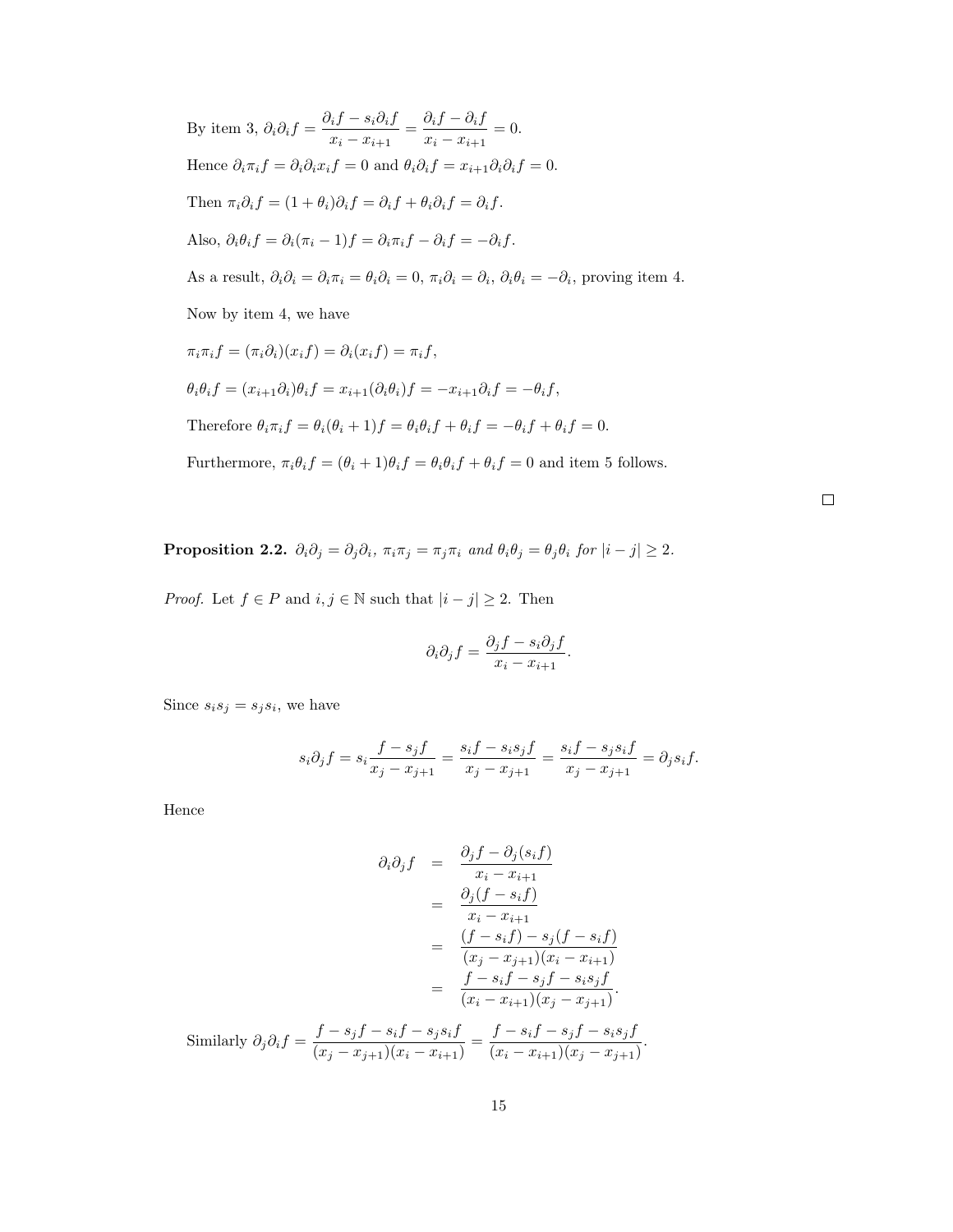Thus  $\partial_i \partial_j = \partial_j \partial_i$ .

Note that  $x_i \partial_j f = x_i \frac{f - s_j f}{f}$  $\frac{f - s_j f}{x_j - x_{j+1}} = \frac{x_i f - x_i s_j f}{x_j - x_{j+1}}$  $\frac{x_i f - x_i s_j f}{x_j - x_{j+1}} = \frac{x_i f - s_j x_i f}{x_j - x_{j+1}}$  $\frac{x_j - x_{j+1}}{x_j - x_{j+1}} = \partial_j x_i f$ , that is,  $x_i \partial_j = \partial_j x_i$ . Similarly,  $x_j\partial_i = \partial_i x_j$ .

Hence we have

$$
\pi_i \pi_j f = \partial_i x_i \partial_j x_j f = \partial_i \partial_j x_i x_j f = \partial_j \partial_i x_i x_j f = \partial_j \partial_i x_j x_i f = \partial_j x_j \partial_i x_i f = \pi_j \pi_i f.
$$
  

$$
\theta_i \theta_j = (\pi_i - 1)(\pi_j - 1) = \pi_i \pi_j - \pi_i - \pi_j + 1 = \pi_j \pi_i - \pi_i - \pi_j + 1 = (\pi_j - 1)(\pi_i - 1) = \theta_j \theta_i.
$$

<span id="page-20-0"></span>**Proposition 2.3.** For any positive integer i, linear operators  $\partial_i$ ,  $\pi_i$  and  $\theta_i$  satisfy the braid relation.  $\textit{That is, } \partial_i\partial_{i+1}\partial_i=\partial_{i+1}\partial_i\partial_{i+1}, \ \pi_i\pi_{i+1}\pi_i=\pi_{i+1}\pi_i\pi_{i+1} \ \ \textit{and} \ \theta_i\theta_{i+1}\theta_i=\theta_{i+1}\theta_i\theta_{i+1}.$ 

*Proof.* Let  $f \in P$  and  $i \in \mathbb{N}$ .

$$
\partial_i \partial_{i+1} f
$$
\n
$$
= \frac{\partial_{i+1} f - s_i \partial_{i+1} f}{x_i - x_{i+1}}
$$
\n
$$
= \frac{\frac{f - s_{i+1}f}{x_{i+1} - x_{i+2}} - \frac{s_i f - s_i s_{i+1}f}{x_i - x_{i+2}}}{x_i - x_{i+1}}
$$
\n
$$
= \frac{(x_i - x_{i+2})(f - s_{i+1}f) - (x_{i+1} - x_{i+2})s_i f + (x_{i+1} - x_{i+2})s_i s_{i+1}f}{(x_{i+1} - x_{i+2})(x_i - x_{i+2})}
$$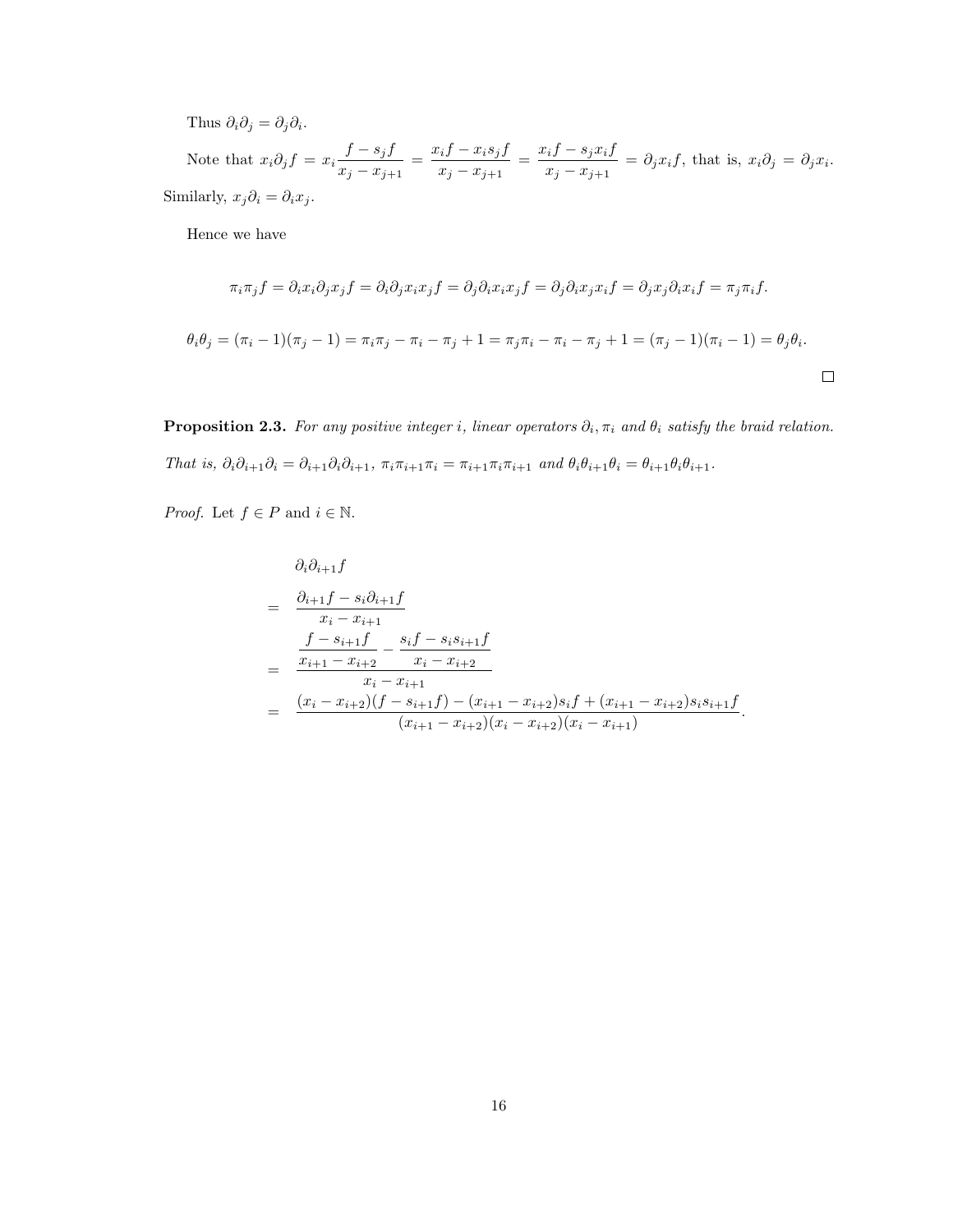Hence we have

$$
\partial_i \partial_{i+1} \partial_i f
$$
\n
$$
= \frac{(x_i - x_{i+2})(\partial_i f - s_{i+1}\partial_i f) - (x_{i+1} - x_{i+2})s_i\partial_i f + (x_{i+1} - x_{i+2})s_i s_{i+1}\partial_i f}{(x_{i+1} - x_{i+2})(x_i - x_{i+1})}
$$
\n
$$
= \frac{(x_i - x_{i+2})\partial_i f - (x_i - x_{i+2})s_{i+1}\partial_i f - (x_{i+1} - x_{i+2})\partial_i f + (x_{i+1} - x_{i+2})s_i s_{i+1}\partial_i f}{(x_{i+1} - x_{i+2})(x_i - x_{i+2})(x_i - x_{i+1})}
$$
\n
$$
= \frac{(x_i - x_{i+1})\partial_i f - (x_i - x_{i+2})s_{i+1}\partial_i f + (x_{i+1} - x_{i+2})s_i s_{i+1}\partial_i f}{(x_{i+1} - x_{i+2})(x_i - x_{i+2})(x_i - x_{i+1})}
$$
\n
$$
= \frac{f - s_i f - s_{i+1} f + s_{i+1} s_i f + s_i s_{i+1} f - s_i s_{i+1} s_i f}{(x_{i+1} - x_{i+2})(x_i - x_{i+2})(x_i - x_{i+1})}
$$
\n
$$
= \frac{(1 - s_i)(1 - s_{i+1})(1 - s_i)}{(x_{i+1} - x_{i+2})(x_i - x_{i+2})(x_i - x_{i+1})} f.
$$

Also, we have

$$
s_{i+1}\partial_i\partial_{i+1}f
$$
\n
$$
= \frac{(x_i - x_{i+1})(s_{i+1}f - f) - (x_{i+2} - x_{i+1})(s_{i+1}s_if - s_{i+1}s_is_{i+1}f)}{(x_{i+2} - x_{i+1})(x_i - x_{i+1})(x_i - x_{i+2})}
$$
\n
$$
= \frac{(x_{i+1} - x_i)(s_{i+1}f - f) - (x_{i+1} - x_{i+2})(s_{i+1}s_if - s_{i+1}s_is_{i+1}f)}{(x_{i+1} - x_{i+2})(x_i - x_{i+1})(x_i - x_{i+2})}
$$

which implies

$$
\partial_i \partial_{i+1} f - s_{i+1} \partial_i \partial_{i+1} f
$$
\n
$$
= \frac{(x_{i+1} - x_{i+2})(f - s_i f - s_{i+1} f + s_{i+1} s_i f + s_i s_{i+1} f - s_{i+1} s_i s_{i+1} f)}{(x_{i+1} - x_{i+2})(x_i - x_{i+1})(x_i - x_{i+2})}
$$

and thus

$$
\partial_{i+1}\partial_i\partial_{i+1}f = \frac{\partial_i\partial_{i+1}f - s_{i+1}\partial_i\partial_{i+1}f}{x_{i+1} - x_{i+2}} \n= \frac{(x_{i+1} - x_{i+2})\frac{(f - s_i f - s_{i+1}f + s_{i+1}s_i f + s_i s_{i+1}f - s_{i+1}s_i s_{i+1}f)}{(x_{i+1} - x_{i+2})(x_i - x_{i+1})(x_i - x_{i+2})}}{x_{i+1} - x_{i+2}} \n= \frac{f - s_i f - s_{i+1}f + s_{i+1}s_i f + s_i s_{i+1}f - s_{i+1}s_i s_{i+1}f}{(x_{i+1} - x_{i+2})(x_i - x_{i+1})(x_i - x_{i+2})} = \partial_i\partial_{i+1}\partial_i f
$$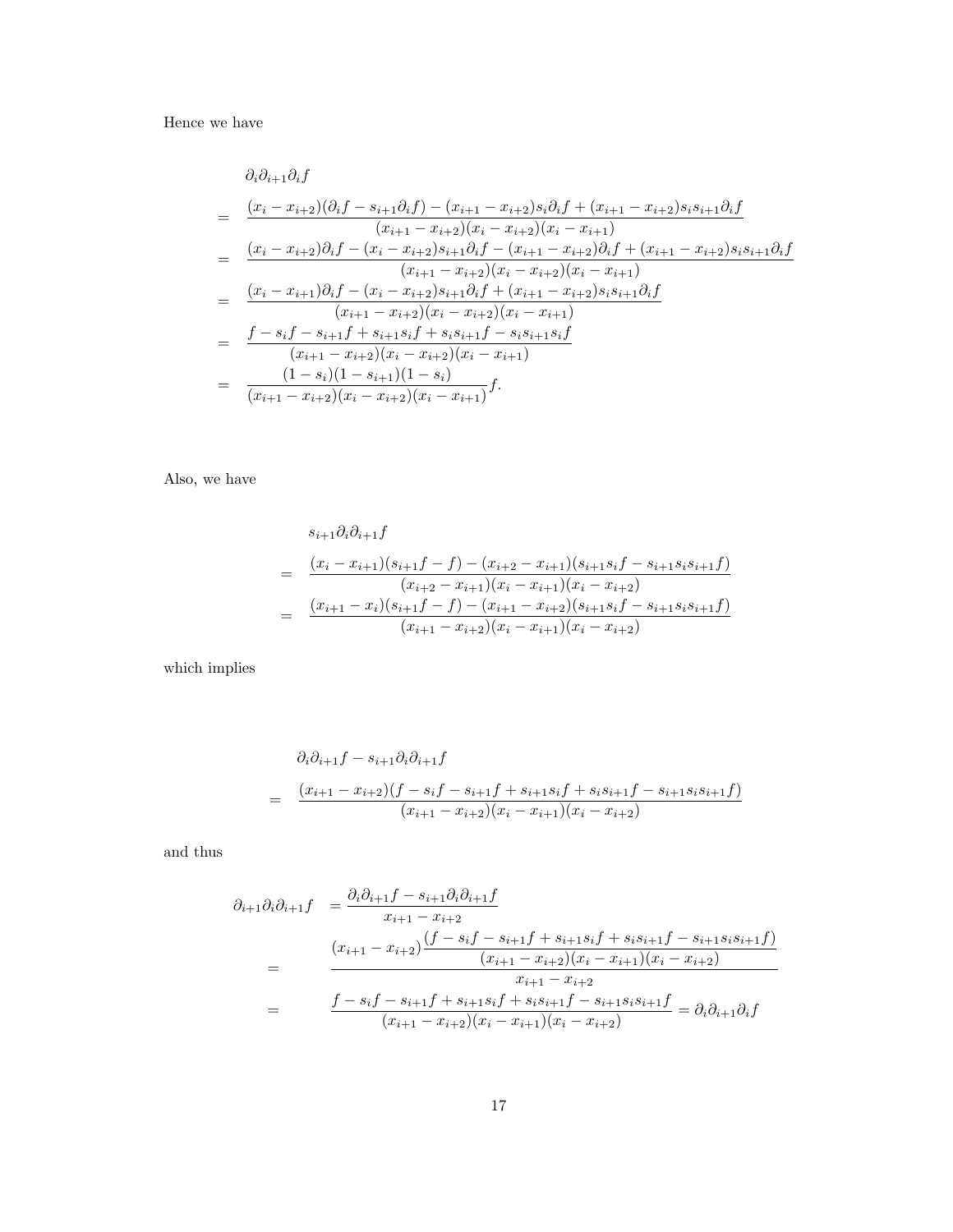as  $s_i s_{i+1} s_i = s_{i+1} s_i s_{i+1}$ .

As a result, we get

$$
\partial_i \partial_{i+1} \partial_i = \frac{(1-s_i)(1-s_{i+1})(1-s_i)}{(x_{i+1}-x_{i+2})(x_i-x_{i+2})(x_i-x_{i+1})r}
$$
  
= 
$$
\frac{1+s_is_{i+1}+s_{i+1}s_i-s_i-s_{i+1}-s_is_{i+1}s_i}{(x_{i+1}-x_{i+2})(x_i-x_{i+2})(x_i-x_{i+1})}
$$
  
= 
$$
\frac{(1-s_{i+1})(1-s_i)(1-s_{i+1})}{(x_{i+1}-x_{i+2})(x_i-x_{i+2})(x_i-x_{i+1})} = \partial_{i+1} \partial_i \partial_{i+1}.
$$

Next we prove  $\pi_i \pi_{i+1} \pi_i = \pi_{i+1} \pi_i \pi_{i+1}$ .

$$
\pi_i f = \partial_i x_i f = \frac{x_i f - s_i(x_i f)}{x_i - x_{i+1}}, \ \pi_{i+1} f = \partial_{i+1} x_{i+1} f = \frac{x_{i+1} f - s_{i+1}(x_{i+1} f)}{x_{i+1} - x_{i+2}}
$$

and hence

$$
\pi_{i}\pi_{i+1}f
$$
\n
$$
= \frac{x_{i}\pi_{i+1}f - s_{i}(x_{i}\pi_{i+1}f)}{x_{i} - x_{i+1}}
$$
\n
$$
= \frac{x_{i}\frac{x_{i+1}f - s_{i+1}(x_{i+1}f)}{x_{i+1} - x_{i+2}} - s_{i}\left(x_{i}\frac{x_{i+1}f - s_{i+1}(x_{i+1}f)}{x_{i+1} - x_{i+2}}\right)}{x_{i} - x_{i+1}}
$$
\n
$$
= \frac{x_{i}x_{i+1}f - s_{i+1}(x_{i}x_{i+1}f) - s_{i}(x_{i}x_{i+1}f) - s_{i}s_{i+1}(x_{i}x_{i+1}f)}{x_{i} - x_{i+2}}
$$
\n
$$
= \frac{(x_{i} - x_{i+2})x_{i}x_{i+1}f - s_{i+1}\left((x_{i} - x_{i+1})x_{i}x_{i+1}f\right)}{x_{i} - x_{i+2}}
$$
\n
$$
= \frac{s_{i}\left((x_{i} - x_{i+2})x_{i}x_{i+1}f\right) - s_{i}s_{i+1}\left((x_{i} - x_{i+1})x_{i}x_{i+1}f\right)}{(x_{i+1} - x_{i+2})(x_{i} - x_{i+2})(x_{i} - x_{i+1})}
$$
\n
$$
= \frac{(1 - s_{i})\left((x_{i} - x_{i+2})x_{i}x_{i+1}f - s_{i+1}\left((x_{i} - x_{i+1})x_{i}x_{i+1}f\right)\right)}{(x_{i+1} - x_{i+2})(x_{i} - x_{i+2})(x_{i} - x_{i+1})}
$$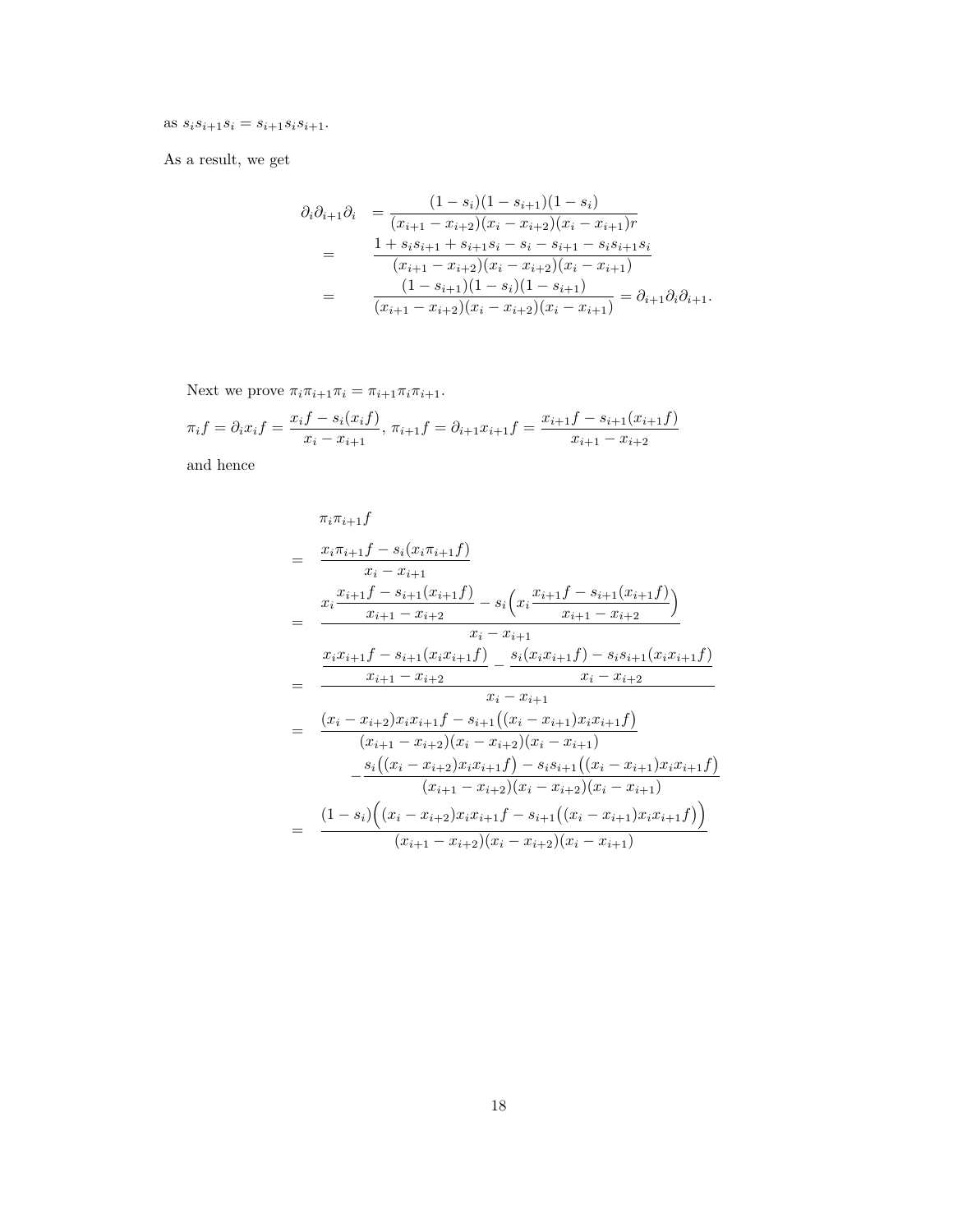$$
\pi_{i+1}\pi_{i}f
$$
\n
$$
= \frac{x_{i+1}\pi_{i}f - s_{i+1}(x_{i+1}\pi_{i}f)}{x_{i+1} - x_{i+2}}
$$
\n
$$
= \frac{x_{i+1}f - s_{i}(x_{i}f)}{x_{i} - x_{i+1}} - s_{i+1}(x_{i+1}\frac{x_{i}f - s_{i}(x_{i}f)}{x_{i} - x_{i+1}})
$$
\n
$$
= \frac{x_{i}x_{i+1}f - s_{i}(x_{i}^{2}f)}{x_{i} - x_{i+1}} - \frac{s_{i+1}(x_{i}x_{i+1}f) - s_{i+1}s_{i}(x_{i}^{2}f)}{x_{i} - x_{i+2}}
$$
\n
$$
= \frac{(x_{i} - x_{i+2})x_{i}x_{i+1}f - s_{i}((x_{i+1} - x_{i+2})x_{i}^{2}f)}{(x_{i} - x_{i+1})(x_{i} - x_{i+2})(x_{i+1} - x_{i+2})}
$$
\n
$$
- \frac{s_{i+1}((x_{i} - x_{i+2})x_{i}x_{i+1}f) - s_{i+1}s_{i}((x_{i+1} - x_{i+2})x_{i}^{2}f)}{(x_{i} - x_{i+1})(x_{i} - x_{i+2})(x_{i+1} - x_{i+2})}
$$
\n
$$
= \frac{(1 - s_{i+1})((x_{i} - x_{i+2})x_{i}x_{i+1}f - s_{i}((x_{i+1} - x_{i+2})x_{i}^{2}f))}{(x_{i} - x_{i+1})(x_{i} - x_{i+2})(x_{i+1} - x_{i+2})}
$$

So

$$
\pi_i \pi_{i+1} \pi_i f
$$
\n
$$
= \frac{(1-s_i)\Big((x_i - x_{i+2})x_i x_{i+1} \pi_i f - s_{i+1}\big((x_i - x_{i+1})x_i x_{i+1} \pi_i f\big)\Big)}{(x_{i+1} - x_{i+2})(x_i - x_{i+2})(x_i - x_{i+1})}
$$
\n
$$
= \frac{(1-s_i)\Big((x_i - x_{i+2})x_i x_{i+1} \pi_i f - s_{i+1}\big((x_i - x_{i+1})x_i x_{i+1} \frac{x_i f - s_i(x_i f)}{x_i - x_{i+1}}\big)\Big)}{(x_{i+1} - x_{i+2})(x_i - x_{i+2})(x_i - x_{i+1})}
$$
\n
$$
= \frac{(1-s_i)\Big((x_i - x_{i+2})x_i x_{i+1} \frac{x_i f - s_i(x_i f)}{x_i - x_{i+1}} - x_i x_{i+2}\big(x_i s_{i+1} f - s_{i+1} s_i(x_i f)\big)\Big)}{(x_{i+1} - x_{i+2})(x_i - x_{i+2})(x_i - x_{i+1})}.
$$

Since

$$
s_i\Big((x_i-x_{i+2})x_ix_{i+1}\frac{x_if-s_i(x_if)}{x_i-x_{i+1}}-x_ix_{i+2}\big(x_is_{i+1}f-s_{i+1}s_i(x_if)\big)\Big)
$$
  
=  $(x_{i+1}-x_{i+2})x_ix_{i+1}\frac{s_i(x_if)-x_if}{x_{i+1}-x_i}-x_{i+1}x_{i+2}\big(x_{i+1}s_is_{i+1}f-s_is_{i+1}s_i(x_if)\big)$   
=  $(x_{i+1}-x_{i+2})x_ix_{i+1}\frac{x_if-s_i(x_if)}{x_i-x_{i+1}}-x_{i+1}x_{i+2}\big(x_{i+1}s_is_{i+1}f-s_is_{i+1}s_i(x_if)\big),$ 

and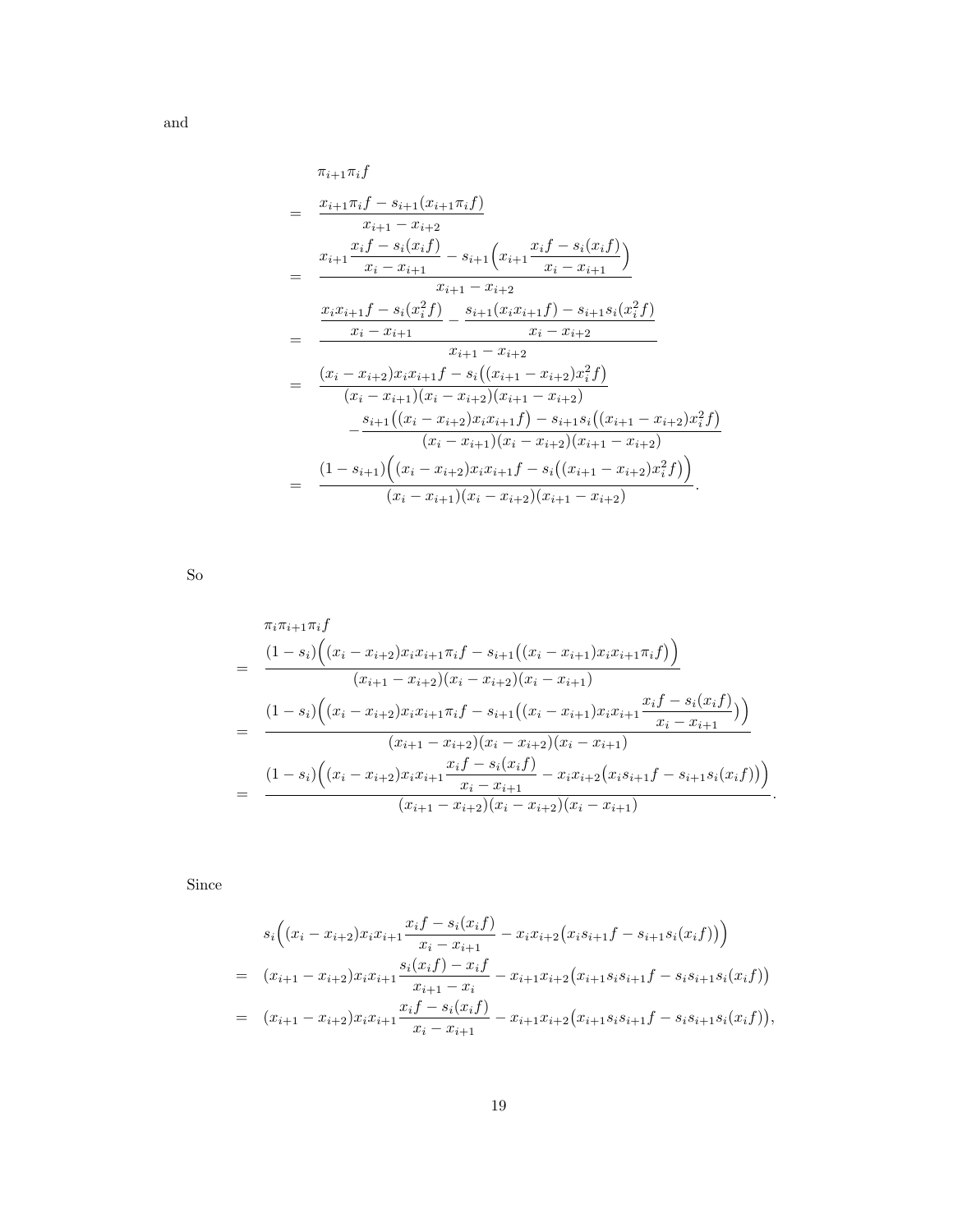we have

$$
(1 - s_i) \Big( (x_i - x_{i+2}) x_i x_{i+1} \frac{x_i f - s_i(x_i f)}{x_i - x_{i+1}} - x_i x_{i+2} (x_i s_{i+1} f - s_{i+1} s_i(x_i f)) \Big)
$$
  
= 
$$
x_i x_{i+1} (x_i f - s_i(x_i f)) - x_i^2 x_{i+2} s_{i+1} f
$$
  
+
$$
x_i x_{i+2} s_{i+1} s_i(x_i f) + x_{i+1}^2 x_{i+2} s_i s_{i+1} f - x_{i+1} x_{i+2} s_i s_{i+1} s_i(x_i f)
$$
  
= 
$$
(1 - s_i - s_{i+1} + s_i s_{i+1} + s_{i+1} s_i - s_i s_{i+1} s_i)(x_i^2 x_{i+1} f)
$$

and hence 
$$
\pi_i \pi_{i+1} \pi_i f = \frac{(1 - s_i - s_{i+1} + s_i s_{i+1} + s_{i+1} s_i - s_i s_{i+1} s_i)(x_i^2 x_{i+1} f)}{(x_{i+1} - x_{i+2})(x_i - x_{i+2})(x_i - x_{i+1})}.
$$

$$
\frac{\pi_{i+1}\pi_i\pi_{i+1}f}{(1-s_{i+1})\Big((x_i-x_{i+2})x_ix_{i+1}\pi_{i+1}f-s_i\big((x_{i+1}-x_{i+2})x_i^2\pi_{i+1}f\big)\Big)}{(x_i-x_{i+1})(x_i-x_{i+2})(x_{i+1}-x_{i+2})}
$$
\n
$$
=\frac{(1-s_{i+1})\Big((x_i-x_{i+2})x_ix_{i+1}\pi_{i+1}f-s_i\big((x_{i+1}-x_{i+2})x_i^2\frac{x_{i+1}f-s_{i+1}(x_{i+1}f)}{x_{i+1}-x_{i+2}}\big)\Big)}{(x_i-x_{i+1})(x_i-x_{i+2})(x_{i+1}-x_{i+2})}
$$
\n
$$
=\frac{(1-s_{i+1})\Big((x_i-x_{i+2})x_ix_{i+1}\pi_{i+1}f-s_i\big(x_i^2\big(x_{i+1}f-s_{i+1}(x_{i+1}f)\big)\big)\Big)}{(x_i-x_{i+1})(x_i-x_{i+2})(x_{i+1}-x_{i+2})}.
$$

Since

$$
s_{i+1}((x_i - x_{i+2})x_ix_{i+1}\pi_{i+1}f - s_i(x_i^2(x_{i+1}f - s_{i+1}(x_{i+1}f))))
$$
  
= 
$$
(x_i - x_{i+1})x_ix_{i+2}\frac{s_{i+1}(x_{i+1}f) - x_{i+1}f}{x_{i+2} - x_{i+1}} - s_{i+1}s_i(x_i^2(x_{i+1}f - s_{i+1}(x_{i+1}f)))
$$
  
= 
$$
(x_i - x_{i+1})x_ix_{i+2}\frac{x_{i+1}f - s_{i+1}(x_{i+1}f)}{x_{i+1} - x_{i+2}} - s_{i+1}s_i(x_i^2(x_{i+1}f - s_{i+1}(x_{i+1}f)))
$$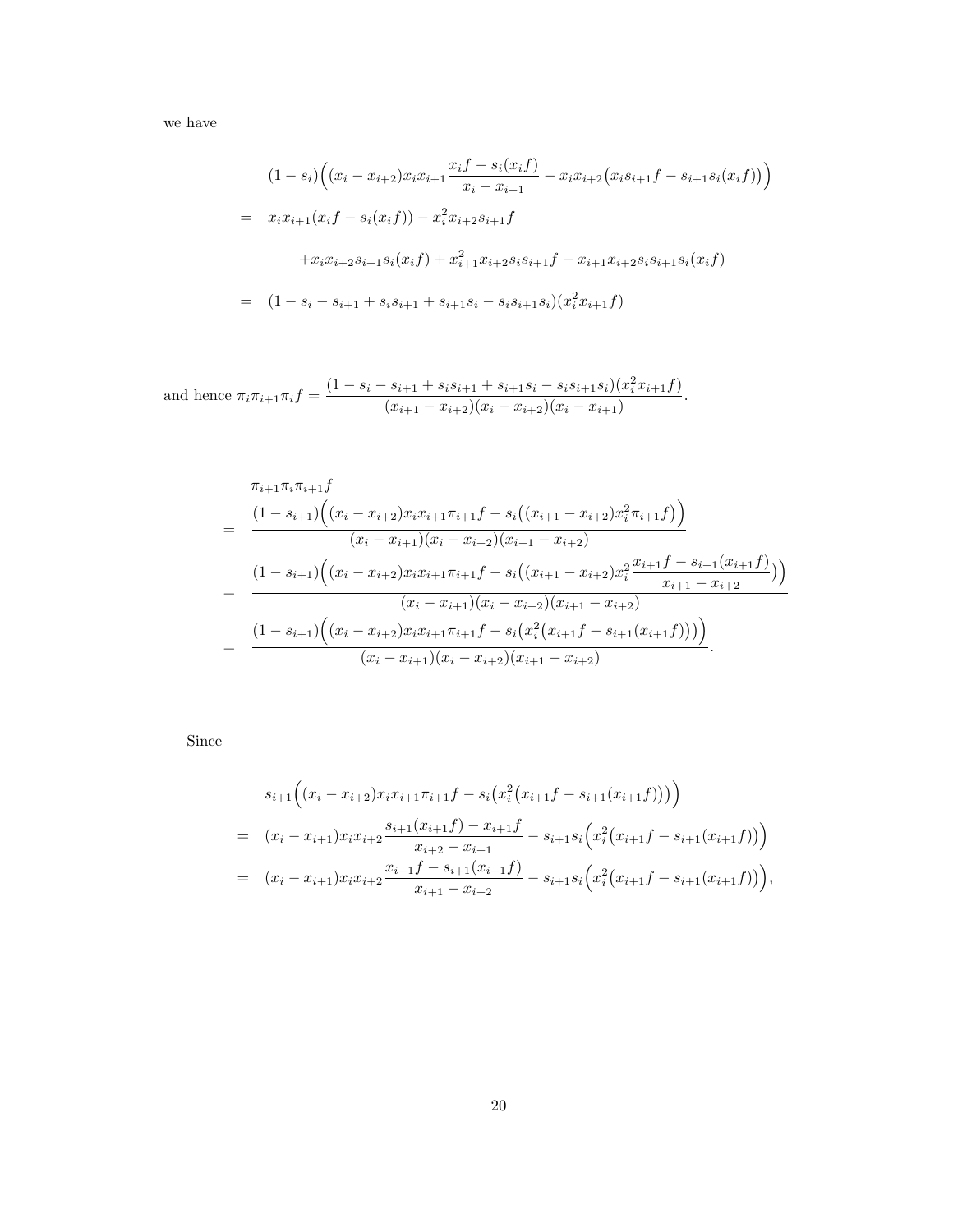we have

$$
(1 - s_{i+1}) \Big( (x_i - x_{i+2}) x_i x_{i+1} \pi_{i+1} f - s_i \big( x_i^2 (x_{i+1} f - s_{i+1} (x_{i+1} f)) \big) \Big)
$$
  
\n
$$
= x_i^2 (x_{i+1} f - s_{i+1} (x_{i+1} f)) - s_i (x_i^2 x_{i+1} f) + s_i \big( x_i^2 s_{i+1} (x_{i+1} f) \big)
$$
  
\n
$$
+ s_{i+1} s_i \Big( x_i^2 (x_{i+1} f - s_{i+1} (x_{i+1} f)) \Big)
$$
  
\n
$$
= (1 - s_i - s_{i+1} + s_i s_{i+1} + s_{i+1} s_i - s_{i+1} s_i s_{i+1}) (x_i^2 x_{i+1} f)
$$
  
\nand hence  $\pi_{i+1} \pi_i \pi_{i+1} f = \frac{(1 - s_i - s_{i+1} + s_i s_{i+1} + s_{i+1} s_i - s_{i+1} s_i s_{i+1}) (x_i^2 x_{i+1} f)}{(x_i - x_{i+1}) (x_i - x_{i+2}) (x_{i+1} - x_{i+2})}.$ 

Now  $s_is_{i+1}s_i = s_{i+1}s_is_{i+1}$  implies  $\pi_i\pi_{i+1}\pi_i = \pi_{i+1}\pi_i\pi_{i+1}$  and result follows. By item 1. and 5. of [Proposition 2.1,](#page-18-0) we have

$$
\theta_i \theta_{i+1} \theta_i
$$
\n
$$
= (\pi_i - 1)(\pi_{i+1} - 1)(\pi_i - 1) \qquad \text{(by item 1.)}
$$
\n
$$
= \pi_i \pi_{i+1} \pi_i - \pi_i \pi_{i+1} - \pi_{i+1} \pi_i - \pi_i \pi_i + 2\pi_i + \pi_{i+1} - 1
$$
\n
$$
= \pi_i \pi_{i+1} \pi_i - \pi_i \pi_{i+1} - \pi_{i+1} \pi_i - \pi_i + 2\pi_i + \pi_{i+1} - 1 \qquad \text{(by item 5.)}
$$
\n
$$
= \pi_i \pi_{i+1} \pi_i - \pi_i \pi_{i+1} - \pi_{i+1} \pi_i + \pi_i + \pi_{i+1} - 1
$$

and

$$
\theta_{i+1}\theta_i\theta_{i+1}
$$

$$
= (\pi_{i+1} - 1)(\pi_i - 1)(\pi_{i+1} - 1)
$$
 (by item 1.)  
\n
$$
= \pi_{i+1}\pi_i\pi_{i+1} - \pi_i\pi_{i+1} - \pi_{i+1}\pi_i - \pi_{i+1}\pi_{i+1} + 2\pi_{i+1} + \pi_i - 1
$$
  
\n
$$
= \pi_{i+1}\pi_i\pi_{i+1} - \pi_i\pi_{i+1} - \pi_{i+1}\pi_i - \pi_{i+1} + 2\pi_{i+1} + \pi_i - 1
$$
 (by item 5.)

$$
= \pi_{i+1}\pi_i\pi_{i+1} - \pi_i\pi_{i+1} - \pi_{i+1}\pi_i + \pi_{i+1} + \pi_i - 1
$$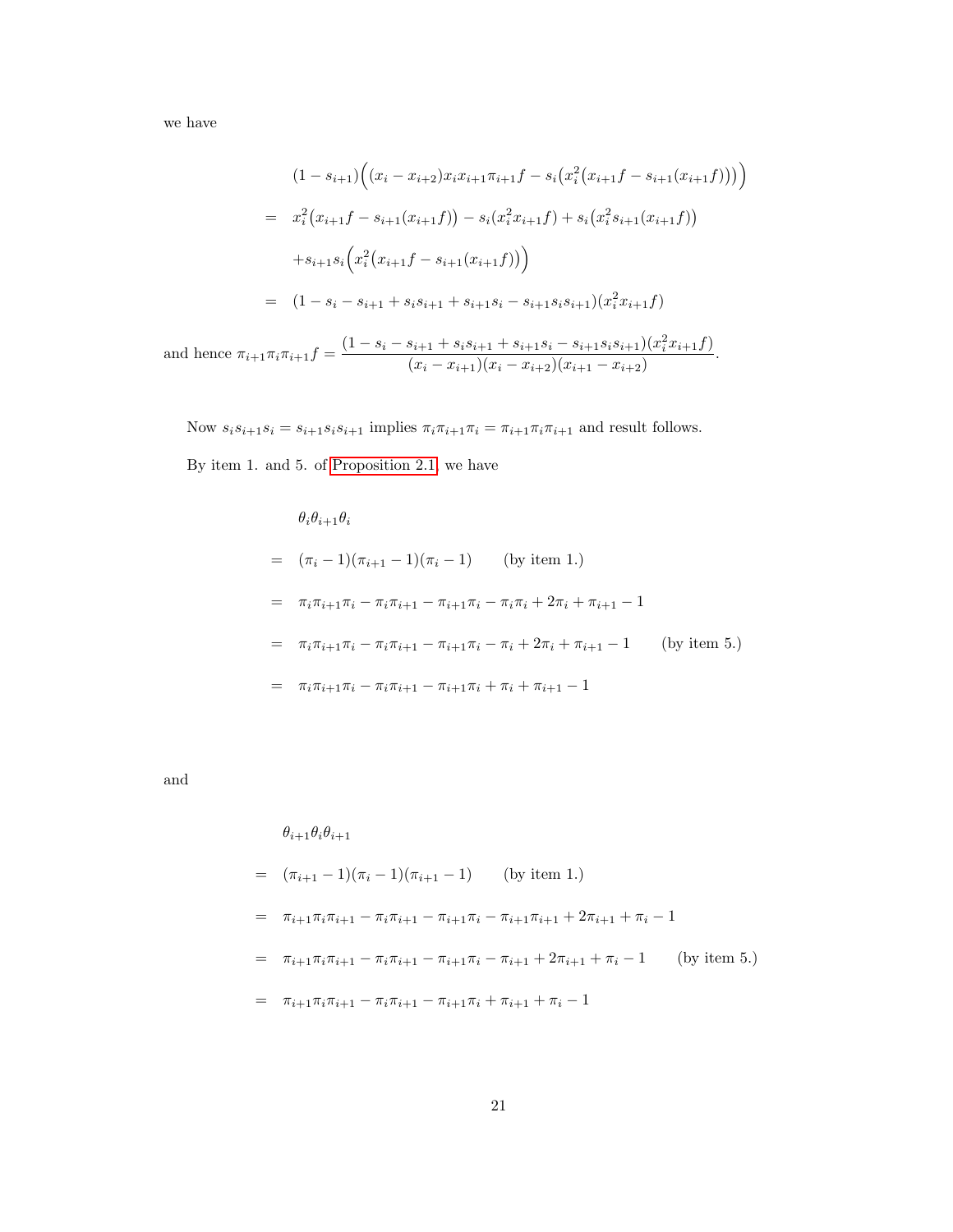and by using the fact that  $\pi_i \pi_{i+1} \pi_i = \pi_{i+1} \pi_i \pi_{i+1}$ , we have  $\theta_i \theta_{i+1} \theta_i = \theta_{i+1} \theta_i \theta_{i+1}$ .

 $\Box$ 

For any permutation  $\sigma \neq id$ , define  $\partial_{\sigma} = \partial_{i_1} \dots \partial_{i_j}$  where  $s_{i_1} \dots s_{i_j}$  is a reduced decomposition of  $\sigma$ . By the same argument in [Proposition 2.2](#page-19-0) and [Proposition 2.3,](#page-20-0) we also have  $\theta_{\sigma} = \theta_{i_1} \dots \theta_{i_j}$ and  $\pi_{\sigma} = \pi_{i_1} \dots \pi_{i_j}$ . We define  $\partial_{id} = \theta_{id} = \pi_{id} = id$ .

<span id="page-26-0"></span>**Lemma 2.4.** Let  $n > 1$  be an integer and consider a permutation  $\gamma \in S_n$ . For  $1 \leq i \leq n-1$ ,  $\theta_i\theta_\gamma=$  $\sqrt{ }$  $\int$  $\overline{\mathcal{L}}$  $-\theta_{\gamma}$  if  $l(s_i\gamma) = l(\gamma) - 1$  $\theta_{s_i\gamma}$  if  $l(s_i\gamma) = l(\gamma) + 1$ 

*Proof.* By [Lemma 1.8,](#page-13-0) if  $l(s_i\gamma) = l(\gamma) - 1$ , then there exists a reduced decomposition of  $\gamma$  $s_i s_{r_2} \cdots s_{r_{l(\gamma)}}$  and hence  $\theta_{\gamma} = \theta_i \theta_{r_2} \cdots \theta_{r_{l(\gamma)}}$ . By item 5. in [Proposition 2.1,](#page-18-0) we have  $\theta_i \theta_{\gamma} =$  $(\theta_i \theta_i) \theta_{r_2} \cdots \theta_{r_{l(\gamma)}} = (-\theta_i) \theta_{r_2} \cdots \theta_{r_{l(\gamma)}} = -\theta_i \theta_{r_2} \cdots \theta_{r_{l(\gamma)}} = -\theta_{\gamma}$ . Otherwise if  $l(s_i \gamma) = l(\gamma) + 1$ ,  $s_i s_{i_1} s_{i_2} \cdots s_{i_{l(\gamma)}}$  is a reduced decomposition of  $s_i \gamma$  for any reduced decomposition  $s_{i_1} s_{i_2} \cdots s_{i_{l(\gamma)}}$  of  $\Box$  $\gamma$ . Thus  $\theta_i \theta_\gamma = \theta_i \theta_{i_1} \theta_{i_2} \cdots \theta_{i_{l(\gamma)}} = \theta_{s_i \gamma}$ .

<span id="page-26-1"></span>**Lemma 2.5.** For any permutation  $\sigma$ ,  $\pi_{\sigma} = \sum$ γ≤σ  $\theta_{\gamma}$ .

*Proof.* Let  $k = l(\sigma)$ . We prove the statement by induction on k.

For  $\sigma = id$  (i.e.  $k = 0$ ),  $\pi_{id} = \theta_{id} = id$ .

When  $k = 1$ , then  $\sigma = s_i$  for some positive integer i. By item 1. [in Proposition 2.1,](#page-18-0) we have  $\pi_{\sigma} = \pi_{s_i} = \pi_i = 1 + \theta_i = \theta_{id} + \theta_{s_i}$ . Hence the statement is true for  $l(\sigma) = 1$ .

Assume the statement is true for all non-negative integers  $k \le m$  for some  $m \ge 1$ .

Let  $l(\sigma) = m + 1$ . Let  $s_{i_1} s_{i_2} \cdots s_{i_{m+1}}$  be a reduced decomposition of  $\sigma$ . Let  $\sigma' = s_{i_2} \cdots s_{i_{m+1}}$ (which implies  $l(\sigma') \leq m$  by definition) and hence  $\sigma = s_{i_1} \sigma'$ . Note that by [Lemma 1.4,](#page-11-2)  $s_{i_2} \cdots s_{i_{m+1}}$ is a reduced decomposition of  $\sigma'$ .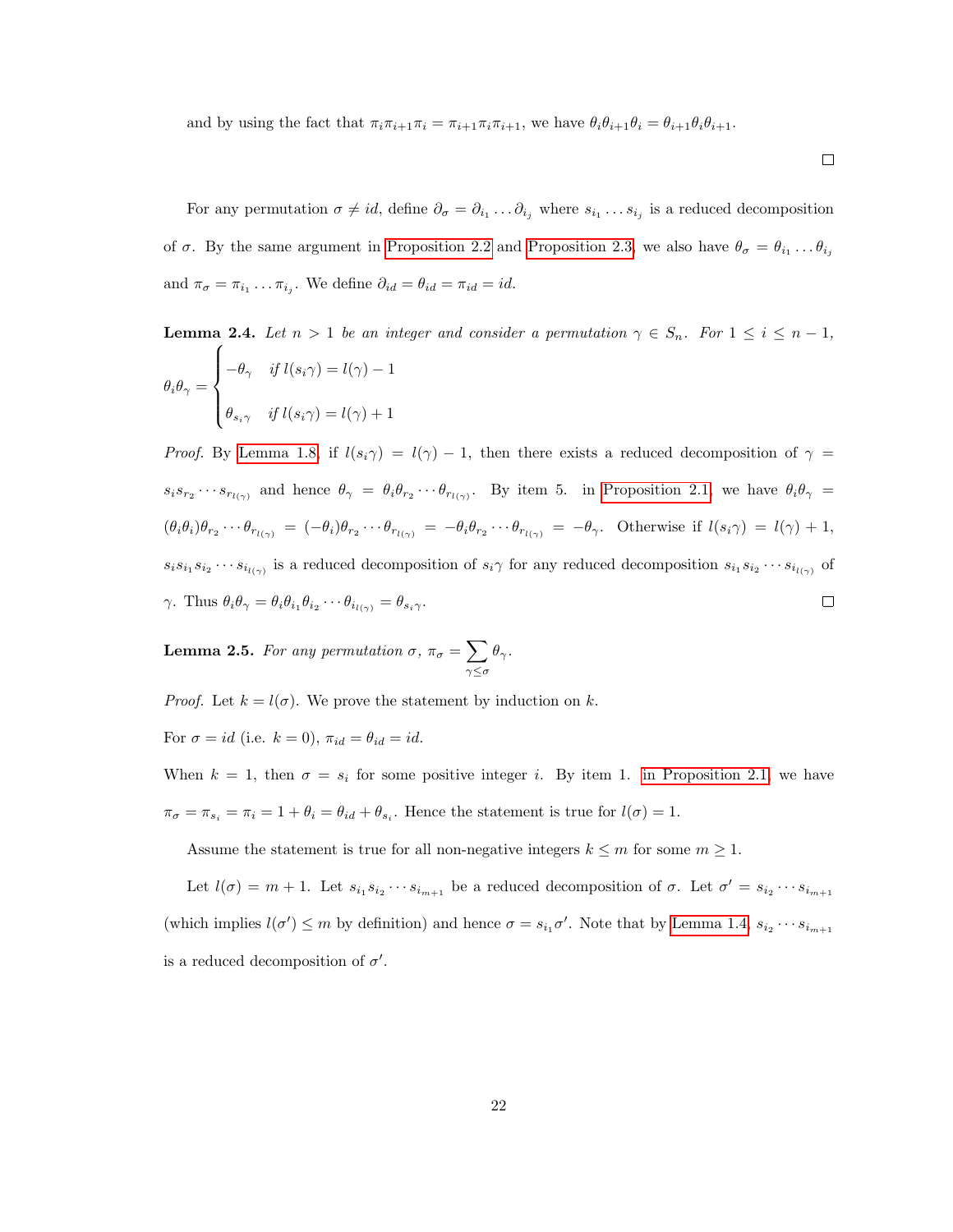By induction assumption,  $\pi'_{\sigma} = \sum$  $\gamma \leq \sigma'$  $\theta_{\gamma}$ . Now we have

$$
\pi_{\sigma}
$$
\n
$$
= \pi_{i_1}\pi_{i_2}\cdots\pi_{i_{m+1}}
$$
\n
$$
= \pi_{i_1}\pi_{\sigma'}
$$
\n
$$
= (1 + \theta_{i_1})\left(\sum_{\substack{\gamma \leq \sigma' \\ l(s_{i_1}\gamma) = l(\gamma)+1}} \theta_{\gamma} + \sum_{\substack{\gamma \leq \sigma' \\ l(s_{i_1}\gamma) = l(\gamma)+1}} \theta_{\gamma}\right) \quad \text{(by Lemma 1.7)}
$$
\n
$$
= \sum_{\substack{\gamma \leq \sigma' \\ l(s_{i_1}\gamma) = l(\gamma)+1}} \theta_{\gamma} + \sum_{\substack{\gamma \leq \sigma' \\ l(s_{i_1}\gamma) = l(\gamma)-1}} \theta_{\gamma} + \sum_{\substack{\gamma \leq \sigma' \\ l(s_{i_1}\gamma) = l(\gamma)-1}} \theta_{\gamma} + \sum_{\substack{\gamma \leq \sigma' \\ l(s_{i_1}\gamma) = l(\gamma)-1}} \theta_{i_1}\theta_{\gamma} + \sum_{\substack{\gamma \leq \sigma' \\ l(s_{i_1}\gamma) = l(\gamma)+1}} \theta_{i_1}\theta_{\gamma} + \sum_{\substack{\gamma \leq \sigma' \\ l(s_{i_1}\gamma) = l(\gamma)+1}} \theta_{s_{i_1}\gamma} + \sum_{\substack{\gamma \leq \sigma' \\ l(s_{i_1}\gamma) = l(\gamma)-1}} \theta_{s_{i_1}\gamma} + \sum_{\substack{\gamma \leq \sigma' \\ l(s_{i_1}\gamma) = l(\gamma)-1}} \theta_{s_{i_1}\gamma}
$$
\n(by Lemma 2.4)\n
$$
= \sum_{\substack{\gamma \leq \sigma' \\ l(s_{i_1}\gamma) = l(\gamma)+1}} (\theta_{\gamma} + \theta_{s_{i_1}\gamma})
$$
\n
$$
= \sum_{\substack{\gamma \leq \sigma' \\ l(s_{i_1}\gamma) = l(\gamma)+1}} (\theta_{\gamma} + \theta_{s_{i_1}\gamma})
$$
\n
$$
= \sum_{\gamma \leq \sigma'} \theta_{\gamma} \quad \text{(by Lemma 1.11)}
$$

and result follows by induction.

**Lemma 2.6.** For any  $f, g \in P$  and  $i \in \mathbb{N}$ , we have

- 1.  $\partial_i(fg) = (\partial_i f)g + (s_i f)(\partial_i g);$
- 2.  $\theta_i(fg) = (\theta_i f)g + (s_i f)(\theta_i g);$
- 3.  $\pi_i(fg) = (\pi_i f)g + (s_i f)(\theta_i g)$ .

 $\hfill \square$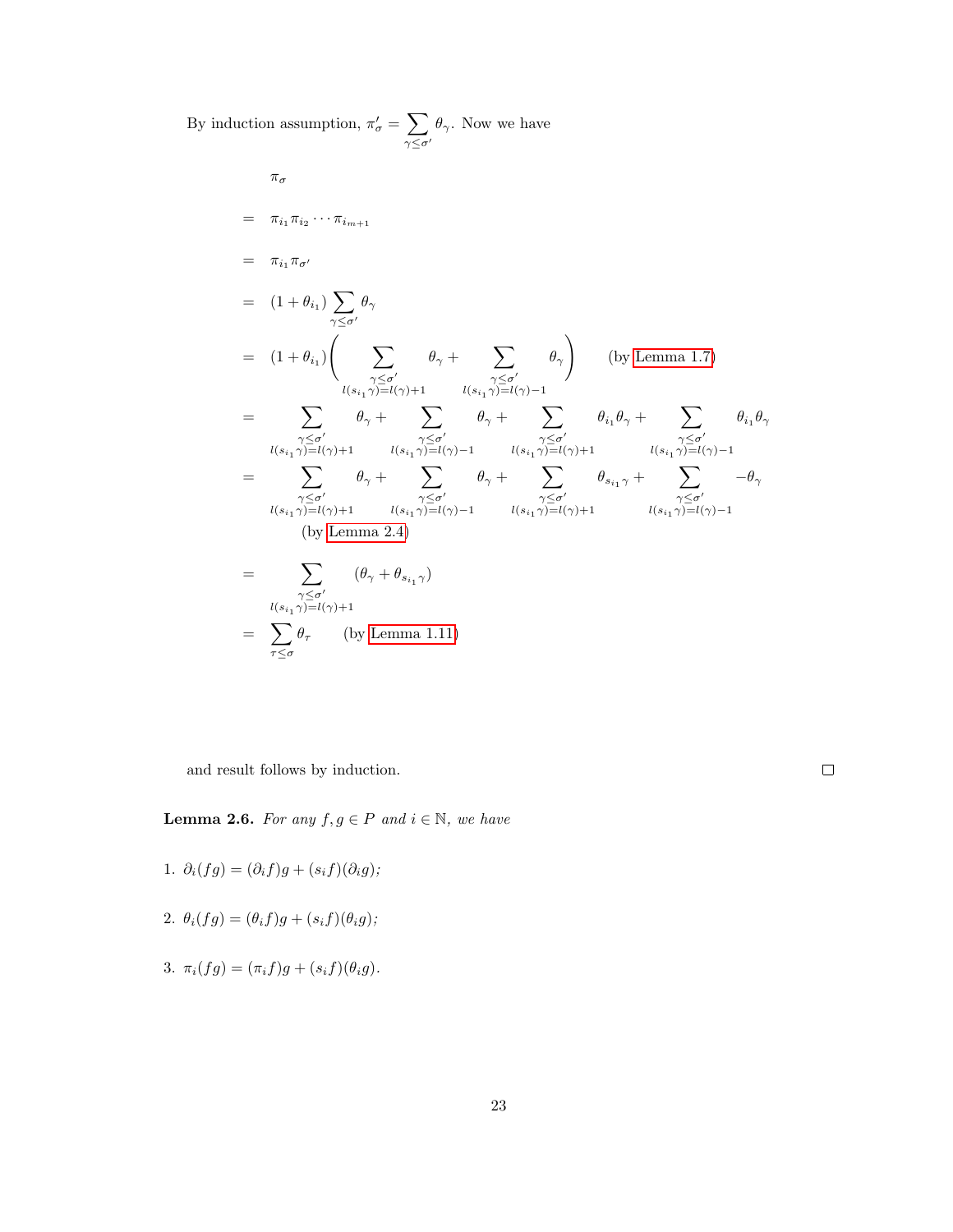Proof.

$$
\partial_i(fg)
$$
\n
$$
= \frac{fg - s_i(fg)}{x_i - x_{i+1}}
$$
\n
$$
= \frac{fg - (s_i f)g + (s_i f)g - s_i f s_i g}{x_i - x_{i+1}}
$$
\n
$$
= g \frac{f - s_i f}{x_i - x_{i+1}} + (s_i f) \frac{g - s_i g}{x_i - x_{i+1}}
$$
\n
$$
= g(\partial_i f) + (s_i f)(\partial_i g)
$$
\n
$$
= (\partial_i f)g + (s_i f)(\partial_i g).
$$

Therefore

$$
\theta_i(fg)
$$
  
=  $x_{i+1}\partial_i(fg)$   
=  $x_{i+1}((\partial_i f)g + (s_i f)(\partial_i g))$   
=  $(x_{i+1}\partial_i f)g + (s_i f)(x_{i+1}\partial_i g)$   
=  $(\theta_i f)g + (s_i f)(\theta_i g).$ 

By item 1. of [Proposition 2.1,](#page-18-0)

$$
\pi_i(fg)
$$
  
=  $(1 + \theta_i)(fg)$   
=  $fg + \theta_i(fg)$   
=  $fg + (\theta_i f)g + (s_i f)(\theta_i g)$   
=  $((1 + \theta_i)f)g + (s_i f)(\theta_i g)$   
=  $(\pi_i f)g + (s_i f)(\theta_i g)$ .

 $\hfill \square$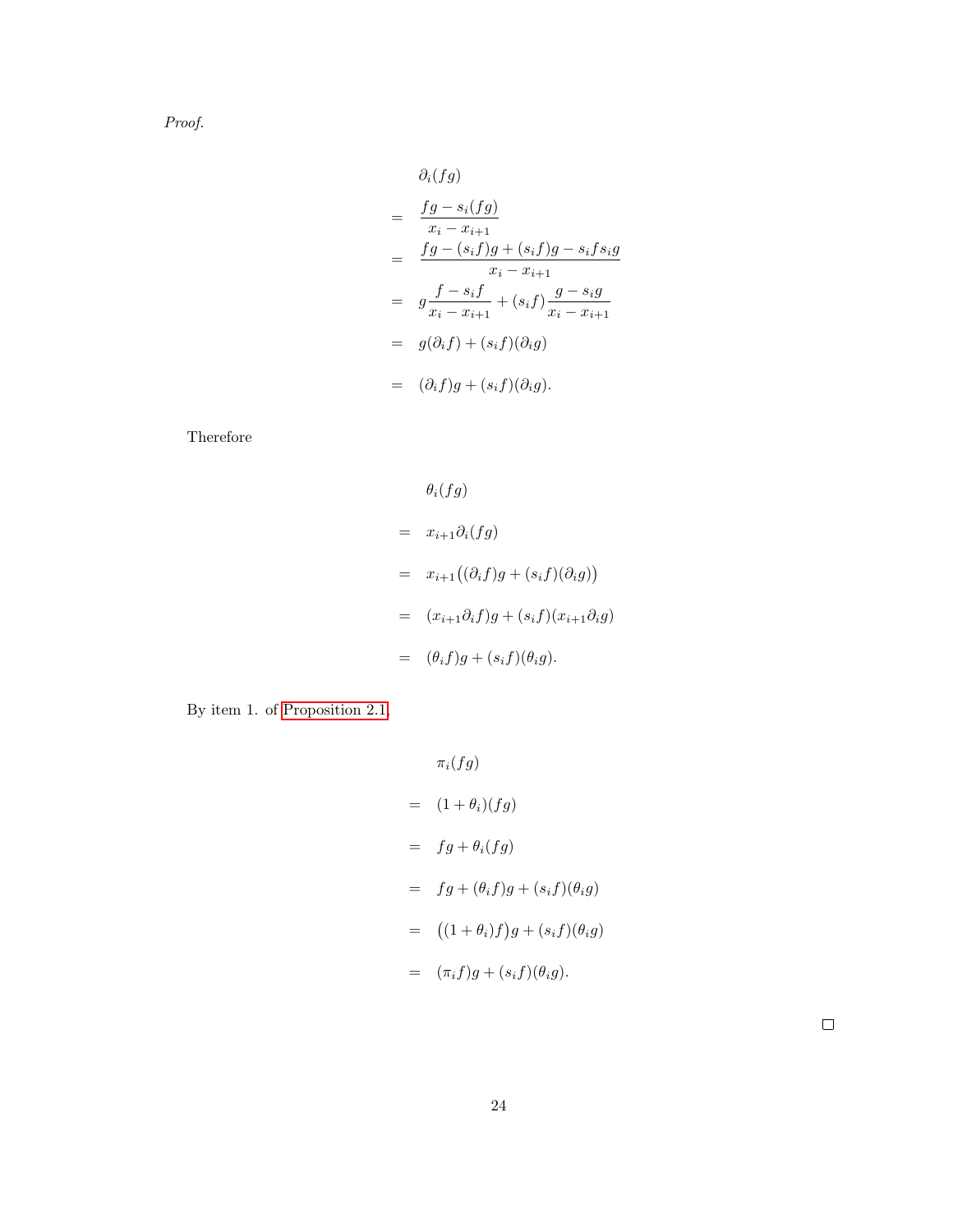#### <span id="page-29-0"></span>2.2 Semi-Standard Augmented filling

Let N (or  $\mathbb{Z}^+$ ) be the set of all positive integers and  $\mathbb{Z}_{\geq 0}$  be the set of non-negative integers. Also we denote  $\epsilon_k = 12 \cdots k = id$  as the identity element (we write permutations in one line notation). For  $n \in \mathbb{Z}_{\geq 0}$  and  $k \in \mathbb{N}$ , we say  $\alpha = (\alpha_1, \alpha_2, \dots, \alpha_k) \in (\mathbb{Z}_{\geq 0})^k$  is a weak composition n (denoted as  $\alpha \models n$ ) with k parts if  $\sum_{n=1}^k$  $i=1$  $\alpha_i = n$  and write  $l(\alpha) = k$  to denote the length (the number of parts) of  $\alpha$ . Furthermore, if  $\alpha_1 \ge \alpha_2 \ge \cdots \ge \alpha_k \ge 0$ , we call  $\alpha$  a partition of n with k parts and write  $\alpha \vdash n$ (usually we denote  $l(\alpha) = \max\{i : \alpha_i > 0\}$  for  $\alpha$  being a partition). We use  $\text{Par}(n)$  to denote the set of all partitions of a nonnegative integer  $n$  and Par to denote the set of all partitions. For a weak composition  $\alpha$  with k parts, define  $x^{\alpha} := x_1^{\alpha_1} x_2^{\alpha_2} \cdots x_k^{\alpha_k}$ . We call  $x^{\alpha}$  a dominating monomial if  $\alpha$  is a partition.

We denote  $\overline{\alpha}$  as the *reverse* of  $\alpha$ , that is,  $\overline{\alpha} = (\alpha_k, \dots, \alpha_1)$ . (Note that in [\[4\]](#page-123-3), they use  $\alpha^*$  instead of  $\overline{\alpha}$ .) Similarly, we write  $\overline{X}$  as the *reverse* of X for any finite string of alphabets X. For example,  $\overline{cacdba} = abdcac$  and  $\overline{14D9c7} = 7c9D41$ .

Define  $\omega_{\alpha}$  as the permutation of minimal length such that

$$
\omega_{\alpha}(\alpha) := (\alpha_{\omega_{\alpha}(1)}, \alpha_{\omega_{\alpha}(2)}, \dots, \alpha_{\omega_{\alpha}(k)})
$$

is a partition.

Given two weak compositions  $\alpha$  and  $\beta$ , we write  $\beta \geq \alpha$  if and only if  $\omega_{\beta} \leq \omega_{\alpha}$  in the strong Bruhat order.

Let  $\alpha$  be a weak composition. The augmented diagram of shape  $\alpha$  is the figure with  $|\alpha| + l(\alpha)$ cells (or boxes) where column i has  $\alpha_i + 1$  cells. The bottom row is called the basement of the augmented diagram.

For example, if  $\alpha = (1, 0, 1, 0, 0, 4, 0, 6, 5)$ , then the augmented diagram of  $\alpha$  is

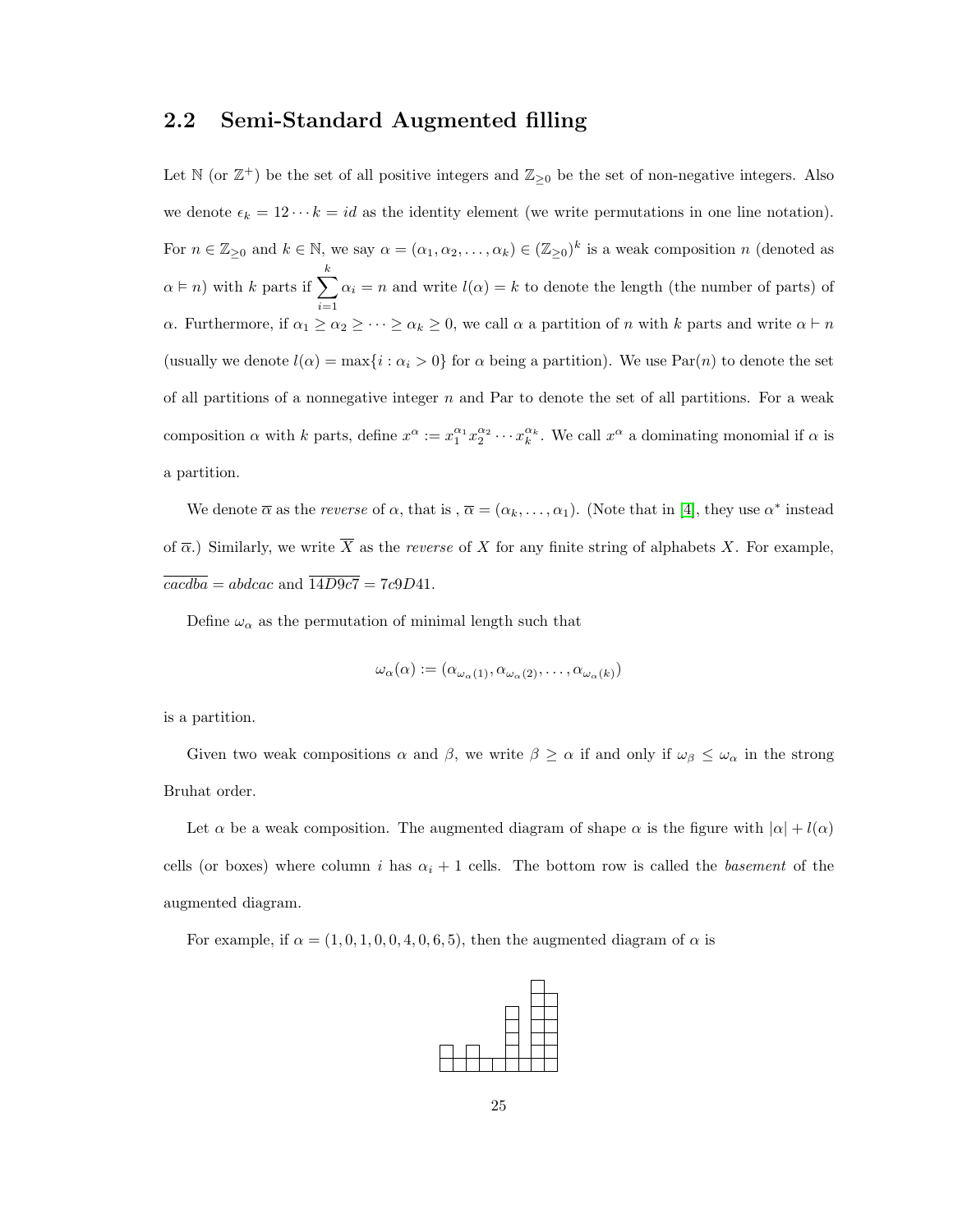Also we impose an order, called the *reading order*, on the cells of the diagram which starts from left to right, top to bottom. So the order of the above diagram is:



where the number in each cell represents the order of that cell in reading order.

A filling of an augmented diagram is an assignment of a positive integer to each cell in the diagram.

From now on we only consider fillings whose entries in each column are weakly decreasing from the bottom to the top.

For any two columns (including the basement cells) i and j with  $i < j$ , we pick three cells  $X, Y$ and  $Z$ , where cell  $X$  is immediately above cell  $Y$  in the 'taller' column  $k$ , where

$$
k = \begin{cases} i & \text{if } \alpha_i \ge \alpha_j \\ j & \text{if } \alpha_i < \alpha_j \end{cases}
$$

and cell Z from the 'shorter' column to form a *triple*  $(X, Y, Z)$  in the following way:

 $\epsilon$ 

 $\sqrt{ }$  $\int$ Type A triple: cell Z is in the same row as cell X if  $\alpha_i \ge \alpha_j$ .

 $\overline{\mathcal{L}}$ Type B triple: cell Z is in the same row as cell Y if  $\alpha_i < \alpha_j$ 

Here are some examples of triples:

(The first two are type A triples and the last two are type B triples.)



the triple a positive integer, say  $F(X), F(Y), F(Z)$  respectively, in such a way that

 $F(X) \leq F(Z) \leq F(Y)$ . Otherwise we call  $(X, Y, Z)$  an *inversion triple*.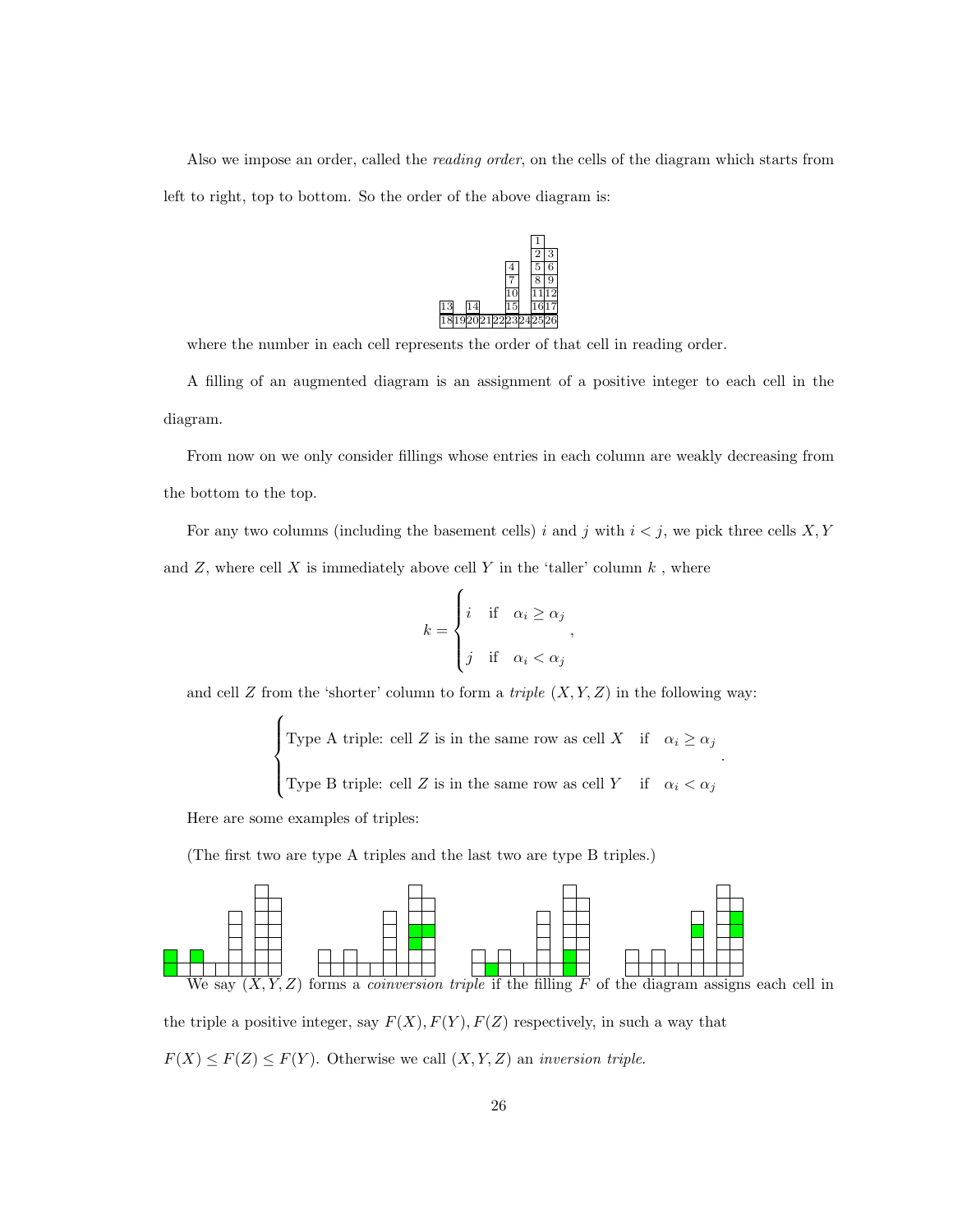For instance in the following examples, the second and the third ones are coinversion triples while the first and the last one are inversion triples.



Definition 2.1. A semi-standard augmented filling (SSAF) of an augmented diagram with shape being a weak composition  $\alpha = (\alpha_1, \alpha_2, \dots, \alpha_k)$  is a filling satisfying:

- 1. the basement entries form a permutation  $\sigma$  (in one line notation) of  $\{1, ..., k\}$ , i.e.  $\sigma \in S_k$ ;
- 2. every (Type A or B) triple is an inversion triple.

We denote  $SSAF(\sigma, \alpha)$  the set of all SSAF of an augmented diagram of shape  $\alpha = (\alpha_1, \dots, \alpha_k)$ with basement entries (from left to right) being  $\sigma \in S_k$  (i.e. basement of column *i* has entry  $\sigma(i)$ ).

Example 4. The following SSAFs are all the elements in the set SSAF(4132, 1032):

| ᅩ<br>3<br>ച<br>∠<br>3<br>$\Omega$<br>3<br>2<br>4 | ച<br>3<br>٠,<br>3<br>≘<br>-1<br>3<br>$\overline{2}$<br>4 | J.<br>3<br>٠,<br>∠<br>ച<br>$\Omega$<br>.,<br>3<br>$\overline{2}$<br>4 | ി<br>റ<br>$\overline{2}$<br>4<br>$\cdot$<br>3<br>$\overline{2}$<br>4 | 3<br>٠,<br>3<br>ച<br>4<br>3<br>$\overline{2}$ | 2<br>3<br>$\Omega$<br>3<br>ച<br>$\overline{ }$<br>3<br>$\overline{2}$<br>4 |
|--------------------------------------------------|----------------------------------------------------------|-----------------------------------------------------------------------|----------------------------------------------------------------------|-----------------------------------------------|----------------------------------------------------------------------------|
| 3<br>3<br>ച<br>∠<br>3<br>$\Omega$<br>4<br>ച<br>റ | $\overline{2}$<br>3<br>റ<br>4<br>ച<br>ച                  | റ<br>∠<br>٠,<br>$\overline{a}$<br>3<br>ച<br>4<br>$\mathfrak{D}$       | 3<br>റ<br>$\overline{2}$<br>4<br>۲.<br>ച<br>2<br>4                   | റ<br>3<br>3<br>ച<br>4<br>∠<br>2               | 3<br>3<br>3<br>ച<br>4<br>ച<br>$\overline{2}$                               |

Given an SSAF F with basement of length n for some  $n \in \mathbb{N}$ , define the weight of F as  $x^F :=$  $\prod^n$  $i=1$  $x_i^{m_i(F)-1}$ , where  $m_i(F)$  is the number of i appearing in F for  $1 \le i \le n$ .

| <b>Example 5.</b> $x^F = x_1^2 x_2^2 x_3^2$ for $F =$ |  |                                     |  |  |
|-------------------------------------------------------|--|-------------------------------------|--|--|
|                                                       |  |                                     |  |  |
|                                                       |  | $\boxed{1}$ $\boxed{3}$ $\boxed{2}$ |  |  |
|                                                       |  | 4 1 3 2                             |  |  |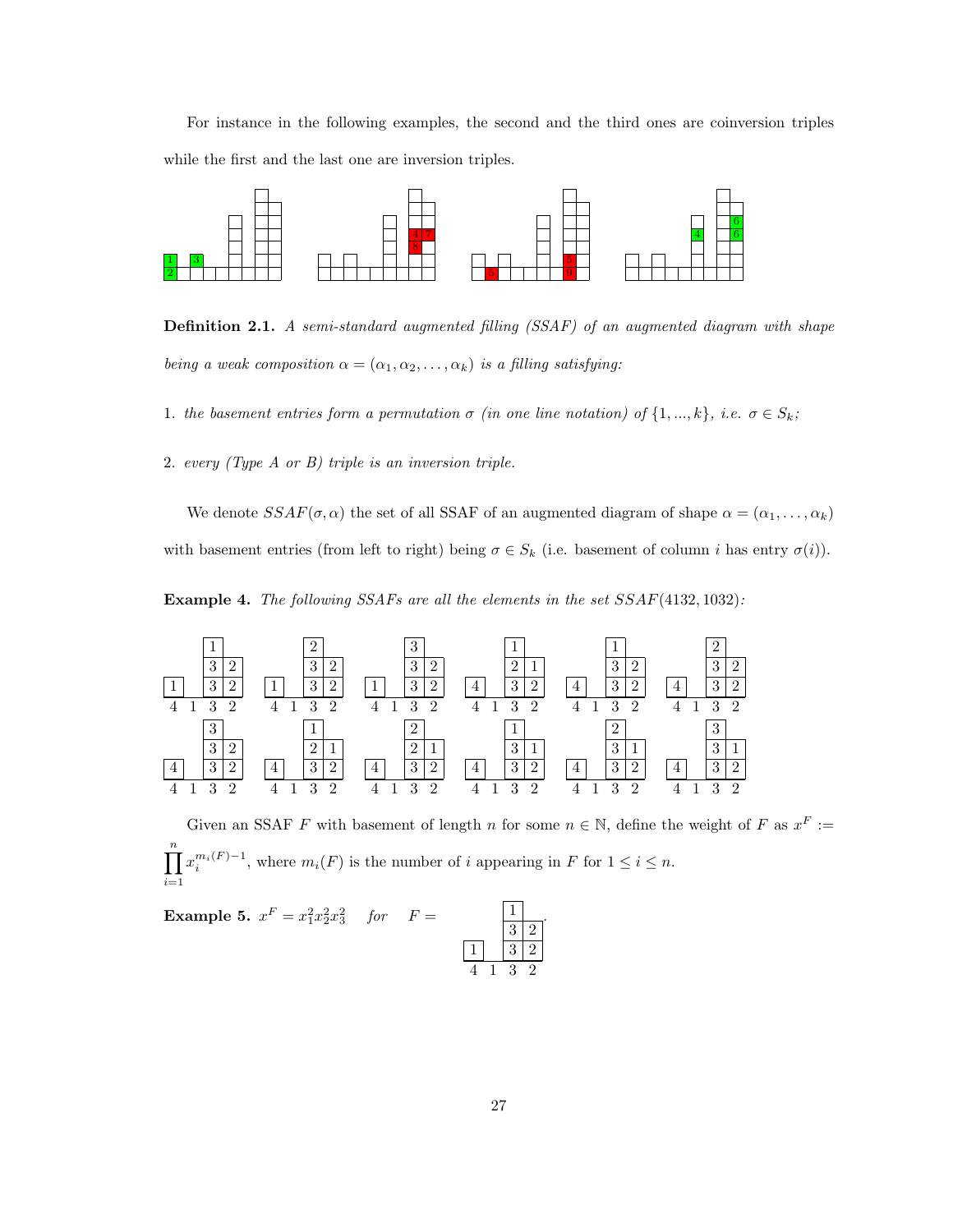#### <span id="page-32-0"></span>2.3 Demazure atoms and Demazure characters

**Definition 2.2.** A Demazure atom of shape  $\alpha$ , where  $\alpha$  is a weak composition, is defined as

$$
\mathcal{A}_{\alpha} := \sum_{F \in SSAF(\epsilon_k, \alpha)} x^F.
$$

**Definition 2.3.** A Demazure character (key polynomial, or key) of shape  $\alpha$ , where  $\alpha$  is a weak composition, is defined as

$$
\kappa_{\overline{\alpha}} := \sum_{F \in SSAF(\overline{\epsilon_k}, \alpha)} x^F.
$$

Remark: See [\[12\]](#page-124-5) for further discussion on key polynomials.

The following theorem gives different equivalent definitions of Demazure atoms  $(\mathcal{A}_{\alpha})$  and Demazure characters  $(\kappa_{\overline{\alpha}})$  of shape  $\alpha$  and is proved in [\[2,](#page-123-0) [6,](#page-123-1) [12\]](#page-124-5).

<span id="page-32-1"></span>**Theorem 2.7.** For  $k \in \mathbb{N}$  and composition  $\alpha$  with  $l(\alpha) = k$ ,

$$
E_{\overline{\alpha}}(x_k, \dots, x_1; \infty, \infty) = \sum_{F \in SSAF(\epsilon_k, \alpha)} x^F = \theta_{\omega_{\alpha}^{-1}} x^{\omega_{\alpha}(\alpha)}
$$

$$
E_{\overline{\alpha}}(x_1, \dots, x_k; 0, 0) = \sum_{F \in SSAF(\overline{\epsilon_k}, \alpha)} x^F = \pi_{\overline{\epsilon_k} \omega_{\alpha}^{-1}} x^{\omega_{\alpha}(\alpha)}
$$

where  $E_{\overline{\alpha}}(x_k,\ldots,x_1;\infty,\infty)$  and  $E_{\overline{\alpha}}(x_1,\ldots,x_k;0,0)$  are the nonsymmetric Macdonald polynomials of shape  $\overline{\alpha}$  with  $q = t = \infty$  and  $X = (x_k, \ldots, x_1)$  and with  $q = t = 0$  and  $X = (x_1, \ldots, x_k)$ respectively.

Example 6. Let  $\alpha = (1, 0, 3)$ . Then  $\omega_{\alpha} = 231 = (12)(23) = s_1s_2$ .

Hence 
$$
\mathcal{A}_{(1,0,3)} = \theta_2 \theta_1 x_1^3 x_2 = \theta_2 (x_1^2 x_2^2 + x_1 x_2^3) = x_1^2 x_2 x_3 + x_1^2 x_3^2 + x_1 x_2^2 x_3 + x_1 x_2 x_3^2 + x_1 x_3^3.
$$

The following are all the SSAFs of  $SSAF(123, (1, 0, 3))$ :



 $Since \ \overline{\epsilon_3} \omega_\alpha^{-1} = (s_2 s_1 s_2)(s_2 s_1) = s_2, \ we \ have \ \kappa_{(3,0,1)} = \pi_{\overline{\epsilon_3} \omega_\alpha^{-1}}(x_1^3 x_2) = \pi_2(x_1^3 x_2) = x_1^3 x_2 + x_1^3 x_3.$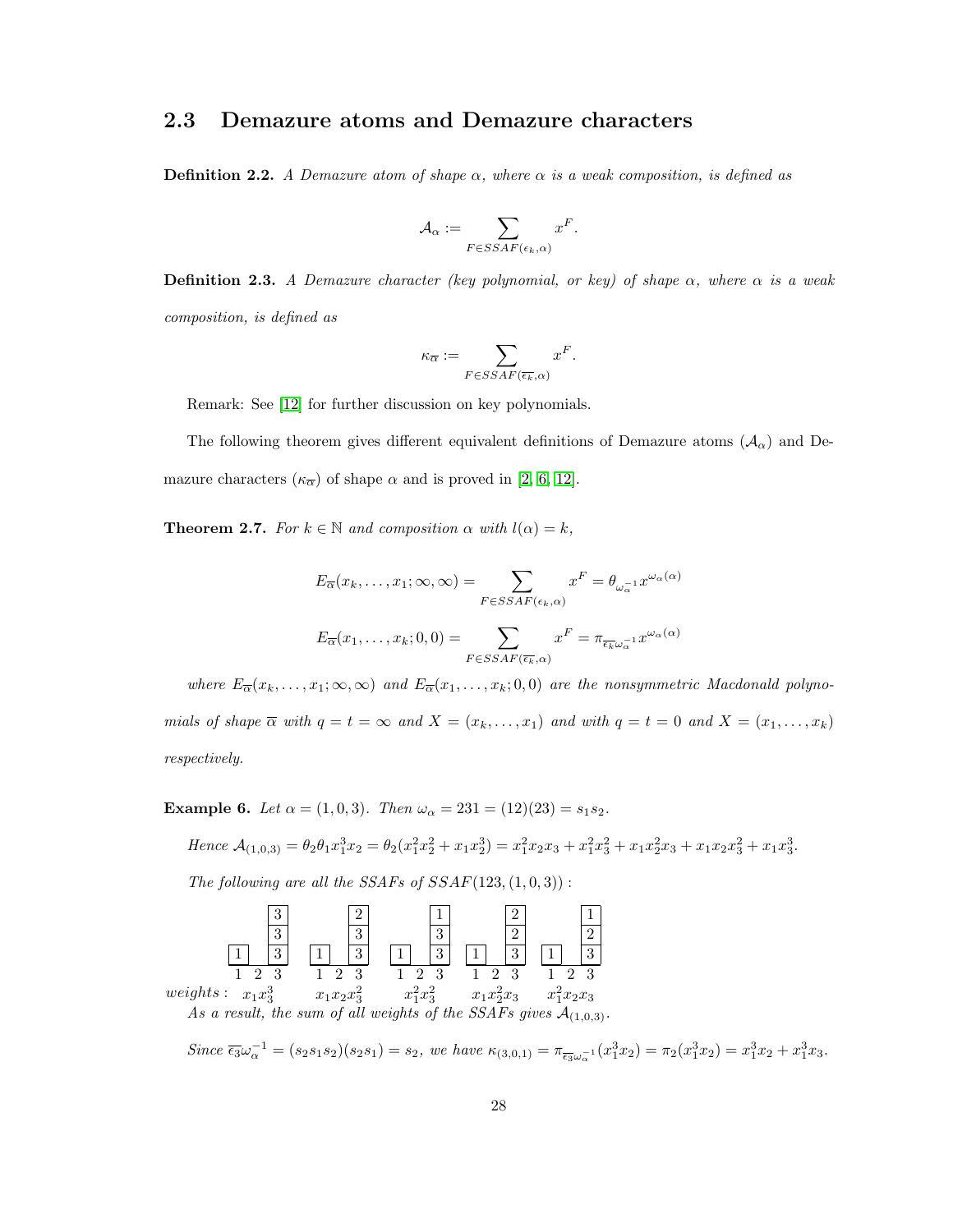The following are all the SSAFs of  $SSAF(321, (1, 0, 3))$ :



 $weights: x_1^3x_3$  $x_1^3x_2$ As a result, the sum of all weights of the SSAFs gives  $\kappa_{(3,0,1)}$ .

The following theorem gives some properties of Demazure atoms and characters.

#### <span id="page-33-3"></span><span id="page-33-0"></span>Theorem 2.8.

1. A key polynomial is a positive sum of Demazure atoms. In fact,

$$
\kappa_{\overline{\alpha}} = \sum_{\beta \geq \alpha} A_{\beta}.
$$

- <span id="page-33-1"></span>2. A key polynomial with a partition shape  $\lambda$ , with  $l(\lambda) = k$ , is the Schur polynomial  $s_{\lambda}$ , i.e.,  $\kappa_{\overline{\lambda}} = s_{\lambda}(x_1, \ldots, x_k).$
- <span id="page-33-2"></span>3. The set of all Demazure atoms  $\{A_\gamma : \gamma \models n, n \in \mathbb{Z}_{\geq 0}\}$  forms a basis for the polynomial ring, and so does the set of all key polynomials  $\{\kappa_\gamma : \gamma \models n, n \in \mathbb{Z}_{\geq 0}\}.$

Proof. [Item 1](#page-33-0) follows directly from [Theorem 2.5.](#page-26-1) We can describe combinatorially how to get the atoms from the key (a particular case of Proposition 6.1 in [\[12\]](#page-124-5)):

Consider a filling  $F \in SSAF(\overline{\epsilon_k}, \alpha)$  and an empty filling  $G_0$  with basement  $\epsilon_k$ . Consider the entries of the first row (from the bottom above the basement) of F, namely  $a_{11} < a_{12} < \cdots < a_{1r_1}$ where  $r_1$  is the length of the first row. Create the first row of  $G_0$  by placing  $a_{1i}$  in the cell right above  $a_i$  in the basement of  $G_0$  (that is,  $a_{1i}$  is placed in the first row above the basement and also in the  $a_{1i}^{th}$  column of G) for  $1 \leq i \leq r_1$ . We call the new filling  $G_1$ 

Now consider the entries  $a_{21} < a_{22} < \cdots < a_{2r_2}$  of the second row of F where  $r_2$  is the length of the second row of F. Search in the top row of  $G_1$  for the leftmost number not less that  $a_{2r_2}$  and place  $a_{2r_2}$  in the cell right above it. Then search for the leftmost available number (i.e. not chosen yet) in the top row of  $G_1$  not less than  $a_{2,r_2-1}$  and place  $a_{2,r_2-1}$  in the cell right above it, and so on until  $a_{21}$  is placed. We now get a new filling with 2 rows above the basement and call it  $G_2$ .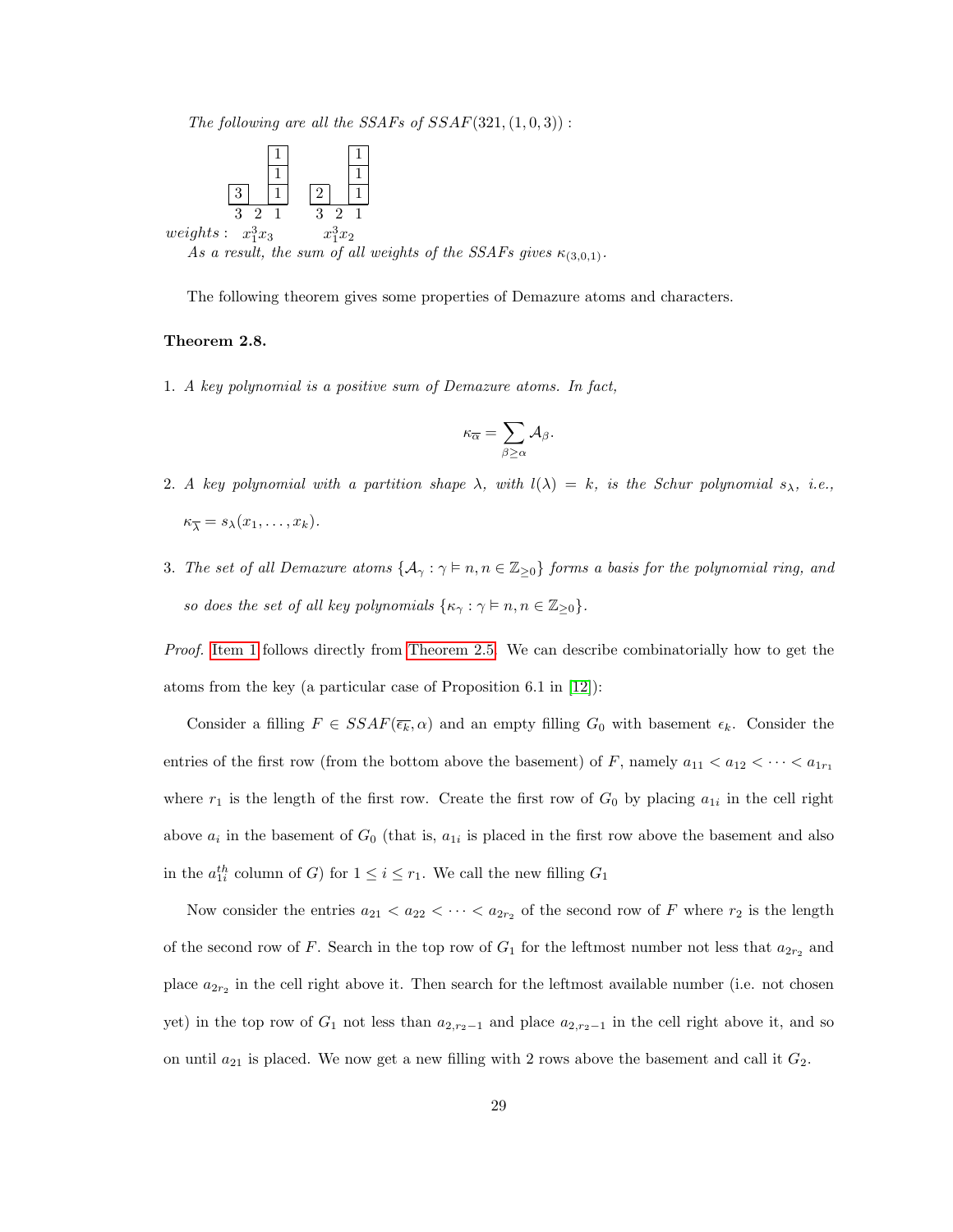By repeating the same process until all entries of  $F$  are placed and we get a filling  $G_r$  with basement  $\epsilon_k$  with shape less than or equal to  $\alpha$ , where r is the number of rows in F.

[Item 2](#page-33-1) follows from [Theorem 2.7](#page-32-1) as  $s_{\lambda} = E_{\lambda}(x_1, \ldots, x_k; 0, 0)$  ([\[2\]](#page-123-0)). It is also proved in [\[6\]](#page-123-1). A combinatorial proof can be found in Theorem 4.1 in [\[3\]](#page-123-2) which uses the insertion algorithm discussed in [\[11,](#page-124-4) [12\]](#page-124-5).

[Item 3](#page-33-2) also follows from [Theorem 2.7](#page-32-1) as  $\{E_{\alpha}(x;q,t): \alpha \models n, n \in \mathbb{Z}_{\geq 0}\}$  forms a basis for the polynomial ring over  $\mathbb Q(q,t).$  Again, it is also proved in [\[6\]](#page-123-1).

 $\Box$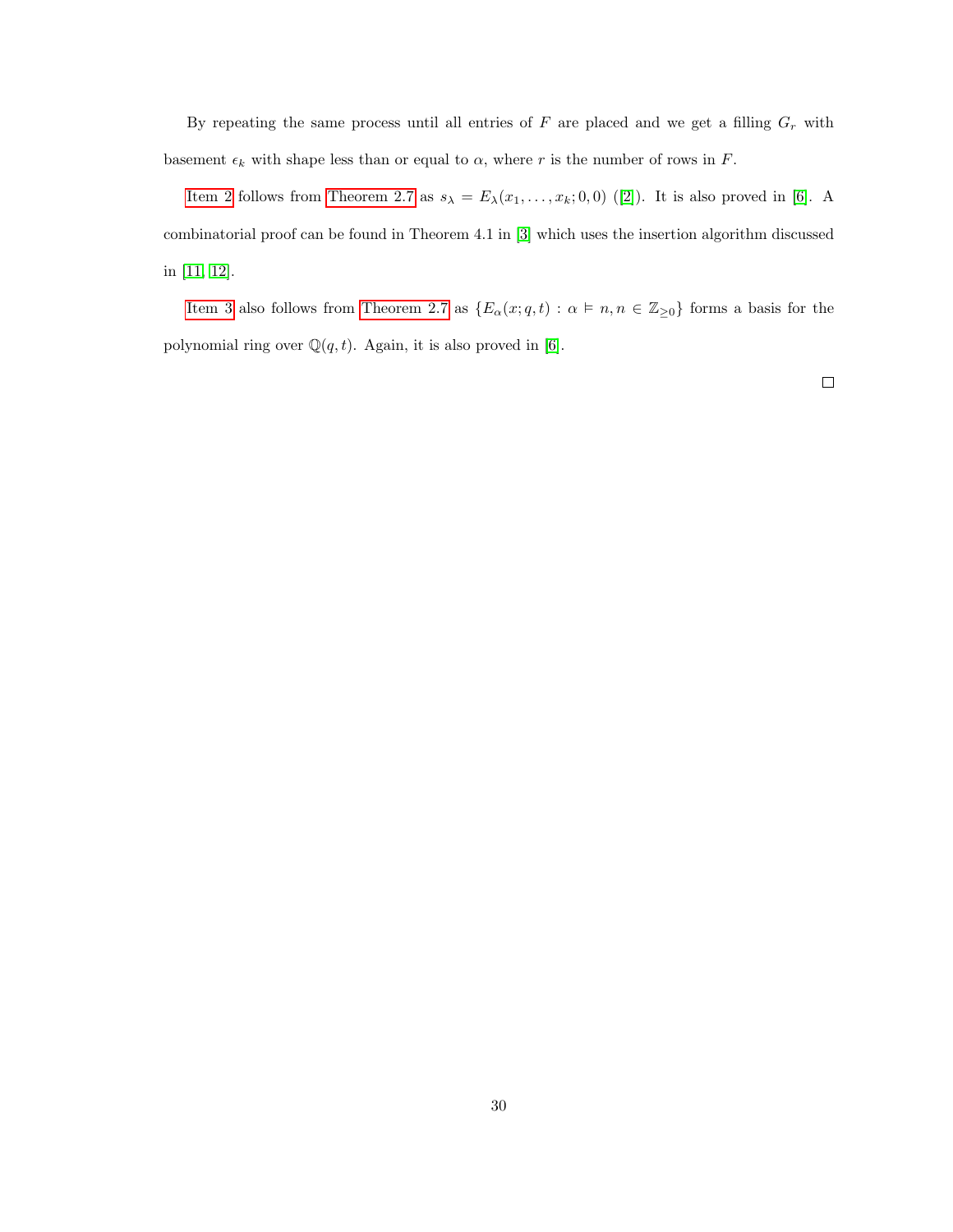### <span id="page-35-0"></span>Chapter 3

# Decomposition of products of Demazure atoms and characters

In this chapter, we study the decomposition of the products of Demazure atoms and characters with respect to the atom-basis  $\{\mathcal{A}_\gamma: \gamma \vDash n, n \in \mathbb{Z}_{\geq 0}\}$  and key-basis  $\{\kappa_\gamma: \gamma \vDash n, n \in \mathbb{Z}_{\geq 0}\}.$ 

Let  $\lambda, \mu$  be partitions and  $\alpha, \beta$  be weak compositions. Let  $+_{\mathcal{A}}$  and  $+_{\kappa}$  denote the property of being able to be decomposed into a positive sum of atoms and keys respectively. Note that by [item 1](#page-33-0) in [Theorem 2.8,](#page-33-3)  $+_{\kappa}$  implies  $+_{\mathcal{A}}$ . Otherwise, we put an  $\times$  in the cell. For example, a partition  $(\mu)$ shaped atom times a key of any shape  $(\alpha)$  is key positive and hence we put  $+_{\kappa}$  in the corresponding box.

|       |       | Atoms |               | Keys            |                  |  |
|-------|-------|-------|---------------|-----------------|------------------|--|
|       | shape |       |               |                 |                  |  |
| Atoms |       | ΤА    | $\perp$ . $A$ | ТА              | 工ん               |  |
|       |       |       |               | ΤА              |                  |  |
| Keys  |       |       |               | $\top_{\kappa}$ | $\tau_{\kappa}$  |  |
|       |       |       |               |                 | ാ<br>open(<br>۰J |  |

Table 3.1: Decomposition of products of atoms and keys into atoms

The positive results in the table can be found in [\[3\]](#page-123-2), except for the cells marked  $\begin{pmatrix} 1 \end{pmatrix}$ ,  $\begin{pmatrix} 2 \end{pmatrix}$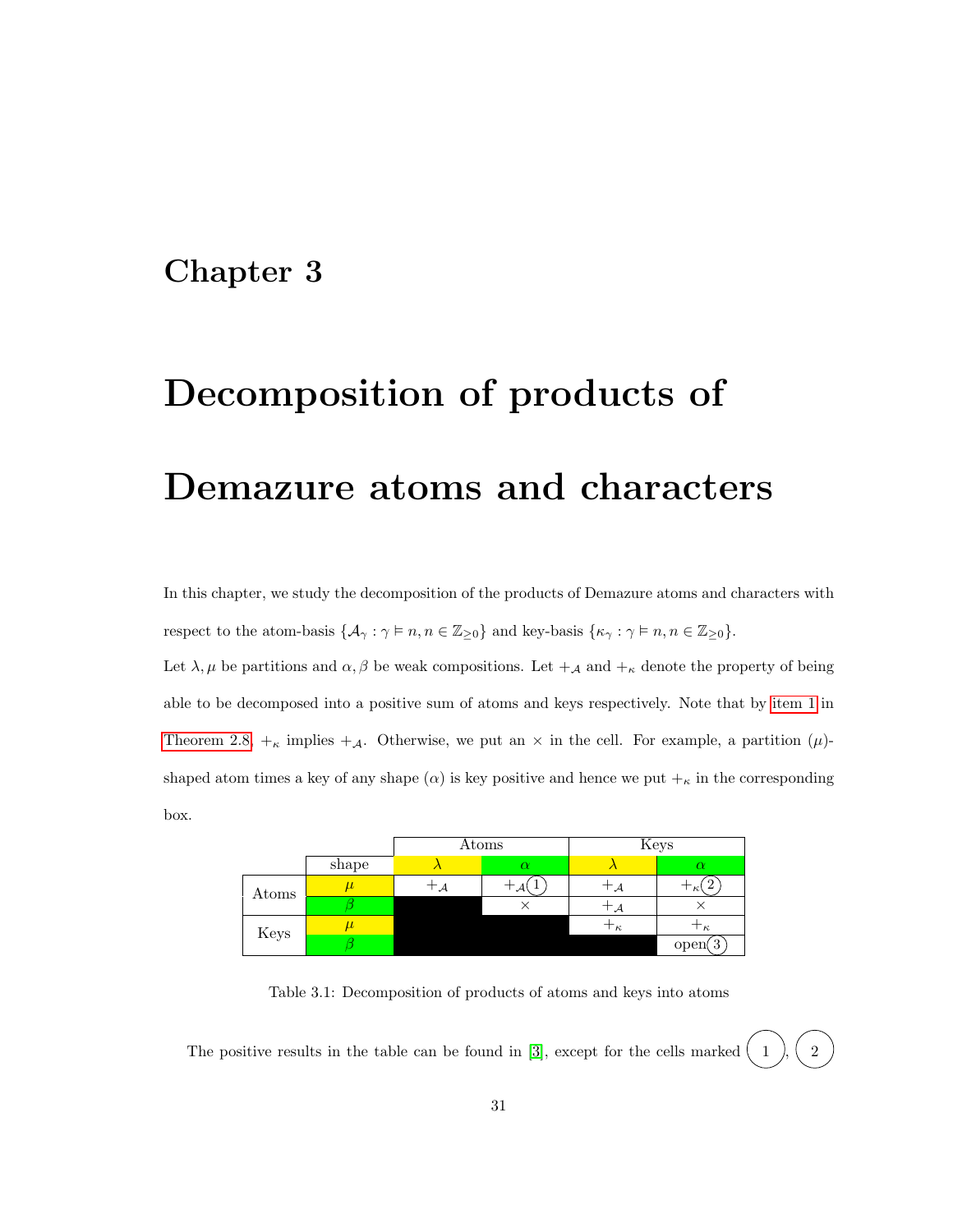and  $\langle 3 \rangle$ 

We will prove  $\begin{pmatrix} 1 \end{pmatrix}$  (which was previously open) in this chapter using words and insertion algorithm introduced in [\[3,](#page-123-0) [12\]](#page-124-0):

<span id="page-36-0"></span>**Theorem 3.1.** The product  $A_\mu \cdot A_\alpha$  is atom-positive for any partition  $\mu$  and weak composition  $\alpha$ .

The coefficients in the decomposition into atoms are actually counting the number of ways to insert words arising from an SSAF of shape  $\alpha$  into an SSAF of shape  $\mu$  and we will discuss properties of words and how to record different ways of insertion in [Section 3.1](#page-37-0) and [Section 3.2.](#page-55-0) Also note that the product in the theorem is not key positive. A simple counter example would be just putting  $\mu$  as the empty partition, that is, with all entries 0 and  $\alpha = (0, 1)$  and hence  $A_{\mu} \cdot A_{\alpha} = A_{\alpha} = \theta_1(x_1) = (\pi_1 - id)(x_1) = \kappa_{(0,1)} - \kappa_{(1,0)}.$ 2 is proved in [\[5\]](#page-123-1) (the proof involves crystals but does not involve SSAF). Both results  $\begin{pmatrix} 1 \end{pmatrix}$ and  $\binom{2}{\text{imply}} +\mathcal{A}$  for the  $\mathcal{A}_{\mu} \cdot \kappa_{\overline{\alpha}}$  cell. We will apply the bijection in the proof of Theorem 6.1 in [\[3\]](#page-123-0) to [Theorem 3.1](#page-36-0) to give a tableau-combinatorial proof of  $\begin{pmatrix} 2 \end{pmatrix}$  in [Section 3.4.](#page-78-0)

As for the product of two keys of arbitrary shapes, that is, the cell marked with  $\begin{pmatrix} 3 \end{pmatrix}$ , there are examples showing that such a product is not a positive sum of keys. For example,  $\kappa_{(0,2)} \cdot \kappa_{(1,0,2)} =$  $\kappa_{(1,2,2)} + \kappa_{(1,3,1)} + \kappa_{(1,4,0)} + \kappa_{(2,3,0)} + \kappa_{(3,0,2)} - \kappa_{(3,2,0)} + \kappa_{(4,0,1)} - \kappa_{(4,1,0)}$ . Thus it remains to check whether it is a positive sum of atoms, which is still open. Hence  $\begin{pmatrix} 3 \end{pmatrix}$  gives the following conjecture (first appearing in an unpublished work of Victor Reiner and Mark Shimozono).

<span id="page-36-1"></span>**Conjecture 1.** Let  $\alpha, \beta$  be weak compositions. Then the product of the key polynomials of shape  $\overline{\alpha}$ and  $\overline{\beta}$  can be written as a positive sum of atoms, i.e.,

$$
\kappa_\alpha \cdot \kappa_\beta = \sum_{\gamma \vdash |\alpha| + |\beta|} c_{\alpha\beta}^\gamma \mathcal{A}_\gamma
$$

for some nonnegative integers  $c_{\alpha\beta}^{\gamma}$ .

We will verify [Conjecture 1](#page-36-1) for  $l(\alpha)$ ,  $l(\beta) \leq 3$  in [Chapter 4.](#page-83-0)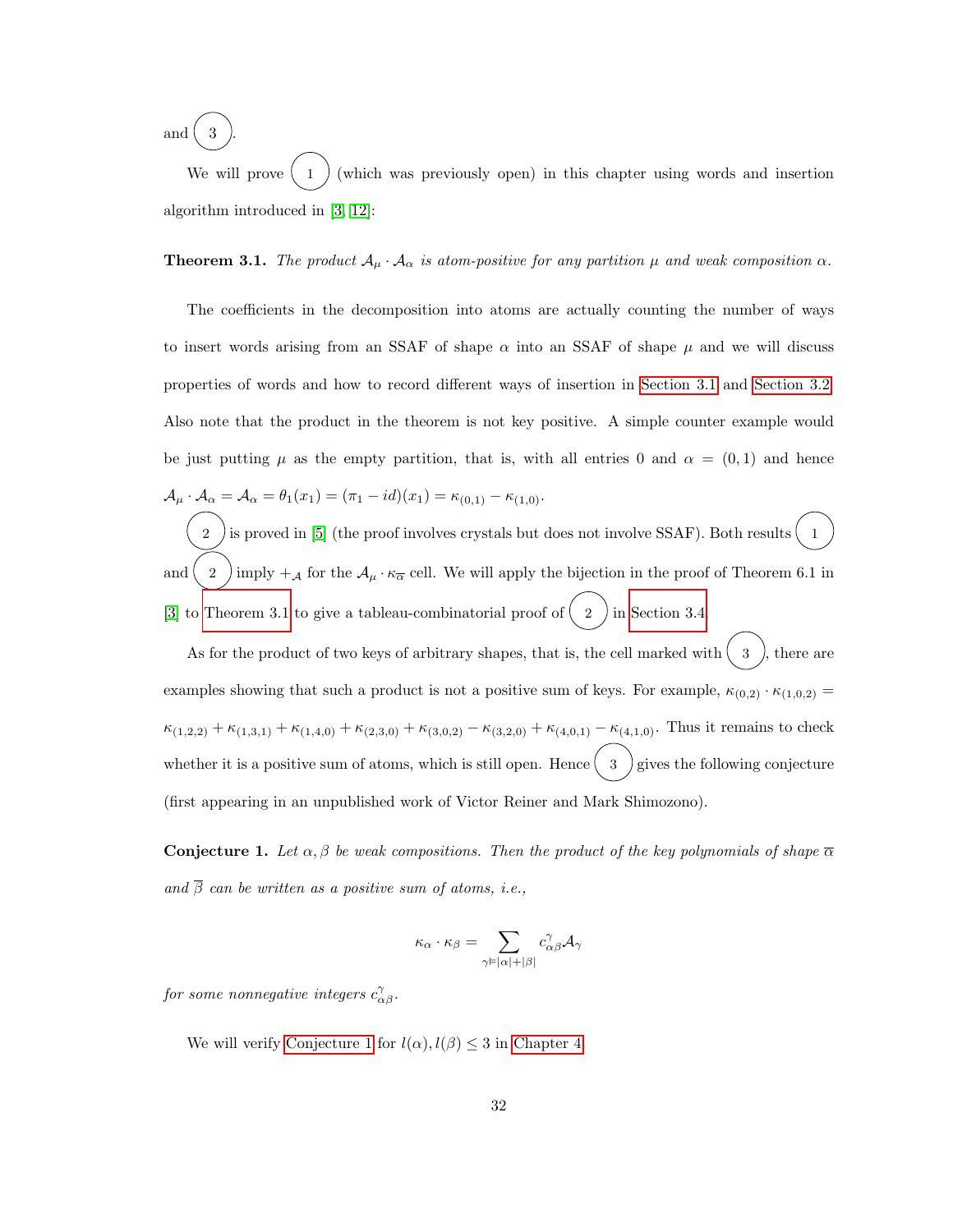## <span id="page-37-0"></span>3.1 Convert a column word to a row word

<span id="page-37-1"></span>Definition 3.1. A word is a sequence of positive integers.

**Definition 3.2.** Let a, b,  $c \in \mathbb{N}$  and u, v be some fixed (can be empty) words. Define twisted Knuth  $relation \sim^* by:$ 

- 1. ubacv  $\sim^*$  ubcav if  $c \leq b < a$
- 2. uacbo  $\sim^* u$ cabo if  $c < b \leq a$ .

Then we say two words  $w$  and  $w'$  are twisted Knuth equivalent if  $w$  can be transformed to  $w'$  by repeated use of 1. and 2. and we write  $w \nightharpoonup^* w'$ .

<span id="page-37-2"></span>**Definition 3.3.** A word w is a **column word** if it can be broken down into k weakly decreasing subsequences of weakly decreasing lengths

$$
w = a_{11} \dots a_{1c_1} | a_{21} \dots a_{2c_2} | \dots | a_{k1} \dots a_{kc_k}
$$

where  $c_1 \geq c_2 \geq \cdots \geq c_k > 0, c_1, \ldots, c_k \in \mathbb{N}$ such that  $\sqrt{ }$  $\int$  $\overline{\mathcal{L}}$  $a_{ij} \ge a_{i,j+1}$   $\forall 1 \le j < c_i, 1 \le i \le k$  $a_{i+1,c_{i+1}-j} > a_{i,c_i-j}$   $\forall 0 \leq j < c_i, 1 \leq i < k$ .

**Definition 3.4.** A word w is a row word if it can be broken down into  $k$  strictly increasing subsequences of weakly decreasing lengths

$$
w = a_{11} \dots a_{1r_1} | a_{21} \dots a_{2r_2} | \dots | a_{k1} \dots a_{kr_k}
$$

where  $r_1 \ge r_2 \ge \cdots \ge r_k > 0, r_1, \ldots, r_k \in \mathbb{N}$ such that  $\sqrt{ }$  $\int$  $\overline{\mathcal{L}}$  $a_{ij} < a_{i,j+1}$   $\forall 1 \leq j < r_i, 1 \leq i \leq k$  $a_{i+1,r_{i+1}-j} \le a_{i,c_i-j}$   $\forall 0 \le j < r_i, 1 \le i < k$ 

Given an SSAF, one can get its column word by using the algorithm described in [\[3\]](#page-123-0), while one can get its row word (which is the reverse reading word defined in [\[4\]](#page-123-2) by reading the entries of each

.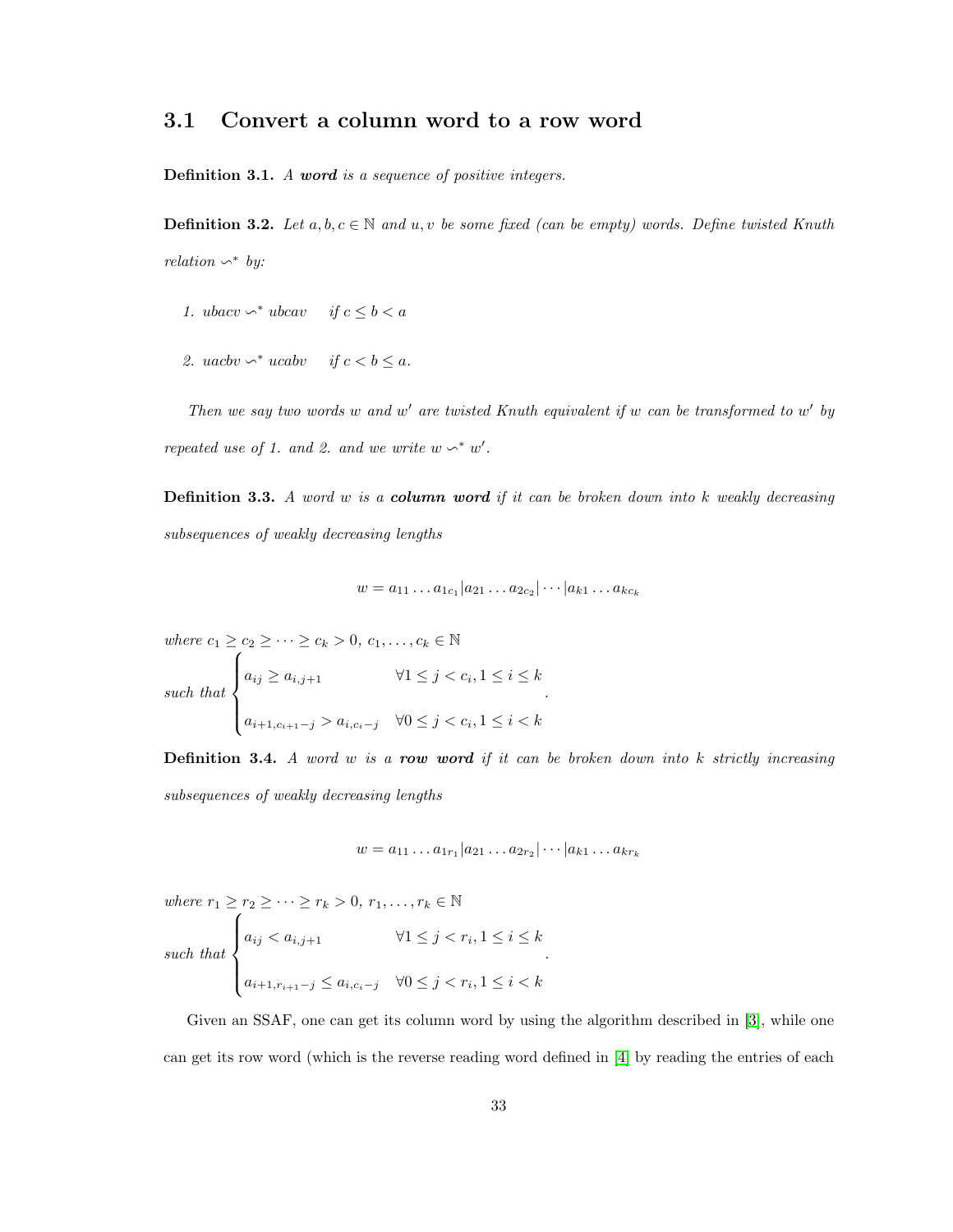row in ascending order, starting from the bottom row to the top row. We call a word a column (resp. row) word because when we insert each subsequence of the word using the insertion in [\[11\]](#page-124-1), a new column (resp. row) will be created.

<span id="page-38-0"></span>**Example 7.** 886531|97643|9764|5|6 is a column word whose corresponding SSAF is:



and the corresponding row word is 13689|589|467|357|46|6.

We describe an insertion algorithm for inserting an integer  $c \leq k$  into an SSAF with basement  $\epsilon_k$ . A detailed description can be found in [\[11\]](#page-124-1).

Given an SSAF F with basement  $\epsilon_k$  and an integer c to be inserted, we write  $c \to F$  or  $F \leftarrow c$ to represent the insertion of c into F (and similarly we denote  $c_2c_1 \rightarrow F$  and  $F \leftarrow c_1c_2$  as first inserting  $c_1$  to F and then insert  $c_2$ , and so on).

To insert c, we first find the cell A in F with the smallest order, say m, such that  $F(A') < c \leq$  $F(A)$ , where A' is the cell immediately above A if it exists and assign  $F(A') = 0$  if A is the top cell of a column and just treat  $A'$  as an empty cell to be filled in. If cell  $A$  is the top cell of a column, then we create a new cell immediately above  $A$ , i.e.  $A'$ , and assign  $c$  to the new cell and we are done. Otherwise, we replace the entry  $y = F(A')$  by c and now insert y as we do for c, but now finding a cell B of the smallest order larger than m such that  $F(B') < y \leq F(B)$  as treating B as A in the previous step. Repeat the process until a new cell is finally created.

**Example 8.** Let F be the SSAF in [Example 7](#page-38-0) where  $k = 9$ . We find the new SSAF created by inserting 7, i.e.  $7 \rightarrow F$ , as follows: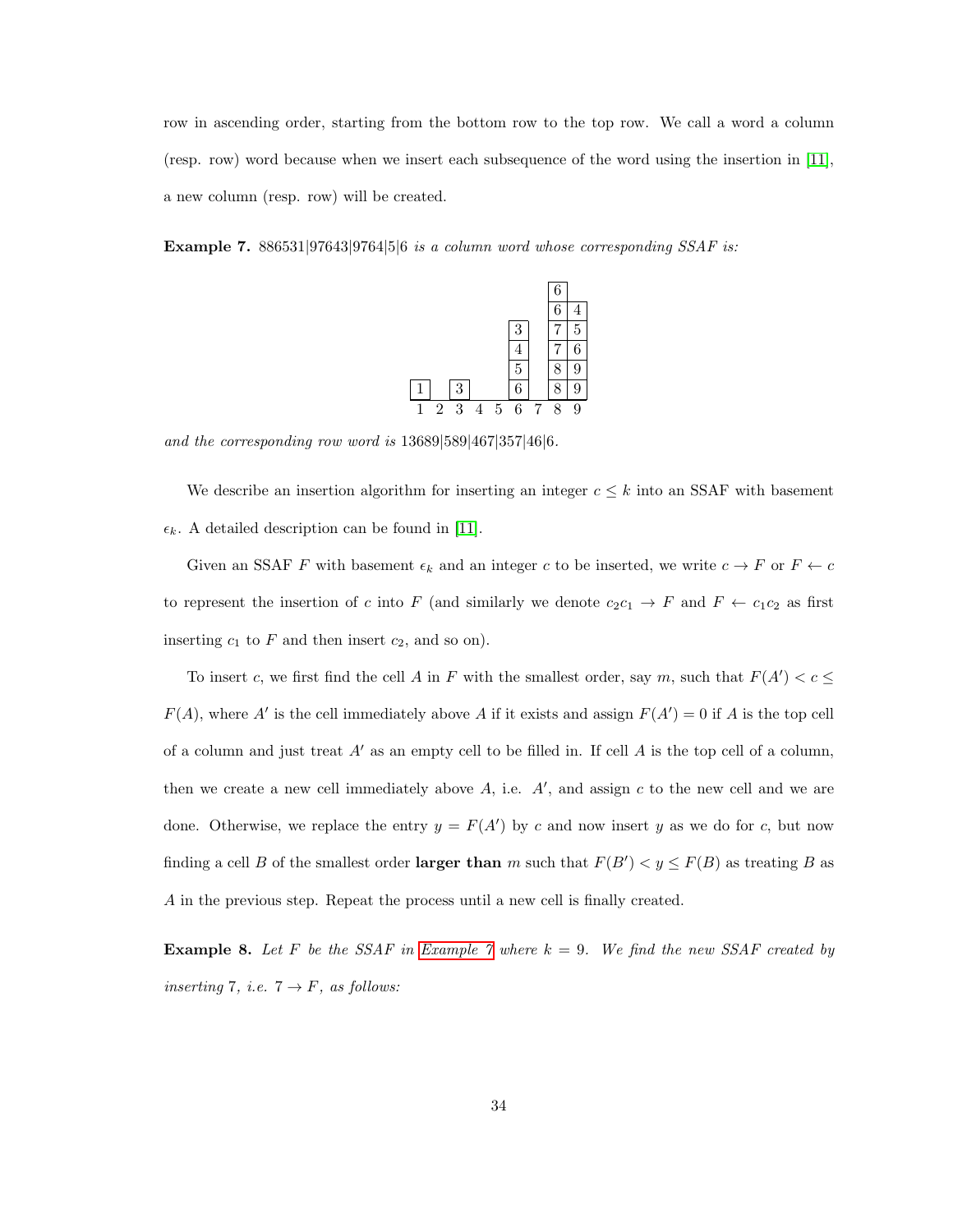

The green cell represents the cell  $A$  in each step. The yellow cell represents the cell  $A'$  whose value is changed after the insertion step (i.e. the original entry is bumped out by the number being inserted). The white cells are the cells under consideration in each step (i.e. candidates for the position of B, that is, the new A).

<span id="page-39-0"></span>**Lemma 3.2.** Let  $u := a_1 a_2 ... a_n | b$  and  $v := a_1 a_2 ... a_n | b | c$  be two column words, where  $c > b > a_n$ ,  $n \in \mathbb{N}$ . Then

1.  $u \setminus {b'a'_1...a'_n}$  where  $b' < a'_1, a'_1 \ge a'_2 \ge \cdots \ge a'_n$ , and  $b' := a_t$  where  $t = \min\{j : b > a_j\}$ 2.  $v \rightharpoonup^* b'c'a''_1a''_2 \ldots a''_n$  where b' is defined as in 1,  $b' < c' < a''_1$  and  $a''_1 \ge a''_2 \ge \cdots \ge a''_n$ .

*Proof.* One can check that for  $t = \min\{j : b > a_j\}$ ,  $\epsilon$ 

$$
u \leadsto^*
$$
\n
$$
\begin{cases}\na_1ba_2 \dots a_n & \text{if } t = 1 \\
a_t a_1 \dots a_{t-1} b a_{t+1} \dots a_n & \text{if } 1 < t < n \text{ and } 1 \text{ follows. Also note that } b' = a_t. \\
a_n a_1 \dots a_{n-1} b & \text{if } t = n\n\end{cases}
$$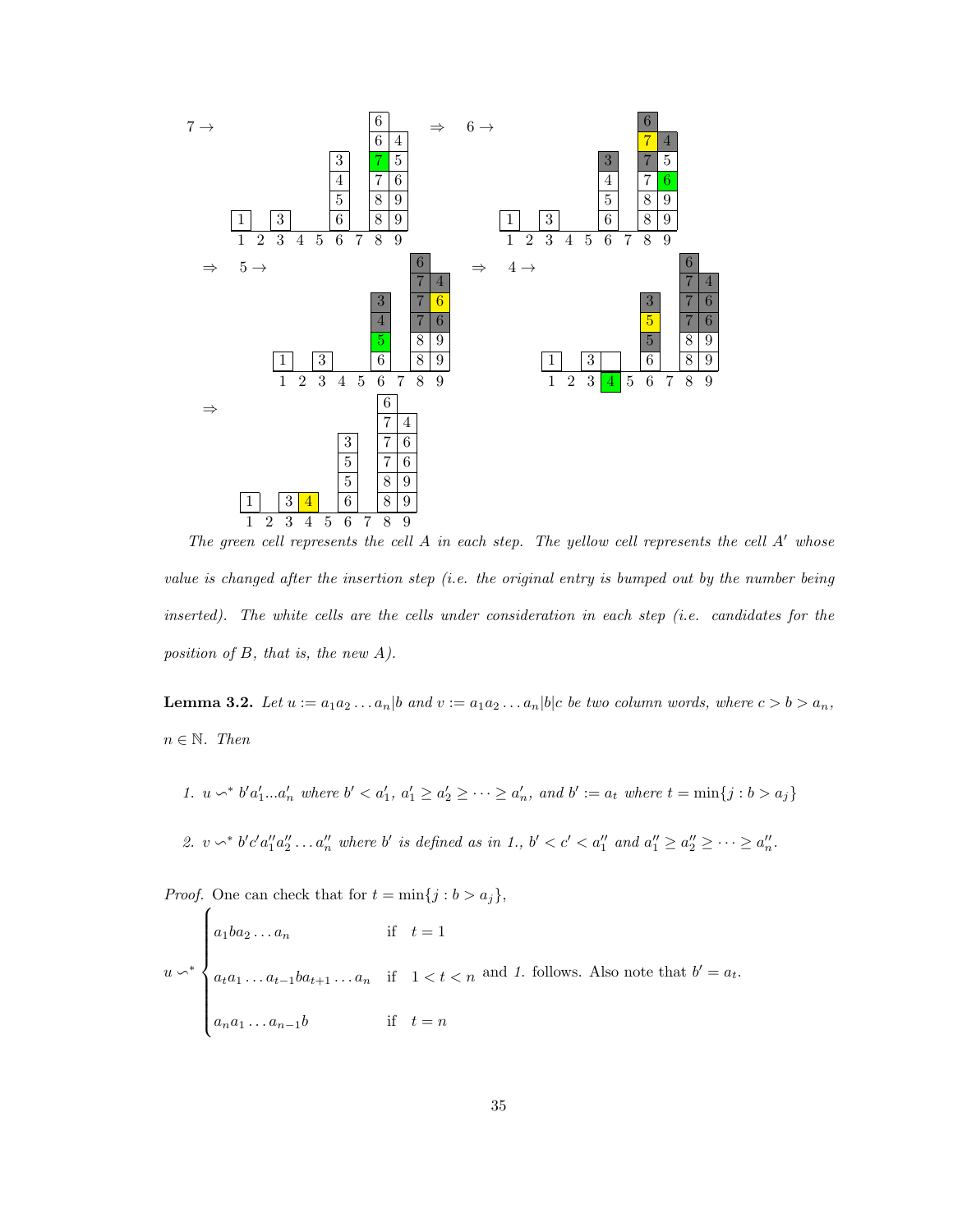Indeed, we can visualize by applying the insertion in [\[11\]](#page-124-1). When we insert the first  $n$  integers of  $u$ , we get a column above the basement entry  $a_1$ :



giving the row word  $a_1ba_2 \ldots a_n$ .

If  $b \le a_1$ , then for  $t = \min\{j : b > a_j\}$ , we have:



giving the row word  $a_t a_1 \dots a_{t-1} b a_{t+1} \dots a_n$ .

For  $t=n$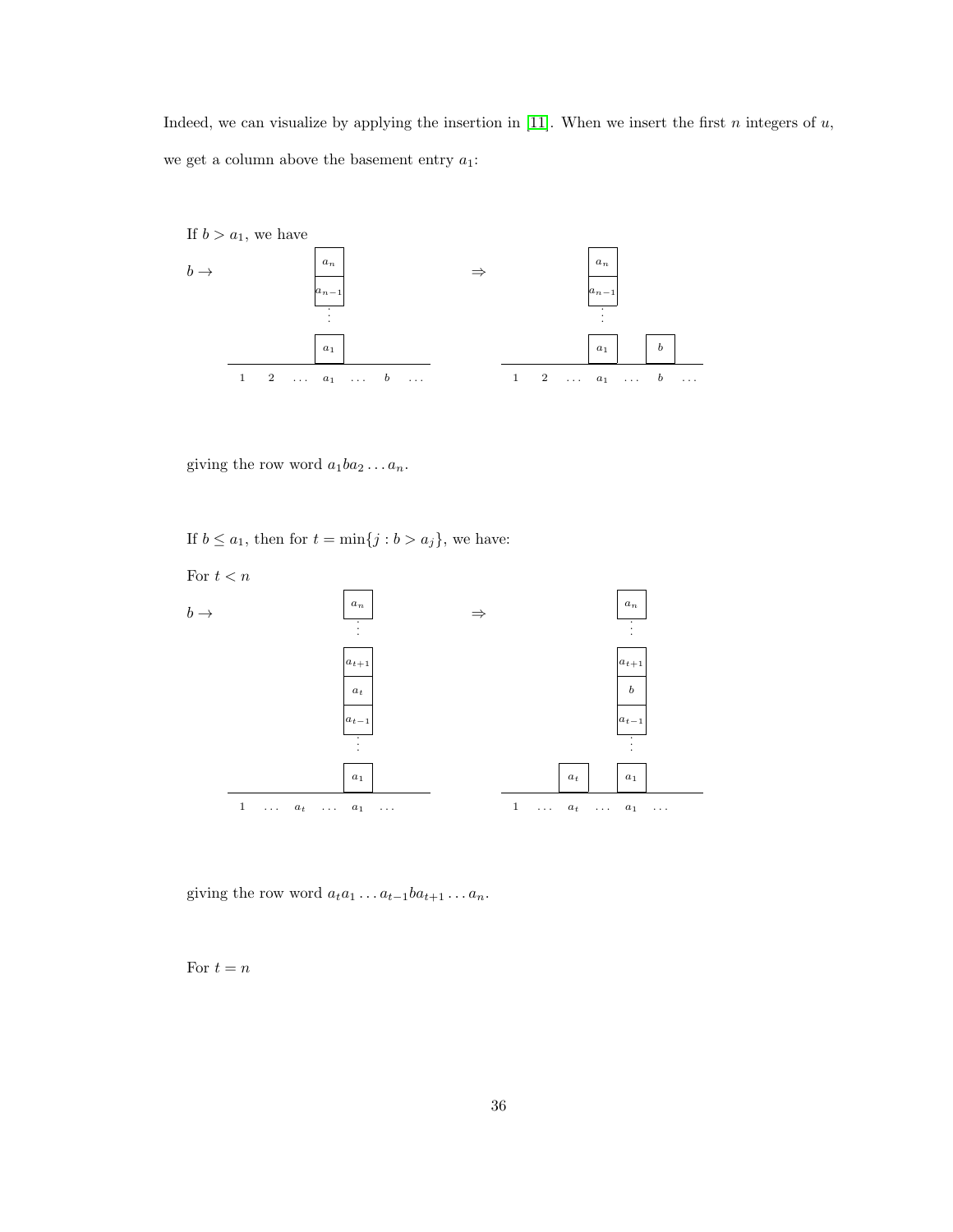

giving the row word  $a_n a_1 \dots a_{n-1} b$ .

Since inserting  $v$  to an empty atom is the same as inserting  $c$  to the atom created by inserting  $u$  to an empty atom, we can inset  $c$  to the tableaux above and get the following:



giving the row word  $a_1bca_2 \ldots a_n$ .

If  $b \le a_1$  and  $a_{t-1} \ge c > b > a_t$ , we have:

For  $t < n$ 

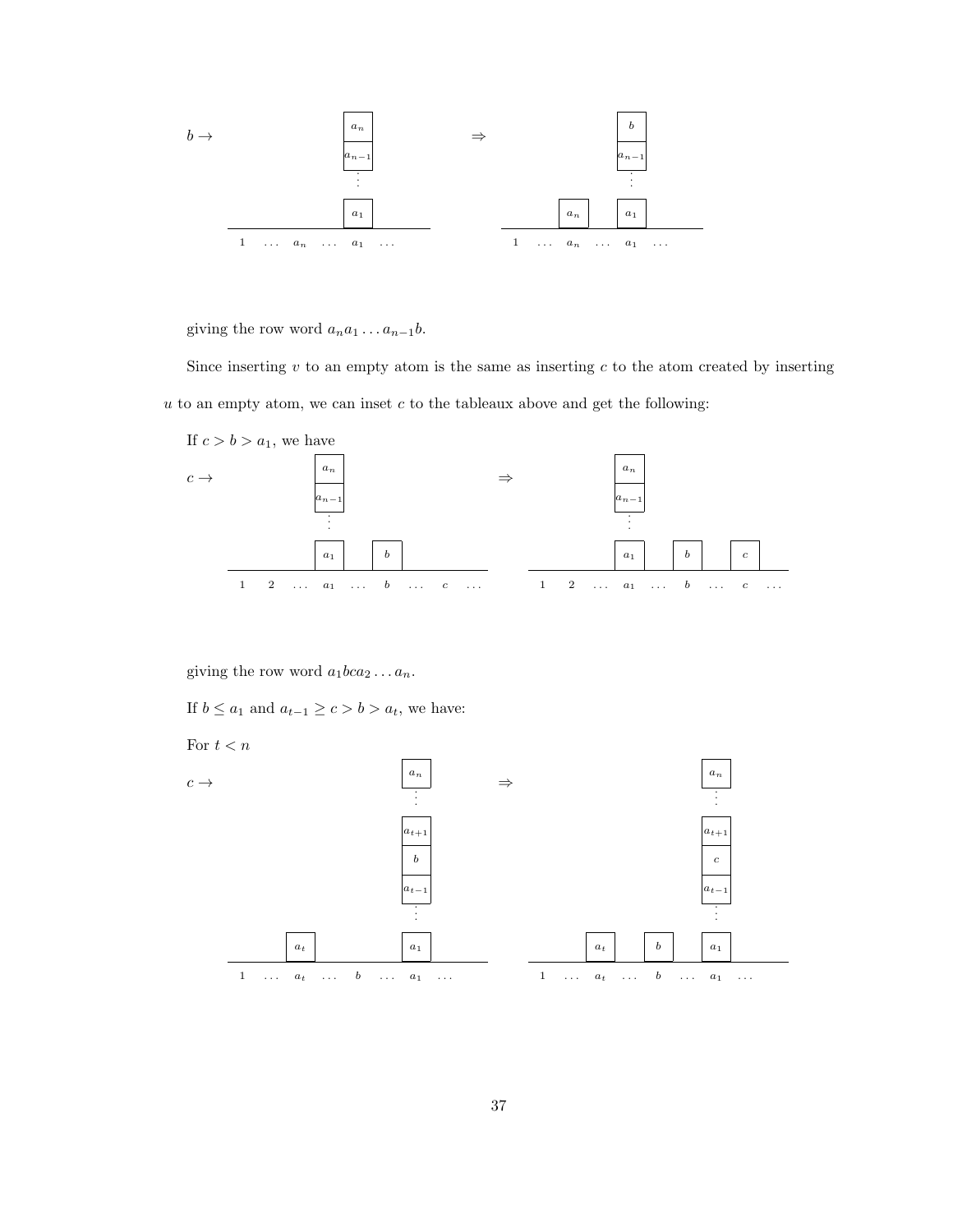giving the row word  $a_tba_1 \ldots a_{t-1}ca_{t+1} \ldots a_n$ .



giving the row word  $a_nba_1 \dots a_{n-1}c$ .

If  $b \leq a_1$  and  $c > a_{t-1}$ , we have:

For  $t < n,$  let  $t' = \min\{j : c > a_j, 1 \leq j \leq t-1\},$  we have:

For  $t'=1$ ,



giving the row word  $a_t a_1 ca_2 \ldots a_{t-1} ba_{t+1} \ldots a_n$ .

For  $1 < t' < t - 1$ ,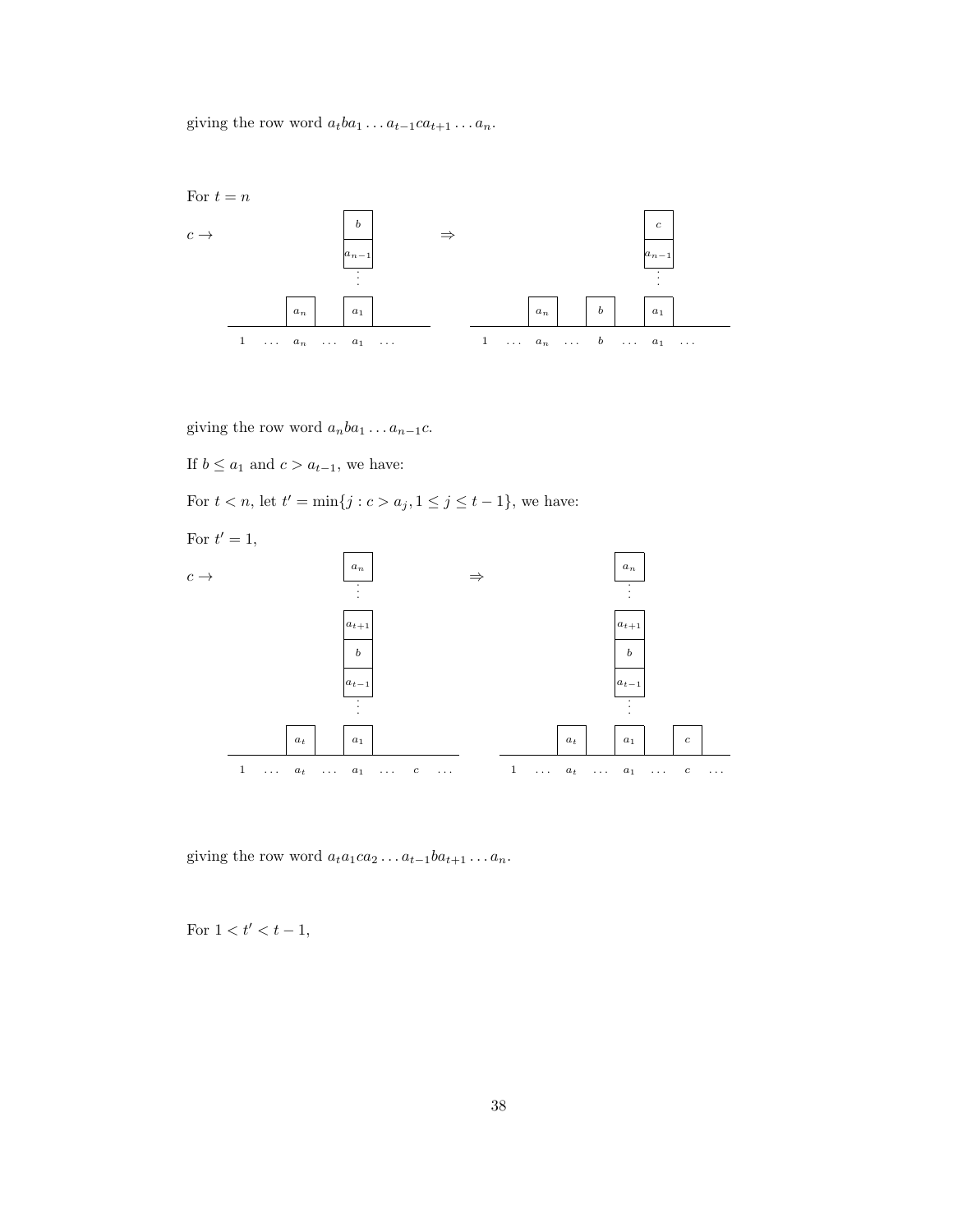

giving the row word  $a_t a_{t'} a_1 \ldots a_{t'-1} c a_{t'+1} \ldots a_{t-1} b a_{t+1} \ldots a_n$ .



giving the row word  $a_t a_{t-1} a_1 \dots a_{t-2} c b a_{t+1} \dots a_n$ .

For  $t = n$ , let  $t' = \min\{j : c > a_j\}$ , we have:

For  $t'=1$ ,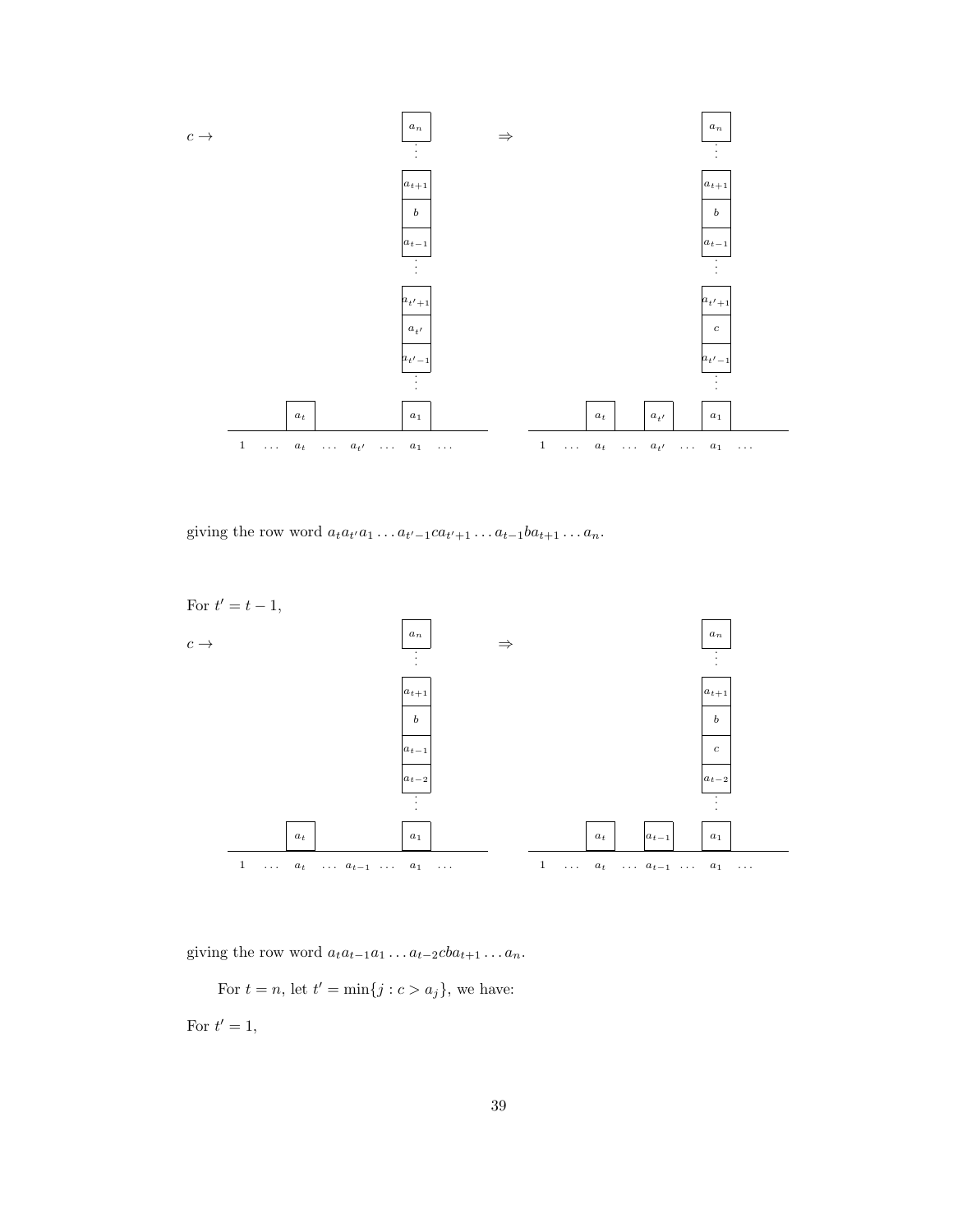

giving the row word  $a_na_1ca_2 \ldots a_{n-1}b$ .



giving the row word  $a_n a_{t'} a_1 a_2 \dots a_{t'-1} c a_{t'+1} \dots a_{n-1} b$ .



giving the row word  $a_na_{n-1}a_1a_2...a_{n-2}cb$ .

Notice that for all the cases of inserting  $c$ , the first row has the least entry unaffected, meaning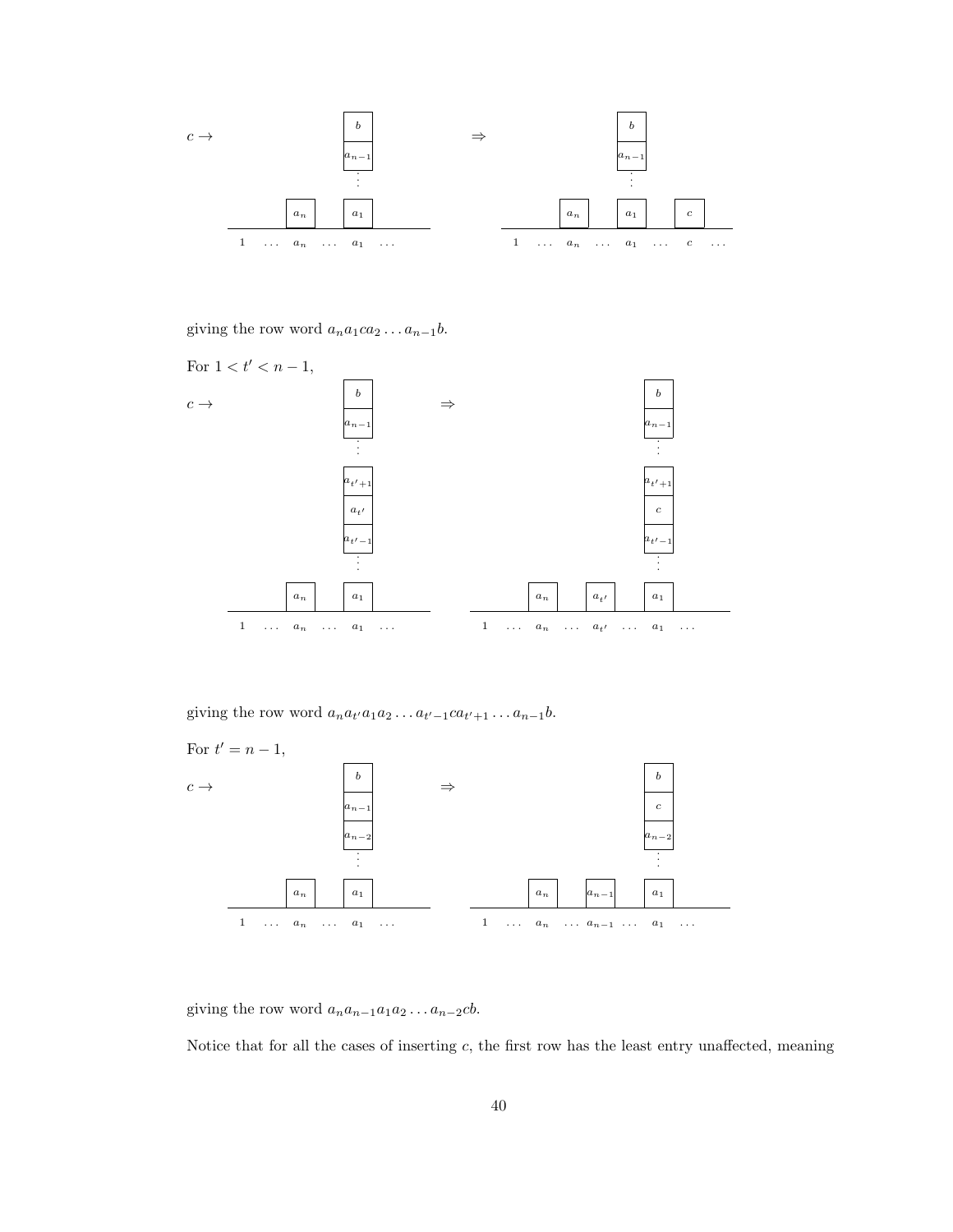that the row word has the same first entry after inserting c. The result follows by setting the row word of the tableau of inserting v into an empty atom as  $b'c'a''_1 \ldots a''_n$ .  $\Box$ 

Example 9. One can also prove [Lemma3.2](#page-39-0) by repeated use of 1. and 2. in [Definition 3.2,](#page-37-1) for example:

9764|5  $\sim$ \* 97465  $\sim$ \* 94765  $\sim$ \* 4|9765 by using 2. repeatedly, and similarly, we have 9764|5|6  $\sim$ \*  $4|9765|6 \sim^* 45|9766.$ 

Using SSAF, it means

$$
65 \rightarrow \frac{\frac{4}{6}}{\frac{7}{123...89}}
$$
  $\Rightarrow$   $6 \rightarrow \frac{\frac{5}{6}}{\frac{7}{1234...89}}$   $\Rightarrow \frac{\frac{6}{6}}{\frac{7}{1234...89}}$   $\Rightarrow \frac{\frac{4}{5}}{\frac{7}{1234...89}}$ 

where  $65 \rightarrow$  means 5 is inserted before 6.

<span id="page-45-0"></span>**Lemma 3.3.** Let  $k \geq 2$  be an integer and  $i_1, \ldots, i_k$  be nonnegative integers. Let

$$
w_0 = a_{11}^{(i_1)} \dots a_{1c_1}^{(i_1)} | a_{21}^{(i_2)} \dots a_{2c_2}^{(i_2)} | \dots | a_{k1}^{(i_k)} \dots a_{kc_k}^{(i_k)}
$$

be a column word. Then there exist  $a_{rs}^{(i_r+1)}$  where  $1 \leq s \leq c_r$ ,  $1 \leq r \leq k$  and  $a_{k1}^{(i_k+m)}$  where  $1 \leq m < k$  satisfying

$$
\begin{cases} a_{k-j-1, (k-j-1)}^{(i_{k-j-1, 1})} < a_{k1}^{(i_{k}+j)} < a_{k-j, 1}^{(i_{k-j}+1)} \quad \forall 1 \le j < k-1 \quad (k > 3) \\ a_{k1}^{(i_{k}+k-1)} < a_{11}^{(i_{1}+1)} \\ a_{1,1}^{(i_{1}+1)} \ldots a_{1,c_{1}}^{(i_{1}+1)} | \cdots | a_{k-1, 1}^{(i_{k-1}+1)} \ldots a_{k-1, c_{k-1}}^{(i_{k-1}+1)} | a_{k2}^{(i_{k})} \ldots a_{kc_{k}}^{(i_{k})} \quad \text{is a column word} \end{cases}
$$

such that  $w_0 \backsim^* w_1 \backsim^* \cdots \backsim^* w_{k-1}$ , where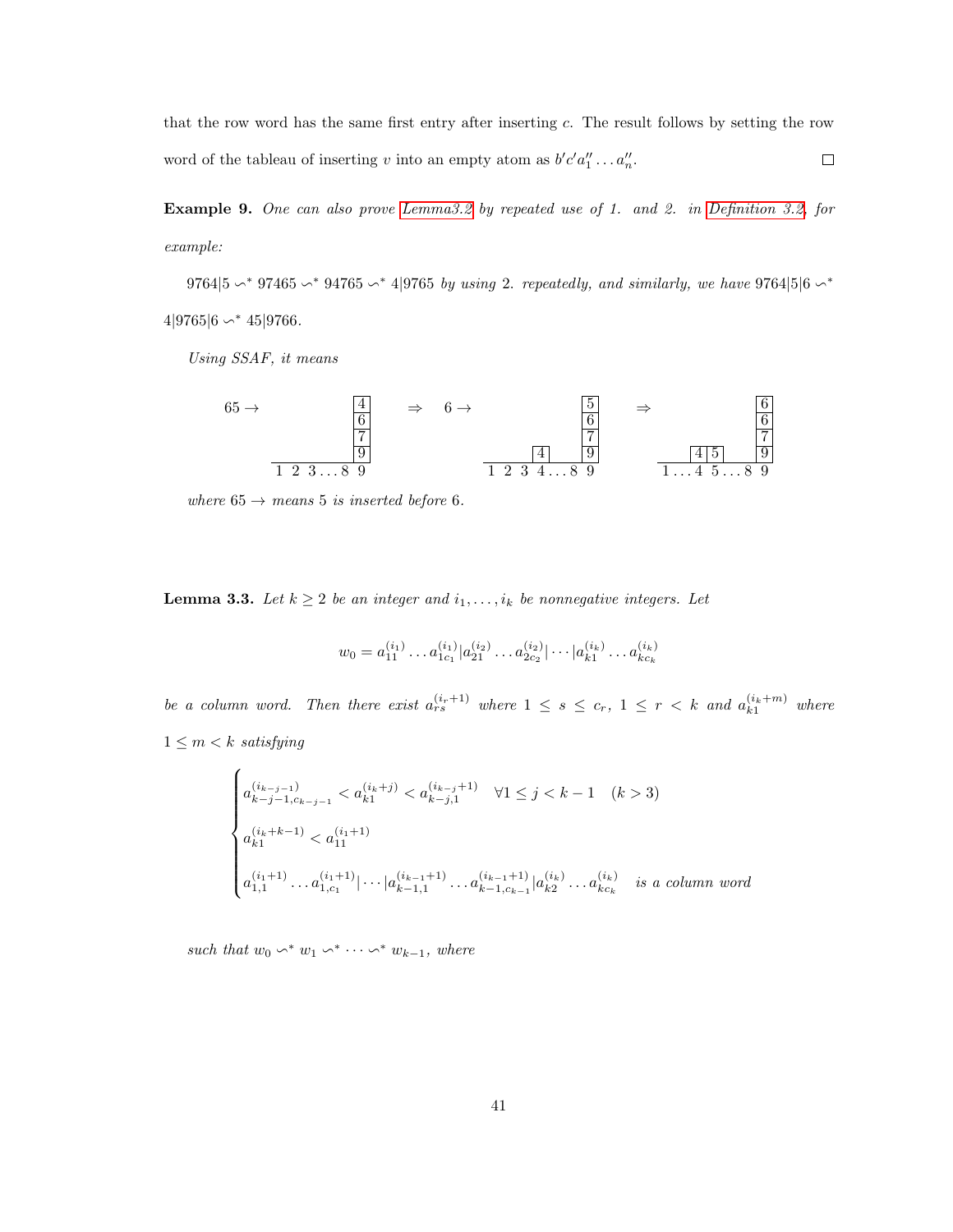$$
\begin{cases}\nw_j := a_{11}^{(i_1)} \dots a_{1c_1}^{(i_1)} \dots a_{k-j-1,1}^{(i_{k-j-1})} \dots a_{k-j-1,c_{k-j-1}}^{(i_{k-j-1})} a_{k1}^{(i_k+j)} a_{k-j,1}^{(i_{k-j}+1)} \dots a_{k-j,c_{k-j}}^{(i_{k-j}+1)} \dots \\
& \dots a_{k-1,1}^{(i_{k-1}+1)} \dots a_{k-1,c_{k-1}}^{(i_{k-1}+1)} a_{k2}^{(i_k)} \dots a_{kc_k}^{(i_k)} \quad \forall 1 \le j < k-1,\n\end{cases}
$$
\n
$$
w_{k-1} := a_{k1}^{i_k + k - 1} a_{11}^{(i_1 + 1)} \dots a_{1c_1}^{(i_1 + 1)} \dots a_{k-1,1}^{(i_{k-1} + 1)} \dots a_{k-1,c_{k-1}}^{(i_{k-1} + 1)} a_{k2}^{(i_k)} \dots a_{kc_k}^{(i_k)}.
$$

*Proof.* We prove this by induction on  $k$ .

When  $k = 2$ , we have  $w_0 := a_{11}^{(i_1)} a_{12}^{(i_1)} \dots a_{1c_1}^{(i_1)} a_{21}^{(i_2)} a_{22}^{(i_2)} \dots a_{2c_2}^{(i_2)}$ . Let  $t_{12} = \min_{1 \leq j \leq c_1} \{j : a_{21}^{(i_2)} > a_{ij}^{(i_1)}\}.$ 

By applying the proof of 1. in [Lemma 3.2](#page-39-0) on  $a_{11}^{(i_1)} a_{12}^{(i_1)} \dots a_{1c_1}^{(i_1)} a_{21}^{(i_2)}$ , we have

$$
w_0 \sim^* w_1 := a_{21}^{(i_2+1)} a_{11}^{(i_1+1)} a_{12}^{(i_1+1)} \dots a_{1c_1}^{(i_1+1)} a_{22}^{(i_2)} \dots a_{2c_2}^{(i_2)}
$$
  

$$
:= \begin{cases} a_{11}^{(i_1)} a_{21}^{(i_2)} a_{12}^{(i_1)} \dots a_{1c_1}^{(i_1)} a_{22}^{(i_2)} \dots a_{2c_2}^{(i_2)} & \text{if } t_{12} = 1 \\ a_{t_{12}}^{(i_1)} a_{11}^{(i_1)} \dots a_{1,t_{12}-1}^{(i_1)} a_{21}^{(i_2)} a_{1,t_{12}+1}^{(i_1)} \dots a_{1c_1}^{(i_1)} a_{22}^{(i_2)} \dots a_{2c_2}^{(i_2)} & \text{if } t_{12} > 1 \end{cases}
$$

.

where  $a_{21}^{(i_2+1)} < a_{11}^{(i_1+1)}$  and  $a_{11}^{(i_1+1)} \geq \cdots \geq a_{1c_1}^{(i_1+1)}$ . Also note that  $a_{21}^{(i_2+1)} = a_{1t_1}^{(i_1)}$ . For  $t_{12} = 1$ , we know that  $a_{12}^{(i_1)} \dots a_{1c_1}^{(i_1)} a_{22}^{(i_2)} \dots a_{2c_2}^{(i_2)}$  is a column word and hence  $a_{12}^{(i_1+1)} \dots a_{1c_1}^{(i_1+1)} a_{22}^{(i_2)} \dots a_{2c_2}^{(i_2)}.$ 

For  $t_{12} > 1$ , if  $c_2 - (c_1 - t_{12} + 1) > 0$ , then

$$
a_{21}^{(i_2)} < a_{1,t_{12}-1}^{(i_1)} = a_{1,c_1-(c_1-t_{12}+1)}^{(i_1)} < a_{2,c_2-(c_1-t_{12}+1)}^{(i_2)} \text{ (by Definition 3.3)}
$$

which leads to a contradiction as  $a_{21}^{(i_2)} \ge a_{2j}^{(i_2)}$  for  $1 \le j \le c_2$ . As a result, we have  $c_2 - (c_1 - t_{12} + 1) \le 0$  which implies  $c_2 - 1 \le c_1 - t_{12}$ .

Thus  $a_{1,t_{12}+1}^{(i_1)} \dots a_{1c_1}^{(i_1)} a_{22}^{(i_2)} \dots a_{2c_2}^{(i_2)}$  is a column word, and hence  $a_{12}^{(i_1)} \dots a_{1,t_{12}-1}^{(i_1)} a_{21}^{(i_2)} a_{1,t_{12}+1}^{(i_1)} \dots a_{1c_1}^{(i_1)} a_{22}^{(i_2)} \dots a_{2c_2}^{(i_2)}$  is also a column word.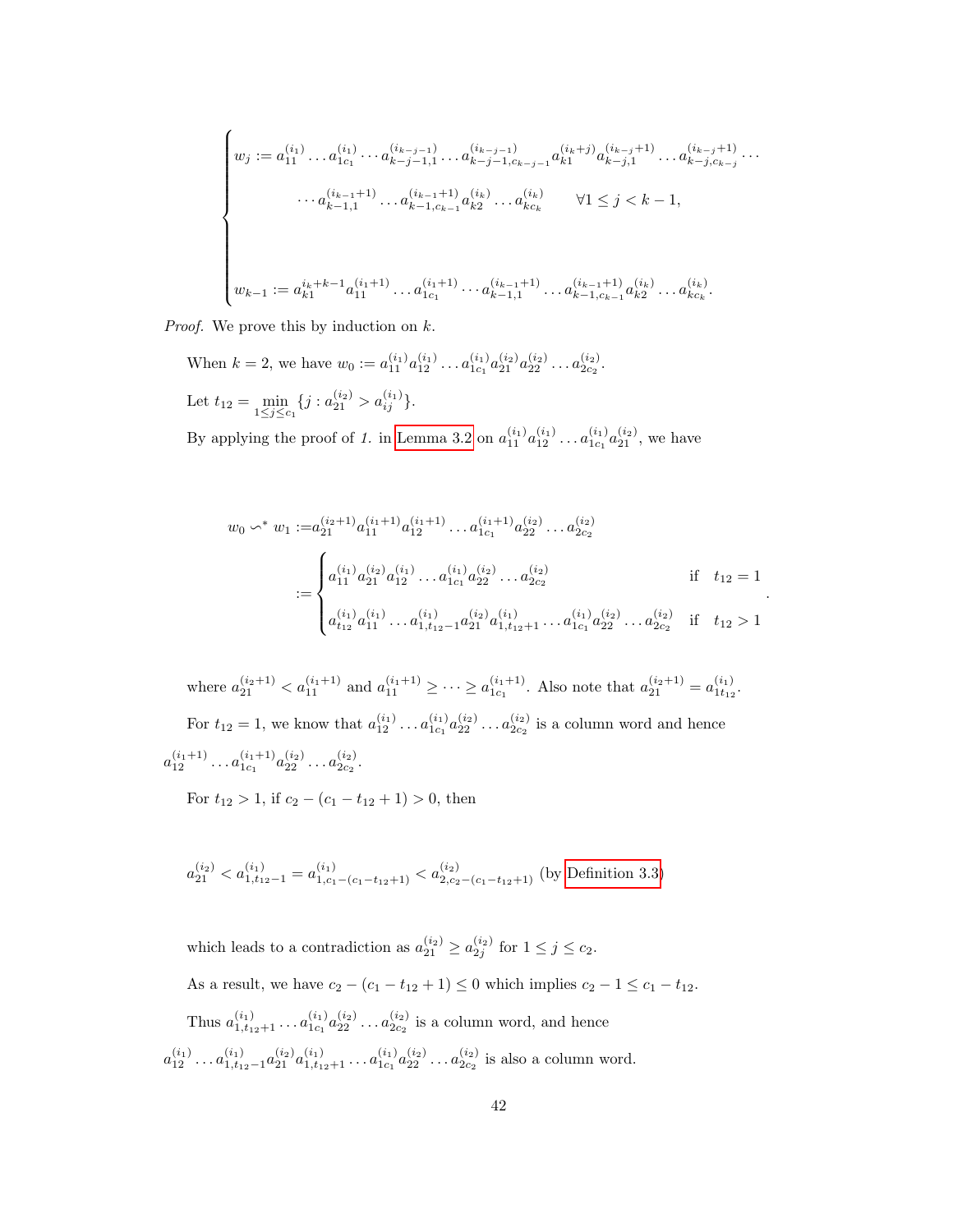Therefore  $a_{12}^{(i_1+1)} \dots a_{1c_1}^{(i_1+1)} a_{22}^{(i_2)} \dots a_{2c_2}^{(i_2)}$  is a column word. Note that  $a_{11}^{(i_1+1)} \ge a_{12}^{(i_1+1)}$ , we can conclude  $a_{11}^{(i_1+1)} \dots a_{1c_1}^{(i_1+1)} a_{22}^{(i_2)} \dots a_{2c_2}^{(i_2)}$  is a column word. Hence the statement is true for  $k = 2$ .

For  $k = 3$ , we have  $w_0 := a_{11}^{(i_1)} a_{12}^{(i_1)} \dots a_{1c_1}^{(i_1)} a_{21}^{(i_2)} a_{22}^{(i_2)} \dots a_{2c_2}^{(i_2)} a_{31}^{(i_3)} a_{32}^{(i_3)} \dots a_{3c_3}^{(i_3)}$ . Consider  $a_{21}^{(i_2)} a_{22}^{(i_2)} \dots a_{2c_2}^{(i_2)} a_{31}^{(i_3)} a_{32}^{(i_3)} \dots a_{3c_3}^{(i_3)}$ , by  $k = 2$  case, we know

$$
a_{21}^{(i_2)}a_{22}^{(i_2)}\dots a_{2c_2}^{(i_2)}a_{31}^{(i_3)}a_{32}^{(i_3)}\dots a_{3c_3}^{(i_3)} \sim^* a_{31}^{(i_3+1)}a_{21}^{(i_2+1)}a_{22}^{(i_2+1)}\dots a_{2c_2}^{(i_2+1)}a_{32}^{(i_3)}\dots a_{3c_3}^{(i_3)}
$$

where  $a_{31}^{(i_3+1)} < a_{21}^{(i_2+1)}$  and  $a_{21}^{(i_2+1)} \dots a_{2c_2}^{(i_2+1)} a_{32}^{(i_3)} \dots a_{3c_3}^{(i_3)}$  is a column word. Also,  $a_{31}^{(i_3+1)} = a_{2t_{23}}^{(i_2)} \ge$  $a_{2c_2}^{(i_2)} > a_{1c_1}^{(i_1)}, t_{23} := \min_{1 \leq j \leq c_2} \{j : a_{31}^{(i_3)} > a_{2j}^{(i_2)}\}.$ Hence,  $a_{1c_1}^{(i_1)} < a_{31}^{(i_3+1)} < a_{21}^{(i_2+1)}$ .

Furthermore,  $a_{11}^{(i_1)} a_{12}^{(i_1)} \dots a_{1c_1}^{(i_1)} a_{31}^{(i_3+1)}$  is also a column word and by 1. in [Lemma 3.2,](#page-39-0)

$$
a_{11}^{(i_1)} a_{12}^{(i_1)} \dots a_{1c_1}^{(i_1)} a_{31}^{(i_3+1)} \rightsquigarrow a_{31}^{(i_3+2)} a_{11}^{(i_1+1)} a_{12}^{(i_1+1)} \dots a_{1c_1}^{(i_1+1)}
$$

where  $a_{31}^{(i_3+2)} < a_{11}^{(i_1+1)}$  and  $a_{11}^{(i_1+1)}a_{12}^{(i_1+1)}\ldots a_{1c_1}^{(i_1+1)}$  is a column word for  $a_{11}^{(i_1+1)} \ge a_{12}^{(i_1+1)} \ge \cdots \ge$  $a_{1c_1}^{(i_1+1)}$ . Also  $a_{31}^{(i_3+2)} = a_{1t_{13}}^{(i_1)}$  where  $t_{13} := \min_{1 \leq j \leq c_1} \{j : a_{31}^{(i_3+1)} > a_{1j}^{(i_1)}\}$ .

It remains to check that  $a_{11}^{(i_1+1)}a_{12}^{(i_1+1)}\ldots a_{1c_1}^{(i_1+1)}a_{21}^{(i_2+1)}a_{22}^{(i_2+1)}\ldots a_{2c_2}^{(i_2+1)}$  is a column word.

First note that by 1. in [Lemma 3.2,](#page-39-0)

$$
a_{21}^{(i_2+1)}a_{22}^{(i_2+1)}\dots a_{2c_2}^{(i_2+1)} = \begin{cases} a_{31}^{(i_3)}a_{22}^{(i_2)}\dots a_{2c_2}^{(i_2)} & \text{if } t_{23} = 1 \\ a_{21}^{(i_2)}\dots a_{2,t_{23}-1}^{(i_2)}a_{31}^{(i_3)}a_{2,t_{23}+1}^{(i_2)}\dots a_{2c_2}^{(i_2)} & \text{if } t_{23} > 1 \end{cases},
$$
  
\n
$$
a_{11}^{(i_1+1)}a_{12}^{(i_1+1)}\dots a_{1c_1}^{(i_1+1)} = \begin{cases} a_{31}^{(i_3+1)}a_{12}^{(i_1)}\dots a_{1c_1}^{(i_1)} & \text{if } t_{13} = 1 \\ a_{11}^{(i_1)}\dots a_{1,t_{13}-1}^{(i_1)}a_{31}^{(i_3+1)}a_{1,t_{13}+1}^{(i_1)}\dots a_{1c_1}^{(i_1)} & \text{if } t_{13} > 1 \end{cases}
$$
  
\n
$$
= \begin{cases} a_{2t_{23}}^{(i_2)}a_{12}^{(i_1)}\dots a_{1c_1}^{(i_1)} & \text{if } t_{13} = 1 \\ a_{11}^{(i_1)}\dots a_{1,t_{13}-1}^{(i_1)}a_{2t_{23}}^{(i_2)}a_{1,t_{13}+1}^{(i_1)}\dots a_{1c_1}^{(i_1)} & \text{if } t_{13} > 1 \end{cases}
$$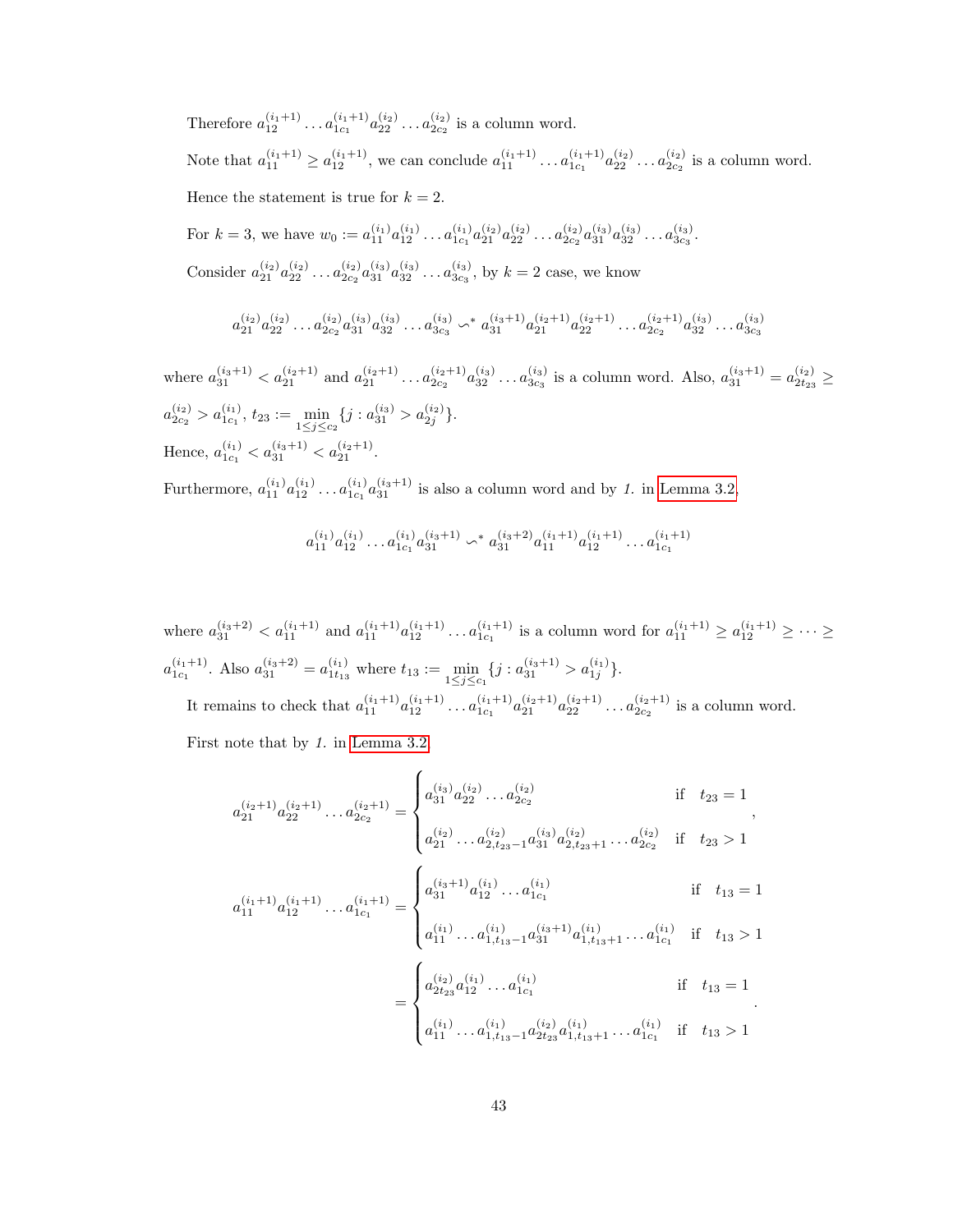By definition of a column word, we have  $a_{2t_{23}}^{(i_2)} > a_{1,c_1-(c_2-t_{23})}^{(i_1)}$ . By definition of  $t_{13}$ , we have  $t_{13} \le c_1 - (c_2 - t_{23})$  which implies  $c_2 - t_{23} \le c_1 - t_{13}$ .

Combining, we have the following four cases:

(i)  $t_{13} = t_{23} = 1$ :

$$
a_{11}^{(i_1+1)}a_{12}^{(i_1+1)}\dots a_{1c_1}^{(i_1+1)}a_{21}^{(i_2+1)}a_{22}^{(i_2+1)}\dots a_{2c_2}^{(i_2+1)} = a_{21}^{(i_2)}a_{12}^{(i_1)}\dots a_{1c_1}^{(i_1)}a_{31}^{(i_3)}a_{22}^{(i_2)}\dots a_{2c_2}^{(i_2)}.
$$
  
Since  $a_{31}^{(i_3)} > a_{21}^{(i_2)} = a_{11}^{(i_1+1)} \ge a_{1j}^{(i_1+1)} = a_{1j}^{(i_1)}$  for  $1 < j \le c_1$ ,  
and  $a_{12}^{(i_1)} \dots a_{1c_1}^{(i_1)}a_{22}^{(i_2)}\dots a_{2c_2}^{(i_2)}$  is a column word, we can conclude that  

$$
a_{21}^{(i_2)}a_{12}^{(i_1)}\dots a_{1c_1}^{(i_1)}a_{31}^{(i_3)}a_{22}^{(i_2)}\dots a_{2c_2}^{(i_2)}
$$
 is also a column word.

(ii)  $t_{13} = 1, t_{23} > 1$ :

$$
a_{11}^{(i_1+1)} \dots a_{1c_1}^{(i_1+1)} a_{21}^{(i_2+1)} \dots a_{2c_2}^{(i_2+1)}
$$
\n
$$
= a_{2t_{23}}^{(i_2)} a_{12}^{(i_1)} \dots a_{1c_1}^{(i_1)} a_{21}^{(i_2)} \dots a_{2,t_{23}-1}^{(i_2)} a_{31}^{(i_3)} a_{2,t_{23}+1}^{(i_2)} \dots a_{2c_2}^{(i_2)}.
$$
\nSince  $a_{31}^{(i_3)} > a_{2t_{23}}^{(i_2)}$  and  $a_{12}^{(i_1)} \dots a_{1c_1}^{(i_1)} a_{22}^{(i_2)} \dots a_{2,t_{23}-1}^{(i_2)} a_{2t_{23}}^{(i_2)} a_{2,t_{23}+1}^{(i_2)} \dots a_{2c_2}^{(i_2)}$  is a column word, we know  $a_{12}^{(i_1)} \dots a_{1c_1}^{(i_1)} a_{22}^{(i_2)} \dots a_{2,t_{23}-1}^{(i_3)} a_{31}^{(i_3)} a_{2,t_{23}+1}^{(i_2)} \dots a_{2c_2}^{(i_2)}$  is a column word.  
\nAlso  $a_{21}^{(i_2)} \ge a_{2,t_{23}-1}^{(i_2)} \ge a_{31}^{(i_3)} > a_{2t_{23}}^{(i_3)} = a_{11}^{(i_1+1)} \ge a_{1j}^{(i_1+1)} = a_{1j}^{(i_1)}$  for  $1 < j \le c_1$ , thus  $a_{2t_{23}}^{(i_2)} a_{12}^{(i_1)} \dots a_{1c_1}^{(i_1)} a_{21}^{(i_2)} \dots a_{2,t_{23}-1}^{(i_2)} a_{31}^{(i_3)} a_{2,t_{23}+1}^{(i_2)} \dots a_{2c_2}^{(i_2)}$  is a column word.  
\nthus  $a_{2t_{23}}^{(i_2)} a_{12}^{(i_1)} \dots a_{1c_1}^{(i_1)} a_{21}^{(i_2)} \dots a_{2,t_{23}-1}^{(i_3)} a_{31$ 

(iii)  $t_{13} > 1, t_{23} = 1$ :

$$
a_{11}^{(i_1+1)}a_{12}^{(i_1+1)}\dots a_{1c_1}^{(i_1+1)}a_{21}^{(i_2+1)}a_{22}^{(i_2+1)}\dots a_{2c_2}^{(i_2+1)}
$$
  
=  $a_{11}^{(i_1)}\dots a_{1,t_{13}-1}^{(i_1)}a_{21}^{(i_2)}a_{1,t_{13}+1}^{(i_1)}\dots a_{1c_1}^{(i_1)}a_{31}^{(i_3)}a_{22}^{(i_2)}\dots a_{2c_2}^{(i_2)}.$ 

Since  $c_2 - 1 \le c_1 - t_{13}$  which implies  $c_2 \le c_1 - (t_{13} - 1)$ , we just need to consider

$$
a_{21}^{(i_2)}a_{1,t_{13}+1}^{(i_1)}\ldots a_{1c_1}^{(i_1)}a_{31}^{(i_3)}a_{22}^{(i_2)}\ldots a_{2c_2}^{(i_2)}
$$

to conclude that

$$
a_{11}^{(i_1)}\ldots a_{1,t_{13}-1}^{(i_1)}a_{21}^{(i_2)}a_{1,t_{13}+1}^{(i_1)}\ldots a_{1c_1}^{(i_1)}a_{31}^{(i_3)}a_{22}^{(i_2)}\ldots a_{2c_2}^{(i_2)}
$$

is a column word.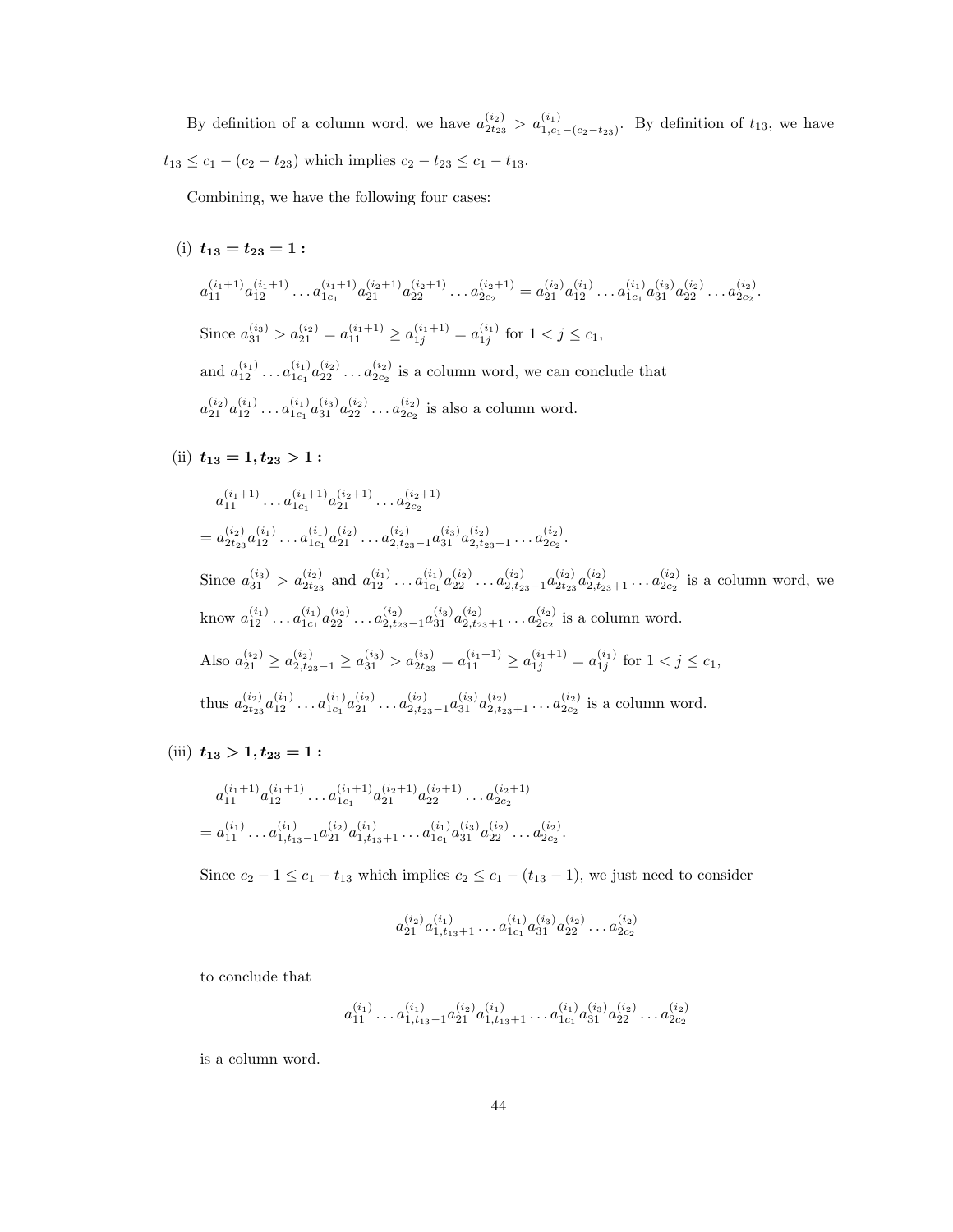As  $c_2-1 \leq c_1-t_{13}$ ,  $a_{1,t_{13}+1}^{(i_1)} \dots a_{1c_1}^{(i_1)} a_{22}^{(i_2)} \dots a_{2c_2}^{(i_2)}$  is a column word. Also  $a_{31}^{(i_3)} > a_{21}^{(i_2)}$  for  $t_{23} = 1$ , and  $a_{21}^{(i_2)} = a_{1t_{13}}^{(i_1+1)} \ge a_{1j}^{(i_1+1)} = a_{1j}^{(i_1)}$  for  $t_{13} < j \le c_1$  and hence  $a_{21}^{(i_2)}a_{1,t_{13}+1}^{(i_1)}\ldots a_{1c_1}^{(i_1)}a_{31}^{(i_3)}a_{22}^{(i_2)}\ldots a_{2c_2}^{(i_2)}$  is a column word and result follows.

(iv)  $t_{13} > 1, t_{23} > 1$ :

$$
a_{11}^{(i_1+1)}a_{12}^{(i_1+1)}\dots a_{1c_1}^{(i_1+1)}a_{21}^{(i_2+1)}a_{22}^{(i_2+1)}\dots a_{2c_2}^{(i_2+1)}
$$
\n
$$
= a_{11}^{(i_1)}\dots a_{1,t_{13}-1}^{(i_1)}a_{2t_{23}}^{(i_1)}a_{1,t_{13}+1}^{(i_1)}\dots a_{1c_1}^{(i_1)}a_{21}^{(i_2)}\dots a_{2,t_{23}-1}^{(i_2)}a_{31}^{(i_3)}a_{2,t_{23}+1}^{(i_2)}\dots a_{2c_2}^{(i_2)}.
$$
\nSince  $a_{11}^{(i_1)}\dots a_{1,t_{13}-1}^{(i_1)}a_{1t_{13}}^{(i_1)}a_{1,t_{13}+1}^{(i_1)}\dots a_{1c_1}^{(i_1)}a_{21}^{(i_2)}\dots a_{2,t_{23}-1}^{(i_2)}a_{2t_{23}}^{(i_2)}a_{2,t_{23}+1}^{(i_2)}\dots a_{2c_2}^{(i_2)}$  is a column word, it remains to check if  $a_{1,c_1-(c_2-t_{23})}^{(i_1+1)} < a_{2t_{23}}^{(i_2+1)}$  and  $a_{1t_{13}}^{(i_1+1)} < a_{2,c_2-(c_1-t_{13})}^{(i_2+1)}$  (We need to check the latter condition only when  $c_2 - (c_1 - t_{13}) > 0$ ).

If  $c_2 - t_{23} = c_1 - t_{13}$ , then

$$
a_{1,c_1-(c_2-t_{23})}^{(i_1+1)} = a_{1t_{13}}^{(i_1+1)} = a_{2t_{23}}^{(i_2)} < a_{31}^{(i_3)} = a_{2t_{23}}^{(i_2+1)} = a_{2,c_2-(c_1-t_{13})}^{(i_2+1)}
$$

If  $c_2 - t_{23} < c_1 - t_{13}$ , then  $c_2 - (c_1 - t_{13}) < t_{23}$ . Hence  $a_{1t_{13}}^{(i_1+1)} = a_{2t_{23}}^{(i_2)} < a_{2,c_2-(c_1-t_{13})}^{(i_2)} = a_{2,c_2-(c_1-t_{13})}^{(i_2+1)}$ .

Similarly,  $t_{13} < c_1 - (c_2 - t_{23})$  implies

$$
\begin{aligned} a_{1,c_1-(c_2-t_{23})}^{(i_1+1)} & = a_{1,c_1-(c_2-t_{23})}^{(i_1)} < a_{2,c_2-(c_2-t_{23})}^{(i_2)} = a_{2t_{23}}^{(i_2)} < a_{31}^{(i_3)} = a_{2t_{23}}^{(i_2+1)} \\ \begin{cases} w_1 := a_{11}^{(i_1)}a_{12}^{(i_1)}\ldots a_{1c_1}^{(i_1)}a_{31}^{(i_3+1)}a_{21}^{(i_2+1)}a_{22}^{(i_2+1)}\ldots a_{2c_2}^{(i_2+1)}a_{32}^{(i_3)}\ldots a_{3c_3}^{(i_3)} \\ w_2 := a_{31}^{(i_3+2)}a_{11}^{(i_1+1)}a_{12}^{(i_1+1)}\ldots a_{1c_1}^{(i_1+1)}a_{21}^{(i_2+1)}a_{22}^{(i_2+1)}\ldots a_{2c_2}^{(i_2+1)}a_{32}^{(i_3)}\ldots a_{3c_3}^{(i_3)} \end{cases}, \end{aligned}
$$

 $\operatorname{Set}$ 

and we thus have  $w_0 \backsim^* w_1 \backsim^* w_2$  and result follows.

Therefore the statement is true for  $k = 3$ .

Assume the statement is true for all  $k = 2, ..., m, m + 1$  for some  $m \ge 2$ .

When  $k = m + 2$ ,

By considering  $a_{m,1}^{(i_m)} \dots a_{m,c_m}^{(i_m)} a_{m+1,1}^{(i_{m+1})} \dots a_{m+1,c_{m+1}}^{(i_{m+1})} a_{m+2,1}^{(i_{m+2})} \dots a_{m+2,c_{m+2}}^{(i_{m+2})}$  and apply the result in  $k=3$ , we get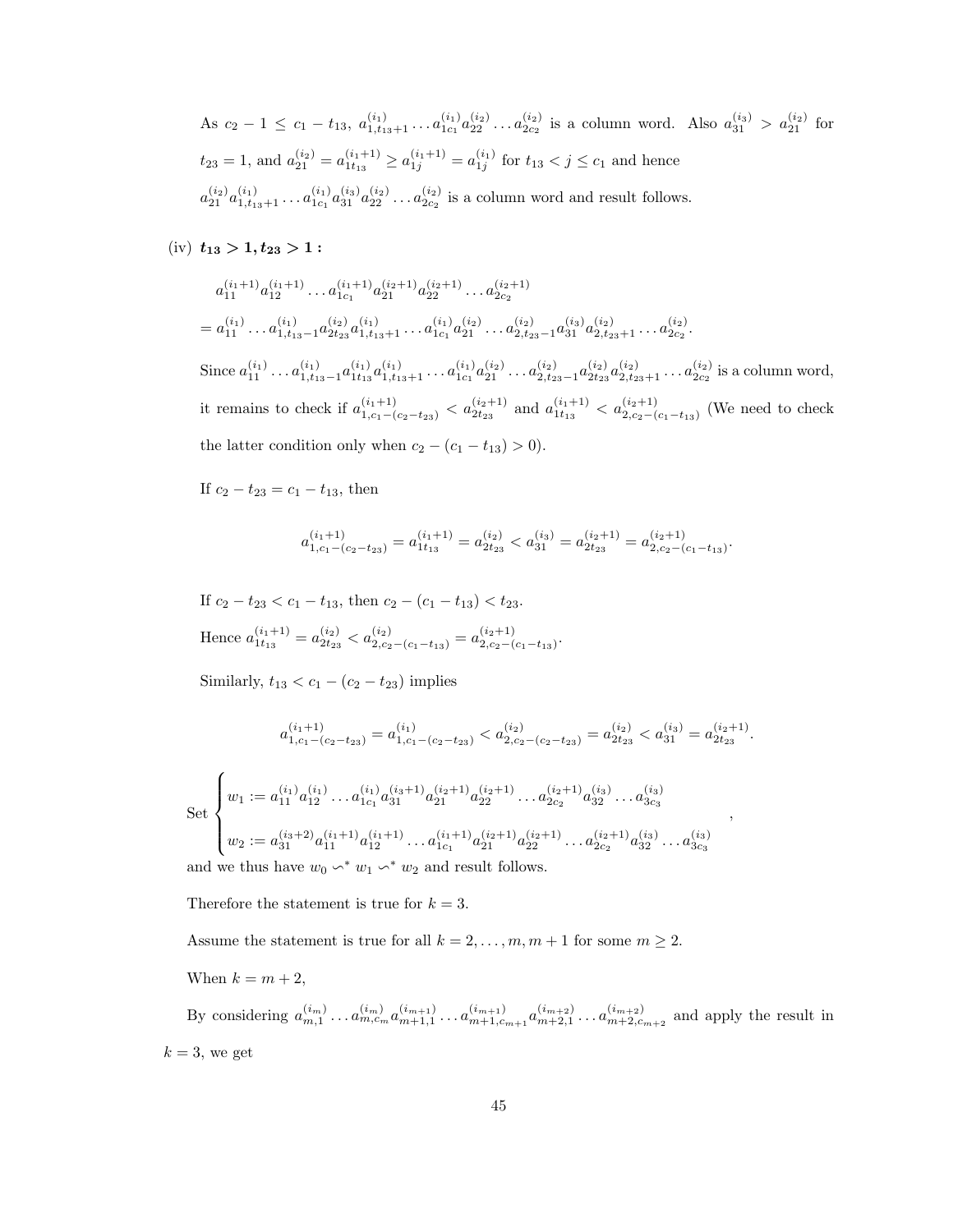$$
a_{11}^{(i_1)} \dots a_{1c_1}^{(i_1)} a_{21}^{(i_2)} \dots a_{2c_2}^{(i_{2c_2}} \dots a_{m+1,1}^{(i_{m+1})} \dots a_{m+1,c_{m+1}}^{(i_{m+2})} a_{m+2,1}^{(i_{m+2})} \dots a_{m+2,c_{m+2}}^{(i_{m+2})}
$$
  
\n
$$
\sim^* a_{11}^{(i_1)} \dots a_{1c_1}^{(i_1)} a_{21}^{(i_2)} \dots a_{2c_2}^{(i_2)} \dots a_{m+2,1}^{(i_{m+2}+1)} a_{m+1,1}^{(i_{m+1}+1)} \dots a_{m+1,c_{m+1}}^{(i_{m+1}+1)} a_{m+2,2}^{(i_{m+2})} \dots a_{m+2,c_{m+2}}^{(i_{m+2})}
$$
  
\n
$$
\sim^* a_{11}^{(i_1)} \dots a_{1c_1}^{(i_1)} a_{21}^{(i_2)} \dots a_{2c_2}^{(i_2)} \dots a_{m+2,1}^{(i_{m+2}+2)} a_{m,1}^{(i_{m+1})} \dots
$$
  
\n
$$
\dots a_{m,c_m}^{(i_m+1)} a_{m+1,1}^{(i_{m+1}+1)} \dots a_{m+1,c_{m+1}}^{(i_{m+1}+1)} a_{m+2,2}^{(i_{m+2})} \dots a_{m+2,c_{m+2}}^{(i_{m+2})}
$$

where 
$$
a_{m,1}^{(i_m+1)}\ldots a_{m,c_m}^{(i_m+1)}a_{m+1,1}^{(i_{m+1}+1)}\ldots a_{m+1,c_{m+1}}^{(i_{m+1}+1)}a_{m+2,2}^{(i_{m+2})}\ldots a_{m+2,c_{m+2}}^{(i_{m+2})}
$$
 is a column word, and  $a_{m,c_m}^{(i_m)} < a_{m+2,1}^{(i_{m+2}+1)} < a_{m+1,1}^{(i_{m+1}+1)}$ .

As  $a_{m,c_m}^{(i_m)} < a_{m+2,1}^{(i_{m+2}+1)},$  we can apply the induction assumption on

$$
a_{11}^{(i_1)} \dots a_{1c_1}^{(i_1)} \cdots a_{m1}^{(i_m)} \dots a_{mc_2}^{(i_m)} a_{m+2,1}^{(i_{m+2}+1)}
$$

and hence we have  $% \left\vert \psi _{n}\right\rangle$ 

$$
a_{11}^{(i_1)} \dots a_{1c_1}^{(i_1)} a_{21}^{(i_2)} \dots a_{2c_2}^{(i_m)} \dots a_{m c_m}^{(i_m)} a_{m+2,1}^{(i_{m+2}+1)}
$$
\n
$$
\sim^* a_{11}^{(i_1)} \dots a_{1c_1}^{(i_1)} a_{21}^{(i_2)} \dots a_{2c_2}^{(i_2)} \dots a_{m-1,1}^{(i_{m-1})} \dots a_{m-1,c_{m-1}}^{(i_{m-1})} a_{m+2,1}^{(i_{m+2}+2)} a_{m1}^{(i_{m+1})} \dots a_{m c_m}^{(i_{m+1})}
$$
\n
$$
\sim^* a_{11}^{(i_1)} \dots a_{1c_1}^{(i_1)} a_{21}^{(i_2)} \dots a_{2c_2}^{(i_2)} \dots a_{m-2,1}^{(i_{m-2})} \dots a_{m-2,c_{m-2}}^{(i_{m-2})} a_{m+2,1}^{(i_{m+2}+3)} a_{m-1,1}^{(i_{m-1}+1)} \dots
$$
\n
$$
\dots a_{m-1,c_{m-1}}^{(i_{m-1}+1)} a_{m1}^{(i_{m}+1)} \dots a_{m c_m}^{(i_{m+1})}
$$
\n
$$
\vdots
$$
\n
$$
\sim^* a_{m+2,1}^{(i_{m+2}+m+1)} a_{11}^{(i_1+1)} \dots a_{1c_1}^{(i_1+1)} a_{21}^{(i_2+1)} \dots a_{2c_2}^{(i_2+1)} \dots a_{m1}^{(i_{m}+1)} \dots a_{m c_m}^{(i_{m}+1)}
$$

$$
\text{where } \begin{cases} a_{m-j,c_{m-j}}^{(i_{m-j})} < a_{m+2,1}^{(i_{m+2}+1+j)} < a_{m+1-j,1}^{(i_{m+1-j}+1)} & \forall 1 \leq j < m \\ \\ a_{m+2,1}^{(i_{m+2}+m+1)} < a_{11}^{(i_{1}+1)} & \\ a_{11}^{(i_{1}+1)} \ldots a_{1c_{1}}^{(i_{1}+1)} a_{21}^{(i_{2}+1)} \ldots a_{2c_{2}}^{(i_{2}+1)} \ldots a_{m1}^{(i_{m}+1)} \ldots a_{mc_{m}}^{(i_{m}+1)} & \text{is a column word} \end{cases}.
$$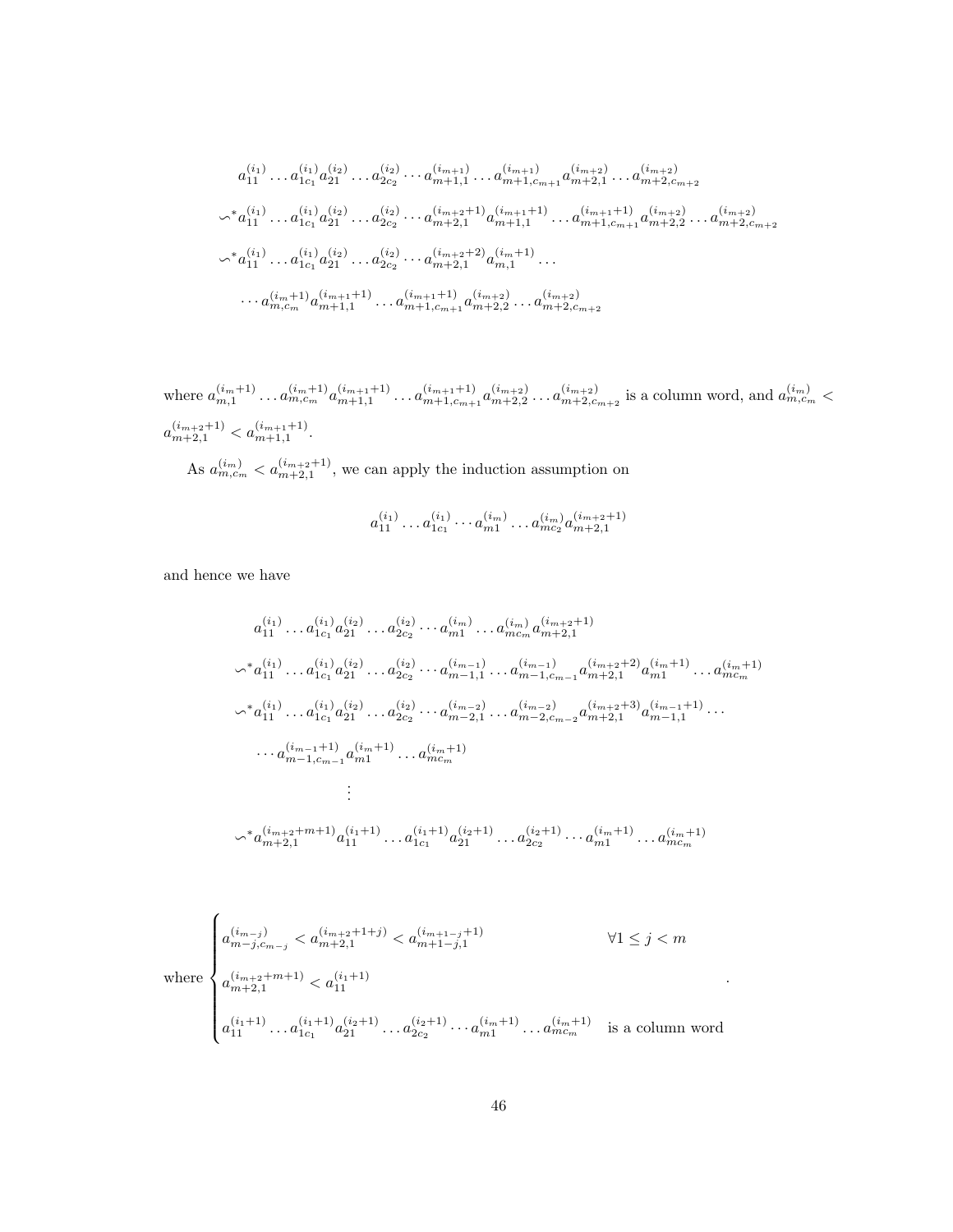Combining the above results, we have

$$
a_{11}^{(i_1)} \dots a_{1c_1}^{(i_1)} \dots a_{m+1,1}^{(i_{m+1})} \dots a_{m+1,c_{m+1}}^{(i_{m+1})} a_{m+2,1}^{(i_{m+2})} \dots a_{m+2,c_{m+2}}^{(i_{m+2})}
$$
\n
$$
\sim^* a_{11}^{(i_1)} \dots a_{1c_1}^{(i_1)} \dots a_{m1}^{(i_m)} \dots a_{mca_m}^{(i_m)} a_{m+2,1}^{(i_{m+2}+1)} a_{m+1,1}^{(i_{m+1}+1)} \dots a_{m+1,c_{m+1}}^{(i_{m+1}+1)} a_{m+2,2}^{(i_{m+2})} \dots a_{m+2,c_{m+2}}^{(i_{m+2})}
$$
\n
$$
\sim^* a_{11}^{(i_1)} \dots a_{1c_1}^{(i_1)} \dots a_{m-1,1}^{(i_{m-1})} \dots a_{m-1,c_{m-1}}^{(i_{m-1})} a_{m+2,1}^{(i_{m+2}+2)} a_{m,1}^{(i_{m}+1)} \dots a_{m,c_m}^{(i_{m}+1)} a_{m+1,1}^{(i_{m+1}+1)} \dots
$$
\n
$$
\dots a_{m+1,c_{m+1}}^{(i_{m+1}+1)} a_{m+2,2}^{(i_{m+2})} \dots a_{m+2,c_{m+2}}^{(i_{m+2})}
$$
\n
$$
\sim^* a_{11}^{(i_1)} \dots a_{m-2,c_{m-2}}^{(i_{m-2})} a_{m+2,1}^{(i_{m+2}+3)} a_{m-1,1}^{(i_{m-1}+1)} \dots
$$
\n
$$
\dots a_{m-1,c_{m-1}}^{(i_{m-1}+1)} a_{m1}^{(i_{m+1})} \dots a_{mcn}^{(i_{m+1}+1)} a_{m+1,c_{m+1}}^{(i_{m+1}+1)} a_{m+2,2}^{(i_{m+2})} \dots a_{m+2,c_{m+2}}^{(i_{m+2}+m+1)} a_{11}^{(i_{1}+1)} \dots a_{1c_{1}}^{(i_{1}+1)} \dots a_{mcn}^{(i_{m}+1)} a_{m
$$

Both 
$$
a_{11}^{(i_1+1)} \dots a_{1c_1}^{(i_1+1)} a_{21}^{(i_2+1)} \dots a_{2c_2}^{(i_2+1)} \dots a_{m1}^{(i_m+1)} \dots a_{mc_m}^{(i_m+1)}
$$
 and  
\n $a_{m,1}^{(i_m+1)} \dots a_{m,c_m}^{(i_m+1)} a_{m+1,1}^{(i_{m+1}+1)} \dots a_{m+1,c_{m+1}}^{(i_{m+1}+1)} a_{m+2,2}^{(i_{m+2})} \dots a_{m+2,c_{m+2}}^{(i_{m+2})}$  are column words, so  
\n $a_{11}^{(i_1+1)} \dots a_{1c_1}^{(i_1+1)} \dots a_{m1}^{(i_m+1)} \dots a_{mc_m}^{(i_m+1)} a_{m+1,1}^{(i_{m+1}+1)} \dots a_{m+1,c_{m+1}}^{(i_{m+1}+1)} a_{m+2,2}^{(i_{m+2})} \dots a_{m+2,c_{m+2}}^{(i_{m+2})}$ 

is a column word.

Also,  
\n
$$
\begin{cases}\na_{m-j,m-j}^{(i_{m+2})}
$$

Therefore the statement is true for  $k = m + 2$ .

By Mathematical Induction, the statement is true for all integers  $k\geq 2.$ 

 $\Box$ 

[Lemma 3.3](#page-45-0) shows how to create the first entry of the corresponding row word, leaving the remaining part as a column word. We illustrate the Lemma by an example with  $a_{k1}^{(i_k+j)}$  circled for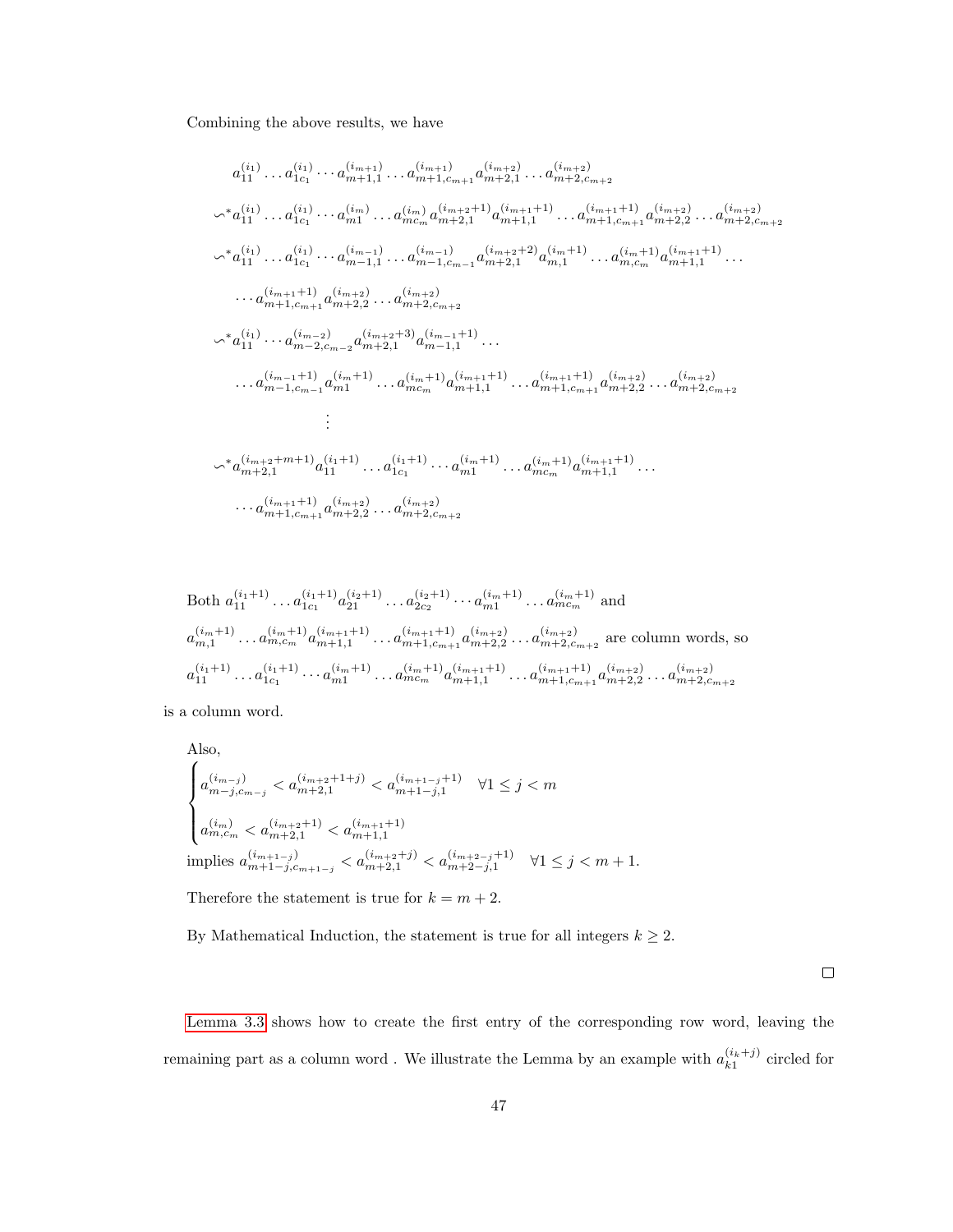<span id="page-52-0"></span>all  $0\leq j\leq k-1.$ 

**Example 10.** Let  $w_0$  be the word in [Example 7,](#page-38-0) hence  $k = 5$ ,  $c_1 = 6$ ,  $c_2 = 5$ ,  $c_3 = 4$ ,  $c_4 = c_5 = 1$ . Set  $\sqrt{ }$  $i_j = 0$  for all j. Then we have  $w_0=a_{11}^{(0)}\ldots a_{16}^{(0)}|a_{21}^{(0)}\ldots a_{25}^{(0)}|a_{31}^{(0)}\ldots a_{34}^{(0)}|a_{41}^{(0)}|\left(\ a_{51}^{(0)}\ \right)=886531|97643|9764|5|\left(\ \ 6\ \right)$ 

.

$$
w_0 = a_{11}^{(0)} \dots a_{16}^{(0)} | a_{21}^{(0)} \dots a_{25}^{(0)} | a_{31}^{(0)} \dots a_{34}^{(0)} | a_{41}^{(0)} | \left( a_{51}^{(0)} \right) = 886531 | 97643 | 9764 | 5| \left( 6 \right)
$$
  
\n
$$
w_1 = a_{11}^{(0)} \dots a_{16}^{(0)} | a_{21}^{(0)} \dots a_{25}^{(0)} | a_{31}^{(0)} \dots a_{34}^{(0)} | \left( a_{51}^{(1)} \right) | a_{41}^{(1)} = 886531 | 97643 | 9764 | \left( 5 \right) | 6
$$
  
\n
$$
w_2 = a_{11}^{(0)} \dots a_{16}^{(0)} | a_{21}^{(0)} \dots a_{25}^{(0)} | \left( a_{51}^{(2)} \right) | a_{31}^{(1)} \dots a_{34}^{(1)} | a_{41}^{(1)} = 886531 | 97643 | \left( 4 \right) | 9765 | 6
$$
  
\n
$$
w_3 = a_{11}^{(0)} \dots a_{16}^{(0)} | \left( a_{51}^{(3)} \right) | a_{21}^{(1)} \dots a_{25}^{(1)} | a_{31}^{(1)} \dots a_{34}^{(1)} | a_{41}^{(1)} = 886531 | \left( 3 \right) | 97644 | 9765 | 6
$$
  
\n
$$
w_4 = \left( a_{51}^{(4)} \right) | a_{11}^{(1)} \dots a_{16}^{(1)} | a_{21}^{(1)} \dots a_{25}^{(1)} | a_{31}^{(1)} \dots a_{34}^{(1)} | a_{41}^{(1)} = \left( 1 \right) | 886533 | 97644 | 9765 | 6
$$

<span id="page-52-1"></span>**Lemma 3.4.** Let  $w = a_{11} \ldots a_{1c_1} \cdots a_{k1} \ldots a_{kc_k}$  be a column word. Then there exists a sequence  ${b_{ij}}_{1\leq j\leq c_i, 1\leq i\leq k}$  such that

$$
w \sim^* b_{k1} b_{k-1,1} \ldots b_{11} b_{12} \ldots b_{1c_1} b_{22} \ldots b_{2c_2} \cdots b_{k2} \ldots b_{kc_k},
$$

where  $b_{11} > b_{21} > \cdots > b_{k1}$  and  $b_{11} \ldots b_{1c_1} | b_{22} \ldots b_{2c_2} | \cdots | b_{k2} \ldots b_{kc_k}$  is a column word (with lengths  $c_1 > c_2 - 1 \geq \cdots \geq c_k - 1$ .

*Proof.* Apply [Lemma 3.3](#page-45-0) on  $a_{11} \ldots a_{1c_2} \cdots a_{k1} \ldots a_{kc_k}$ , we have

$$
a_{11} \dots a_{1c_1} a_{21} \dots a_{2c_2} \dots a_{k1} \dots a_{kc_k}
$$
\n
$$
\sim^* a_{k1}^{(k-1)} a_{11}^{(1)} \dots a_{1c_1}^{(1)} \dots a_{k-1,1}^{(1)} \dots a_{k-1,c_{k-1}}^{(1)} a_{k2} \dots a_{kc_k}
$$
\nwhere  $a_{11}^{(1)} \dots a_{1c_1}^{(1)} \dots a_{k-1,1}^{(1)} \dots a_{k-1,c_{k-1}}^{(1)} a_{k2} \dots a_{kc_k}$  is a column word.  
\nApply Lemma 3.3 on  $a_{11}^{(1)} \dots a_{1c_1}^{(1)} \dots a_{k-1,1}^{(1)} \dots a_{k-1,c_{k-1}}^{(1)}$ , we have\n
$$
a_{11}^{(1)} \dots a_{1c_1}^{(1)} \dots a_{k-1,1}^{(1)} \dots a_{k-1,c_{k-1}}^{(1)}
$$
\n
$$
\sim^* a_{k-1,1}^{(k-1)} a_{11}^{(2)} \dots a_{1c_1}^{(2)} \dots a_{k-2,1}^{(2)} \dots a_{k-2,c_{k-2}}^{(2)} a_{k-1,2}^{(1)} \dots a_{k-1,c_{k-1}}^{(1)}
$$
\nwhere  $a_{11}^{(2)} \dots a_{1c_1}^{(2)} \dots a_{k-2,1}^{(2)} \dots a_{k-2,c_{k-2}}^{(2)} a_{k-1,2}^{(1)} \dots a_{k-1,c_{k-1}}^{(1)}$  is a column word.  
\nSince by the  $k = 2$  goes in the proof of I or we have  $a_{11}^{(1)} < a_{11}^{(1)}$ , then

Since by the  $k = 2$  case in the proof of [Lemma 3.3,](#page-45-0) we have  $a_{k_1}^{(1)} < a_{k-1,1}^{(1)}$ , then by applying 2. of [Lemma 3.2](#page-45-0) inductively, we have  $a_{k1}^{(k-1)} < a_{k-1,1}^{(k-1)}$ .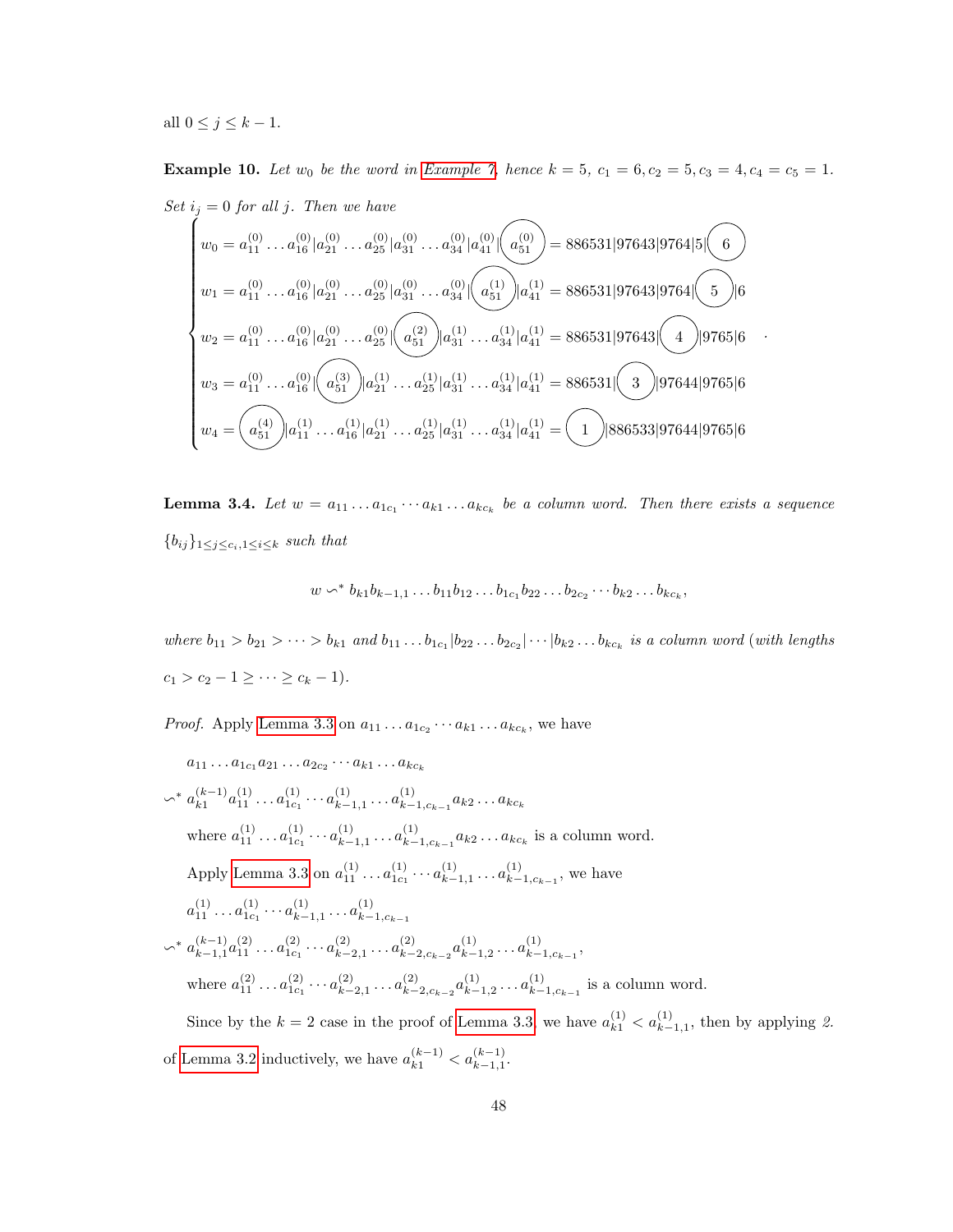Combining the above, we have

$$
a_{11} \dots a_{1c_1} a_{21} \dots a_{2c_2} \dots a_{k1} \dots a_{kc_k}
$$
  
\n
$$
\sim^* a_{k1}^{(k-1)} a_{11}^{(1)} \dots a_{1c_1}^{(1)} \dots a_{k-1,1}^{(1)} \dots a_{k-1,c_{k-1}}^{(1)} a_{k2} \dots a_{kc_k}
$$
  
\n
$$
\sim^* a_{k1}^{(k-1)} a_{k-1,1}^{(k-1)} a_{11}^{(2)} \dots a_{1c_1}^{(2)} \dots a_{k-2,1}^{(2)} \dots a_{k-2,c_{k-2}}^{(2)} a_{k-1,2}^{(1)} \dots a_{k-1,c_{k-1}}^{(1)} a_{k2} \dots a_{kc_k}
$$

with  $a_{k1}^{(k-1)} < a_{k-1,1}^{(k-1)}$  and  $a_{11}^{(2)} \ldots a_{1c_1}^{(2)} \cdots a_{k-1}^{(2)}$  $a_{k-2,1}^{(2)} \dots a_{k-1}^{(2)}$  $_{k-2,c_{k-2}}^{(2)}a_{k-1}^{(1)}$  $a_{k-1,2}^{(1)} \dots a_{k-1}^{(1)}$  $_{k-1,c_{k-1}}^{(1)}a_{k2}\ldots a_{kc_k}$  is a column word.

Hence by induction, we have

$$
a_{11} \ldots a_{1c_1} a_{21} \ldots a_{2c_2} \ldots a_{k1} \ldots a_{kc_k}
$$
\n
$$
\sim^* a_{k1}^{(k-1)} a_{11}^{(1)} \ldots a_{1c_1}^{(1)} \ldots a_{k-1,1}^{(1)} \ldots a_{k-1,c_{k-1}}^{(1)} a_{k2} \ldots a_{kc_k}
$$
\n
$$
\sim^* a_{k1}^{(k-1)} a_{k-1,1}^{(k-1)} a_{11}^{(2)} \ldots a_{1c_1}^{(2)} \ldots a_{k-2,1}^{(2)} \ldots a_{k-2,c_{k-2}}^{(2)} a_{k-1,2}^{(1)} \ldots a_{k-1,c_{k-1}}^{(1)} a_{k2} \ldots a_{kc_k}
$$
\n
$$
\sim^* a_{k1}^{(k-1)} a_{k-1,1}^{(k-1)} a_{k-2,1}^{(3)} a_{11}^{(3)} \ldots a_{1c_1}^{(3)} \ldots a_{k-3,1}^{(3)} \ldots a_{k-3,c_{k-3}}^{(3)} a_{k-2,1}^{(2)} \ldots a_{k-2,c_{k-2}}^{(2)} a_{k-1,2}^{(1)} \ldots
$$
\n
$$
\ldots a_{k-1,c_{k-1}}^{(1)} a_{k2} \ldots a_{kc_k}
$$
\n
$$
\vdots
$$
\n
$$
\sim^* a_{k1}^{(k-1)} a_{k-1,1}^{(k-1)} \ldots a_{11}^{(k-1)} a_{12}^{(k-1)} \ldots a_{1c_1}^{(k-1)} a_{22}^{(k-2)} \ldots a_{2c_2}^{(k-2)} \ldots
$$
\n
$$
\ldots a_{k-1,2}^{(1)} \ldots a_{k-1,c_{k-1}}^{(1)} a_{k2} \ldots a_{kc_k}
$$

where  $a_{k1}^{(k-1)} < a_{k-1,1}^{(k-1)} < \cdots < a_{11}^{(k-1)}$  and  $a_{11}^{(k-1)} \dots a_{1c_1}^{(k-1)} a_{22}^{(k-2)} \dots a_{2c_2}^{(k-2)} \cdots a_{k-1}^{(1)}$  $a_{k-1,2}^{(1)} \dots a_{k-1}^{(1)}$  $_{k-1,c_{k-1}}^{(1)}$   $a_{k2} \ldots a_{kc_k}$  is a column word. Set  $b_{i1} := a_{i1}^{(k-1)}$  and  $b_{ij} := a_{ij}^{(k-i)}$  for  $1 \leq j \leq c_i$ ,  $1 \leq i \leq k$  and result follows.

 $\Box$ 

<span id="page-53-0"></span>Example 11. We use the same word in [Example 10](#page-52-0) to illustrate [Lemma 3.4](#page-52-1) by repeated use of [Lemma 3.3.](#page-45-0) We first have

$$
w_0 = a_{11}^{(0)} \dots a_{16}^{(0)} | a_{21}^{(0)} \dots a_{25}^{(0)} | a_{31}^{(0)} \dots a_{34}^{(0)} | a_{41}^{(0)} | a_{51}^{(0)} = 886531 | 97643 | 9764 | 5 | 6
$$

and by [Example 10,](#page-52-0) we have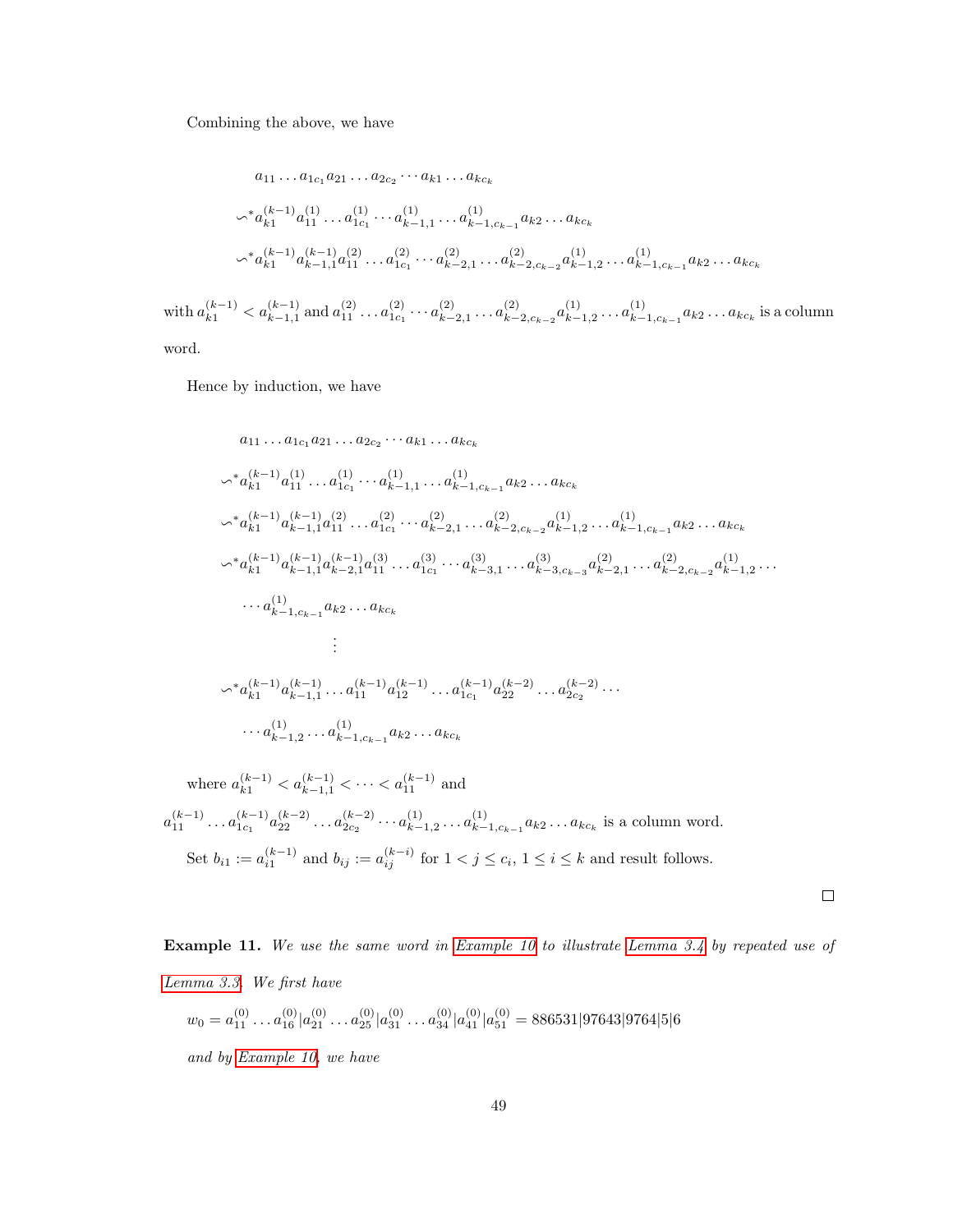$$
a_{51}^{(4)}|a_{11}^{(1)}...a_{16}^{(1)}|a_{21}^{(1)}...a_{25}^{(1)}|a_{31}^{(1)}...a_{34}^{(1)}|a_{41}^{(1)}| = 1
$$
\n
$$
886533|97644|9765|6
$$
\nand we apply Example 10 again on the latter part (marked by the rectangle), we have\n
$$
\begin{pmatrix}\na_{51}^{(4)}|a_{11}^{(1)}...a_{16}^{(1)}|a_{21}^{(1)}...a_{25}^{(1)}|a_{41}^{(2)}...a_{24}^{(2)}|a_{31}^{(2)}...a_{34}^{(2)} = 1|886533|97644|\left(5\right)9766\\
a_{51}^{(4)}|a_{11}^{(1)}...a_{16}^{(1)}|a_{41}^{(3)}|a_{21}^{(2)}...a_{25}^{(2)}|a_{31}^{(2)}...a_{34}^{(2)} = 1|886533|\left(4\right)|97654|9766\\
a_{51}^{(4)}|a_{11}^{(1)}...a_{16}^{(4)}|a_{21}^{(2)}...a_{25}^{(2)}|a_{31}^{(2)}...a_{34}^{(2)} = 1|886533|\left(4\right)|97654|9766\\
and again we apply Example 10 again on the latter part (marked by the rectangle), we have\n
$$
\begin{pmatrix}\na_{51}^{(4)}a_{41}^{(4)}|a_{11}^{(2)}...a_{16}^{(2)}|a_{21}^{(2)}...a_{25}^{(2)}|a_{31}^{(2)}...a_{34}^{(2)} = 1\left(3\right)\left|886543|97654|9766\right|\\
a_{51}^{(4)}a_{41}^{(4)}|a_{11}^{(2)}...a_{16}^{(2)}|a_{21}^{(3)}...a_{25}^{(3)}|a_{32}^{(2)}a_{33}^{(2)}a_{34}^{(2)} = 13|886543|97654|\left(9\right)766\\
a_{51}^{(4)}a_{41}^{(4)}|a_{11}^{(2
$$
$$

Using the notation in [Lemma 3.4,](#page-52-1) since

$$
w \sim^* b_{k1} b_{k-1,1} \ldots b_{11} b_{12} \ldots b_{1c_1} b_{22} \ldots b_{2c_2} \cdots b_{k2} \ldots b_{kc_k},
$$

where  $b_{11} > b_{21} > \cdots > b_{k1}$ , the SSAF with basement being  $\epsilon_n$  representing the word w is the same as that representing  $b_{k1}b_{k-1,1}\ldots b_{11}b_{12}\ldots b_{1c_1}b_{22}\ldots b_{2c_2}\cdots b_{k2}\ldots b_{kc_k}$ . Denote  $F(w)$  as the SSAF created.

Since  $b_{k1}b_{k-1,1} \ldots b_{11}$  is strictly increasing, by Lemma 15 in [\[4\]](#page-123-2), they create new cells in ascending reading order (i.e. one after another) and hence is exactly the first entire row of  $F(w)$  as the entries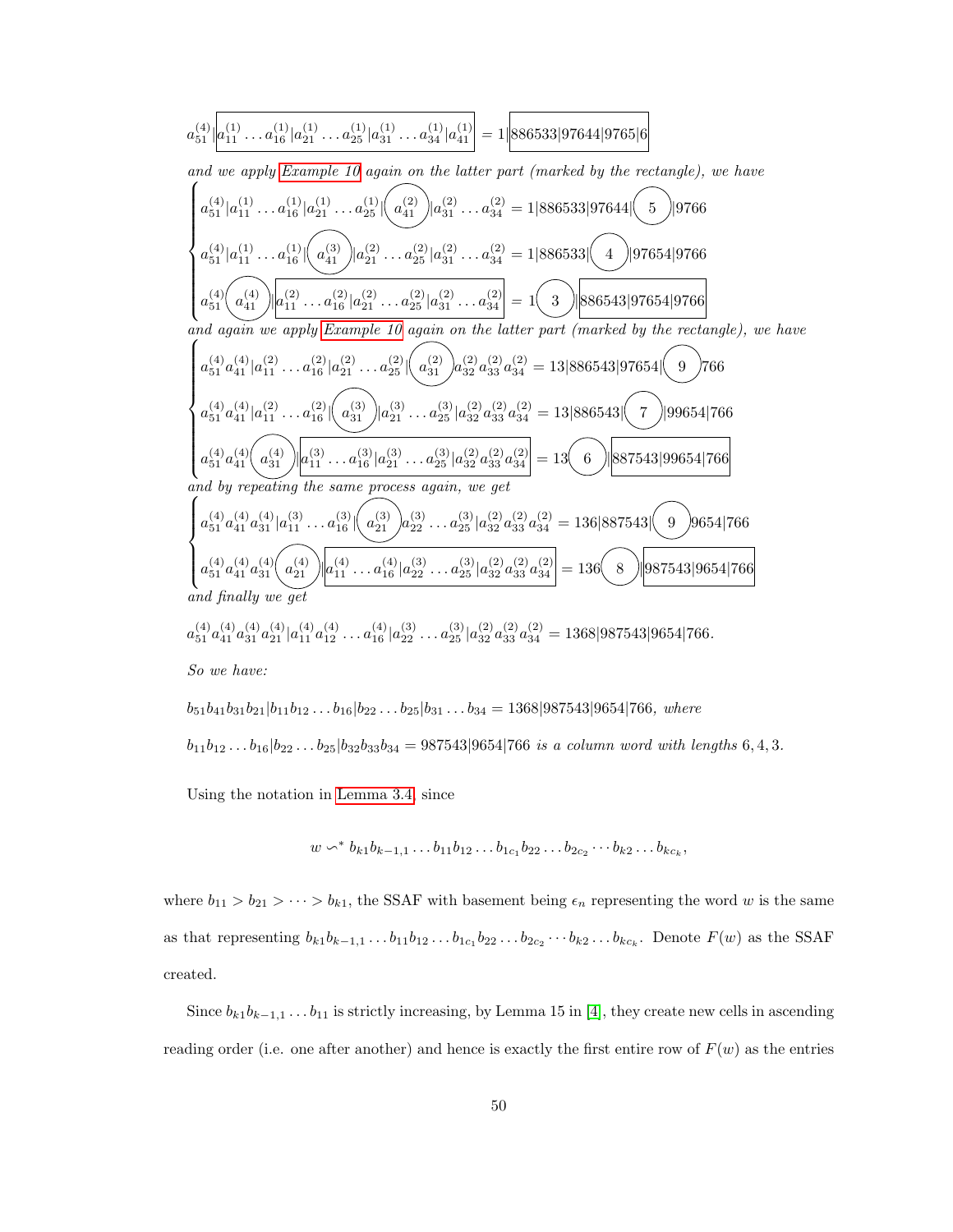are fixed when inserting  $b_{k1}b_{k-1,1} \ldots b_{11}$  into an empty atom, and there are k columns (as w has  $k$  subsequences) and so the first row has length  $k$  and hence the row reading word has exactly  $b_{k1}, b_{k-1,1}, \ldots, b_{11}$  as the first subsequence. That means we can apply [Lemma 3.4](#page-52-1) to find the first subsequence of the row reading word of  $F(w)$ .

Since  $b_{12} \ldots b_{1c_1} b_{22} \ldots b_{2c_2} \cdots b_{k2} \ldots b_{kc_k}$  is a column word, we can apply [Lemma 3.4](#page-52-1) again and get the second subsequence of the row reading word of  $F(w)$ , and we can apply [Lemma 3.4](#page-52-1) repeatedly on the remaining  $b_{ij}$ 's until we get all the subsequences of the row reading word of  $F(w)$ . As a result, we can convert w into the row reading word of  $F(w)$  by applying [Lemma3.4](#page-52-1) repeatedly as described.

We illustrate this by using the example in [Example 11:](#page-53-0)

**Example 12.** From [Example 7](#page-38-0) and [Example 11,](#page-53-0) we notice that  $b_{51}b_{41}b_{31}b_{21}b_{11} = 13689$  which is exactly the first subsequence of the row word of the SSAF representing the column word  $w =$ 886531|97643|9764|5|6. Also one can check that 87543|9654|766 is a column word (by [Definition](#page-37-2) [3.3\)](#page-37-2).

We can apply [Lemma 3.4](#page-52-1) on 87543|9654|766 as we did in [Example 11](#page-53-0) on 886531|97643|9764|5|6 and get 589|7643|754|66 which gives the second subsequence of the row word: 589, and by repeating the same process, we get 467|753|64|6, 357|64|6, 46|6 and lastly 6.

As a result, we get 467, 357, 46 and 6 as the third to the last subsequence of the row word (see Example  $\gamma$ ).

## <span id="page-55-0"></span>3.2 Convert a Column Recording Tableau to a Row Recording Tableau

This section gives an interpretation of the twisted Knuth equivalence using recording tableaux. We use the insertion in [\[11\]](#page-124-1) and the generalized Littlewood-Richardson rule in [\[3\]](#page-123-0). We also use the notation  $(U \leftarrow W)$  for an SSAF U and a biword  $W =$  $\sqrt{ }$  $\overline{\phantom{a}}$  $x_1 \quad x_2 \quad \ldots x_n$  $y_1$   $y_2$   $\dots y_n$  $\setminus$ for some positive integer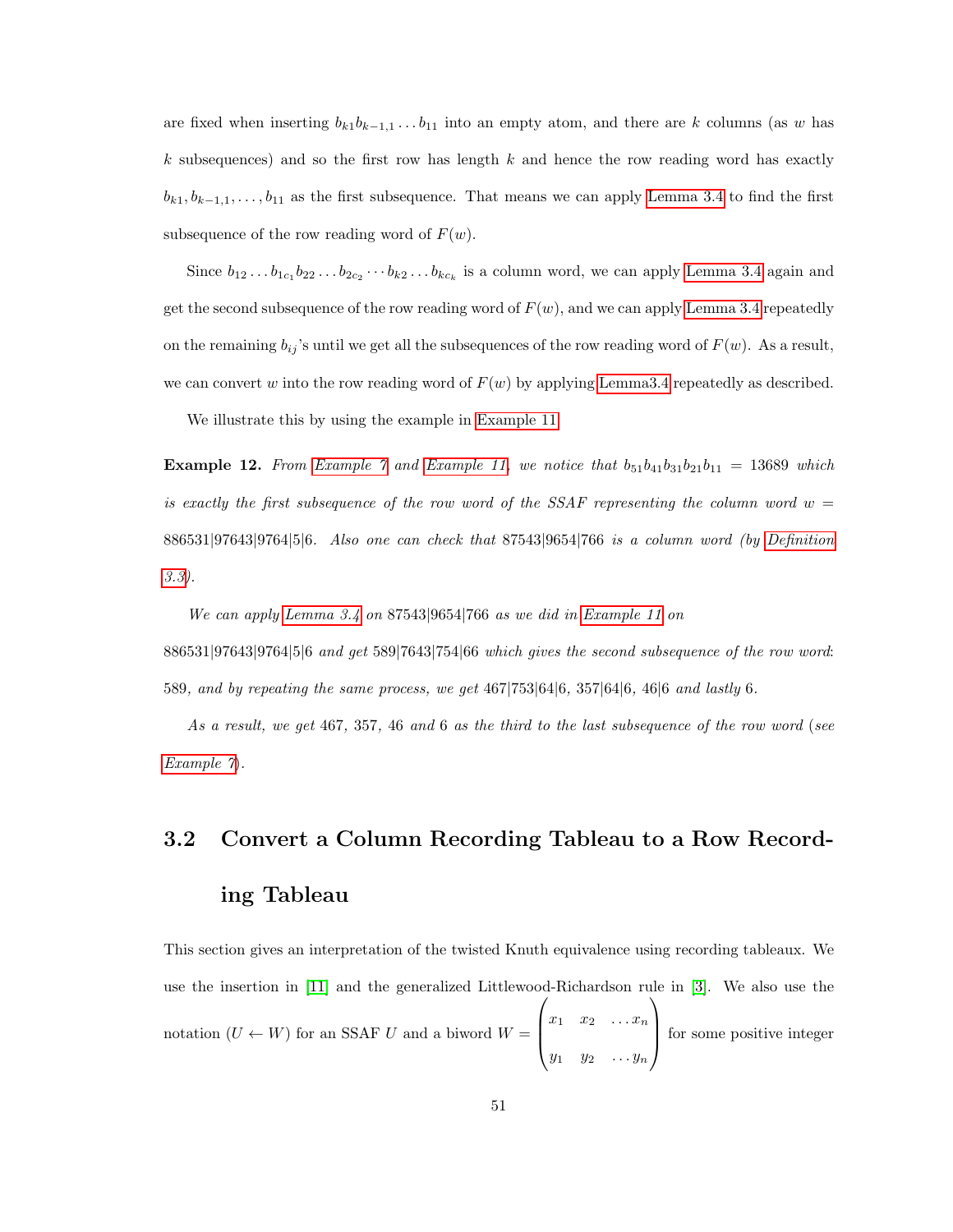n to denote the pair  $(U', L)$  where U' is the SSAF obtained by  $(U \leftarrow y_1 y_2 \dots y_n)$  while L is the recording tableau, i.e. by putting  $x_i$  into the cell created when  $y_i$  is being inserted. In particular, if  $y_1y_2 \ldots y_n$  is a column (resp. row) word, then we call L as a column (resp. row) recording tableau. By abuse of notation, we sometimes refer  $(U \leftarrow W)$  to either V or L (depending on the context).

(Note that if we change the basement  $\epsilon_n$  into the large basement in [\[3\]](#page-123-0), a column recording tableau is the same as an LRS defined in Section 4 of [\[3\]](#page-123-0).)

<span id="page-56-0"></span>**Lemma 3.5.** Let U be an SSAF with basement  $\epsilon_n$  and shape  $\alpha$  for some positive integer n and  $l(\alpha) \leq n$ . Consider the biword  $W =$  $\sqrt{ }$  $\vert$ 2 2 1 a b c  $\setminus$ ,  $a \geq b, c > b$  (i.e. ab|c is a column word.). Let  $L = U \leftarrow W$  be the recording tableau. Let V be the SSAF representing the word abc and a'b'c' be the row reading word of V (so  $a' < b'$  and  $c' \leq b'$  and abc  $\sim^*$  a'b'c'). Consider the biword  $W =$  $\sqrt{ }$  $\overline{\phantom{a}}$ 1 1 2  $a'$  b'  $c'$  $\setminus$ and let  $\widetilde{L} = U \leftarrow \widetilde{W}$  be the recording tableau. Then L determines  $\widetilde{L}$ .

*Proof.* There are two cases to consider:  $a \geq c$  or  $a < c$ .

## Case(I):  $a \geq c > b$

Hence we have  $a'b'c' = bac$ .

We first consider L. Since  $a > b$ , when we insert ab into U, i.e.  $\left(U \leftarrow \right)$  $\sqrt{ }$  $\overline{\phantom{a}}$ 2 2 a b  $\setminus$  $\Big\}$  $\setminus$ , the cell created by b is strictly above that created by inserting  $a$  (by Lemma 15 in [\[4\]](#page-123-2)):

(i) The cell appears when inserting b is immediately above that of inserting  $a$ :

## 2 2

(ii) The two cells are the top cells of two distinct columns (by Theorem 16 in [\[4\]](#page-123-2)) and the cells appear in ascending reading order, (i.e. one after another):

Since  $c > b$ , by Lemma 15 in [\[4\]](#page-123-2), the cell created when inserting c after inserting ab into  $U$  is after the first cell created by inserting  $b$  in reading order.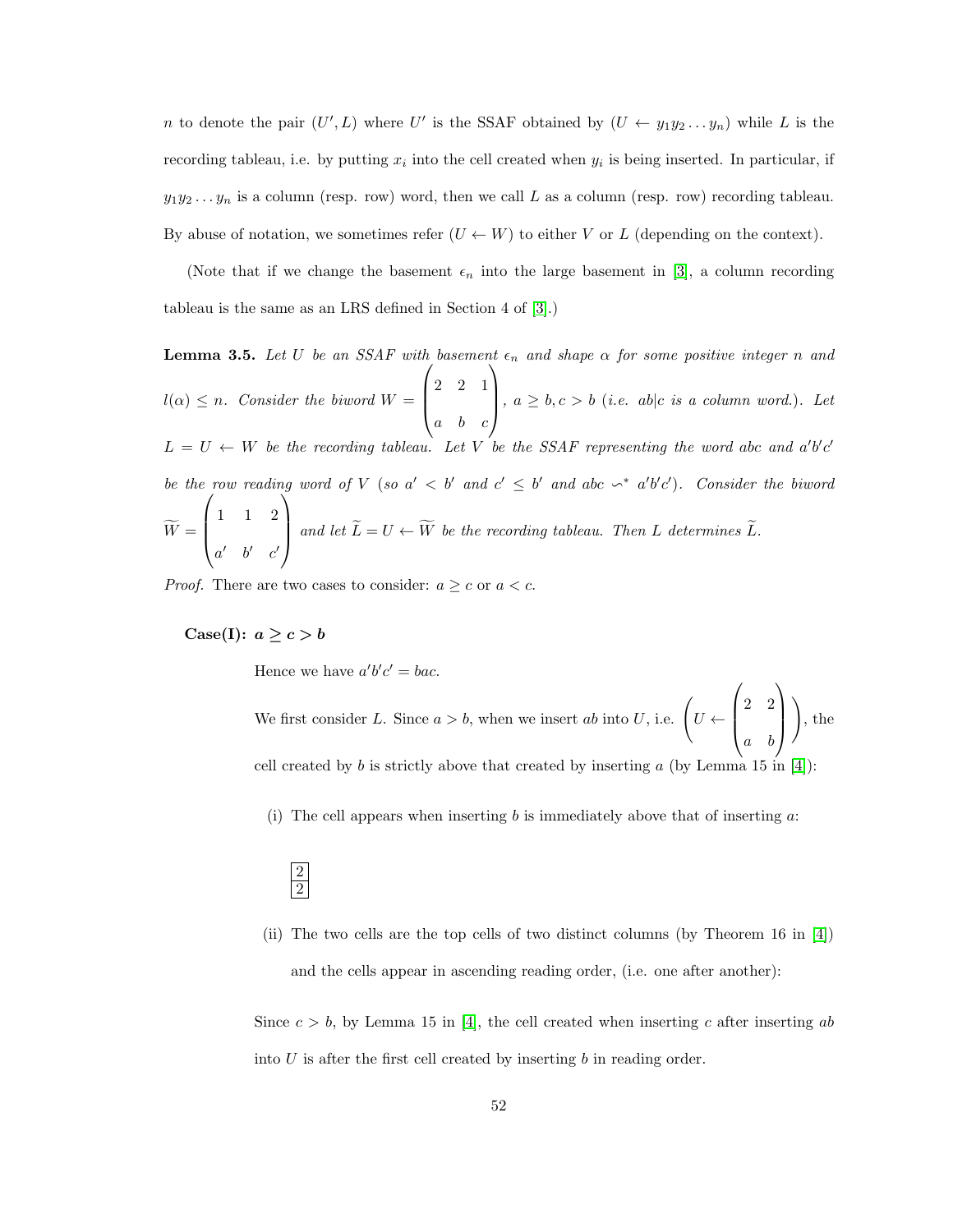For (i), we have  $L =$ 



(a) is impossible as the cell created by inserting c, i.e.  $\Box$ , is not a removable cell (defined in [\[4\]](#page-123-2)).

For (b),  $\tilde{L} = \boxed{\frac{2}{1}}$  as the cell created by c' must be the top cell of some column and is strictly above that created by  $b'$  but there is only one such cell.

(c) and (d) can be considered as the same case by viewing the cell created by inserting c is after that created by inserting a (the second  $\boxed{2}$  in reading order). By the same argument as  $(b)$ , we have  $\widetilde{L} = \boxed{\frac{2}{1}}$  $\boxed{1}$ 

For (ii), since the reading word of  $L$  is contre-lattice by  $[3]$  which means it should be 221 or 212, the cell created by inserting  $c$  is either the middle in reading order or the last one in reading order.

Suppose the cell created by inserting  $c$  is the middle cell among the three in reading order, i.e. the reading word of L is 212.

Since  $c' = c \le a = b' > a' = b$ , so when performing  $(U \leftarrow a'b'c' = bac)$  to get  $\tilde{L}$ , the cell created by inserting  $a$  is after both of that inserted by  $b$  and by  $c$ , by Lemma 15 of  $[4]$ , the last cell must be created when a is inserted and hence marked as 1.

If the middle cell (in reading order) is immediately above the last cell, then it cannot be created by  $(U \leftarrow b)$  as the last cell is not created if b is inserted before a, and so it must be marked as 2, i.e. when  $c' = c$  is inserted.



Suppose the middle cell (in reading order) is not immediately above the last cell, then all three cells are the top cell of three distinct columns. Suppose the middle cell is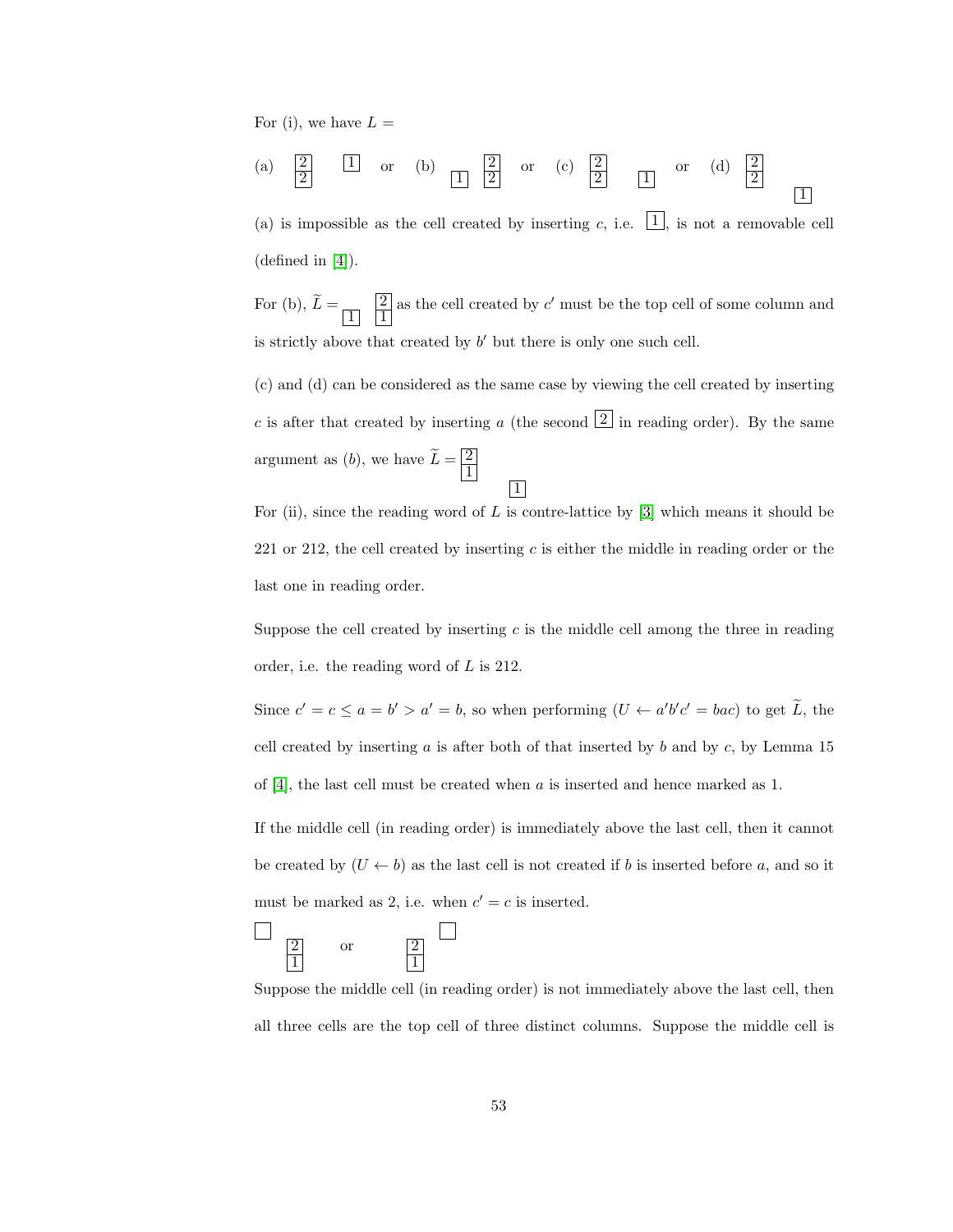marked as 1 in  $\tilde{L}$ , meaning that when we insert b before inserting a, the cell created is after the cell created by b when we first insert a into U.

| -<br>$\overline{a}$ | $\mathsf{I}$ | or. | <u>ਸ</u><br>$\overline{\phantom{a}}$<br>-41 | Ωr | - |  |  |
|---------------------|--------------|-----|---------------------------------------------|----|---|--|--|
|                     |              |     |                                             |    |   |  |  |

That means the bumping sequence for  $(U \leftarrow a)$  involves some cell in the bumping sequence in  $(U \leftarrow b)$  and this implies the cell created by  $(U \leftarrow a)$  is the same as  $(U \leftarrow b)$  (because the bumping sequence has the same ending subsequence starting from the common cell and hence creating the same final cell), and this leads to a contradiction.

Therefore we have the reading order (from first to last in reading order) of  $\widetilde{L} = 121$ . Now consider the case when L has the reading word 221.

By the same argument, we know that the last cell in  $\tilde{L}$  is created when  $b' = a$  is inserted. If  $a' = b$  creates the first cell among the three in reading order as b does in L after a is inserted, then the insertion of  $(U \leftarrow a)$  has no common cell in the bumping sequence of  $(U \leftarrow b)$ . That means when we insert a after inserting b, the bumping sequence is the same as inserting  $a$  before inserting  $b$  (this is true because the bumping sequence of b is a decreasing sequence, so inserting b into  $U$  would not affect the first (in reading order) cell in U containing an entry larger than  $a$  as  $a > b$ .). That means  $(U \leftarrow ab)$  is the same as  $(U \leftarrow ba)$ . This leads to a contradiction as we assumed a create different cells in the two cases (the middle and the last cell respectively).

So we know the middle cell is marked as 1 in  $\widetilde{L}$ . So the reading word of  $\widetilde{L}$  is 211.

Case(II):  $c > a \geq b$ 

Then  $a'b'c' = acb$ . Hence the first cells created in L and  $\tilde{L}$  are always the same. Note that  $c > a$  meaning the cell created by inserting  $a = a'$  is not the last (in reading order) cell, and  $a \leq b$  meaning that the cell created by inserting a is not the first (in reading order) cell either. As a result, we know that the middle cell must be created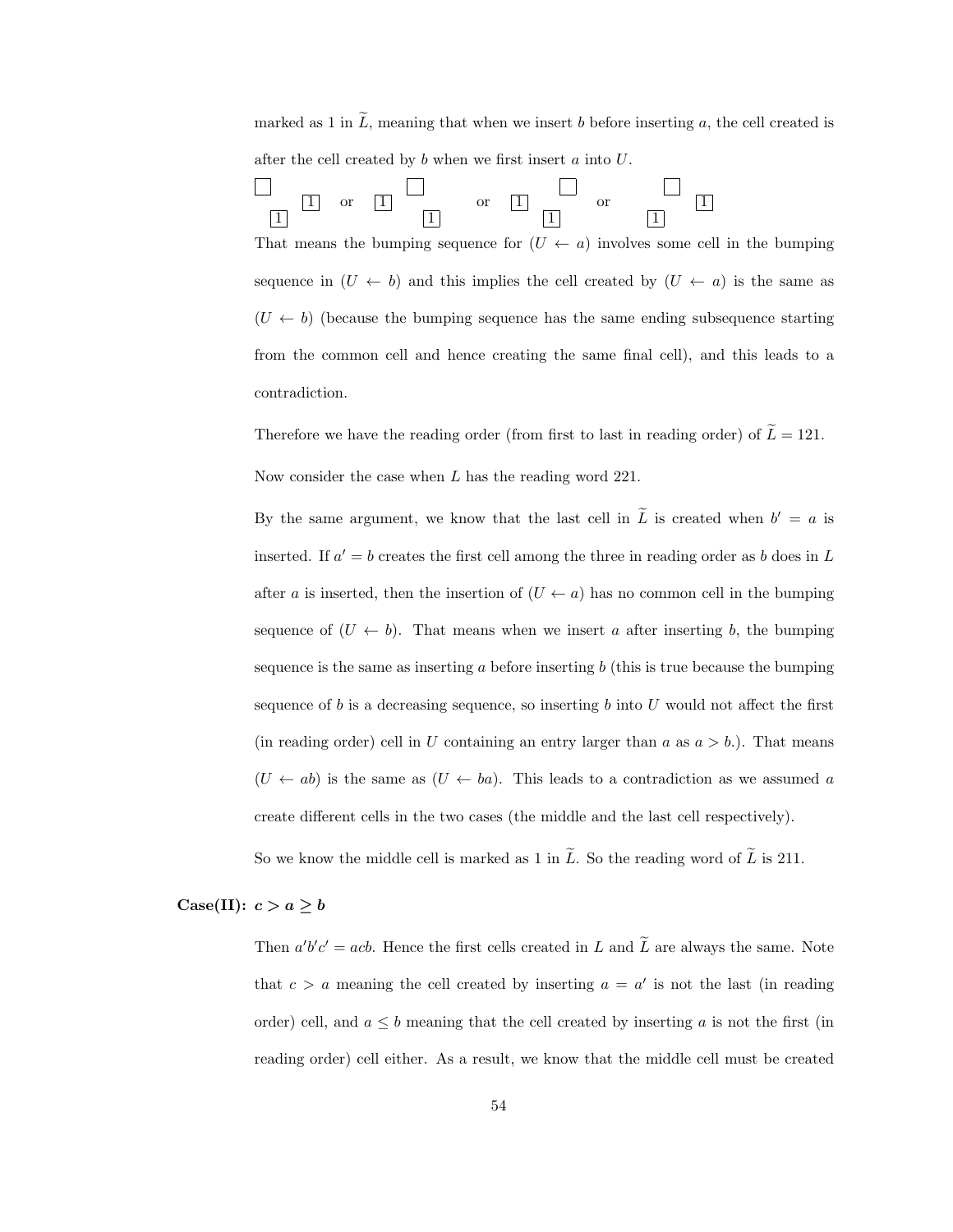when a is inserted. Since the first (in reading order) is created in  $L$  when inserting  $b$ while the last (in reading order) cell is created in  $\tilde{L}$  when inserting  $b' = c$  is inserted, we know the first cell of L is marked as 2 while the last cell in  $\widetilde{L}$  must be marked as 1 and that means the reading word of  $L$  is 221 and that of  $\overline{L}$  is 211.

This shows that if the reading word of L is 221 or when L is of the form as  $\text{Case}(I)(i)$ then the reading word of  $\widetilde{L}$  is 211, otherwise the reading word of  $\widetilde{L}$  is 121.

Hence  $L$  determines  $\tilde{L}$ .

 $\Box$ 

<span id="page-59-0"></span>**Lemma 3.6.** Let U be an SSAF with basement  $\epsilon_n$  and shape  $\alpha$  for some positive integer n and  $l(\alpha) \leq n$ . Consider the biword  $W =$  $\sqrt{ }$  $\vert$  $2 \quad 2 \quad \cdots \quad 2 \quad 1$  $a_1 \quad a_2 \quad \cdots \quad a_k \quad b$  $\setminus$ ,  $a_1 \ge a_2 \ge \cdots \ge a_k, b > a_k$  (i.e.  $a_1a_2 \ldots a_k|b$  is a column word). Let  $L = U \leftarrow W$  be the recording tableau. If  $b > a_1$ , then L has reading word  $22 \ldots 21$ , i.e. b creates the last cell in reading order and the insertion of  $a_2 \ldots a_k$  is independent of the insertion of b.

*Proof.* Since  $a_1 a_2 \ldots a_k b \leadsto^* a_1 b a_2 \ldots a_k$ , we have

$$
(U \leftarrow a_1 a_2 \dots a_k b) = (U \leftarrow a_1 b a_2 \dots a_k).
$$

When  $k = 2$ , the result follows by  $\text{Case(II)}$  in the proof of [Lemma 3.5.](#page-56-0)

For  $k > 2$ , since  $a_1 a_2 \ldots a_k b \setminus a_1 b a_2 \ldots a_k$ , we have  $(U \leftarrow a_1 a_2 \ldots a_k b) = (U \leftarrow a_1 b a_2 \ldots a_k)$  $((U \leftarrow a_1ba_2) \leftarrow a_3...a_k)$ . By the case when  $k = 2$ , we know b creates a cell after both  $a_1$  and  $a_2$  (and  $a_3 \ldots a_k$  create cells with decreasing reading order each of which has an order smaller than that of the cell created by  $a_2$ ) and result follows.  $\Box$ 

<span id="page-59-1"></span>Example 13. Let  $W =$  $\sqrt{ }$  $\overline{\phantom{a}}$ 2 2 2 2 2 2 1 8 8 6 5 3 1 9  $\setminus$ where  $a_1 = 8 < 9 = b$ . Let  $n = 9$  and U be an SSAF with basement  $\epsilon_9 = 123456789$  and shape  $\alpha = (1, 1, 0, 0, 3, 0, 2, 0, 6)$ :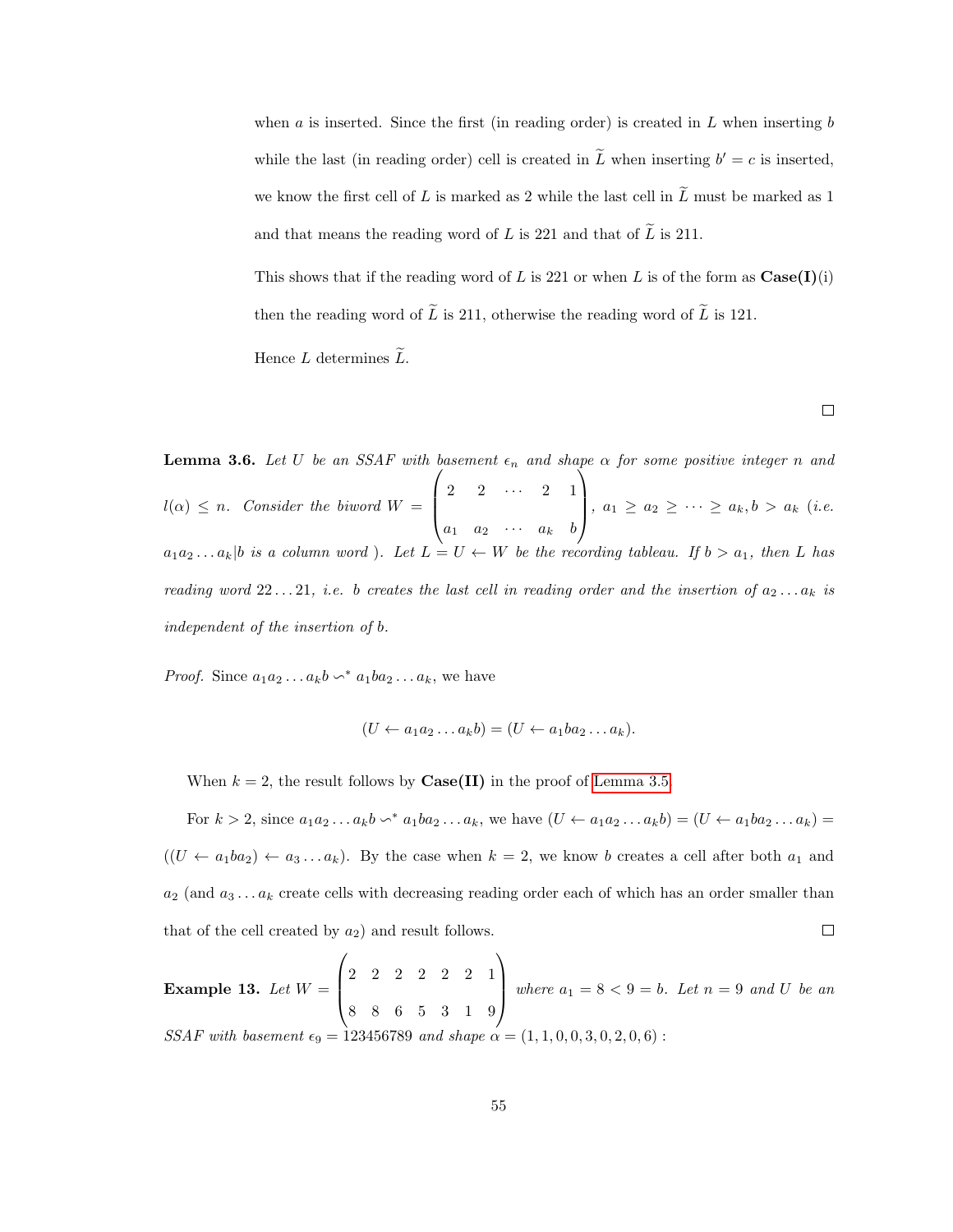

When 9 is inserted, it creates the last cell (we marked the cell red) in reading order among all cells created, and one can see this by reading the recording tableau where the cell is marked as 1, which is the last cell in reading order among all cells.

Also, note that the bumping route of 9 starts from the second row of U while those of  $a_2, \ldots, a_6 =$ 8, 6, 5, 3, 1 starts from the third row. Hence the insertion of 9 does not affect the bumping routes of inserting  $a_2, \ldots, a_6$ .

<span id="page-60-0"></span>**Lemma 3.7.** Let U be an SSAF with basement  $\epsilon_n$  and shape  $\alpha$  for some positive integer n and  $l(\alpha) \leq n$ . Consider the biword  $W =$  $\sqrt{ }$  $\overline{\phantom{a}}$  $2 \quad 2 \quad \cdots \quad 2 \quad 1$  $a_1 \quad a_2 \quad \cdots \quad a_k \quad b$  $\setminus$ ,  $a_1 \ge a_2 \ge \cdots \ge a_k, b > a_k$  (i.e.  $a_1a_2...a_k|b$  is a column word). Let  $L = (U \leftarrow W)$  be the recording tableau. If  $i = \min_{1 \leq j \leq k} \{j : b > a_j\},$ then the cell created by inserting  $a_m$  for  $m > i$  is not affected by the insertion of b.

*Proof.* Since  $(U \leftarrow a_1 a_2 \dots a_k b) = ((U \leftarrow a_1 a_2 \dots a_{i-1}) \leftarrow a_i \dots a_k b)$ . By applying [Lemma 3.6](#page-59-0) with the U in the lemma being  $(U \leftarrow a_1 \dots a_{i-1})$  and result follows.

 $\Box$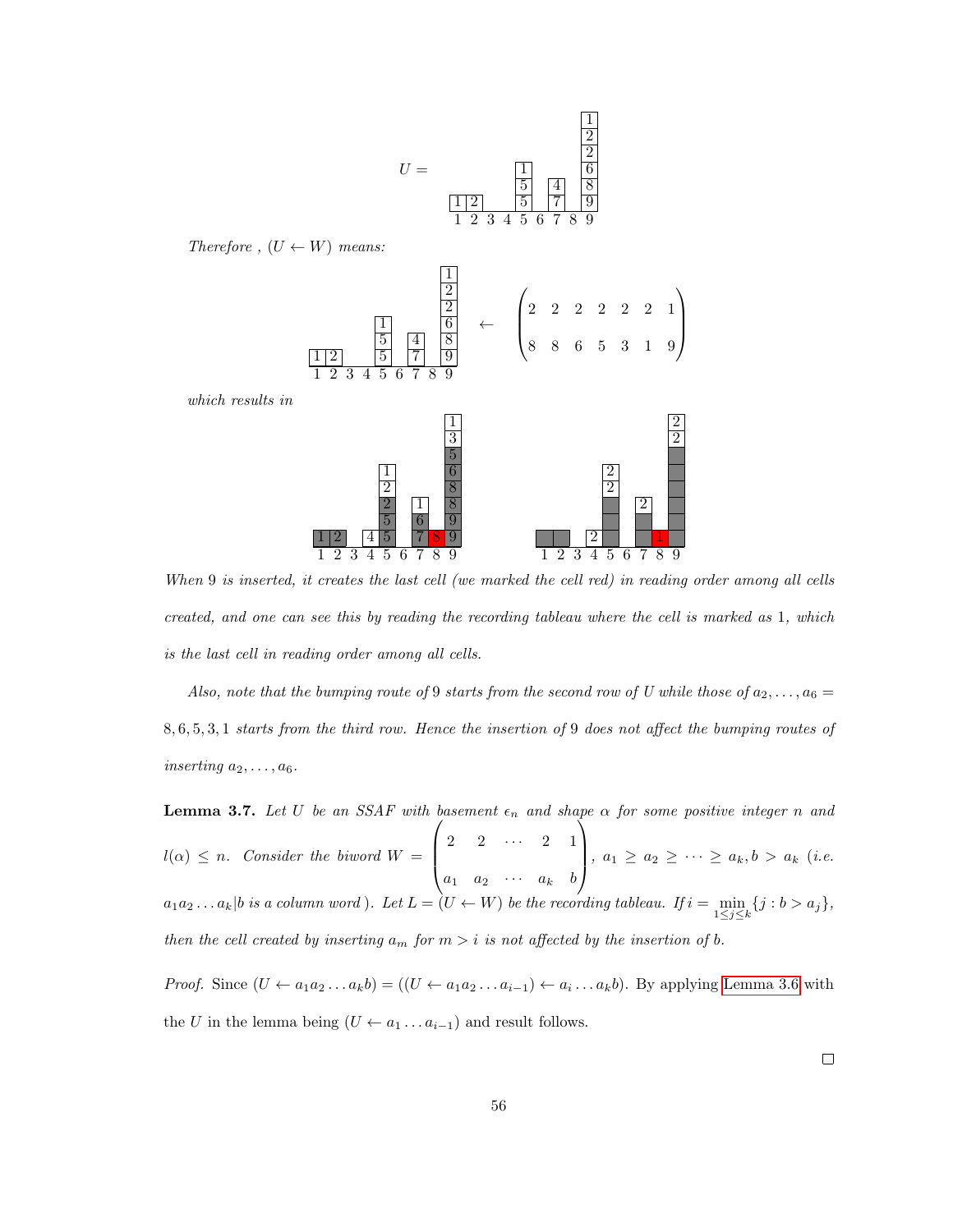<span id="page-61-0"></span>**Lemma 3.8.** Let U be an SSAF with basement  $\epsilon_n$  and shape  $\alpha$  for some positive integer n and  $l(\alpha) \leq n$ . Consider the biword  $W =$  $\sqrt{ }$  $\overline{\phantom{a}}$  $2 \quad 2 \quad \cdots \quad 2 \quad 1$  $a_1 \quad a_2 \quad \cdots \quad a_k \quad b$  $\setminus$ ,  $a_1 \ge a_2 \ge \cdots \ge a_k, b > a_k$  (i.e.  $a_1a_2 \ldots a_k|b$  is a column word). Let  $L = (U \leftarrow W)$  be the recording tableau. Suppose  $b \le a_{k-1}$ . Let  $L = (U \leftarrow W)$  where  $W =$  $\sqrt{ }$  $\overline{\phantom{a}}$  $1 \quad 1 \quad 2 \quad \cdots \quad 2 \quad 2$  $a_k$   $a_1$   $a_2$   $\cdots$   $a_{k-1}$  b  $\setminus$ , then  $L$  determines  $\tilde{L}$ .

*Proof.* When  $k = 2$ , this is proved by  $\text{Case}(I)$  in [Lemma 3.5.](#page-56-0)

For  $k > 2$ , since  $a_1 \ldots a_k b \setminus^* a_k a_1 \ldots a_{k-1} b$ , L and  $\widetilde{L}$  has the same shape.

Also,  $a_1 \ldots a_k b \leadsto^* a_1 \ldots a_{k-1} a_k b$ , we have

$$
(U \leftarrow a_1 \dots a_{k-1} a_k b) = ((U \leftarrow a_1 \dots a_{k-2}) \leftarrow a_{k-1} a_k b).
$$

By applying the case when  $k = 2$  on  $(U \leftarrow a_1 \dots a_{k-2})$  and  $a_{k-1}a_k b$  being the length-3-word inserted, we know the order of the cell being created which represents  $((U \leftarrow a_1 ... a_{k-2}) \leftarrow a_{k-1}a_kb)$  $((U \leftarrow a_1 \dots a_{k-2}) \leftarrow a_k a_{k-1} b)$  and so we know which one among the three is the last cell being created (by [Lemma 3.5,](#page-56-0) the last cell being created may either be the first or second cell in reading order among the three cells created). By marking that cell as 2 in  $\tilde{L}$  and then consider the first two cells being created we know how the cells are being created by the insertion on  $((U \leftarrow a_1 \dots a_{k-2}) \leftarrow$  $a_ka_{k-1}$ ) =  $(U \leftarrow a_1 \dots a_{k-2}a_ka_{k-1}) = (U \leftarrow a_ka_1 \dots a_{k-2}a_{k-1})$  by induction (as  $a_{k-2} \le a_{k-1} < a_k$ for  $a_k < b \le a_{k-1}$ ) and together with the last cell marked by 2 as mentioned, we know how to label the entries of the recording tableau  $\widetilde{L}$  for  $(U \leftarrow a_k a_1 \dots a_{k-2} a_{k-1} b)$ .

 $\Box$ 

**Example 14.** Let U as in [Example 13](#page-59-1) and let  $W =$  $\sqrt{ }$  $\overline{\phantom{a}}$ 2 2 2 2 1 9 7 6 4 5  $\setminus$  $\vert \cdot \vert$ Then  $W =$  $\sqrt{ }$  $\overline{\phantom{a}}$ 2 2 2 2 1 4 9 7 6 5  $\setminus$  $\vert \cdot$  $(U \leftarrow W)$  mean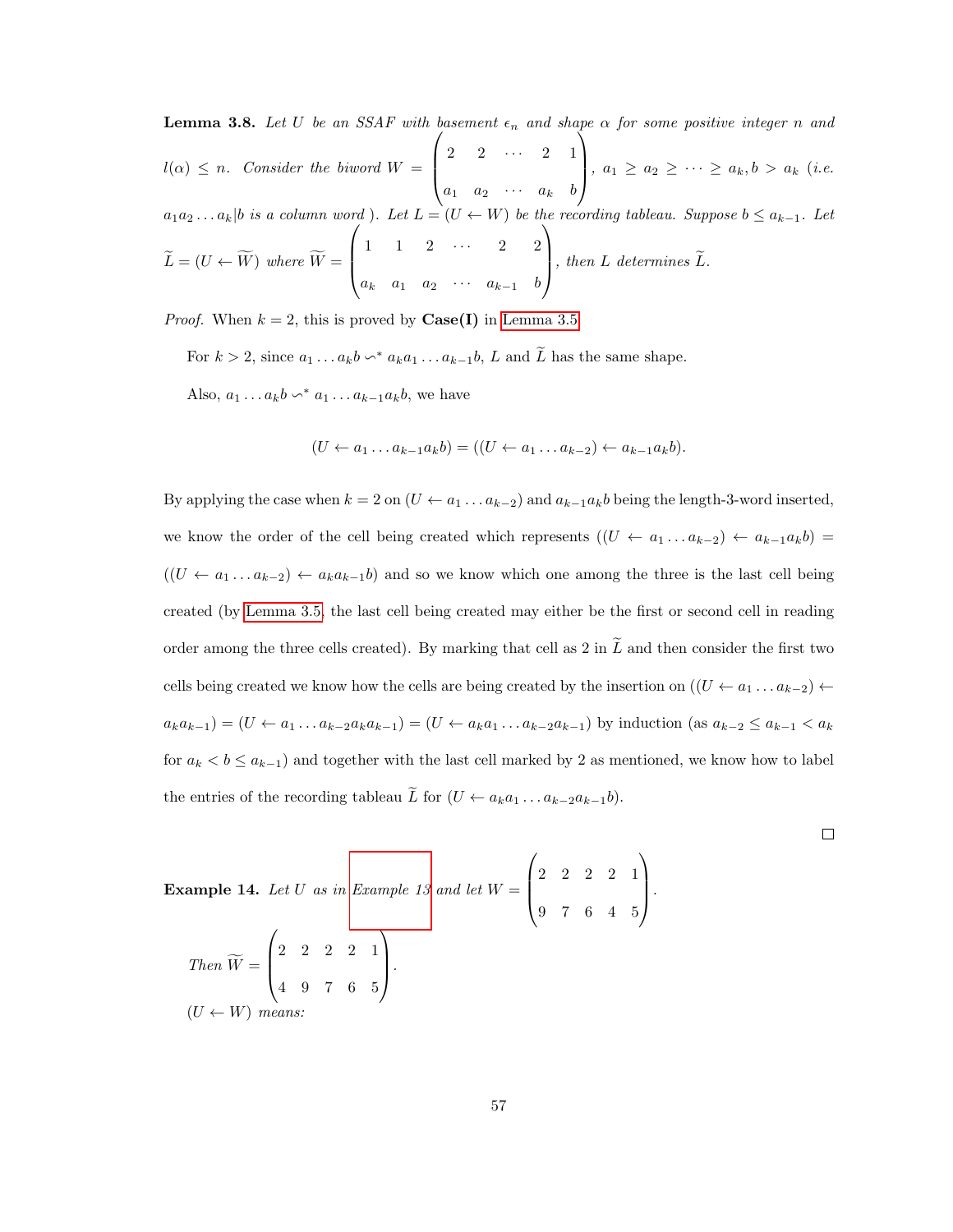

We illustrate the proof of [Lemma 3.8](#page-61-0) to get  $\widetilde{L}$  from L.

Consider the last three cells created which are marked green in L:



We get the first cell (in reading order) in  $\widetilde{L}$  (the yellow cell) marked as 2 by applying Case (ii) in the proof of [Lemma 3.5](#page-56-0) as we know the green cells would have reading 211 in  $\tilde{L}$  which implies the first cell in reading order among the three green cells in L must be marked with 2 in  $\widetilde{L}$  while the two cells appear in the order as circled (i.e. the one marked as  $(1)$  appear before the one marked with  $\left(2\right)$  when we insert  $a_4a_3b = 465$  to get  $\widetilde{L}$ . Hence we can treat the cell marked with  $\bigcirc$  as the last cell created among the remaining 4 cells in  $\widetilde{L}$  to be filled, and so we mark that cell as 1 ( treating it as the new b being inserted as  $4 < 6 < 7$ ). Now we have the three new lastly-created cells marked green:



Again, we get the second (in reading order) cell among the three green cells (the new yellow cell ) marked as 2 by applying Case (ii) in the proof of [Lemma 3.5](#page-56-0) as we know the green cells would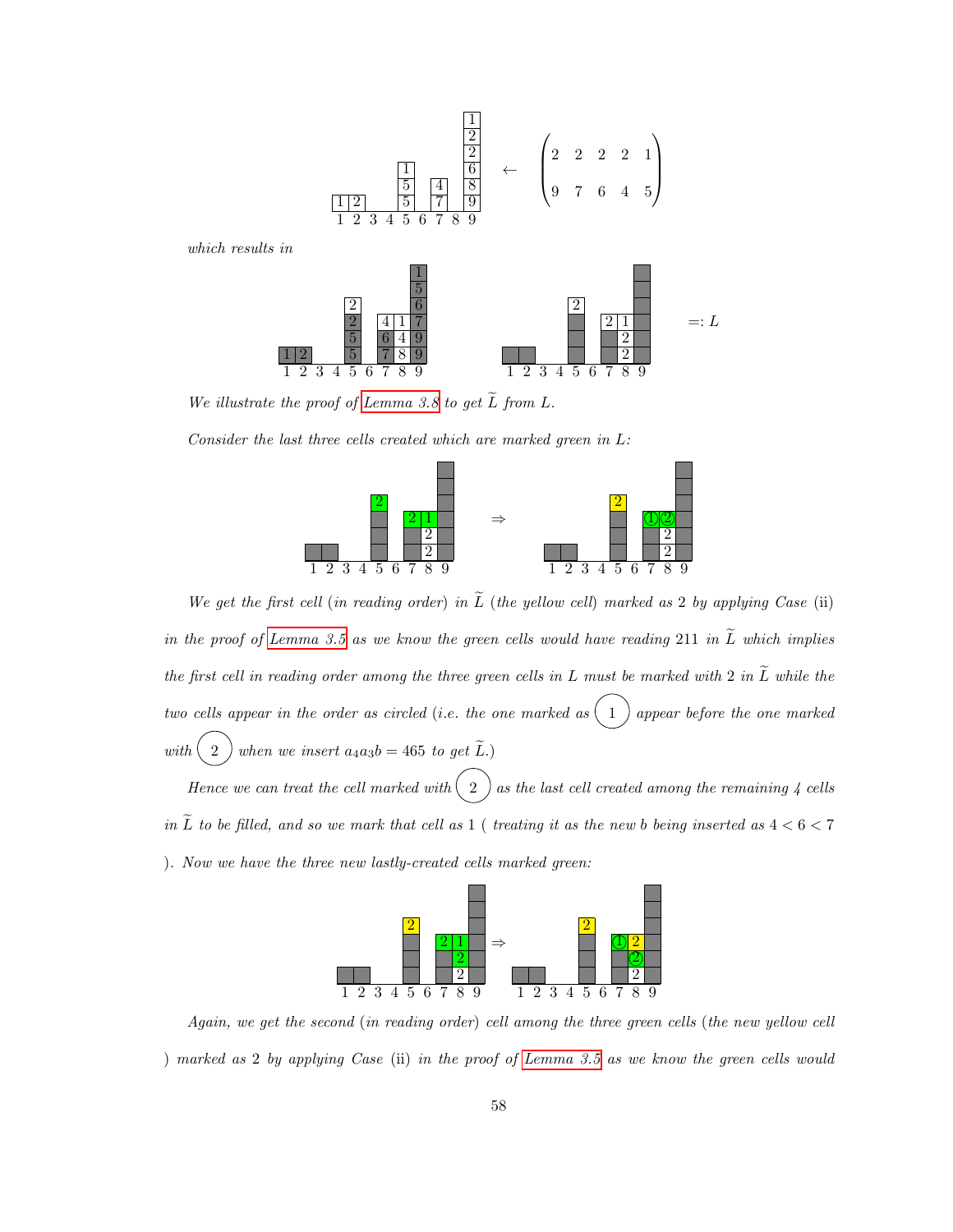have reading 121 in  $\widetilde{L}$  which implies the second cell in reading order among the three green cells in L must be marked 2 in  $\widetilde{L}$  while the two cells appear in the order as circled (i.e. the one marked with 1) appears before the one marked with  $\binom{2}{1}$  when we insert  $a_4a_2a_3 = 476$  to get  $\tilde{L}$ .

Hence we can, again, treat the cell marked with  $\big(2\big)$  as the last cell created among the remaining three cells in  $\widetilde{L}$  to be filled, and so mark it as 1 and the other two cells as 2 by a similar argument as the previous step. Now we have the three new lastly-created cells marked green:



We get the remaining entries of  $\widetilde{L}$  by applying [Lemma 3.5](#page-56-0) again as we know the reading word among these three cells would change from 212 to 121.

One can verify that  $\widetilde{L}$  is indeed the recording tableau of  $(U \leftarrow \widetilde{W})$ .

<span id="page-63-0"></span>**Lemma 3.9.** Let U be an SSAF with basement  $\epsilon_n$  and shape  $\alpha$  for some positive integer n and  $l(\alpha) \leq n$ . Consider the biword  $W =$  $\sqrt{ }$  $\overline{\phantom{a}}$  $2 \quad 2 \quad \cdots \quad 2 \quad 1$  $a_1 \quad a_2 \quad \cdots \quad a_k \quad b$  $\setminus$ ,  $a_1 \ge a_2 \ge \cdots \ge a_k, b > a_k$  (i.e.  $a_1a_2 \ldots a_k|b$  is a column word). Let  $L = (U \leftarrow W)$  be the recording tableau. Let  $L = (U \leftarrow W)$ where  $W =$  $\sqrt{ }$  $\overline{\phantom{a}}$  $1 \quad 1 \quad 2 \quad \cdots \quad 2$  $b'$   $a'_1$   $a'_2$   $\cdots$   $a'_k$  $\setminus$ , such that  $b' = a_i$ , where  $i = \min_{1 \leq j \leq k} \{j : b > a_j\}$  and  $b' < a'_1$ ,  $a'_1 \ge a'_2 \ge \cdots \ge a'_k$  (one can verify that  $b'a'_1 \ldots a'_k$  is indeed the row reading word of the SSAF representing the word  $a_1a_2...a_kb$  by 1. in [Lemma 3.2](#page-39-0)), then L determines  $\widetilde{L}$ .

*Proof.* If  $i = k$ , then we are done by [Lemma 3.8.](#page-61-0)

If  $i = 1$ , then by 1. in [Lemma 3.2,](#page-39-0) we have  $b'a'_1 \ldots a'_k = a_1ba_2 \ldots a_k$  and hence by [Lemma 3.6,](#page-59-0) b would create the last cell in reading order in  $\tilde{L}$  when being inserted and hence we know that which two cells are created by  $a_1$  and b in  $\widetilde{L}$  and hence we know how to label the entries by marking those two cells as 1 and the rest as 2.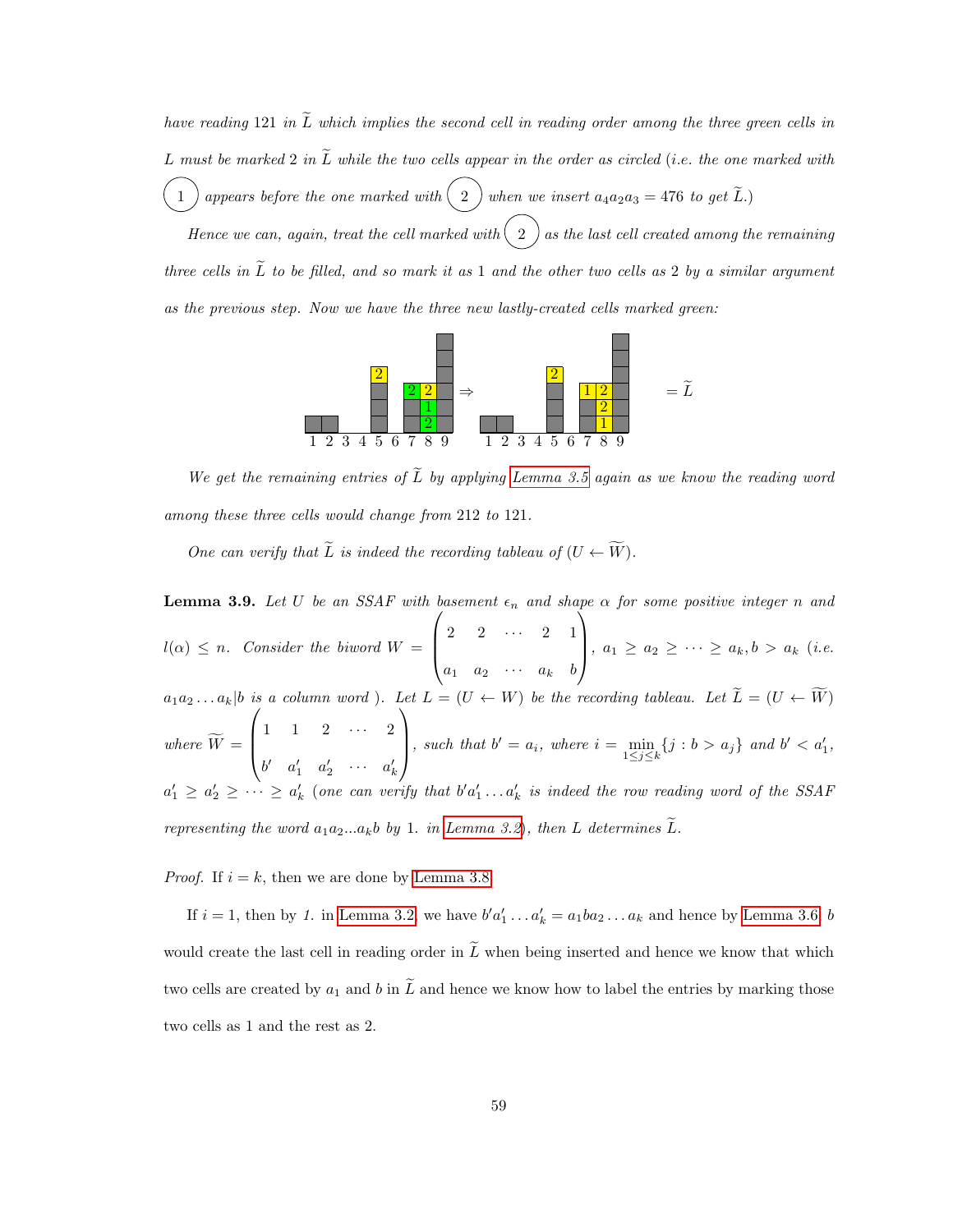Suppose  $i < k$  then by 1. in [Lemma 3.2,](#page-39-0) we have

$$
b'a'_1 \dots a'_k = a_i a_1 \dots a_{i-1} b a_{i+1} \dots a_k.
$$

Now by [Lemma 3.7,](#page-60-0) we know all  $a_j, j > i$  creates create the same cells in L and  $\widetilde{L}$  and since  $a_1 \ldots a_{i-1} a_i b \leadsto^* a_i a_1 \ldots a_{i-1} b$ , we just need to first apply [Lemma 3.8](#page-61-0) on  $(U \leftarrow a_1 \ldots a_i b)$  as the insertion recorded by L in the lemma in order to find the first  $i+1$  cells created in  $\widetilde{L}$  by the insertion  $(U \leftarrow a_i a_1 \ldots a_{i-1} b)$  and then label the rest of cells created by  $((U \leftarrow a_i a_1 \ldots a_{i-1} b) \leftarrow a_{i+1} \ldots a_k)$ as 2 and get the entries of  $\widetilde{L}$  and result follows.  $\Box$ 

[Lemma 3.9](#page-63-0) gives a recording tableau interpretation of 1. in [Lemma 3.2](#page-39-0) using L and  $\tilde{L}$ .

<span id="page-64-0"></span>**Lemma 3.10.** Let U be an SSAF with basement  $\epsilon_n$  and shape  $\alpha$  for some positive integer n and  $l(\alpha) \leq n$ . Let  $w_0 = a_{11} \ldots a_{1c_1} | a_{21} \ldots a_{2c_2} | \cdots | a_{k1} \ldots a_{kc_k}$  with  $k \leq n$  be a column word and using the notation in [Lemma 3.3](#page-45-0) while we assume  $(i_j) = 0$  for  $1 \le j \le c_r$ ,  $1 \le r \le k$ , the recording tableau L of  $(U \leftarrow W_0)$  determines the recording tableau  $\widetilde{L}_m$  to  $(U \leftarrow W_m)$  for  $0 \le m \le k-1$ , where  $L := \widetilde{L}_0$  and  $W_m$  is a biword with the lower word being  $w_m$  and the upper word has entry  $k + 1 - t$  if the lower word entry just below it is  $a_{tj}^{(s)}$  for  $s = i_t$ ,  $i_t + 1$ , and  $1_{(1)}$  if  $m > 0$  and the entry is  $a_{k1}^{i_k + m}$ .

*Proof.* Suppose  $k = 2$  then

$$
(U \leftarrow w_0) = ((U \leftarrow a_{11} \dots a_{1c_1} a_{21}) \leftarrow a_{22} \dots a_{2c_2}) = (((U \leftarrow a_{21}^{(1)}) \leftarrow a_{11}^{(1)} \dots a_{1c_1}^{(1)}) \leftarrow a_{22} \dots a_{2c_2})
$$

and by [Lemma 3.9](#page-63-0) we know how the cells are created in  $((U \leftarrow a_{21}^{(1)}) \leftarrow a_{11}^{(1)} \dots a_{1c_1}^{(1)})$ . So giving the recording tableau L of  $(U \leftarrow a_{11} \ldots a_{1c_1} a_{21})$ , we know how the cells are created by  $(U \leftarrow$  $a_{21}^{(1)}a_{11}^{(1)}\ldots a_{1c_1}^{(1)}$ ). Now inserting the rest of the sequence  $a_{22}\ldots a_{2c_2}$  and which creates in  $\widetilde{L}_1$  the same last  $(c_2 - 1)$  cells as in L, we know how to label the recording tableau  $\widetilde{L}_1$ .

Suppose  $k > 2$ , then

$$
(U \leftarrow w_0) = (U \leftarrow a_{11} \dots a_{1c_1} a_{21} \dots a_{2c_2} \dots a_{k1} \dots a_{kc_k})
$$
  
= 
$$
((U \leftarrow a_{11} \dots a_{1c_1} \dots a_{k-2,1} \dots a_{k-2,c_{k-2}}) \leftarrow a_{k-1,1} \dots a_{k-1,c_{k-1}} a_{k1} \dots a_{kc_k})
$$
 and by the argument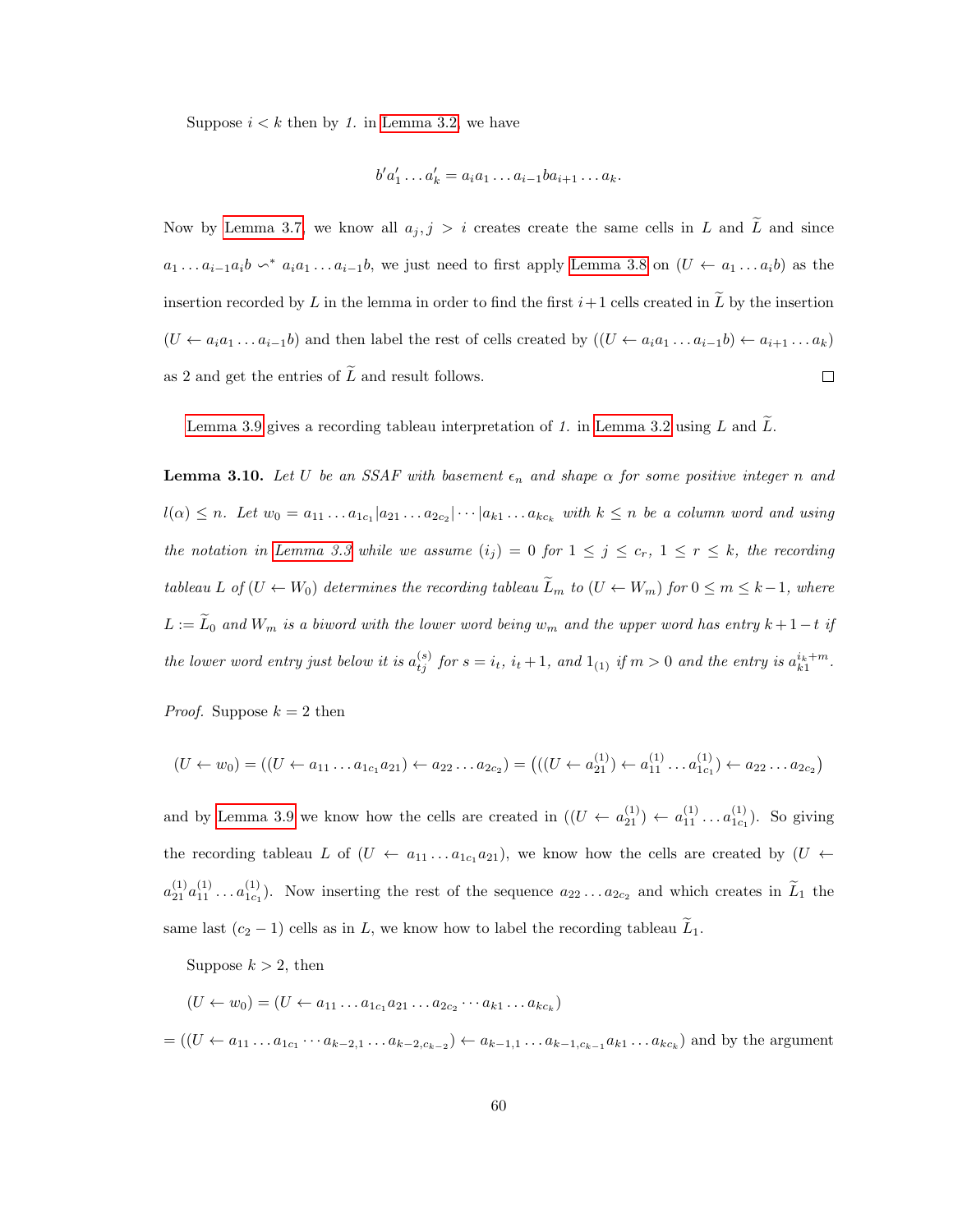with

$$
(U \leftarrow a_{11} \dots a_{1c_1} \cdots a_{k-2,1} \dots a_{k-2,c_{k-2}})
$$

being the U to be considered for  $k = 2$ , we know how the cells are created in  $\widetilde{L}_1$  for

$$
((U \leftarrow a_{11} \dots a_{1c_1} \dots a_{k-2,1} \dots a_{k-2,c_{k-2}}) \leftarrow a_{k1}^{(1)} a_{k-1,1}^{(1)} \dots a_{k-1,c_{k-1}}^{(1)} a_{k2} \dots a_{k c_k})
$$

and by the same argument, we know how the cells are created in  $\widetilde{L}_{2}$  for

 $((U \leftarrow a_{11} \ldots a_{1c_1} \cdots a_{k-3,1} \ldots a_{k-3,c_{k-3}}) \leftarrow a_{k1}^{(2)}$  $_{k1}^{(2)}a_{k-}^{(1)}$  $a_{k-2,1}^{(1)} \dots a_{k-1}^{(1)}$  $_{k-2,c_{k-2}}^{(1)}a_{k-1}^{(1)}$  $a_{k-1,1}^{(1)} \cdots a_{k-1}^{(1)}$  $_{k-1,c_{k-1}}^{(1)}a_{k2}\ldots a_{kc_k}$ and result follows by induction.

<span id="page-65-0"></span>Example 15. We use the words in [Example 10](#page-52-0) and the same U as in [Example 13](#page-59-1) to illustrate [Lemma 3.10.](#page-64-0)

Recall that in Example 10, we have  
\n
$$
\begin{cases}\nw_0 = a_{11}^{(0)} \dots a_{16}^{(0)} | a_{21}^{(0)} \dots a_{25}^{(0)} | a_{31}^{(0)} \dots a_{34}^{(0)} | a_{41}^{(0)}| \overbrace{(a_{51}^{(0)})}^{(a_{51}^{(0)})} = 886531 |97643 |9764 |5 | \overbrace{(b)} \\
w_1 = a_{11}^{(0)} \dots a_{16}^{(0)} | a_{21}^{(0)} \dots a_{25}^{(0)} | a_{31}^{(0)} \dots a_{34}^{(0)}| \overbrace{(a_{51}^{(1)})}^{(a_{41}^{(1)})} | a_{41}^{(1)} = 886531 |97643 |9764 | \overbrace{(b)} \\
w_2 = a_{11}^{(0)} \dots a_{16}^{(0)} | a_{21}^{(0)} \dots a_{25}^{(0)}| \overbrace{(a_{51}^{(2)})}^{(a_{51}^{(1)})} | a_{31}^{(1)} \dots a_{34}^{(1)} | a_{41}^{(1)} = 886531 |97643 | \overbrace{(d)}\n\end{cases}\n\begin{cases}\ny_2 = a_{11}^{(0)} \dots a_{16}^{(0)} | a_{21}^{(0)} \dots a_{25}^{(1)} | a_{31}^{(1)} \dots a_{34}^{(1)} | a_{41}^{(1)} = 886531 | \overbrace{(d)}\n\end{cases}\n\begin{cases}\ny_2 = a_{11}^{(0)} \dots a_{16}^{(0)} | a_{21}^{(1)} \dots a_{25}^{(1)} | a_{31}^{(1)} \dots a_{34}^{(1)} | a_{41}^{(1)} = \overbrace{(d)}\n\end{cases}
$$

 $\Box$ 

.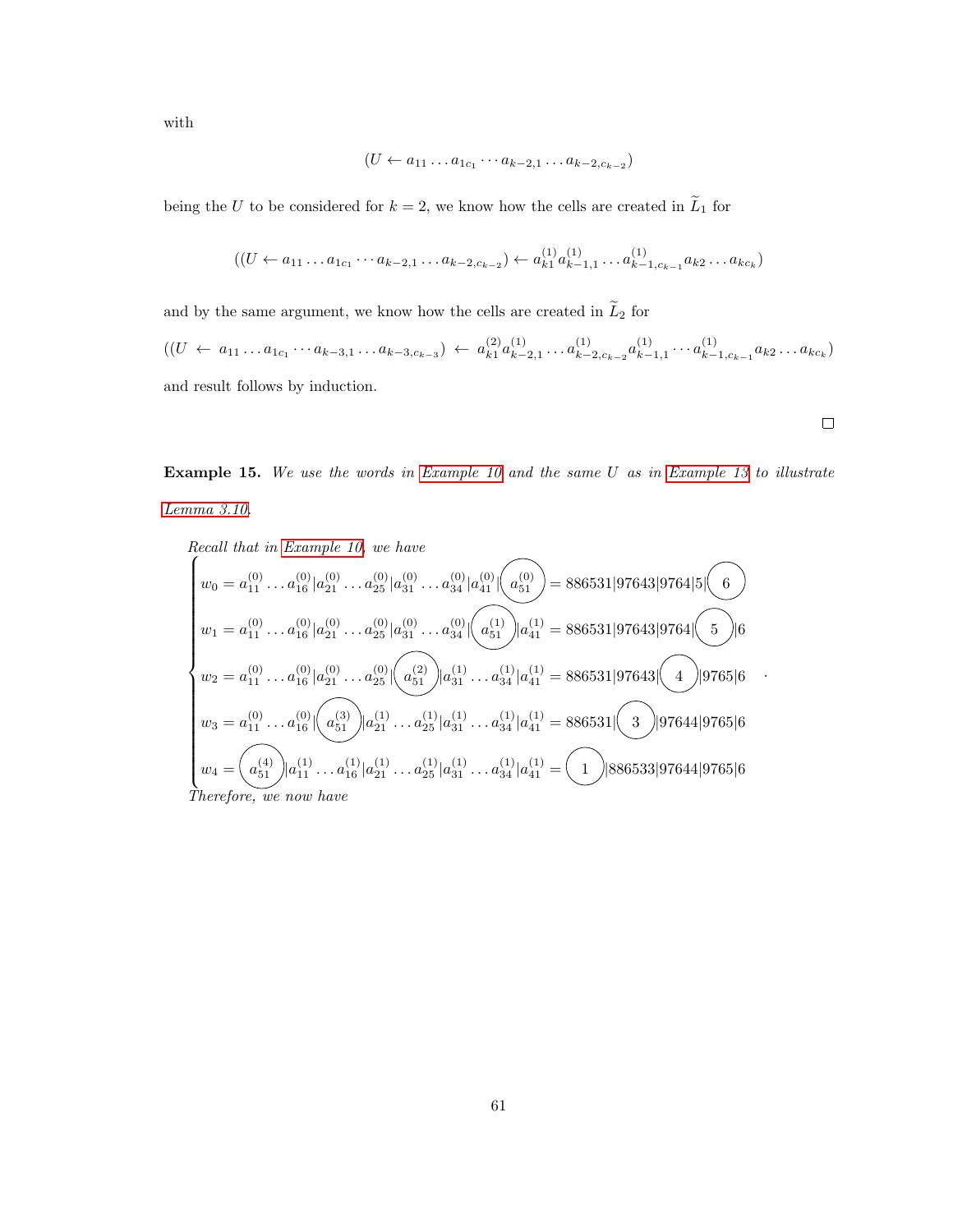$$
W_0 = \begin{pmatrix} 5 & 5 & 5 & 5 & 5 & 5 \\ 8 & 8 & 6 & 5 & 3 & 1 \\ 8 & 8 & 6 & 5 & 3 & 1 \end{pmatrix} \begin{pmatrix} 4 & 4 & 4 & 4 & 4 & 4 \\ 9 & 7 & 6 & 4 & 3 & 9 \\ 9 & 7 & 6 & 4 & 4 & 5 \end{pmatrix} \begin{pmatrix} 2 & 1 \\ 6 & 6 \end{pmatrix}
$$
  
\n
$$
W_1 = \begin{pmatrix} 5 & 5 & 5 & 5 & 5 & 5 \\ 8 & 8 & 6 & 5 & 3 & 1 \\ 8 & 8 & 6 & 5 & 3 & 1 \end{pmatrix} \begin{pmatrix} 4 & 4 & 4 & 4 & 4 & 4 \\ 9 & 7 & 6 & 4 & 3 & 9 \\ 9 & 7 & 6 & 4 & 3 & 9 \\ 9 & 7 & 6 & 4 & 3 & 9 \end{pmatrix} \begin{pmatrix} 1 \\ 1 \\ 1 \end{pmatrix} \begin{pmatrix} 2 \\ 3 \\ 6 \end{pmatrix}
$$
  
\n
$$
W_2 = \begin{pmatrix} 5 & 5 & 5 & 5 & 5 & 5 \\ 8 & 8 & 6 & 5 & 3 & 1 \\ 8 & 8 & 6 & 5 & 3 & 1 \end{pmatrix} \begin{pmatrix} 4 & 4 & 4 & 4 & 4 & 4 \\ 9 & 7 & 6 & 4 & 4 & 4 \\ 9 & 7 & 6 & 5 & 5 & 6 \\ 9 & 7 & 6 & 5 & 5 & 6 \\ 9 & 7 & 6 & 5 & 5 & 6 \\ 9 & 8 & 8 & 6 & 5 & 3 & 3 \\ 9 & 9 & 7 & 6 & 4 & 4 & 4 & 4 \\ 9 & 7 & 6 & 5 & 5 & 6 \\ 10 & 8 & 8 & 6 & 5 & 3 & 3 & 9 \\ 11 & 8 & 8 & 6 & 5 & 3 & 3 & 9 \\ 12 & 8 & 8 & 6 & 5 & 3 & 3 & 9 \\ 13 & 8 & 8 & 6 & 5 & 3 & 3 & 9 \\ 14 & 14 & 14 & 14 & 14 & 14 & 14 & 14 \\ 15 & 15 & 15 & 15 & 15 & 14 & 14 &
$$

For  $U \leftarrow W_0$ :

$$
\leftarrow \begin{array}{c|ccccc|c}\n & \frac{1}{2} & \frac{1}{2} \\
\hline\n & 1 & 2 & 3 & 4 & 5 & 6 & 7 & 9 \\
\hline\n & 1 & 2 & 3 & 4 & 5 & 6 & 7 & 8 & 9 \\
\hline\n & 1 & 2 & 3 & 4 & 5 & 6 & 7 & 8 & 9 \\
 & 1 & 2 & 3 & 4 & 5 & 6 & 7 & 8 & 9 \\
 & 1 & 2 & 3 & 4 & 5 & 6 & 7 & 8 & 9 \\
 & 1 & 2 & 3 & 4 & 5 & 6 & 7 & 8 & 9 \\
\hline\n & 1 & 2 & 3 & 4 & 5 & 6 & 7 & 8 & 9 \\
 & 1 & 3 & 3 & 3 & 3 & 3 & 2 & 1 \\
 & 1 & 3 & 3 & 3 & 3 & 3 & 2 & 1 \\
 & 2 & 3 & 4 & 5 & 6 & 7 & 8 & 9\n\end{array}
$$

which results in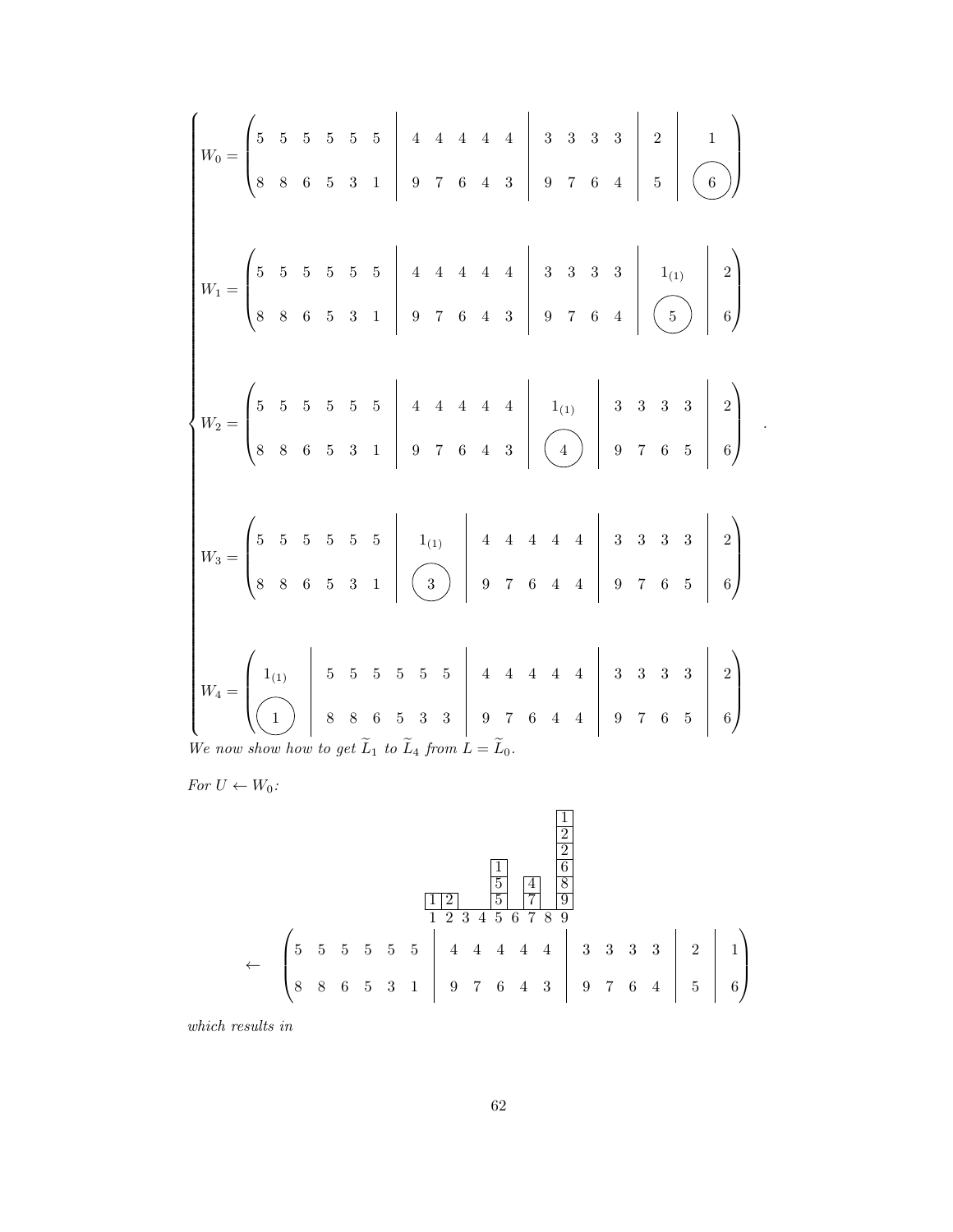

To get  $\widetilde{L}_0$ , we just consider the last (in reading order) cell containing 1 and all cells containing and 1 and apply [Lemma 3.10.](#page-64-0) Note that in this case since there are only two cells involved, we can simply move 1 to the cell with a smaller reading order cell and mark as  $1_{(1)}$ :



From  $\widetilde{L}_1$  we get  $\widetilde{L}_2$  by considering the cell containing  $1_{(1)}$  and all the cells containing 3 and apply [Lemma 3.10](#page-64-0) to find the new position of  $1_{(1)}$ :



Then consider the cells with 4 and also the cell with  $1_{(1)}$  in  $\widetilde{L}_2$ , we get  $\widetilde{L}_3$  by applying [Lemma](#page-64-0) [3.10](#page-64-0) to find the new position of  $1_{(1)}$ :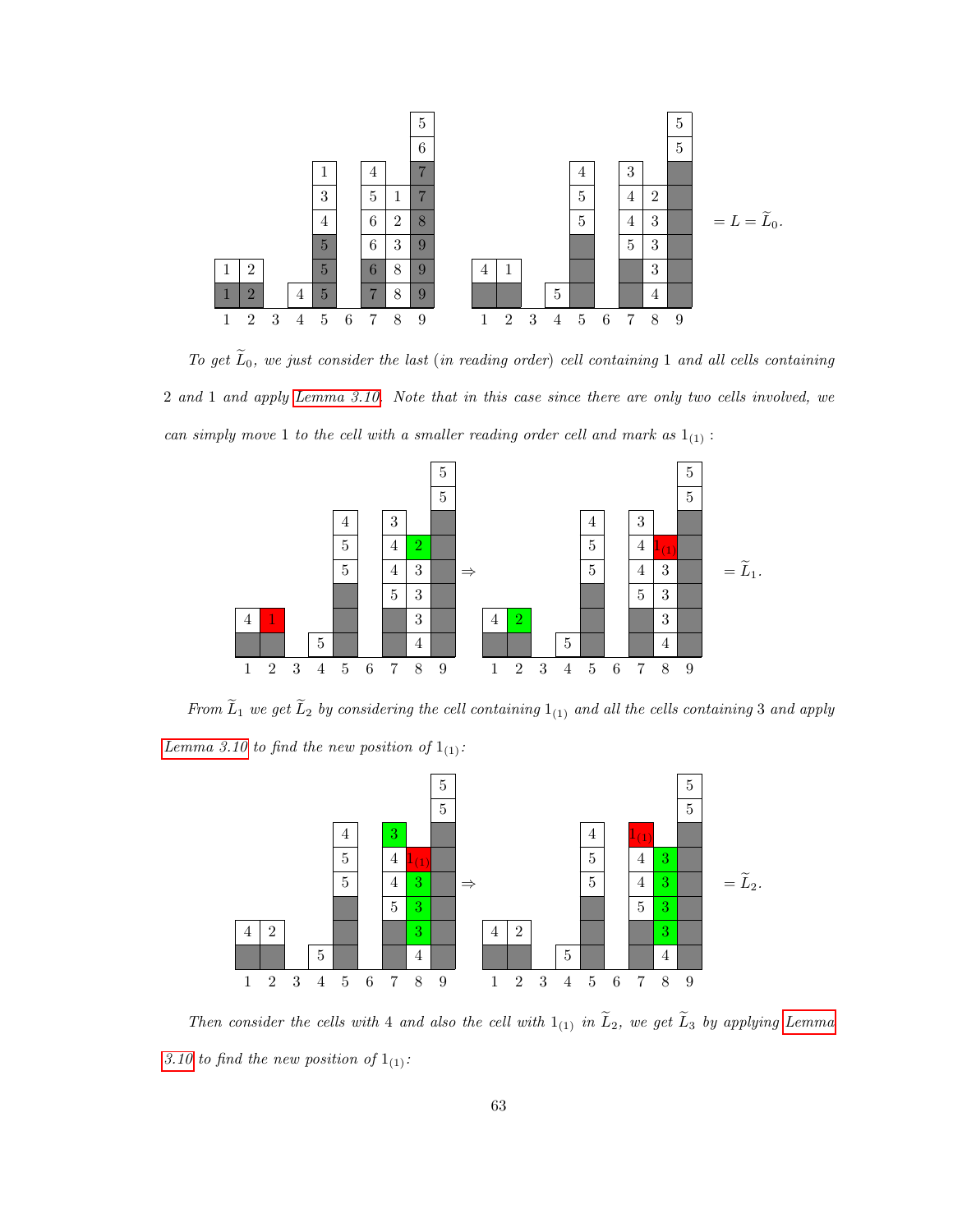

By the same argument and consider the cells with 5 and also the cell with  $1_{(1)}$ , we get  $\tilde{L}_4$ :



We describe a more direct way to get  $L = L_0$  from  $L_4$ . Note that the reading word of L is a contre-lattice word, we can always find a 2 before (in reading order) 1. By the last part in the proof of [Lemma 3.5,](#page-56-0) we know that, except for the case when L is of the form of  $\text{Case}(I)(i)$ , the first cell created in  $\tilde{L}$  (which is the first cell in reading order containing a 1) is the cell with largest reading order containing 2 in L before the cell containing 1 in L, and so we put  $1_{(1)}$  into that cell in L.

In short, the red cell with  $1_{(1)}$  is always interchanged with the last green cell before it in reading order, except for the case when that green cell is immediately above the next green cell (which must be after the red cell if it exists) in which the red cell stays the same and compare to the next set of green cells (if available).

<span id="page-68-0"></span>**Lemma 3.11.** Let U be an SSAF with basement  $\epsilon_n$  and shape  $\alpha$  for some positive integer n and  $l(\alpha) \leq n$ . Let  $w = a_{11} \ldots a_{1c_1} | a_{21} \ldots a_{2c_2} | \cdots | a_{k1} \ldots a_{kc_k}$  with  $k \leq n$  be a column word and using the notation in [Lemma 3.4,](#page-52-1) the recording tableau L of  $(U \leftarrow W)$  determines the recording tableau  $\widetilde{L}$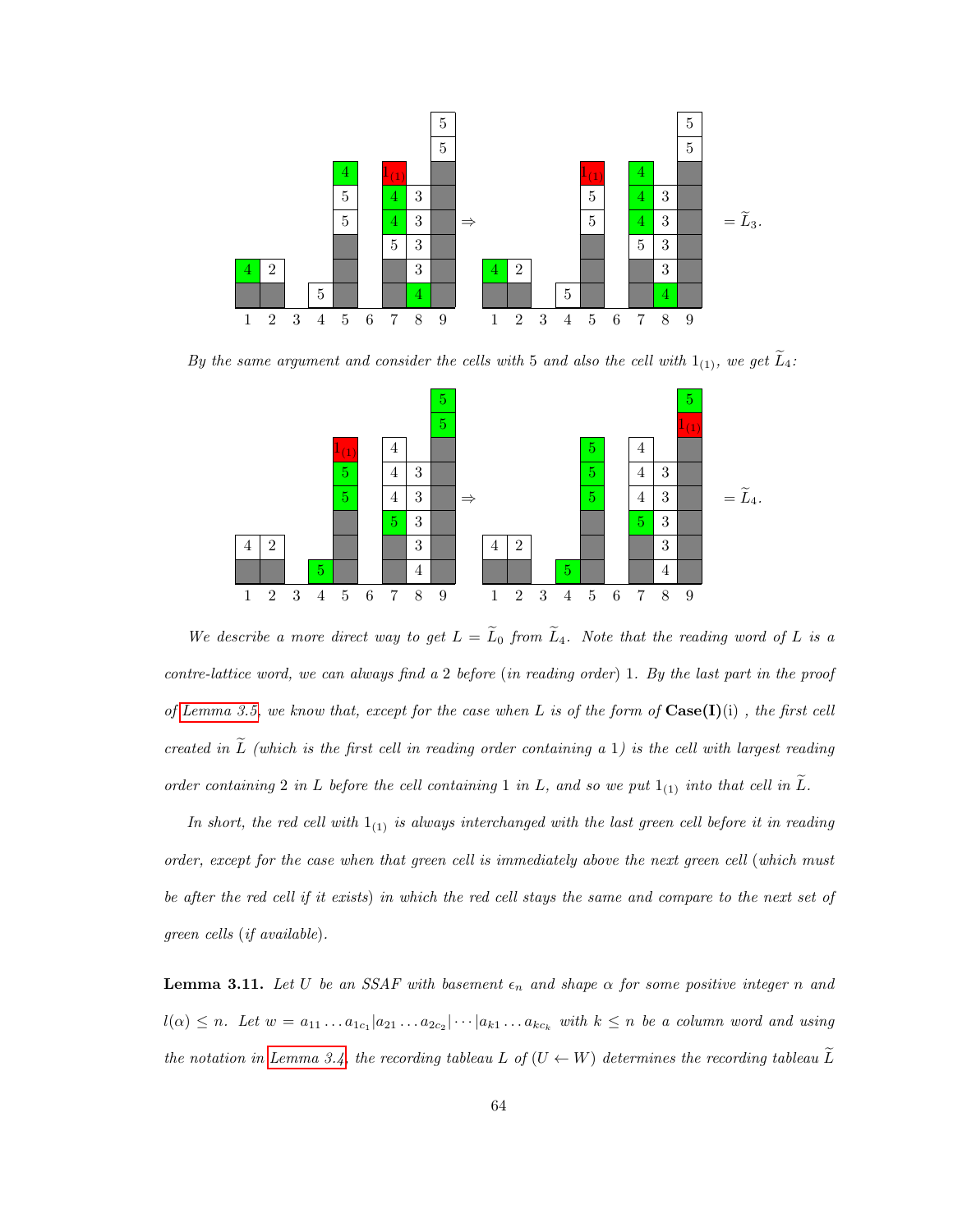of  $(U \leftarrow \widetilde{W})$ , where

$$
W = \begin{pmatrix} k & k & \dots & k & \dots & 1 & 1 & \dots & 1 \\ a_{11} & a_{12} & \dots & a_{1c_1} & \dots & a_{k1} & a_{k2} & \dots & a_{kc_k} \end{pmatrix}
$$

and

$$
\widetilde{W} = \begin{pmatrix} 1_{(1)} & 2_{(1)} & \dots & k_{(1)} & k & k & \dots & k & \dots & 1 & 1 & \dots & 1 \\ b_{k1} & b_{k-1,1} & \dots & b_{11} & b_{12} & b_{13} & \dots & b_{1c_1} & \dots & b_{k2} & b_{k3} & \dots & b_{kc_k} \end{pmatrix}.
$$

Proof. As in the proof of [Lemma 3.4](#page-52-1) which depends mostly on [Lemma 3.3,](#page-45-0) we apply [Lemma 3.10](#page-64-0) (which is like the tableaux version of [Lemma 3.3\)](#page-45-0) to get the result.

Given L, by [Lemma 3.10,](#page-64-0) we can get  $L_{k-1}$  and if we ignore all the 1 entries (including  $1_{(1)}$ ) in  $\tilde{L}_{k-1}$ , we get a new column recording tableau  $L'$  with entries  $2, \ldots k$ , and we apply [Lemma 3.10](#page-64-0) again (treating r in L' as  $r-1$  in L when we apply [Lemma 3.10\)](#page-64-0) and get a  $\tilde{L}'_{k-2}$  with an entry  $2_{(1)}$ . By changing the corresponding entries of L with those in  $L'_{k-2}$ , we have  $2_{(2)}$  in a cell after the cell containing  $1_{(1)}$  in reading order (because  $a_{k1}^{(k-1)} < a_{k-1,1}^{(k-1)}$  and apply Lemma 15 of [\[4\]](#page-123-2) ). Result follows by repeating this process until  $(k-1)_{(1)}$  is formed and then convert the first k as  $k_{(1)}$ .  $\Box$ 

Example 16. We use the same word in [Example 7](#page-38-0) and the same U in [Example 13,](#page-59-1) which is also the U and the word we used as  $w_0$  in [Example 15,](#page-65-0) to illustrate [Lemma 3.11.](#page-68-0)

By Example 11,  
\n
$$
\widetilde{W} = \begin{pmatrix}\n1_{(1)} & 2_{(1)} & 3_{(1)} & 4_{(1)} & 5_{(1)} & 5 & 5 & 5 & 5 & 5 & 4 & 4 & 4 & 3 & 3 & 3 \\
1 & 3 & 6 & 8 & 9 & 8 & 7 & 5 & 4 & 3 & 9 & 6 & 5 & 4 & 7 & 6 & 6\n\end{pmatrix}.
$$
\nWe continue Example 15 to illustrate Lemma 3.11 to get  $\widetilde{L}$ .

We mark the cell which is being moved and added subscript  $(1)$  as green and the the cells under consideration to get the new position of the green cell as **yellow** and mark the final cell of the subscripted green cell as red.

By [Example 15,](#page-65-0) we get the position  $1_{(1)}$  and we continue using the same process: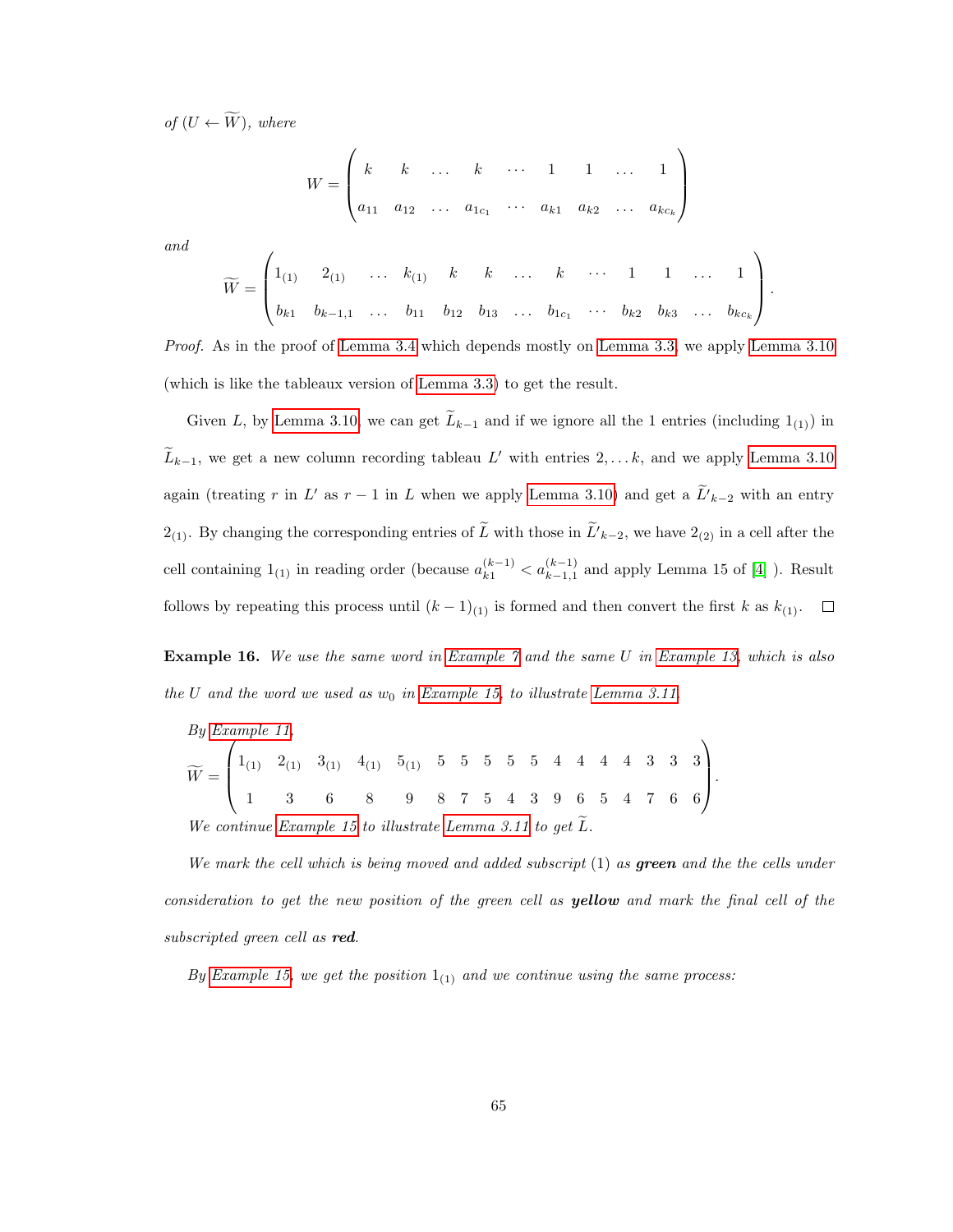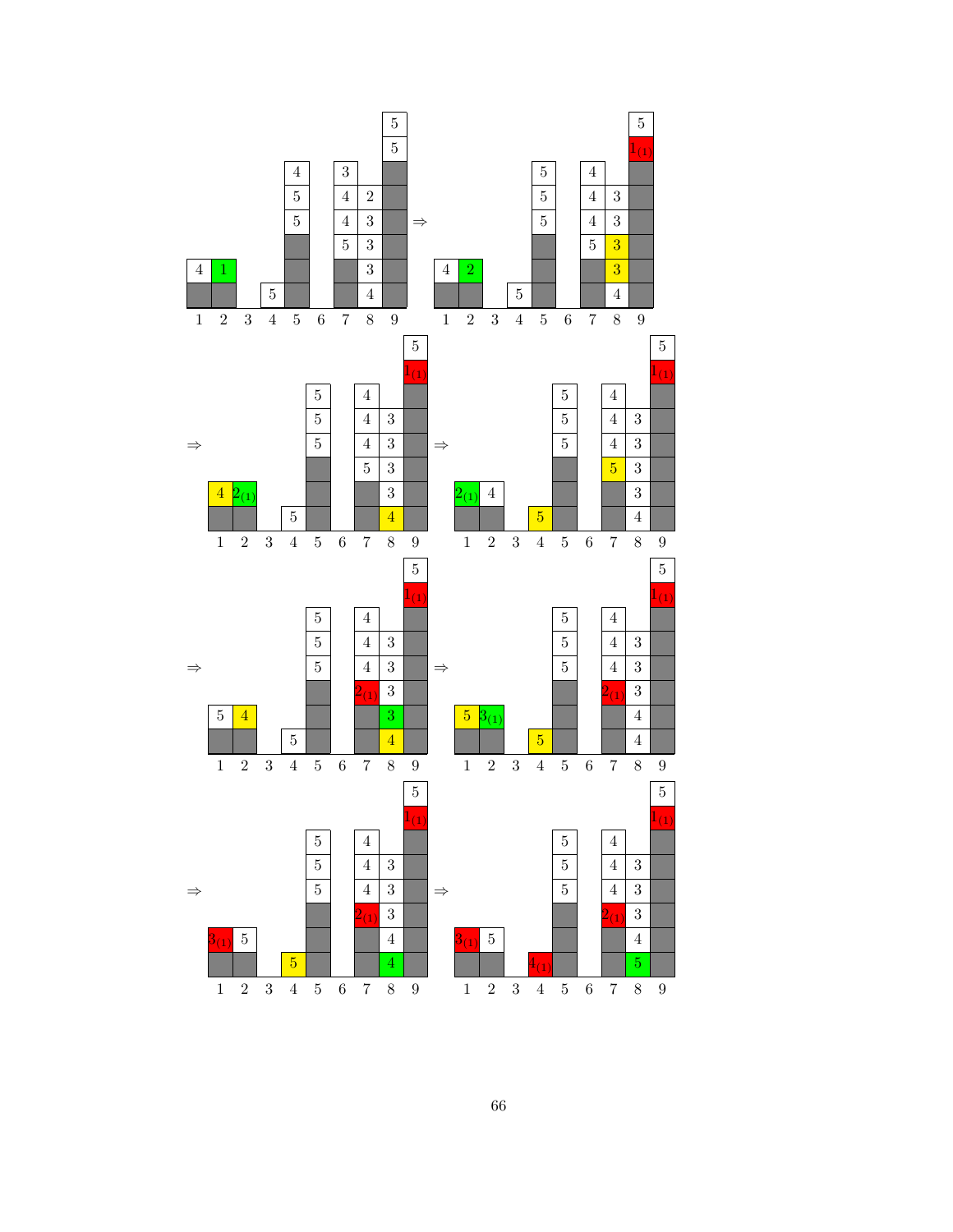

One can verify that  $\widetilde{L}$  is actually the recording tableau of  $(U \leftarrow \widetilde{W})$ .

**Lemma 3.12.** Let U be an SSAF with basement  $\epsilon_n$  and shape  $\alpha$  for some positive integer n and  $l(\alpha) \leq n$ . Let  $w = a_{11} \ldots a_{1c_1} | a_{21} \ldots a_{2c_2} | \cdots | a_{k1} \ldots a_{kc_k}$  with  $k \leq n$  be a column word. Let V be the SSAF representing w (i.e. inserting w into an empty atom). Let  $\tilde{w} = x_{11}x_{12} \dots x_{r1} \dots x_{c_1,1} \dots x_{c_1, r_{c_1}}$ be the row reading word of V (as V has  $c_1$  rows and k columns and so  $r_1$  is k), where  $k = r_1 \geq$  $r_2 \geq \cdots \geq r_{c_1} > 0$  are the row lengths of V from bottom to top. Then the recording tableau L of  $(U \leftarrow$  $\leftarrow$  W) determines the recording tableau R of (U ← W), where

$$
W = \begin{pmatrix} k & k & \dots & k & \dots & 1 & 1 & \dots & 1 \\ a_{11} & a_{12} & \dots & a_{1c_1} & \dots & a_{k1} & a_{k2} & \dots & a_{kc_k} \end{pmatrix}
$$

$$
\widetilde{W} = \begin{pmatrix} 1 & 1 & \dots & 1 & \dots & c_1 & c_1 & \dots & c_1 \\ x_{11} & x_{12} & \dots & x_{1r_1} & \dots & x_{c_1,1} & x_{c_1,2} & \dots & x_{c_1,r_{c_1}} \end{pmatrix}
$$

*Proof.* By [Lemma 3.11](#page-68-0) and the corresponding word in [Lemma 3.4,](#page-52-1) given  $L$ , we know how to enter all the 1's in R, which are those cells marked  $1_{(1)}, 2_{(1)}, \ldots, k_{(1)}$  after applying [Lemma 3.11](#page-68-0) as the  $b_{k1}b_{k-1,1}...b_{11} = x_{11}x_{12}...x_{1r_1}$  (by the argument after [Lemma 3.4\)](#page-52-1).

.

We remove the cells from  $\tilde{L}$  in [Lemma 3.11](#page-68-0) to create a new L to apply Lemma 3.11 on, we can get the second row entries (as described in the paragraphs after [Lemma 3.4\)](#page-52-1),and hence we know how to put all the 2's into  $R$ . By the same argument, we can fill in all entries in  $R$  and hence  $L$ determines R.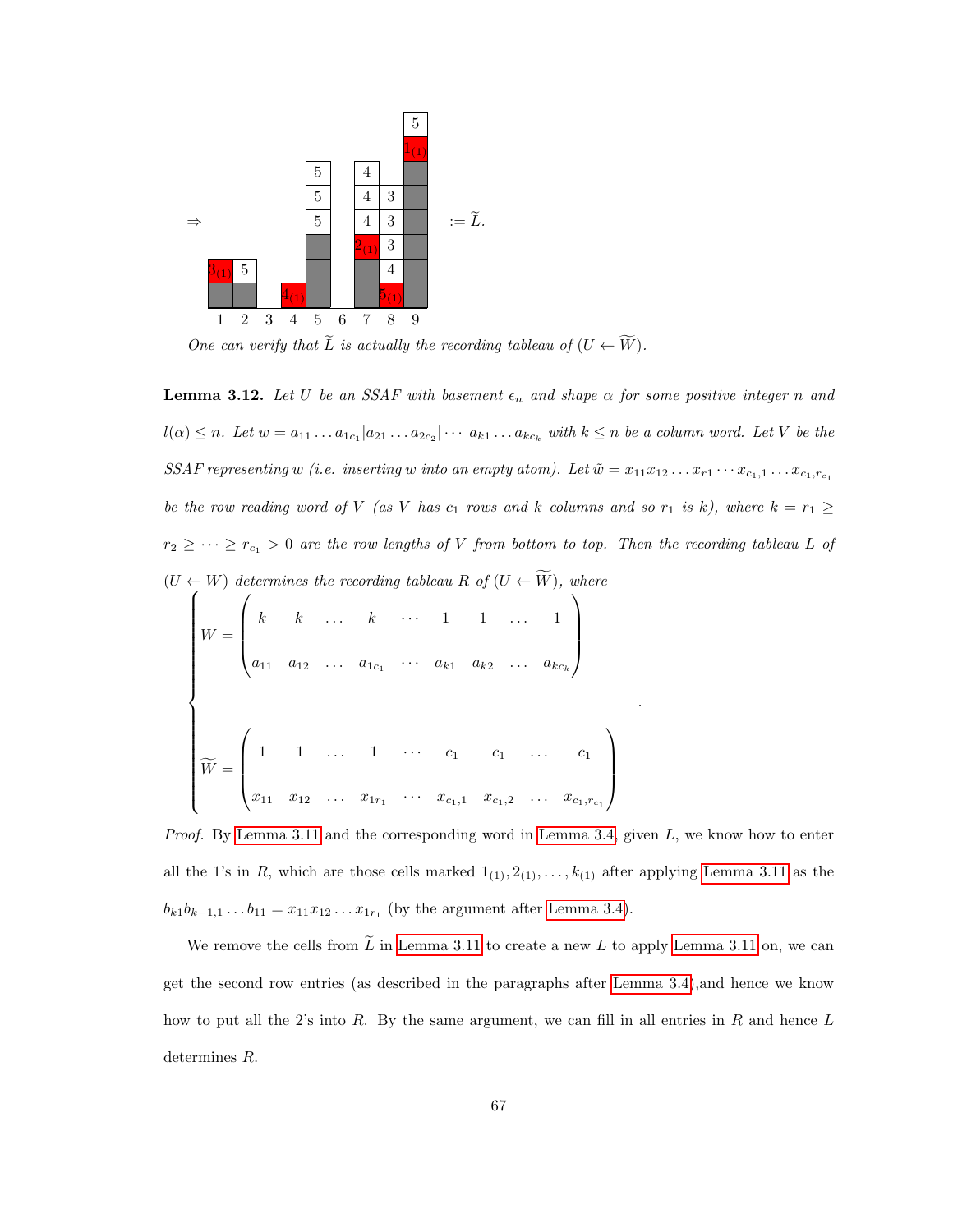# Example 17. We continue with the  $\widetilde{L}$  in [Example 16](#page-69-0) to illustrate [Lemma 3.12.](#page-71-0)

We mark the final position of the subscripted cells a different color for a different subscript. Starting with what we get in [Example 16:](#page-69-0)

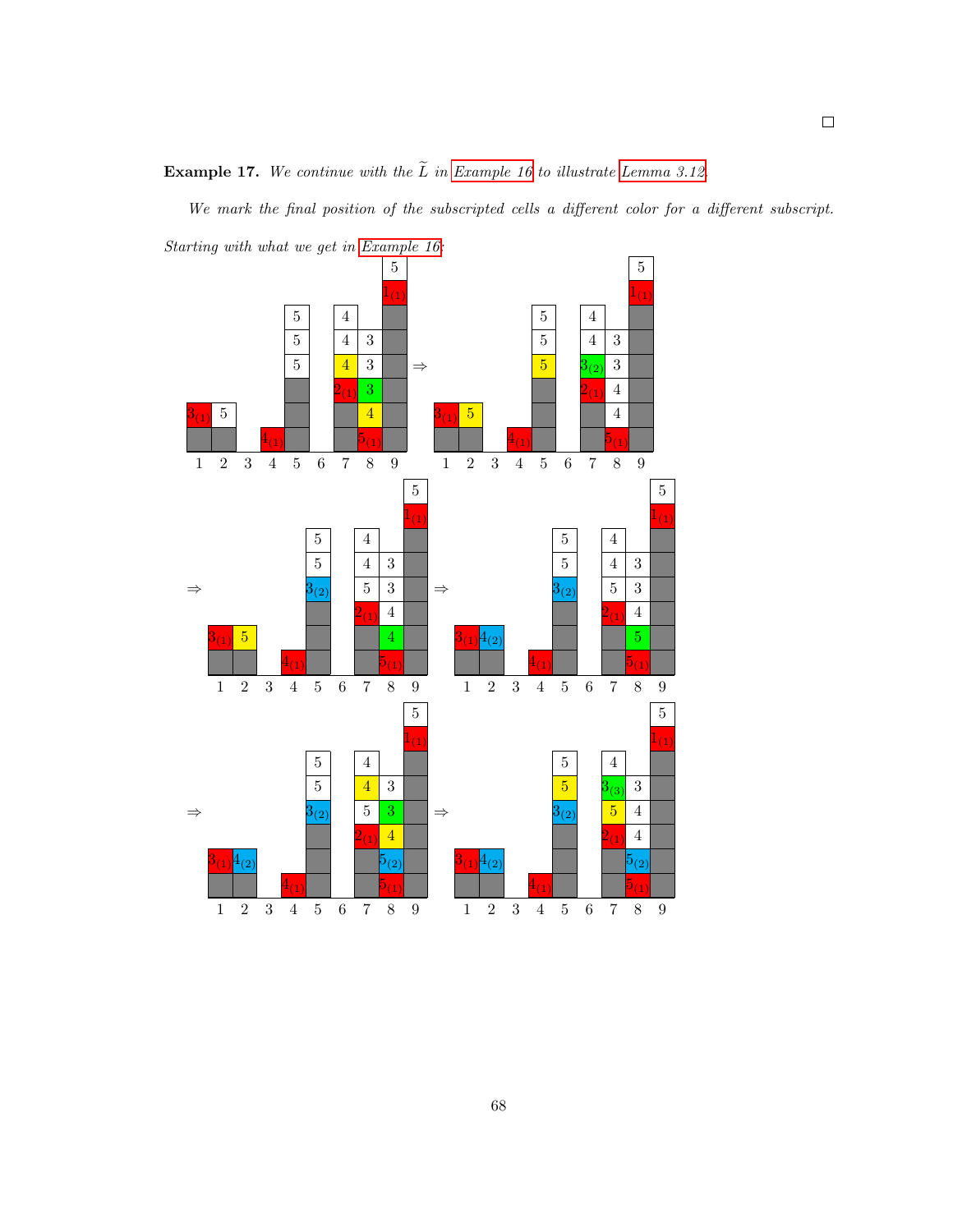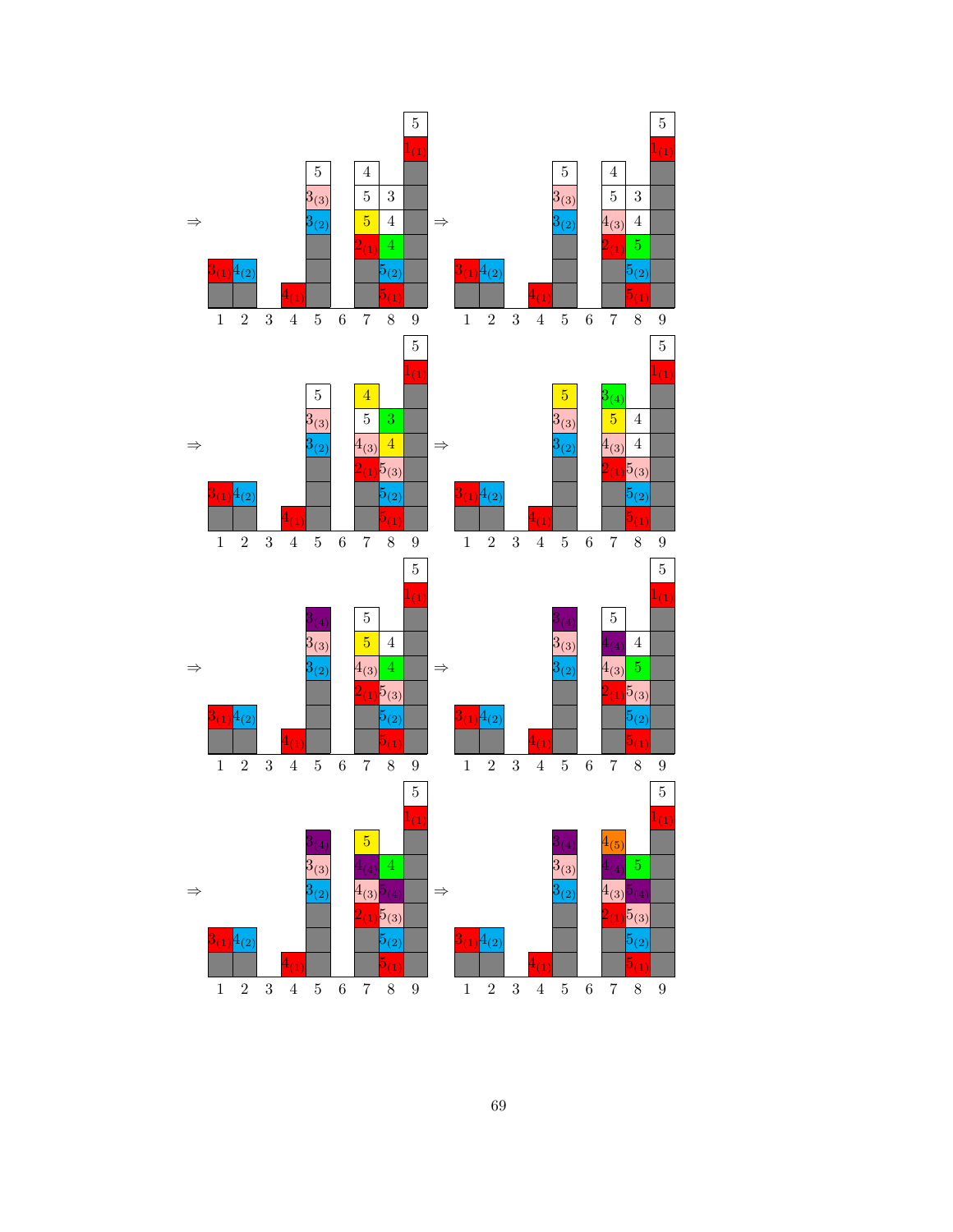

Now by replacing the entry of each cell with the subscript number, we get



One can verify that R can be obtained by using the row word mentioned in [Example7.](#page-38-0)

## 3.3 Decomposition of the product of a dominating monomial

# and an atom into a positive sum of atoms

We now prove [Theorem 3.1](#page-36-0) mentioned in the beginning of this Chapter. We rephrase the Theorem in a more precise form as follows.

<span id="page-74-0"></span>**Theorem 3.13.** Let  $\lambda$  be a partition and  $\alpha$  be a weak composition. Let  $\mathcal{A}_{\lambda}$  and  $\mathcal{A}_{\alpha}$  be atoms of shape  $\lambda$  and  $\alpha$  respectively. Then

$$
\mathcal{A}_{\lambda} \cdot \mathcal{A}_{\alpha} = \sum_{\beta \models |\lambda| + |\alpha|, \lambda \subseteq \beta} c_{\lambda \alpha}^{\beta} \mathcal{A}_{\beta}
$$

where  $c_{\lambda\alpha}^\beta$  is the number of distinct LRS of shape  $\beta/\lambda$  created by column words whose corresponding  $SSAF$  has shape  $\alpha$ .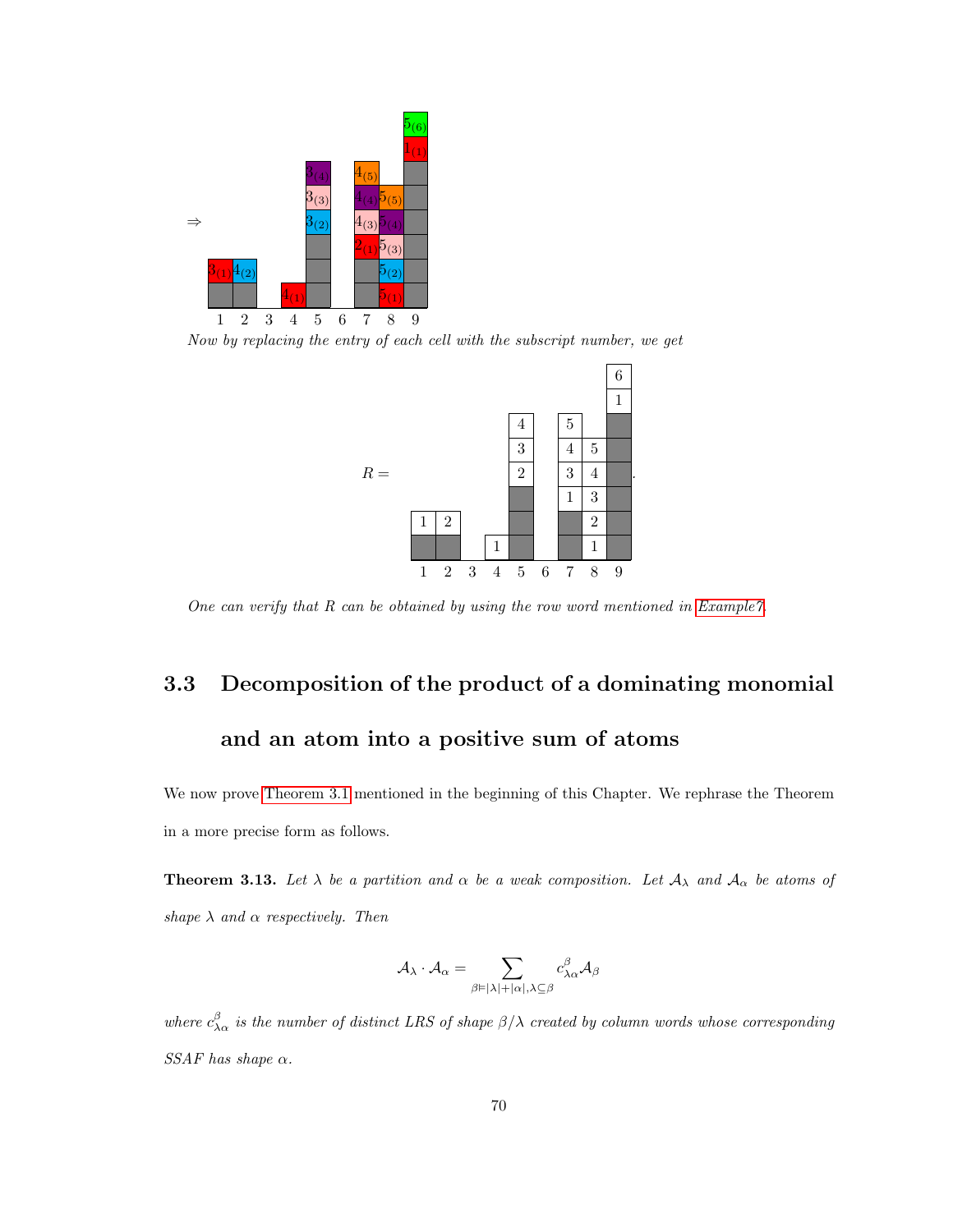Proof. Since  $A_{\lambda} = x^{\lambda}$  (there is exactly one SSAF with shape  $\lambda$ , denoted by  $U_{\lambda}$ ) and  $A_{\alpha} =$ 

 $\sum$  $F \in SSAF(\alpha)$  $x^F$ , we have

$$
\mathcal{A}_{\lambda} \cdot \mathcal{A}_{\alpha} = \sum_{F \in SSAF(\alpha)} x^{\lambda} x^F.
$$

To prove the theorem, we only need to check that given a LRS L of shape  $\beta/\lambda$  created by column words whose corresponding SSAF has shape  $\alpha$ , if there is some column word

$$
w = a_{11} \dots a_{1c_1} | a_{21} \dots a_{2c_2} | \dots | a_{k1} \dots a_{kc_k}
$$

and biword

$$
W = \begin{pmatrix} k & k & \dots & k & \cdots & 1 & 1 & \dots & 1 \\ a_{11} & a_{12} & \dots & a_{1c_1} & \cdots & a_{k1} & a_{k2} & \dots & a_{kc_k} \end{pmatrix}
$$

such that  $(U_\lambda \leftarrow W)$  creates the same L, then the SSAF corresponding to w also has shape  $\alpha$ .

First consider the last cell in reading order among all those containing entry  $k$  in  $L$ , that means it is the very first entry inserted. Since  $a_{11}$  must be inserted in a cell immediately above the cell (including those in basement) containing  $a_{11}$ , the position of that cell fixes the value of  $a_{11}$ .

Now consider all the cells with  $k$  and also the last cell in reading order among all those containing the entry  $k-1$ , then these cells are created by  $U_{\lambda} \leftarrow a_{11} \dots a_{1c_1} a_{21}$ . By [Lemma3.12,](#page-71-0) we know the corresponding row recording tableau and hence we know which two cells are the first two entries being inserted using the corresponding row word. Note that the first row consists of distinct entries and is inserted in ascending order using the row word, then by Lemma 15 in [\[4\]](#page-123-0), we know the cells are created in ascending reading order (one after another in reading order) and so they must be the cells immediately above those in  $U_{\lambda}$ , and hence the value inside each of those cells in the SSAF created by inserting the row word into  $U_{\lambda}$  is exactly the value inside the cell just below it. Hence we know what the first two row entries of the corresponding SSAF of  $a_{11}a_{12} \ldots a_{1c_1}a_{21}$  are. Since we already know the first row entry, which is the lowest entry of the column corresponding to  $a_{11} \ldots a_{1c_1}$ is, we now know what the lowest entry of the second column (corresponding to  $a_{11} \ldots a_{1c_1} a_{21}$  and hence the same for  $a_{11} \dots a_{1c_1} a_{21} \dots a_{2c_2}$  is.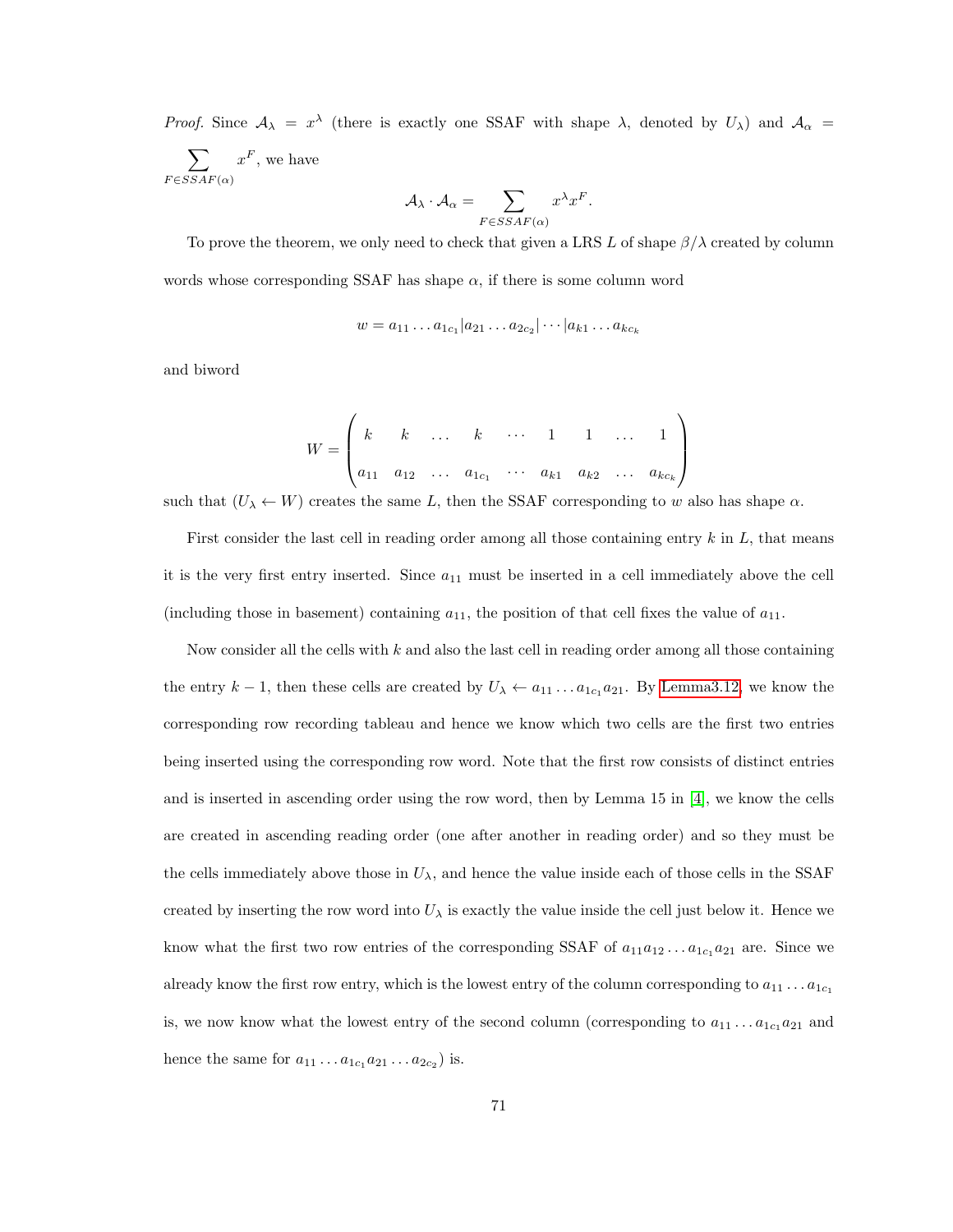We can repeat the same process until we get all the last entries of the  $k$  columns and hence fix the shape of the SSAF corresponding to  $w$ . Since we read those entries just by considering  $L$ , this shows that  $L$  fixes the shape of the corresponding SSAF of  $w$  and result follows.

Example 18. *Pick*  $\lambda = 4332221$  and  $\alpha = (1, 0, 1, 0, 0, 4, 0, 6, 5)$ .



One can first check that a recording tableaux  $L$  (which is also an LRS if we change the basement) of shape  $\beta/\lambda$  is created when the column word in [Example 7](#page-38-0) whose corresponding SSAF has shape  $\alpha$  is inserted into U. Indeed, we have



If a column word w would create the same  $L$  when inserted in  $U$ , we know that it has column lengths  $6, 5, 4, 1, 1$ , and hence we can break it into 5 subsequences:

 $w = a_{11} \dots a_{16} | a_{21} \dots a_{25} | a_{31} \dots a_{34} | a_{41} | a_{51}$ 

satisfying the conditions of being a column word in [Definition 3.3.](#page-37-0) Let  $F(w)$  be the SSAF corresponding to  $w$ , i.e. the SSAF created when inserting  $w$  into an empty SSAF with basement being  $1 \ 2 \ 3 \ 4 \ \ldots$ 

Consider the cells with entry 5 in L:

 $\Box$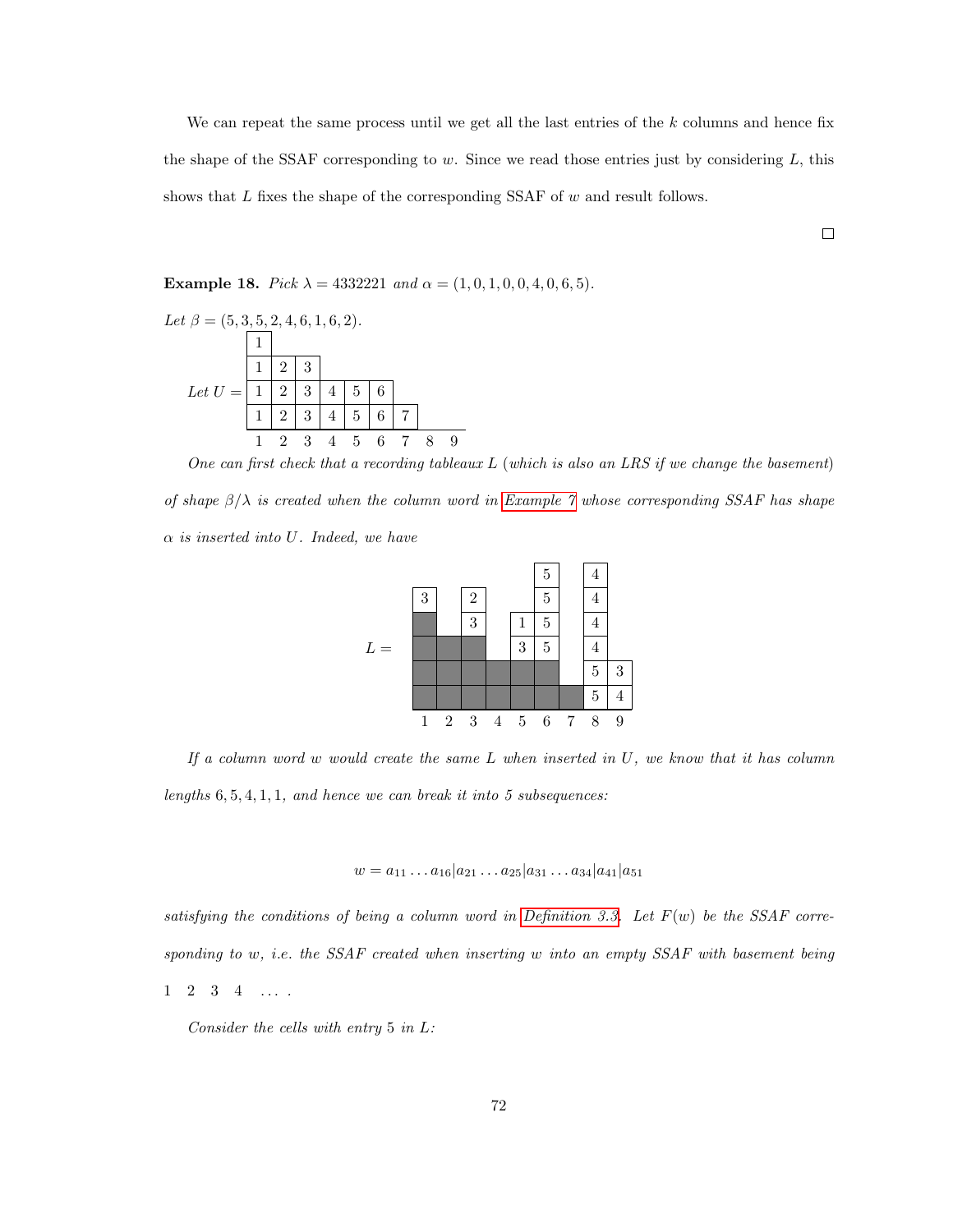

the largest in reading order (marked as red) is created when  $a_{11}$  is inserted in U. Note that as U is a partition shaped  $SSAF$ ,  $a_{11}$  must be placed immediately above the cell (including basement) containing the entry  $a_{11}$ . Hence  $a_{11}$  must be 8. That means the column in  $F(w)$  corresponding to  $a_{11} \ldots a_{16}$  is above the basement entry 8.

Next consider the cells with entry 5 and the last cell in reading order containing 4:



by applying [Lemma 3.11,](#page-68-0) we know the first two cells created when inserting the row word corresponding to the column word  $a_{11} \ldots a_{16} a_{21}$  must be the ones marked red as below:

|            |            |                |   |   | $\overline{5}$ |   | 4              |                |
|------------|------------|----------------|---|---|----------------|---|----------------|----------------|
| $\sqrt{3}$ |            | $\sqrt{2}$     |   |   | $\overline{5}$ |   | 4              |                |
|            |            | $\overline{3}$ |   | 1 | $\overline{5}$ |   | $\overline{4}$ |                |
|            |            |                |   | 3 | 5              |   | 4              | ,              |
|            |            |                |   |   |                |   | $\overline{5}$ | 3              |
|            |            |                |   |   |                |   | $\overline{5}$ | $\overline{4}$ |
|            | $\sqrt{2}$ | 3              | 4 | 5 | 6              | 7 | 8              | 9              |

and so we know the two numbers in the row word must be 8 and 9, and since we already know 8 is the basement entry which the new cell created is above, when inserting  $a_{11} \ldots a_{16}$  and hence we know the second column of  $F(w)$  when inserting  $a_{21} \ldots a_{25}$  is above the basement entry 9.

Apply [Lemma 3.11](#page-68-0) on the cells with entries 4, 5 and also the last cell in reading order with entry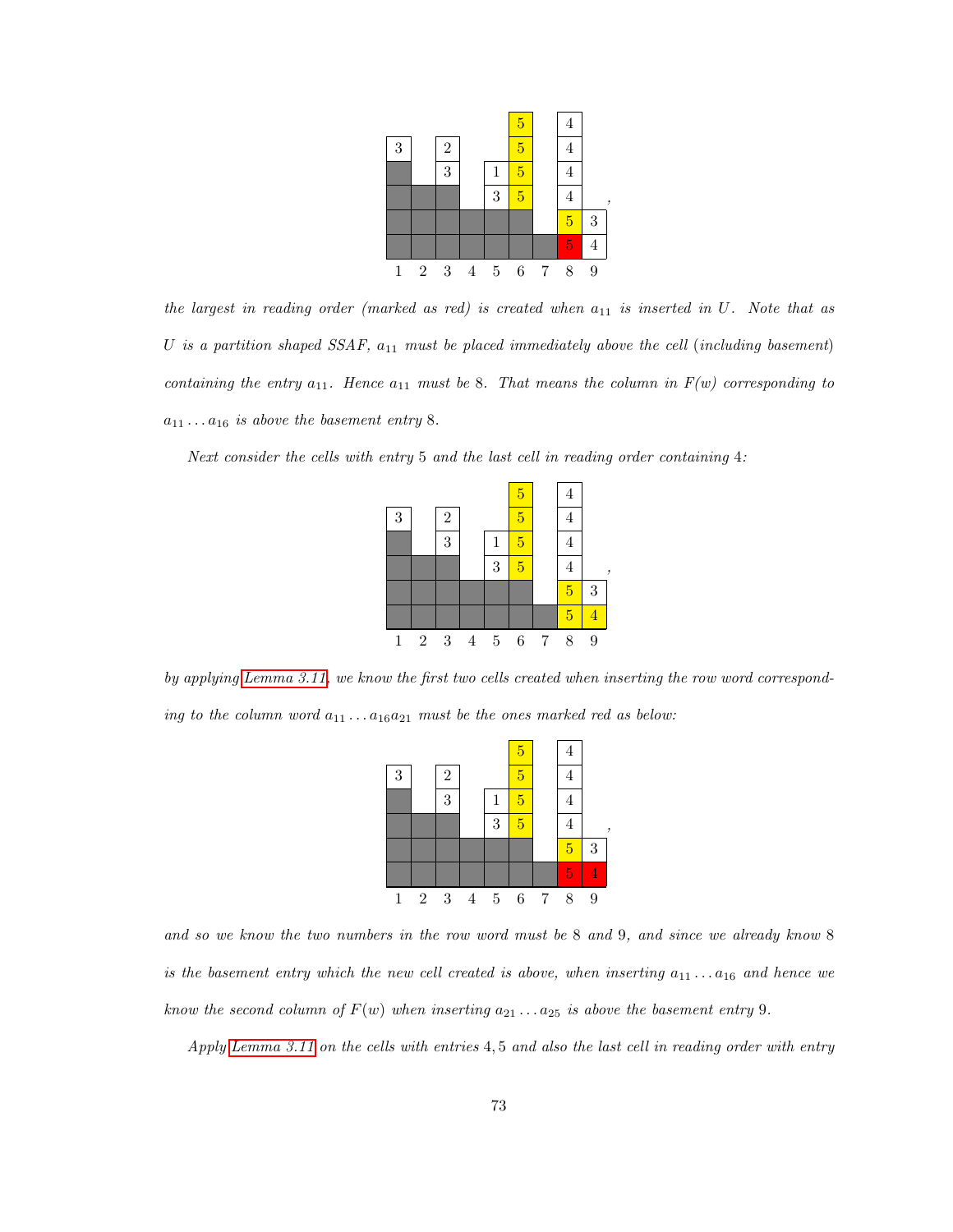3, we know the first three cells created when inserting the corresponding row word of the column word  $a_{11} \ldots a_{16} a_{21} \ldots a_{25} a_{31}$  into U, and we mark them red as shown:



That means the first three numbers in the corresponding row word is 6, 8, 9 and since we already know the first two columns are above basement entries 8 and 9, we can conclude that the third column created in  $F(w)$  when inserting  $a_{31} \ldots a_{34}$  is above the basement entry 6.

Continue with the same process and we have:



Therefore we know the shape of  $F(w)$  is  $(1, 0, 1, 0, 0, 4, 0, 6, 5)$  which is exactly  $\alpha$ .

# 3.4 Decomposition of the product of a dominating monomial

# and a key into a positive sum of keys

We would adapt the notations and apply the results in [\[3\]](#page-123-1) to prove the key-positivity property of the product of a dominating monomial and a key. However, we will still use  $\bar{\alpha}$  instead of  $\alpha^*$  which [\[3\]](#page-123-1) uses to denote the *reverse* of  $\alpha$ .

<span id="page-78-0"></span>**Lemma 3.14.** For any given partition  $\lambda$  and weak compositions  $\beta, \gamma$  such that  $\lambda \subseteq \beta$ , Let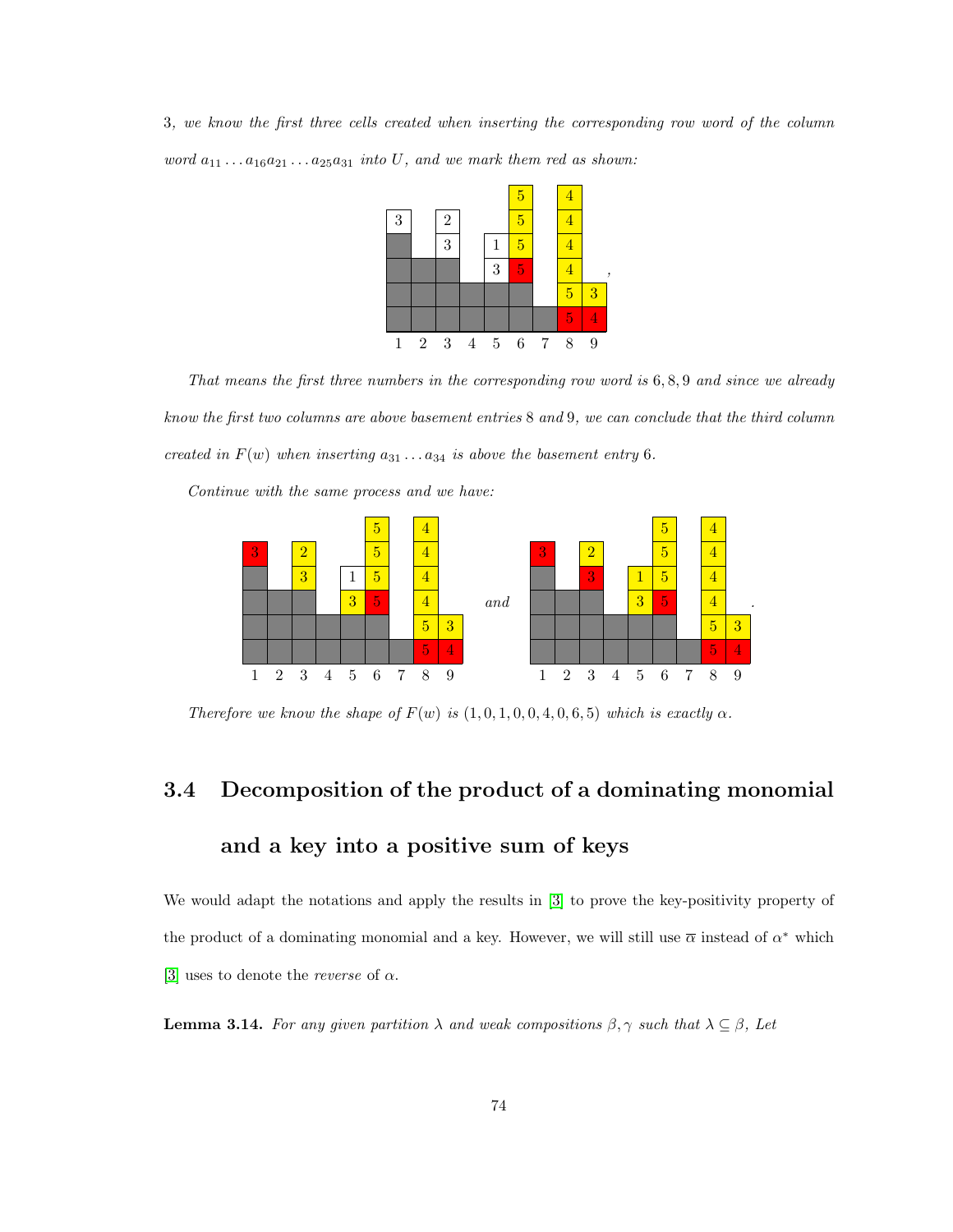$S_1 := \bigg\{ K$  $\begin{array}{c} \hline \end{array}$ K is a LRK of shape  $\overline{\delta}/\lambda$  with content created  $\overline{\omega_{\gamma}(\gamma)}$  and  $\phi(K)$  is an LRS created by a column word whose corresponding SSAF has a shape  $\geq \overline{\gamma}$  and basement shape  $\lambda$ ,  $\overline{\delta} \leq \beta$ ) ,  $S_2 := \left\{ L \quad \Bigg| \quad$ L is an LRS of shape  $\beta/\lambda$  created by a column word whose corresponding SSAF has shape  $\alpha, \alpha \geq \overline{\gamma}$ )

(where  $\phi$  is defined in the proof in Theorem 6.1 in [\[3\]](#page-123-1) (see [appendix\)](#page-118-0). Then  $\phi|_{S_1}:S_1\to S_2$  is a bijection.)

*Proof.* Let  $K \in S_1$ . Then by fixing  $\beta$ , we know  $\phi(K)$  has an overall shape  $\beta$ . Hence  $\phi(K)$  has shape  $\beta/\lambda$  and thus  $\phi(K) \in S_2$ .

Therefore we have  $\phi(S_1) \subseteq S_2$ .

Since  $\phi$  and hence  $\phi|_{S_1}$  is injective, it remains to check  $\phi|_{S_1} : S_1 \to S_2$  is surjective.

Let  $L \in S_2$ . Since L is created by a column word whose corresponding SSAF has shape  $\alpha$  and  $\alpha \geq \overline{\gamma}$ , we know L has content  $\overline{\omega_{\gamma}(\gamma)}$ . Then by the proof in Theorem 6.1 in [\[3\]](#page-123-1),  $\phi^{-1}(L)$  is an LRK of shape  $\overline{\delta}/\lambda$  for some  $\overline{\delta} \leq \beta$  and has the same column sets as L. Hence  $\phi^{-1}(L) \in S_1$ . Therefore for any  $L \in S_2$ , we can find an LRK, namely,  $\phi^{-1}(L) \in S_1$  such that  $\phi|_{S_1}(\phi^{-1}(L)) = L$ .

We thus have  $\phi|_{S_1}$  is surjective and result follows.

 $\Box$ 

**Theorem 3.15.** Let  $\lambda$  be a partition and  $\gamma$  be a weak composition. Let  $\mathcal{A}_{\lambda}$  and  $\kappa_{\gamma}$  be an atom of shape  $\lambda$  and a key of shape  $\gamma$  respectively. Then

$$
\mathcal{A}_\lambda\cdot\kappa_\gamma=\sum_\alpha b^\alpha_{\lambda\gamma}\kappa_\alpha
$$

where  $b^{\alpha}_{\lambda\gamma}$  is the number of distinct LRK of shape  $\overline{\alpha}/\lambda$  with content  $\overline{\omega_{\gamma}(\gamma)}$  and the image under  $\phi$ is an LRS with basement shape  $\lambda$  created by a column word whose corresponding SSAF has shape  $\rho$ for some  $\rho \geq \overline{\gamma}$ .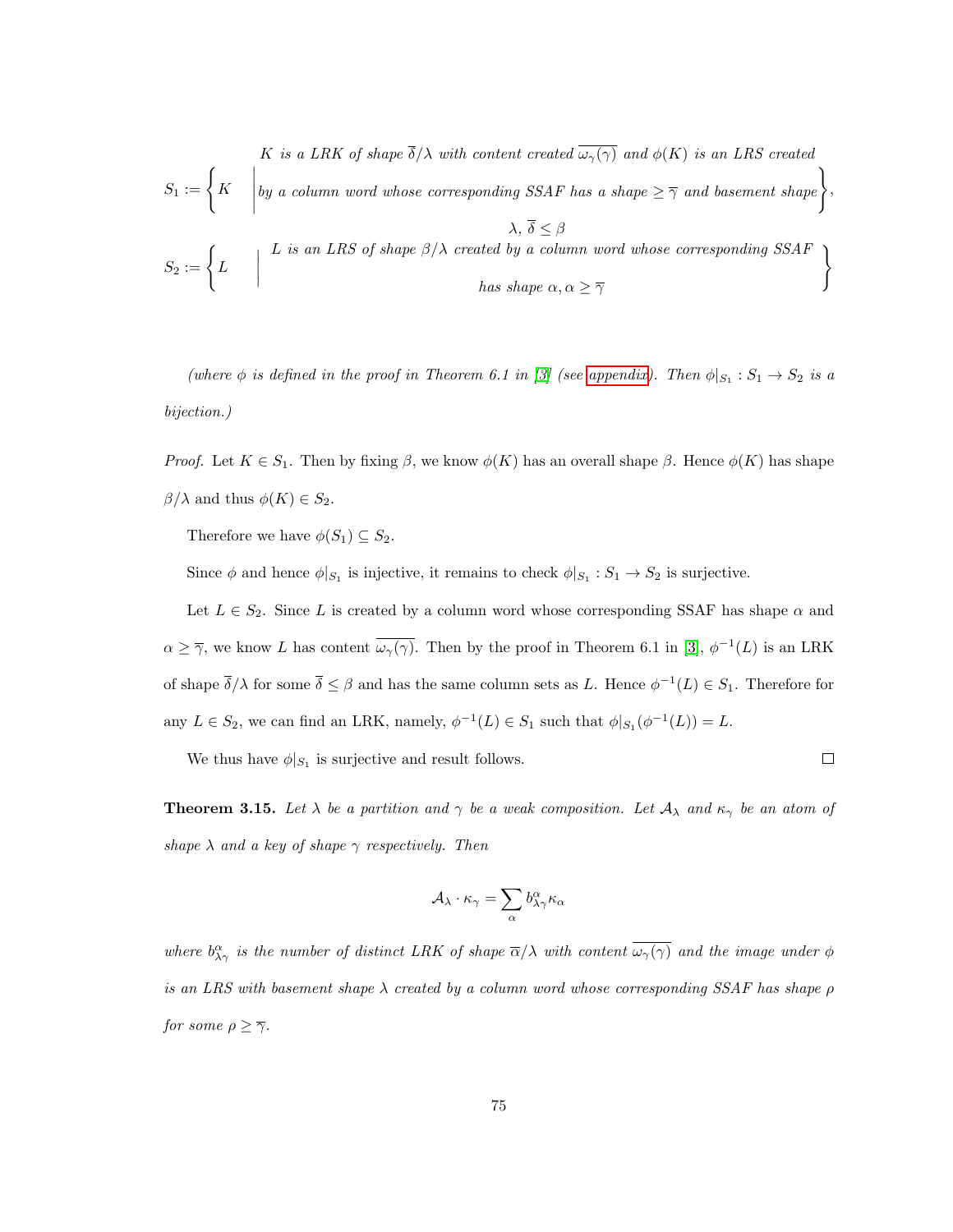Proof. By [Theorem 1](#page-33-0) and [Theorem 3.13,](#page-74-0) we have

$$
\mathcal{A}_\lambda \cdot \kappa_\gamma = \mathcal{A}_\lambda \cdot \sum_{\alpha \geq \overline{\gamma}} \mathcal{A}_\alpha = \sum_{\alpha \geq \overline{\gamma}} (\mathcal{A}_\lambda \cdot \mathcal{A}_\alpha) = \sum_{\alpha \geq \overline{\gamma}} \sum_{\substack{\beta \models |\lambda| + |\alpha| \\ \beta \supseteq \lambda}} c_{\lambda \alpha}^\beta \mathcal{A}_\beta = \sum_{\beta \supseteq \lambda} \sum_{\substack{\alpha \geq \overline{\gamma} \\ \alpha \models |\beta| - |\lambda|}} c_{\lambda \alpha}^\beta \mathcal{A}_\beta.
$$

Also, by [Theorem 1,](#page-33-0) we have

$$
\sum_{\delta} b_{\lambda\gamma}^{\delta} \kappa_{\delta} = \sum_{\delta} \sum_{\beta \geq \overline{\delta}} b_{\lambda\gamma}^{\delta} \mathcal{A}_{\beta} = \sum_{\beta} (\sum_{\overline{\delta} \leq \beta} b_{\lambda\gamma}^{\delta}) \mathcal{A}_{\beta}.
$$

Hence to prove the theorem, we only need to prove

$$
\sum_{\substack{\alpha \geq \overline{\gamma} \\ \alpha \vDash |\beta| - |\lambda|}} c_{\lambda \alpha}^\beta = \sum_{\beta \geq \overline{\delta}} b_{\lambda \gamma}^\delta
$$

which follows from [Lemma 3.14](#page-78-0) as  $|S_2| = \sum$  $\alpha \geq \overline{\gamma}$ <br> $\alpha \vDash |\beta| - |\lambda|$  $c_{\lambda\alpha}^{\beta}$  and  $|S_1| = \sum$ β≥δ  $b_{\lambda\gamma}^{\delta}$ 

# 3.5 Decomposition of the product of a Schur function and a Demazure character

It is proved in [\[3\]](#page-123-1) that the product of a Schur function and a Demazure character is key-positive using tableaux-combinatorics. In this section, we give another proof using linear operators.

<span id="page-80-0"></span>**Lemma 3.16.** If f is atom-positive, then  $\pi_i f$  is also atom positive for all positive integers i.

*Proof.* Let 
$$
f = A_0(x) + \sum_{\substack{I, \\ \lambda \in Par}} \theta_I A_I(x)
$$
 where  $A_0(x) = \sum_{\lambda \in Par} a_{\lambda} x^{\lambda}$  with  $a_{\lambda} \in \mathbb{Z}_{\geq 0}$  and  $A_I(x) = \sum_{\lambda \in Par} a_{\lambda}^I x^{\lambda}$  with  $a_{\lambda}^I \in \mathbb{Z}_{\geq 0}$  for any reduced word *I*.  
Let  $\sigma_I$  be the permutation corresponding to a reduced word *I*. Then by Lemma 1.7,  $|l(s_i \sigma_I) -$ 

 $l(\sigma) = 1$ . If  $l(s_i \sigma_I) = l(\sigma_I) - 1$ , then by [Lemma 1.8,](#page-13-0) there exists a reduced word of  $\sigma_I$  starting with i. Hence  $\pi_i \theta_I = 0$  by [item 5. of Proposition 2.1.](#page-18-0) If  $l(s_i \sigma_I) = l(\sigma_I) + 1$ , then iI is also a reduced word and hence  $\pi_i \theta_I = (1 + \theta_i)\theta_I = \theta_I + \theta_{iI}$ .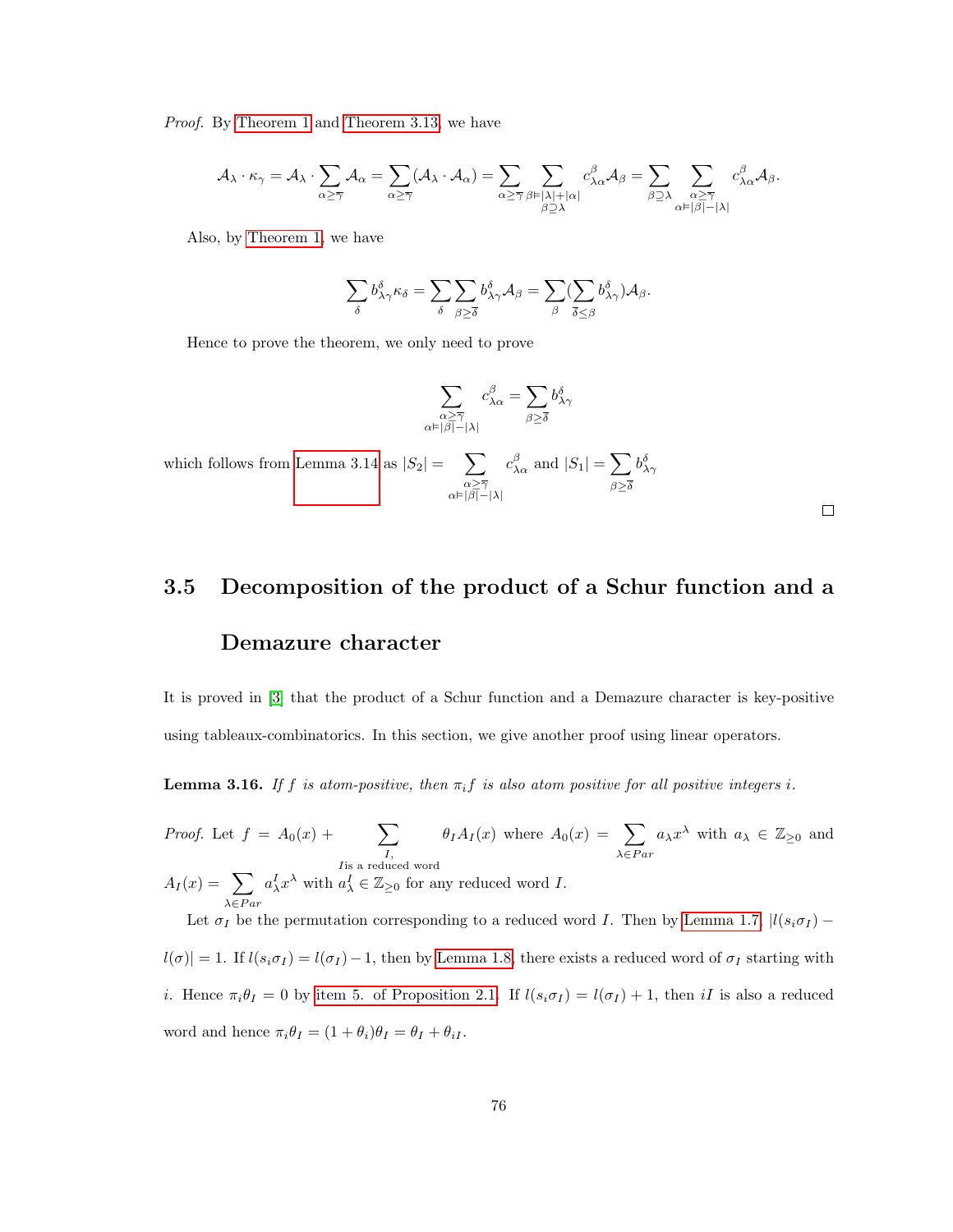As a result,

$$
\pi_i f = \pi_i (A_0(x) + \sum_{\substack{I \ \text{Is a reduced word}}} A_I(x)) = A_0(x) + \theta_i (A_0(x)) + \sum_{\substack{I, \\i \text{Is a reduced word}}} (\theta_I A_I(x) + \theta_{iI} A_I(x)).
$$

Since  $A_0(x)$  and  $A_1(x)$  are sums of dominating monomials with nonnegative integer coefficients,  $\pi_i f$  is also atom positive.

 $\Box$ 

**Lemma 3.17.** Let  $\sigma = n, n - 1, \ldots, 1 \in S_n$ . Then  $\pi_i \pi_\sigma = \pi_\sigma$  and hence  $\theta_i \sigma = 0$ .

*Proof.* By [Corollary 1.10,](#page-14-0) there exists a reduced word of  $\sigma$  starting with i and hence by [item 5. of](#page-18-0) [Proposition 2.1,](#page-18-0) we have  $\pi_i \pi_i = \pi_i$  which implies  $\pi_i \pi_\sigma = \pi_\sigma$ .

Hence 
$$
\theta_i \pi_{\sigma} = (\pi_i - 1)\pi_{\sigma} = \pi_i \pi_{\sigma} - \pi_{\sigma} = \pi_{\sigma} - \pi_{\sigma} = 0.
$$

<span id="page-81-0"></span>Theorem 3.18. The product of a key and a Schur function is key positive.

Proof. Let  $\sigma = n, n-1, \ldots, 1 \in S_n$  and  $\lambda, \mu$  be partitions with length at most n. By [item 2](#page-33-1) of [Theorem 2.8,](#page-33-2) we have  $s_{\lambda} = \pi_{\sigma}(x^{\lambda})$ .

Let  $I = i_1 i_2 \dots i_k$  be a reduced word of some permutation in  $S_n$ . We prove that  $\pi_I(x^{\mu}) \times \pi_{\sigma}(x^{\lambda})$ is key positive.

By [Lemma 2.6,](#page-27-0)

.

$$
\pi_{i_k}(x^{\mu} \times \pi_{\sigma}(x^{\lambda}))
$$
\n
$$
= \pi_{i_k}(x^{\mu}) \times \pi_{\sigma}(x^{\lambda}) + s_{i_k}(x^{\mu}) \times (\theta_{i_k}\pi_{\sigma}(x^{\lambda}))
$$
\n
$$
= \pi_{i_k}(x^{\mu}) \times \pi_{\sigma}(x^{\lambda})
$$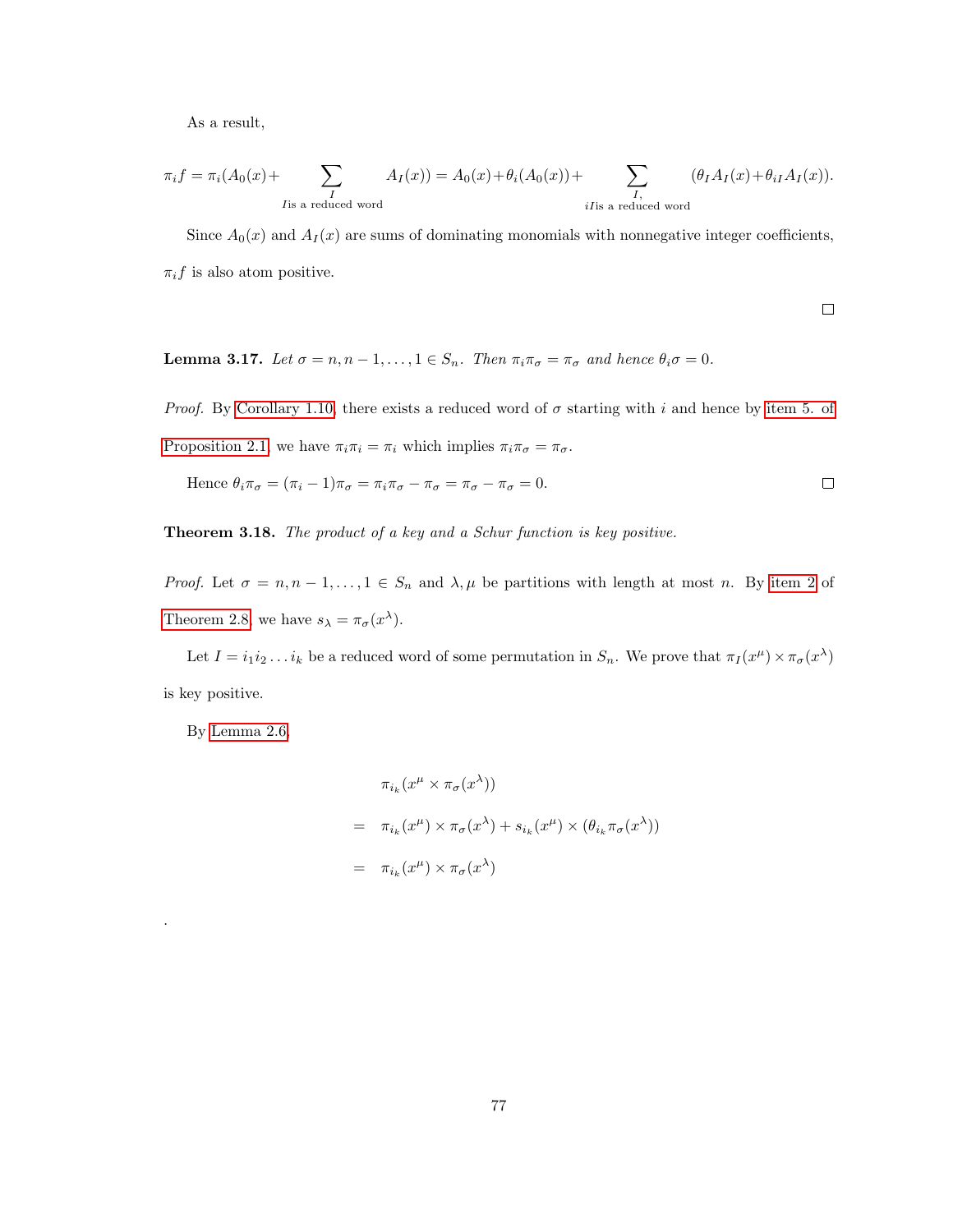$$
\pi_{i_{k-1}} \pi_{i_k} (x^{\mu} \times \pi_{\sigma}(x^{\lambda}))
$$
\n
$$
= \pi_{i_{k-1}} (\pi_{i_k} (x^{\mu}) \times \pi_{\sigma}(x^{\lambda}))
$$
\n
$$
= (\pi_{i_{k-1}} \pi_{i_k} (x^{\mu})) \times \pi_{\sigma}(x^{\lambda}) + s_{i_{k-1}} \pi_{i_k} (x^{\mu}) \times \theta_{i_{k-1}} \pi_{\sigma}(x^{\lambda})
$$
\n
$$
= (\pi_{i_{k-1}} \pi_{i_k} (x^{\mu})) \times \pi_{\sigma}(x^{\lambda})
$$

Inductively, we get

$$
\pi_I(x^{\mu}) \times \pi_{\sigma}(x^{\lambda}) = \pi_{i_1} \pi_{i_2} \cdots \pi_{i_k}(x^{\mu}) \times \pi_{\sigma}(x^{\lambda}) = \pi_{i_1} \pi_{i_2} \cdots \pi_{i_k}(x^{\mu} \times \pi_{\sigma}(x^{\lambda})).
$$

By [Lemma 2.5,](#page-26-0)  $\pi_{\sigma}(x^{\lambda}) = \sum$  $\theta_{\gamma}(x^{\lambda}) = \sum$  $\theta_{\gamma}(x^{\lambda})$  which implies  $x^{\mu} \times \pi_{\sigma}(x^{\lambda}) = \sum$  $x^{\mu} \times$  $γ ≤ σ$  $\gamma \in S_n$  $\gamma \in S_n$  $\theta_{\gamma}(x^{\lambda})$ . Therefore by [Theorem 3.13,](#page-74-0)  $x^{\mu} \times \pi_{\sigma}(x^{\lambda})$  is atom positive. By [Lemma 3.16,](#page-80-0) we know  $\pi_{i_k}(x^{\mu} \times \pi_{\sigma}(x^{\lambda}))$  is atom-positive. Inductively applying [Lemma 3.16,](#page-80-0)  $\pi_{i_1}\pi_{i_2}\cdots\pi_{i_k}(x^{\mu} \times \pi_{\sigma}(x^{\lambda}))$  is  $\Box$ also atom-positive.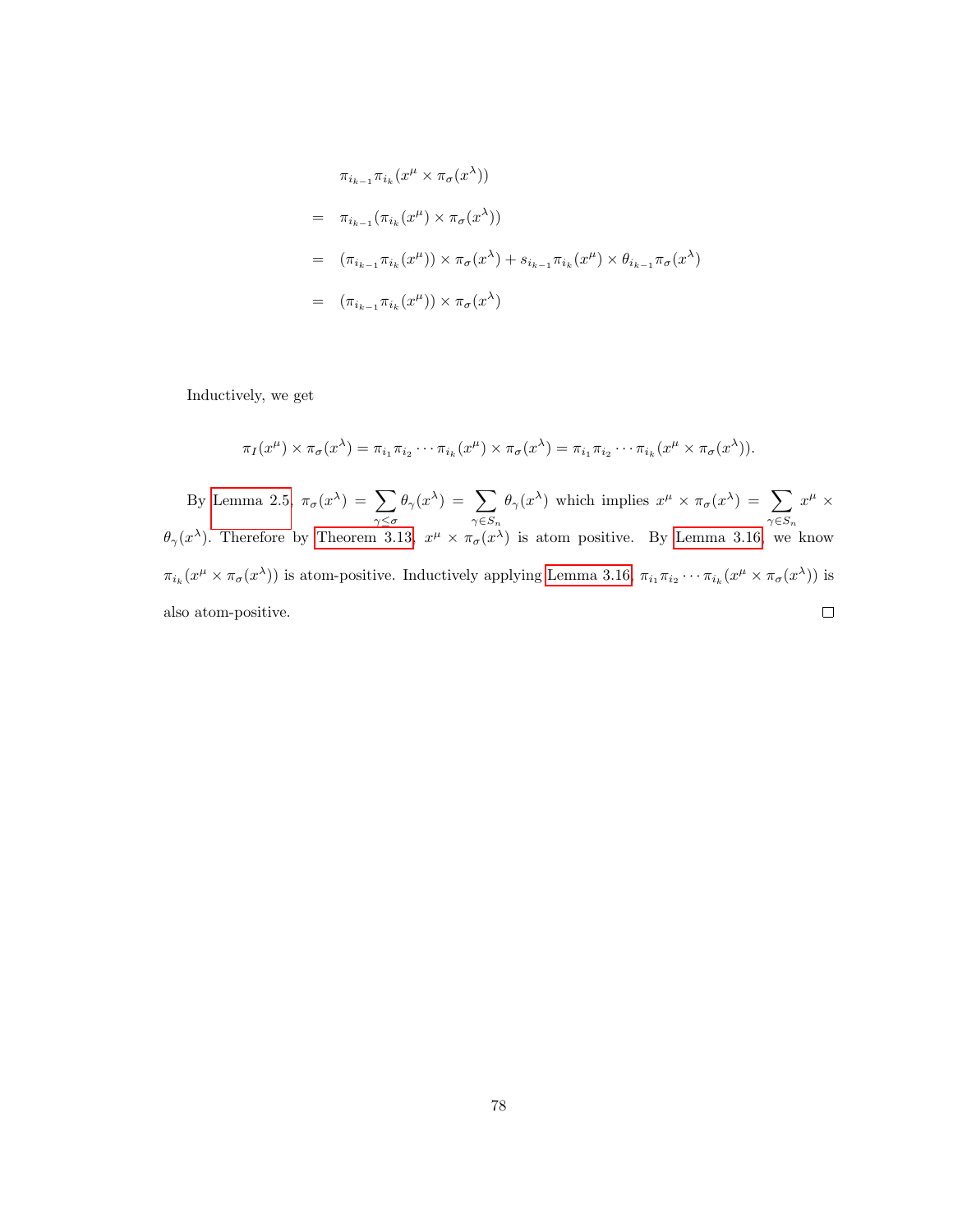# Chapter 4

# Atom positivity of the product of two key polynomials whose basements have length at most 3

In this section, we prove [Conjectue 1](#page-36-1) for  $l(\alpha)$ ,  $l(\beta) \leq 3$ . Note that if  $l(\alpha) < 3$ , we can always add zero parts to it to increase the length to 3. Hence, we can assume  $l(\alpha) = 3$ . Similarly, we can assume  $l(\beta) = 3$ .

Let  $\lambda_{\alpha} = \omega_{\alpha}(\alpha)$  and  $\lambda_{\beta} = \omega_{\beta}(\beta)$ . We claim that we can consider  $l(\lambda_{\alpha}), l(\lambda_{\beta}) \leq 2$ , i.e. both  $\alpha$ and  $\beta$  have at least one zero part.

First note that for integers  $r \geq 0$  and  $a \geq b \geq c \geq 0$ ,  $(x_1x_2x_3)^r \theta_\tau (x_1^a x_2^b x_3^c) = \theta_\tau (x_1^{a+r} x_2^{b+r} x_3^{c+r})$ and  $\pi_\tau(x_1^ax_2^bx_3^c) = (x_1x_2x_3)^c\pi_\tau(x_1^{a-c}x_2^{b-c})$  for any  $\tau \in S_3$ . That means the monomial  $(x_1x_2x_3)^r$ times any atom is still an atom, and same for the case for key. We can also interpret this by considering fillings, as multiplying  $(x_1x_2x_3)^r$  to an atom or a key is just adding r bottom rows to the diagram and there is only one way to fill in these cells in an atoms or a key.

Suppose [Conjectue 1](#page-36-1) is true for  $l(\lambda_{\alpha}), l(\lambda_{\beta}) \leq 2$ . Then for any  $\omega, \tau \in S_3$  and integers  $a \geq b \geq 2$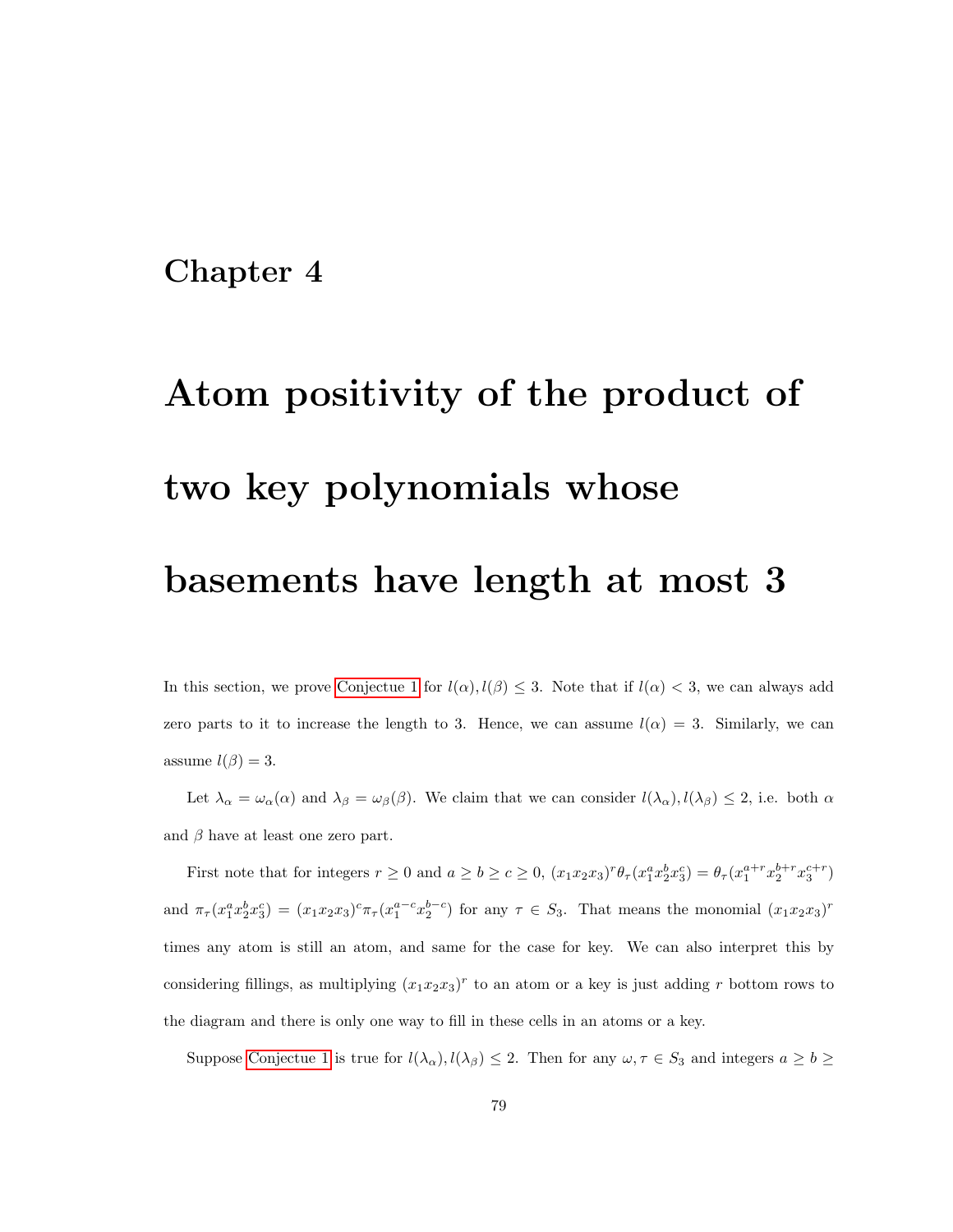$$
\pi_{\omega}(x_1^a x_2^b x_3^c) \cdot \pi_{\tau}(x_1^s x_2^t x_3^u) = (x_1 x_2 x_3)^{c+u} \big(\pi_{\omega}(x_1^{a-c} x_2^{b-c}) \cdot \pi_{\tau}(x_1^{s-u} x_2^{t-u})\big)
$$

$$
= (x_1 x_2 x_3)^{c+u} \big(\sum_{\gamma} c_{\gamma} \mathcal{A}_{\gamma}\big)
$$

$$
= \sum_{\gamma} c_{\gamma}((x_1 x_2 x_3)^{c+u} \mathcal{A}_{\gamma})
$$

$$
= \sum_{\gamma} c_{\gamma} \mathcal{A}_{\gamma'}
$$

where  $c_{\gamma}$  are all nonnegative integers and  $(x_1x_2x_3)^{c+u}\mathcal{A}_{\gamma} = \mathcal{A}_{\gamma'}$  with  $\gamma' = \gamma + (c+u, c+u, c+u)$ (i.e.  $\gamma'$  can be obtained by adding  $c + u$  to each part of  $\gamma$ ).

As a result, we now only consider compositions of length 3 and with at most two nonzero parts.

# 4.1 Polytopes

In this section, we introduce another way to view Demazure atoms and characters.

For each weak composition with length k, we can view it as a lattice point in  $\mathbb{Z}_{\geq 0}^k$ . We will focus on the case  $k = 3$ . (Everything in this section applies for any positive integer k.) Hence we have the bijection:

$$
\alpha \leftrightarrow (\alpha_1, \alpha_2, \alpha_3) \in \mathbb{Z}_{\geq 0}^3 \leftrightarrow x^\alpha = x_1^{\alpha_1} x_2^{\alpha_2} x_3^{\alpha_3}.
$$

Consider the Coxeter arrangement (of type  $A_2$ ) in  $\mathbb{R}^3$ :

$$
Cox(3) = \{a_i - a_j : 1 \le i < j \le 3\}
$$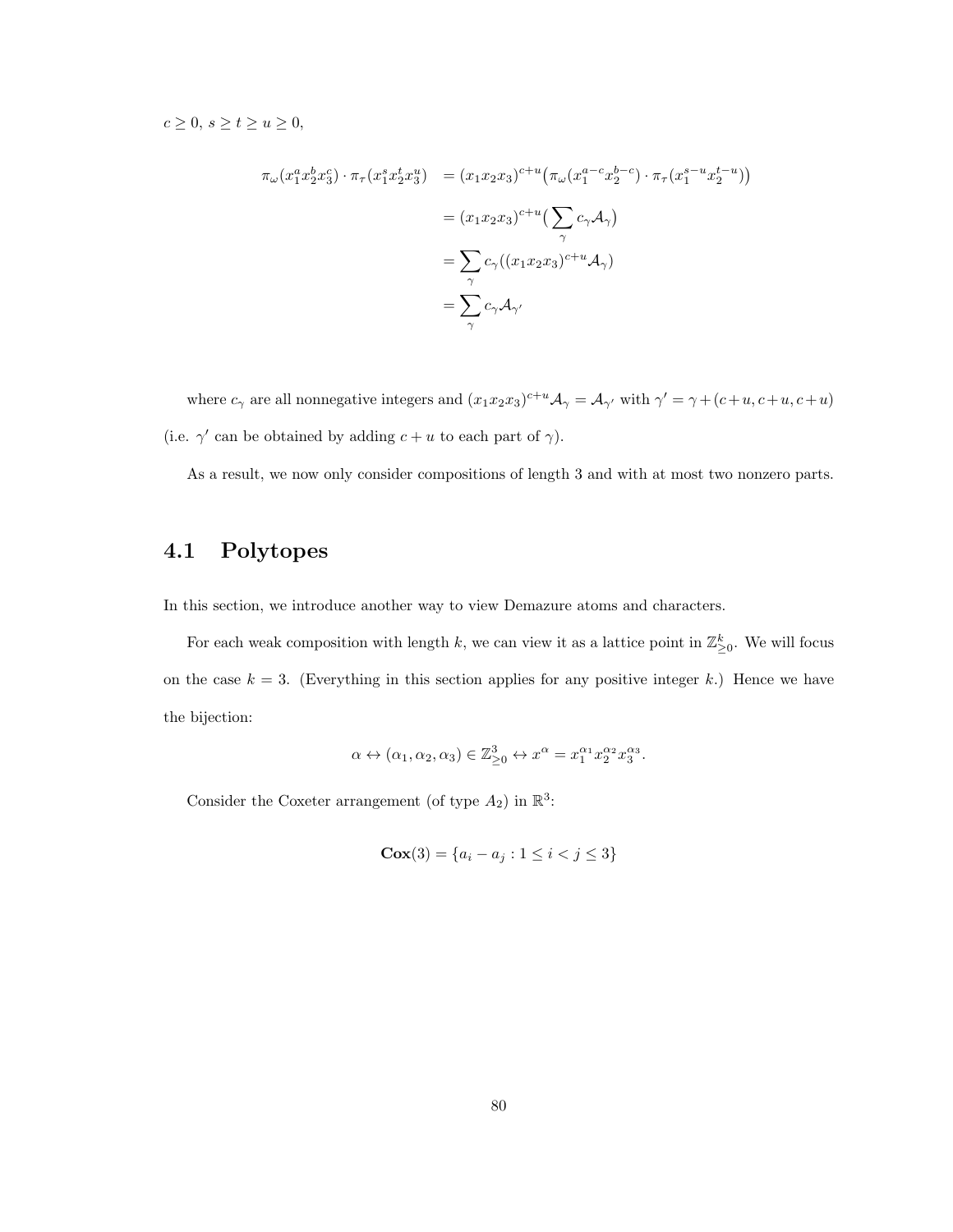

# <span id="page-85-0"></span>4.1.1 Demazure characters and polytopes

Let  $\alpha$  be a weak composition with  $\lambda_{\alpha} = (m, n, 0)$ , for some integers  $m \geq n \geq 0$ . Then there are exactly 6 key polynomials obtained from  $\lambda_{\alpha}$ , namely:

$$
x^{\lambda_{\alpha}}, \pi_1 x^{\lambda_{\alpha}}, \pi_2 x^{\lambda_{\alpha}}, \pi_{21} x^{\lambda_{\alpha}}, \pi_{12} x^{\lambda_{\alpha}}, \pi_{121} x^{\lambda_{\alpha}}.
$$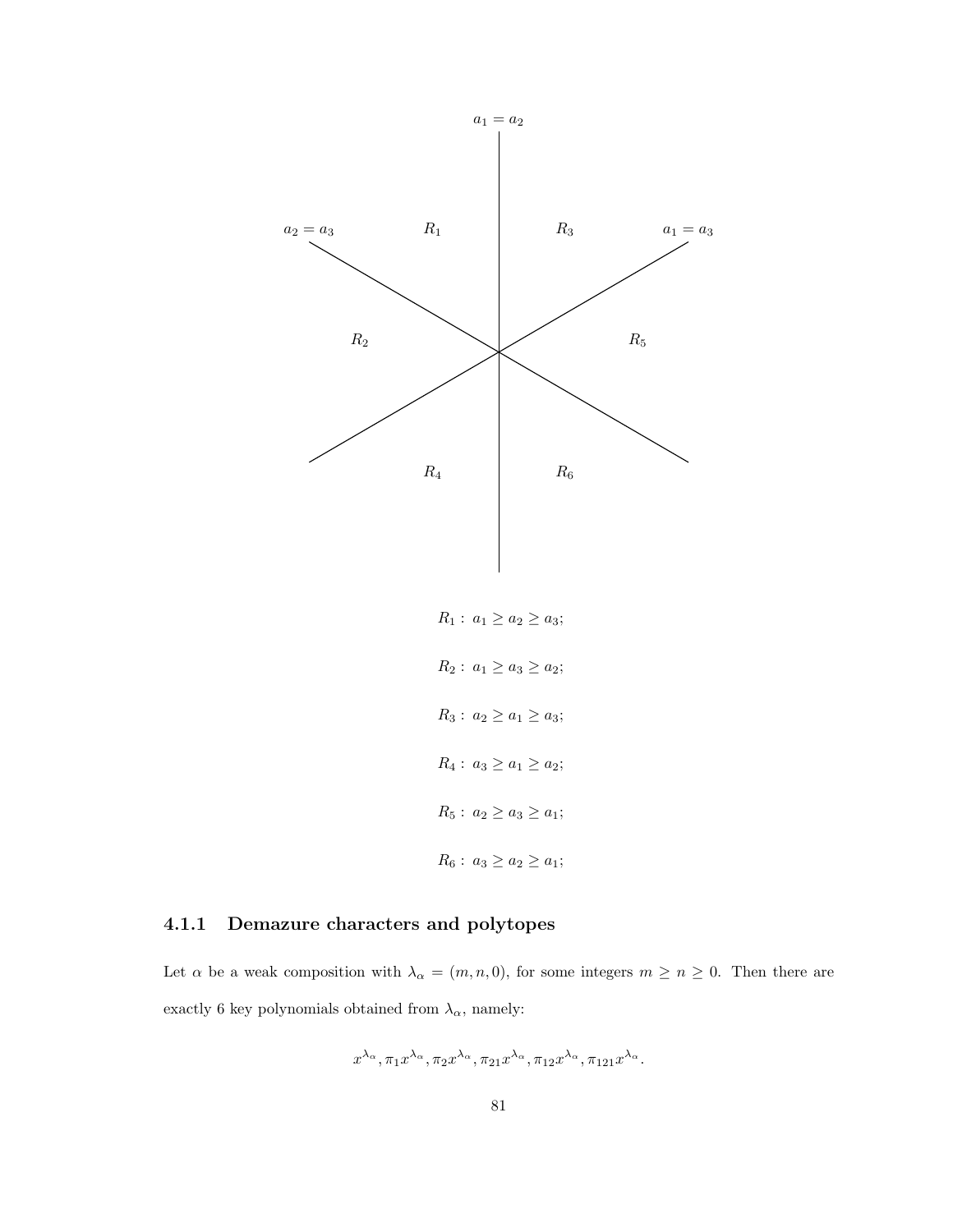We now plot each of these 6 key polynomials in the Coxeter arrangement:

Case 1.  $x^{\lambda_{\alpha}} = x_1^m x_2^n$ , so it corresponds to the point  $(m, n, 0)$  in  $R_1$ :



Case 2.  $\pi_1 x^{\lambda_\alpha} = \pi_1(x_1^m x_2^n) = x_1^m x_2^n + x_1^{m-1} x_2^{n+1} + \cdots + x_1^n x_2^m$ 

Therefore it corresponds to the line joining  $(m, n, 0)$  and  $(n, m, 0)$ . That is, each monomial corresponds to a lattice point (and vice versa) on the line obtained by joining  $(m, n, 0)$  and its reflection along  $a_1 = a_2$ .



Case 3.  $\pi_2 x^{\lambda_\alpha} = \pi_2 (x_1^m x_2^n) = x_1^m x_2^n + x_1^m x_2^{n-1} x_3 + \cdots + x_1^m x_3^n$ 

Therefore it corresponds to the line joining  $(m, n, 0)$  and  $(m, 0, n)$ . That is, each monomial corresponds to a lattice point (and vice versa) on the line obtained by joining  $(m, n, 0)$  and its reflection along  $a_2 = a_3$ .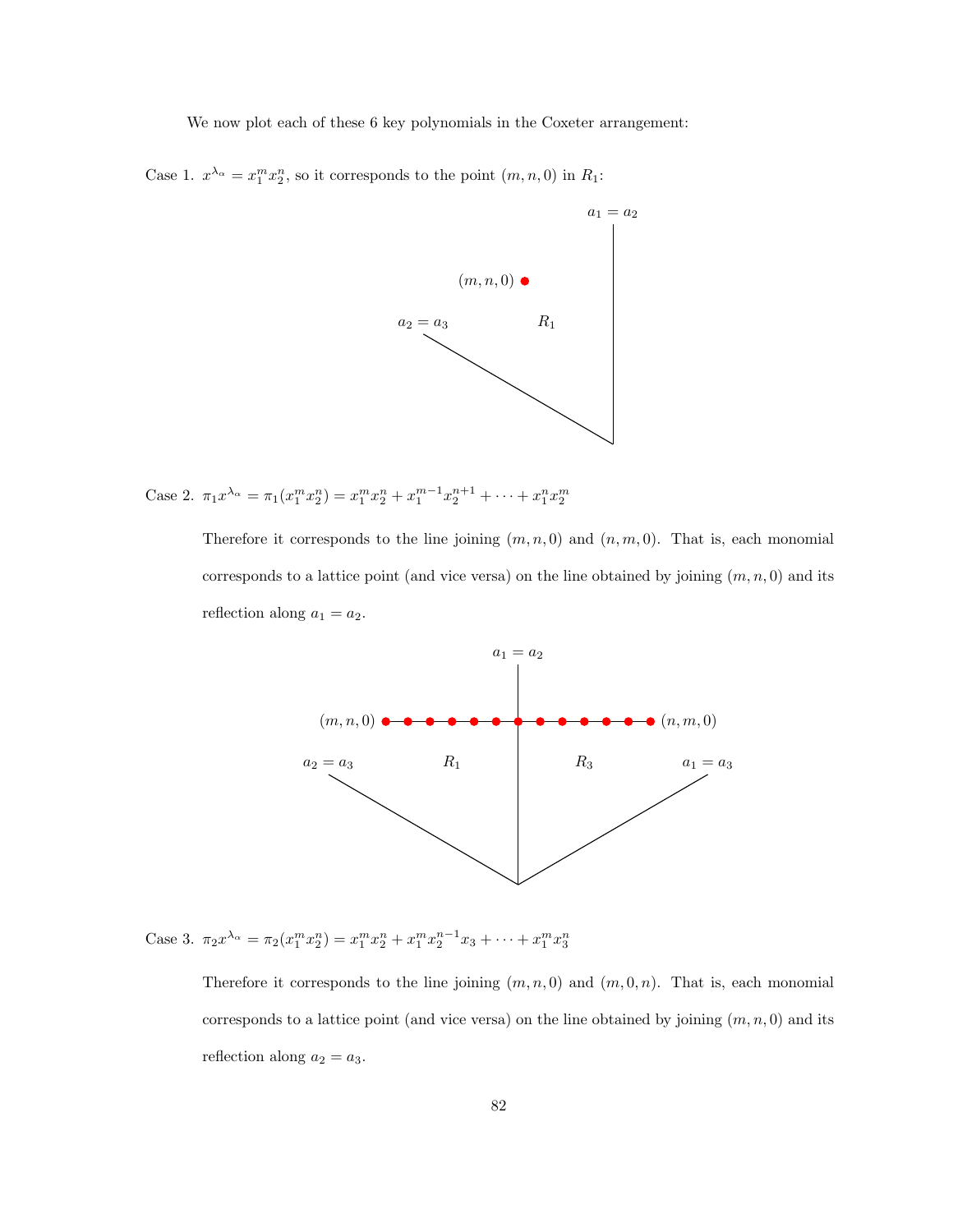

Case 4.  $\pi_{21} x^{\lambda_{\alpha}} = \pi_{2} \pi_1(x_1^m x_2^n) = \pi_2(x_1^m x_2^n + x_1^{m-1} x_2^{n+1} + \dots + x_1^n x_2^m)$ Since  $\pi_2(x_1^m x_2^n + x_1^{m-1} x_2^{n+1} + \cdots + x_1^n x_2^m) = \pi_2(x_1^m x_2^n) + \pi_2(x_1^{m-1} x_2^{n+1}) + \cdots + \pi_2(x_1^n x_2^m)$ , we can apply the same correspondence in Case 3. for each key in the summand. Therefore  $\pi_{21}x^{\lambda_{\alpha}}$ corresponds to the  $m - n + 1$  lines obtained by reflecting each lattice point on the line joining  $(m, n, 0)$  and  $(m, 0, n)$  along  $a_2 = a_3$ . That is, each monomial corresponds to a lattice point (and vice versa) in the trapezoid obtained by first reflecting  $(m, n, 0)$  along the line  $a_1 = a_2$ followed by reflecting the resulting line along  $a_2 = a_3$  as shown below:

First reflect along  $a_1 = a_2$  and get a line joining  $(m, n, 0)$  and  $(m, 0, n)$ :

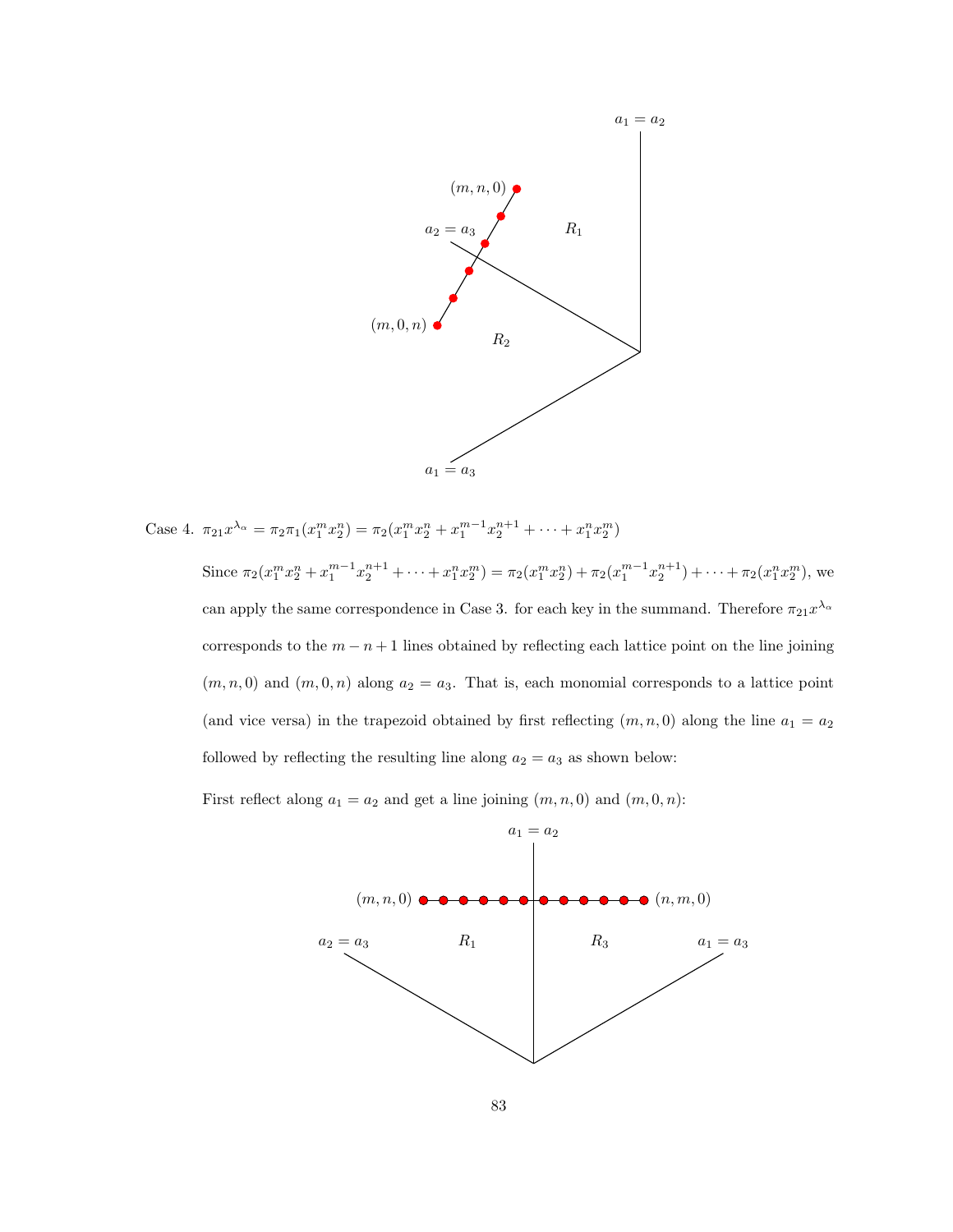Then reflect the line along  $a_2 = a_3$ :



Note that there is another case where the trapezoid does not have any point in  $R_5$  or  $R_6$ :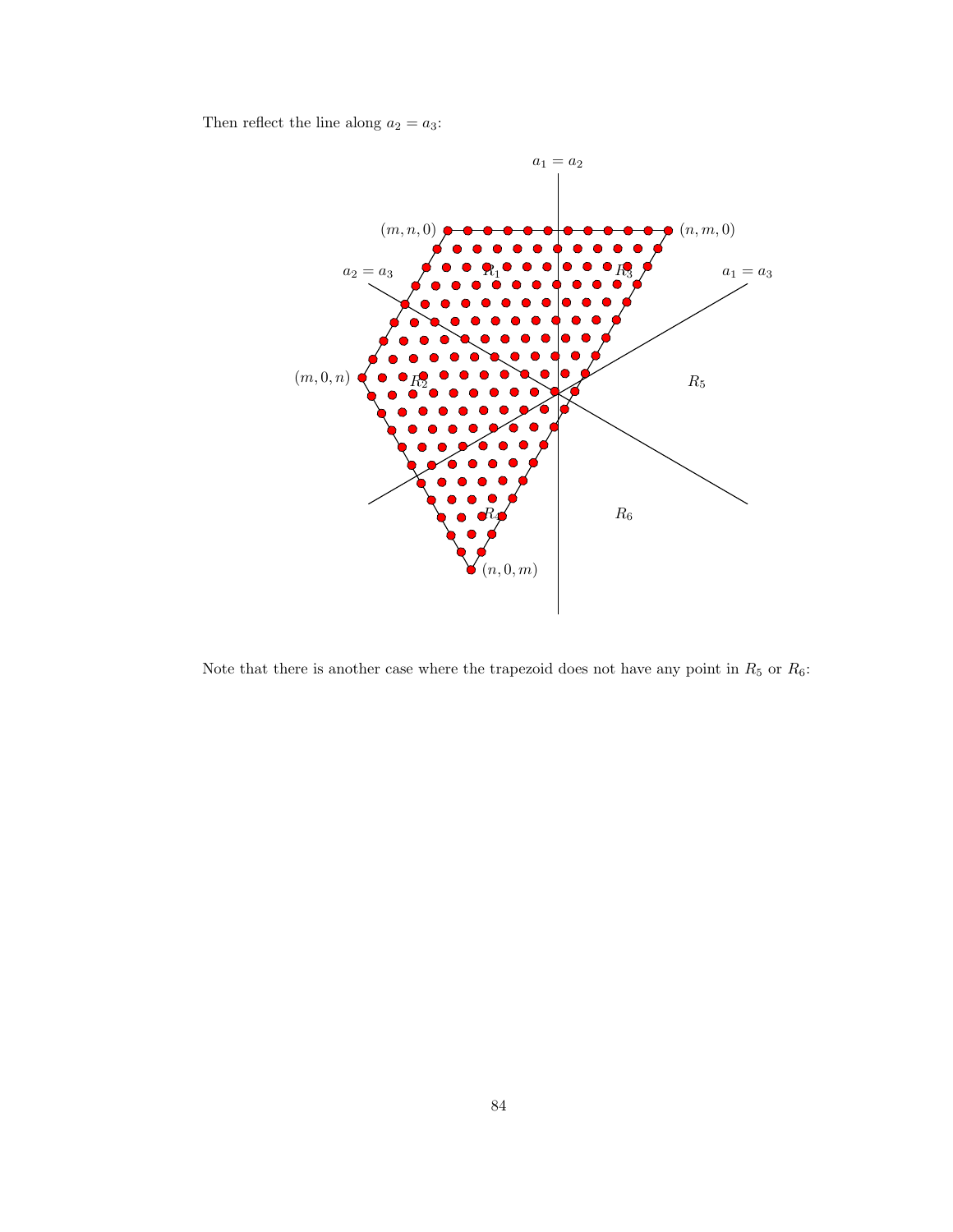

Indeed, the trapezoid has at least a point in  $R_5$  or  $R_6$  if and only if  $m \geq 2n$  (one can prove that by locating the mid-point of the line joining  $(n, m, 0)$  and  $(n, 0, m)$ .)

Case 5.  $\pi_{12} x^{\lambda_{\alpha}} = \pi_1 \pi_2 (x_1^m x_2^n) = \pi_1 (x_1^m x_2^n + x_1^m x_2^{n-1} x_3 + \cdots + x_1^m x_3^n)$ 

Similar to Case 4., it corresponds to the lattice points in the trapezoid formed by first reflecting  $(m, n, 0)$  along  $a_2 = a_3$  followed by reflecting the resulting line along  $a_1 = a_2$ . The trapezoid has at least a point in  $R_4$  or  $R_6$  if and only if  $2n \geq m$ . The trapezoid is as follows (we just shade the region using dotted pattern for convenience, but the actual correspondence should be lattice points in the shaded region including the boundary):

For  $2n < m$ :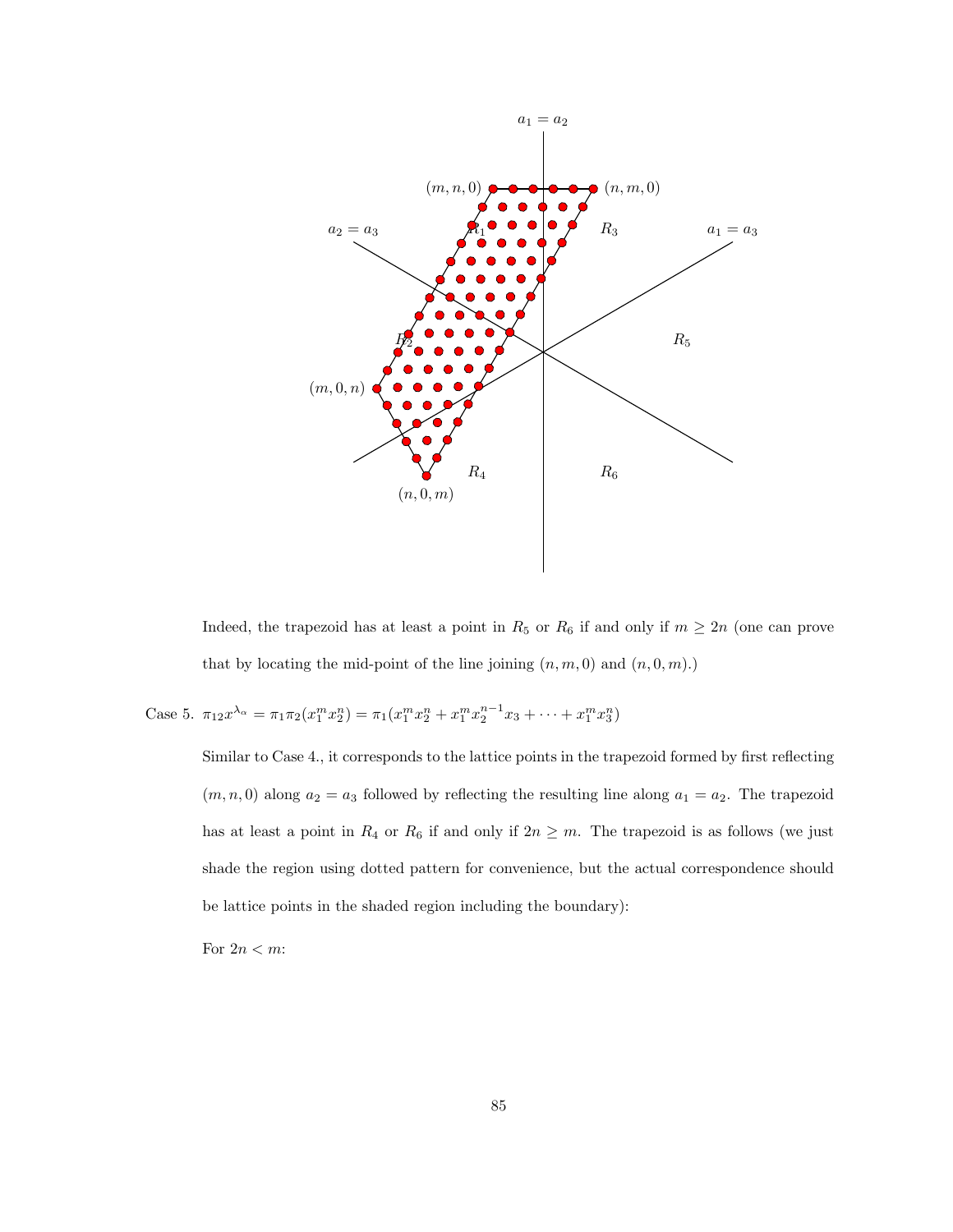

For  $2n \geq m$ :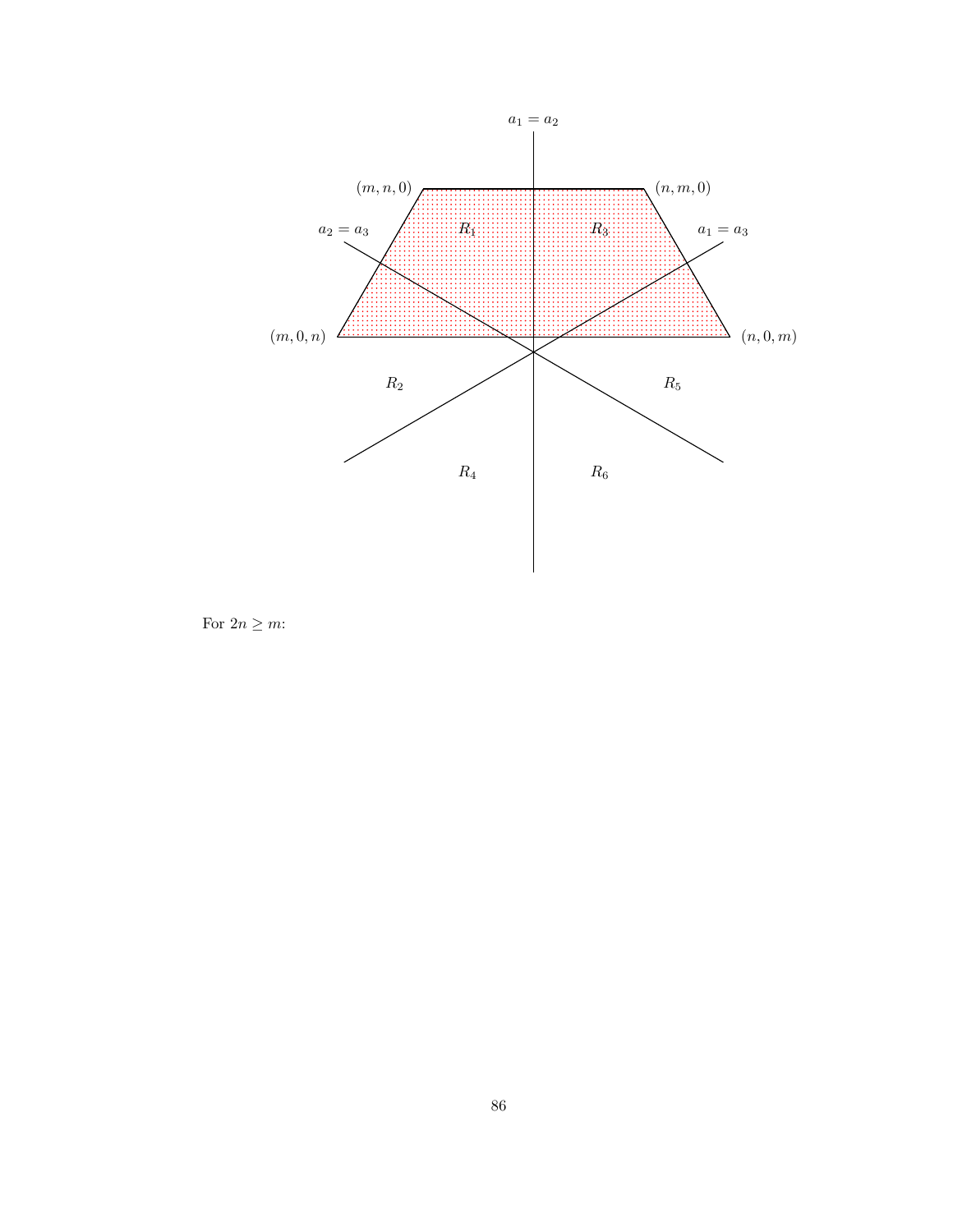

Case 6.  $\pi_{121} x^{\lambda_{\alpha}} = \pi_1 \pi_2 \pi_1(x_1^m x_2^n) = \pi_1(\pi_2 \pi_1(x_1^m x_2^n))$ 

First recall that by [Proposition 2.1](#page-18-0)  $\pi_i s_i = (1 + \theta_i)s_i = s_i + \theta_i s_i = s_i - \theta_i$ , hence  $\pi_i s_i + \pi_i =$  $s_i - \theta_i + (1 + \theta_i) = s_i + 1.$ 

For example, when  $i = 1, \pi_1(x_1^a x_2^b) + \pi_1(x_1^b x_2^a) = x_1^a x_2^b + x_1^b x_2^a$  for any and any integers  $a \ge b \ge 0$ . Hence  $\pi_1(x_1^b x_2^a) = x_1^a x_2^b + x_1^b x_2^a - \pi_1(x_1^a x_2^b)$ .

We can plot  $\pi_1(x_1^b x_2^a)$  as: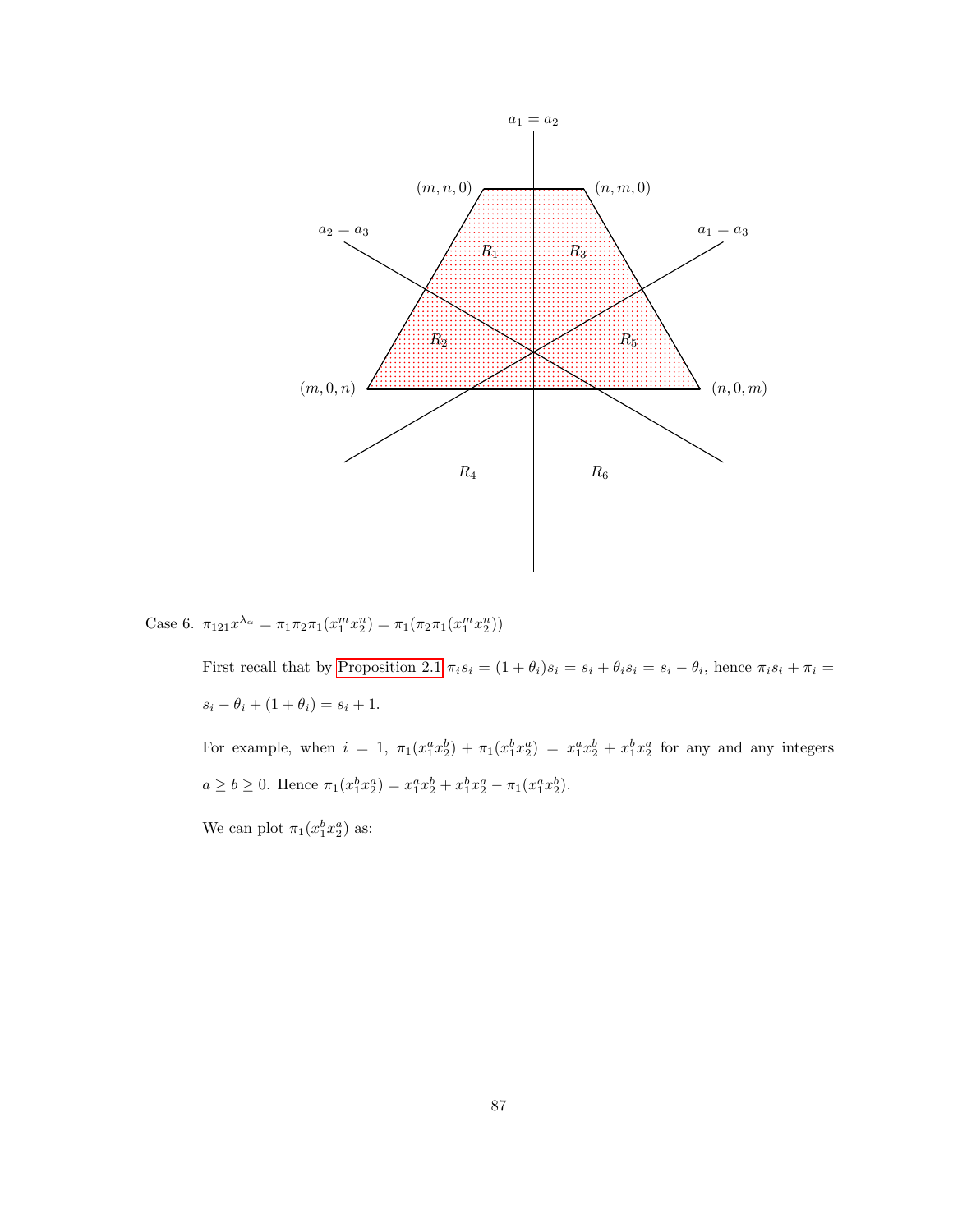

Now consider  $\pi_{121}(x_1^m x_2^n) = \pi_1(\pi_{21}(x_1^m x_2^n)).$ 

By Case 4., we have  $\pi_{21}(x_1^m x_2^n)$  as a trapezoid as follows: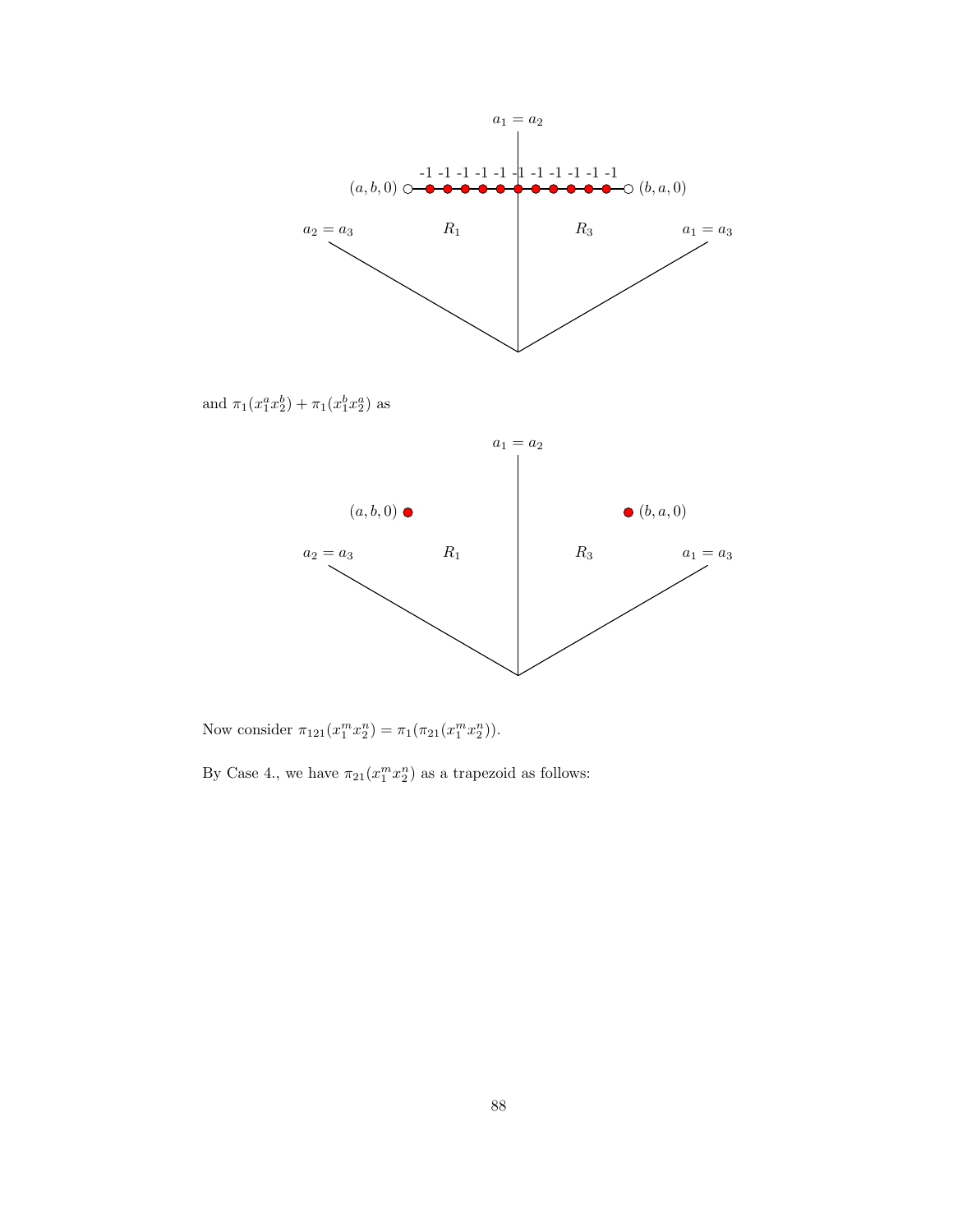

Apply  $\pi_1$  to each lattice points in the trapezoid is equivalent to reflecting the trapezoid along  $a_1 = a_2$  and get a hexagon with multiplicities on the points. Consider the multiplicity of a lattice point  $(a_1, a_2, a_3)$  in the hexagon with  $a_1 \ge a_2$ . The multiplicity of its ' $a_1 = a_2$ 'reflection, namely,  $(a_2, a_1, a_3)$  is the same. Recall that for each ' $a_1 = a'_2$  - reflection pair in the trapezoid region (i.e.  $(a.b, c)$  and  $(b, a, c)$ ), applying  $\pi_1$  to both of them results in the two points themselves. So the multiplicity of the lattice points increases by 1 'horizontally' from the boundary, starting from 1, until it first hits the line joining  $(m, n, 0)$  and  $(0, n, m)$  or the line joining  $(n, m, 0)$  and  $(n, 0, m)$  (i.e. hit either of the lines in region  $a_1 > a_2$ ), then it becomes stable. Here is an example for  $m \geq 2n$ :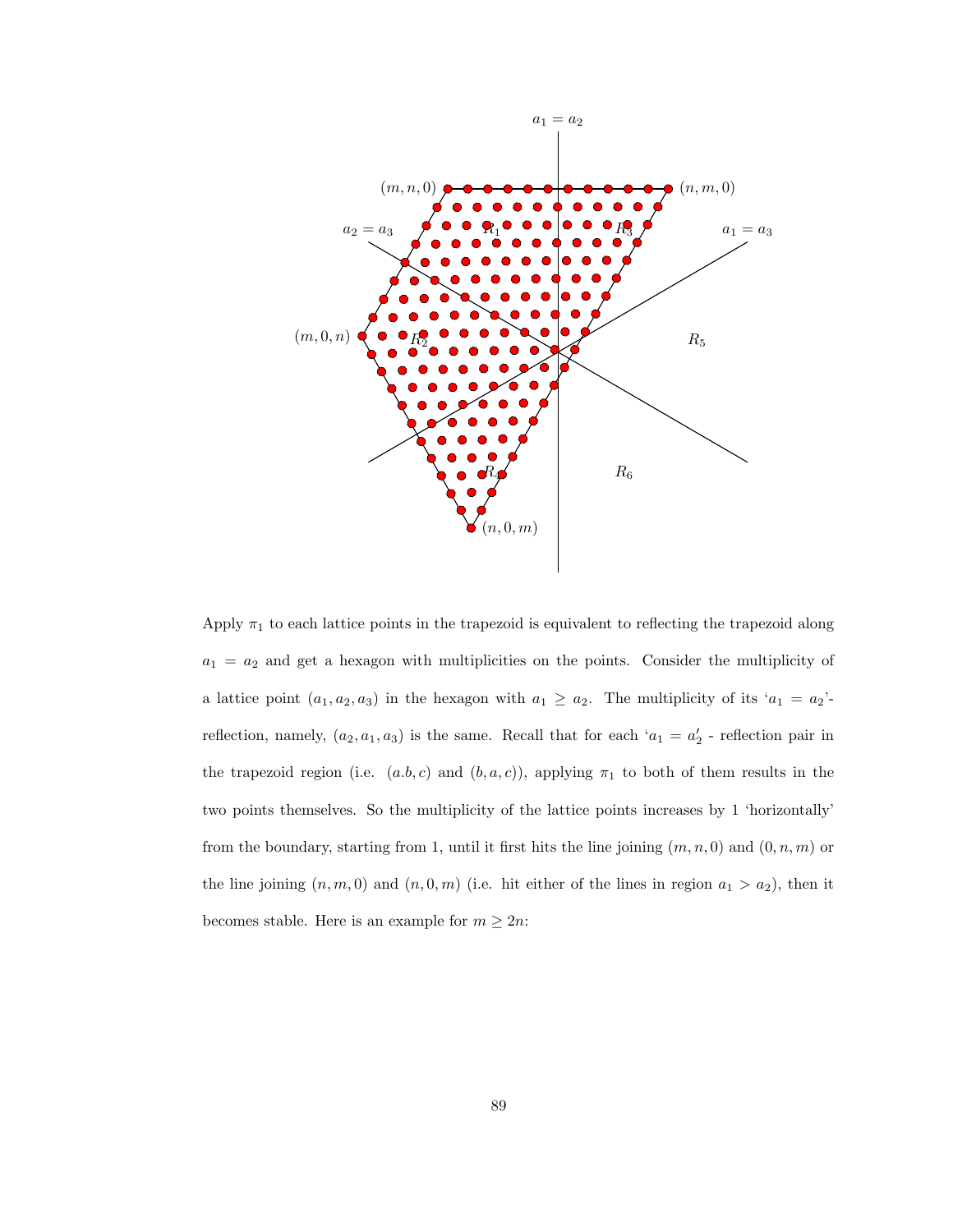

The monomials corresponding to the lattice points on the red boundary have coefficient 1 in the key polynomial, and those monomial corresponding to the lattice points on the blue boundary have coefficient 2 and so on, while those corresponding to the lattice points in the inner most triangle (the orange region) have coefficient  $n + 1$  for  $m \ge 2n$  (and  $m - n + 1$  if  $m\leq 2n).$ 

If we also plot the multiplicity (with  $xy$  -plane being the Coxeter arrangement and  $z$ -axis represents the multiplicity), we get a polytope as follows: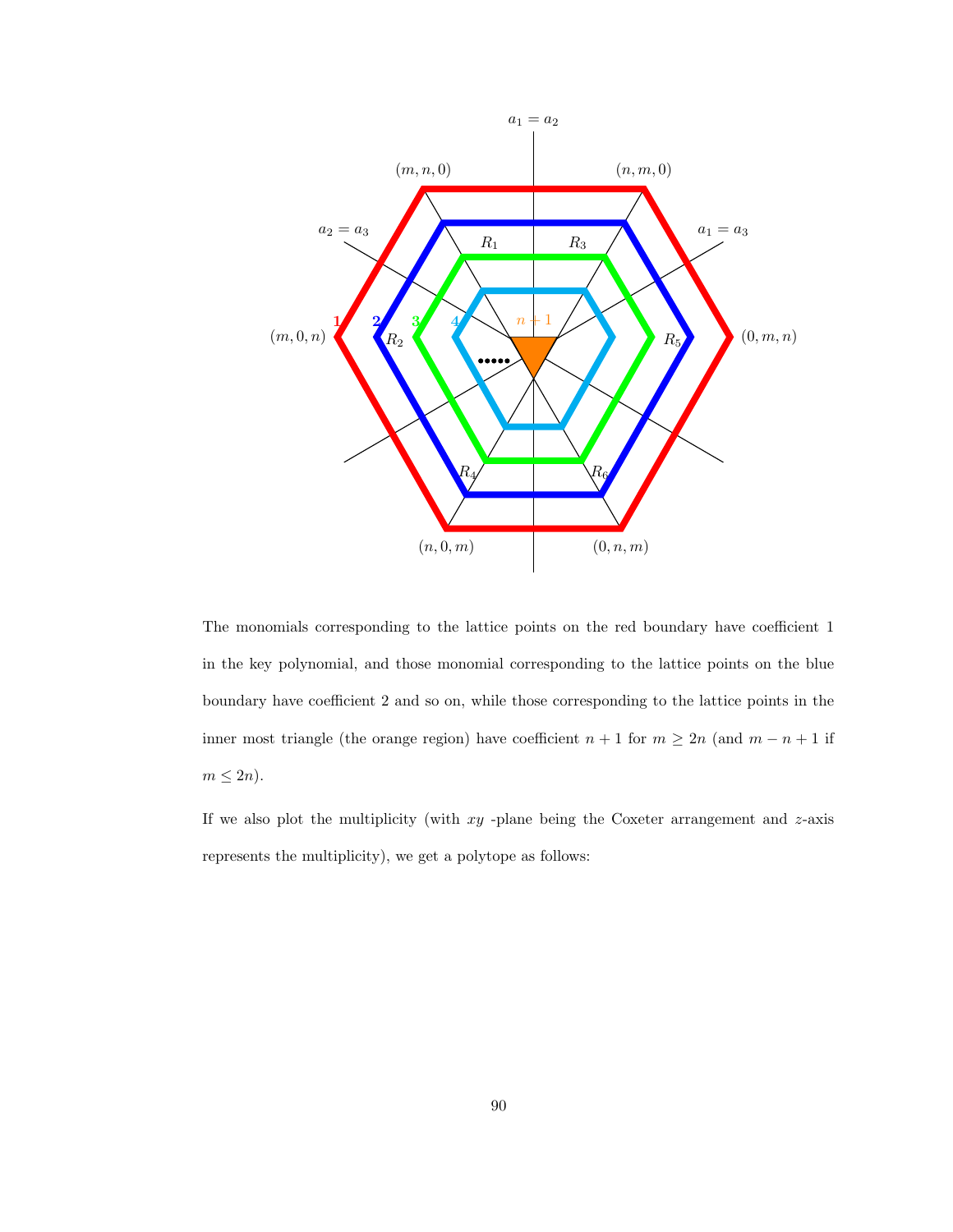

Note: One can also start with  $\pi_{12}$  and apply  $\pi_2$  on each lattice point in the trapezoid corresponding to  $\pi_{12}$  and form  $\pi_{212}$  to check that  $\pi_{121} = \pi_{212}$ .

#### 4.1.2 Demazure atoms and polytopes

In this section, we will discuss how one can obtain a polytope from a Demazure atom. Again, we focus on the case where the shape of the atom is a weak composition of length 3 with at least one zero part.

Let  $\alpha$  be a weak composition with  $\lambda_{\alpha} = (m, n, 0)$ , for some integers  $m \geq n \geq 0$ . Then there are exactly 6 key polynomials obtained from  $\lambda_{\alpha}$ , namely:

$$
x^{\lambda_{\alpha}}, \theta_1 x^{\lambda_{\alpha}}, \theta_2 x^{\lambda_{\alpha}}, \theta_{21} x^{\lambda_{\alpha}}, \theta_{12} x^{\lambda_{\alpha}}, \theta_{121} x^{\lambda_{\alpha}}.
$$

We now plot each of these 6 Demazure atoms in the Coxeter arrangement:

Case 1.  $x^{\lambda_{\alpha}} = x_1^m x_2^n$ , so it corresponds to the point  $(m, n, 0)$  in  $R_1$ :

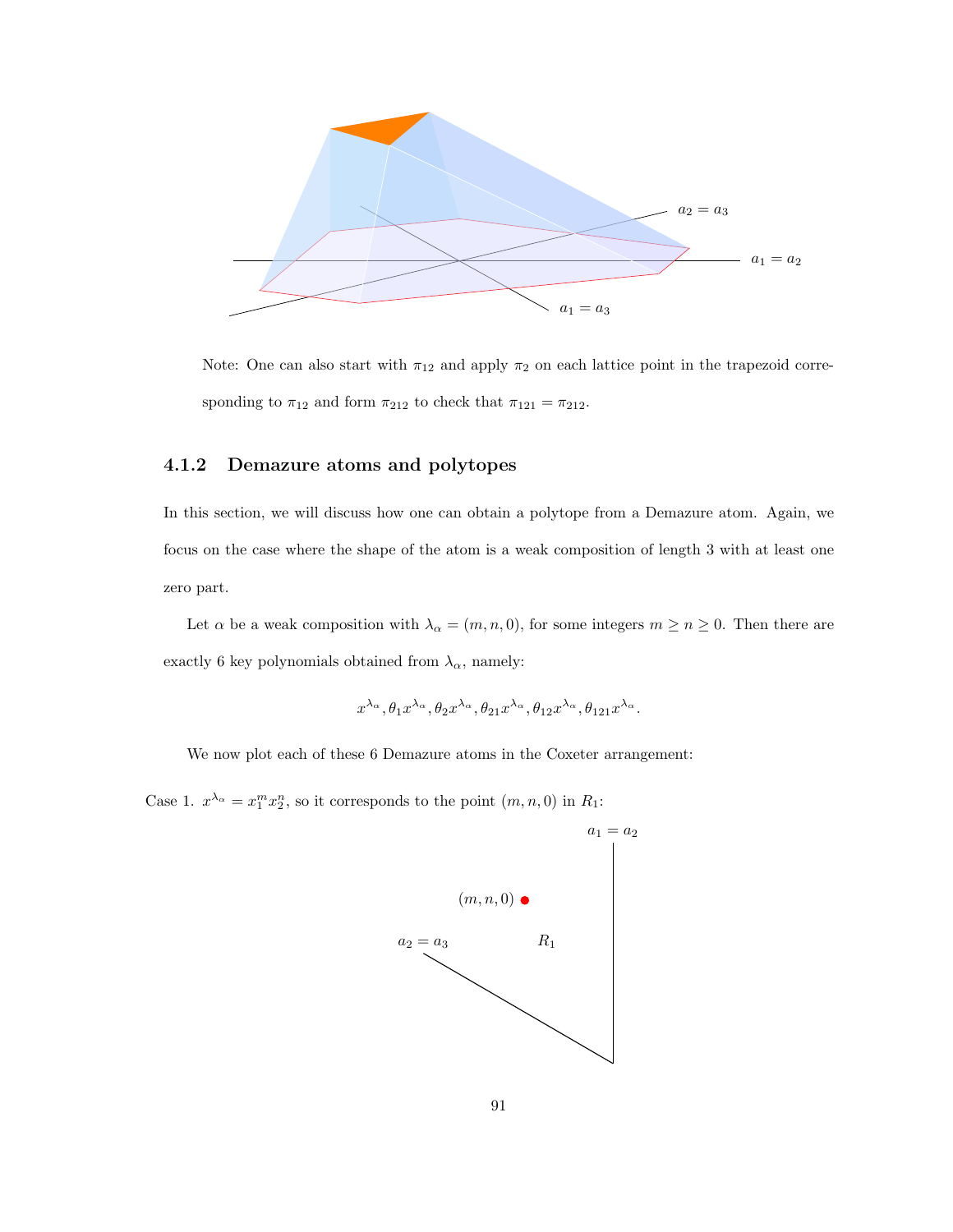Case 2.  $\theta_1 x^{\lambda_\alpha} = \theta_1(x_1^m x_2^n) = x_1^{m-1} x_2^{n+1} + x_1^{m-2} x_2^{n+2} + \cdots + x_1^n x_2^m$ 

Hence each monomial corresponds to a lattice point except  $(m, n, 0)$  (and vice versa) on the line obtained by joining  $(m, n, 0)$  and its reflection along  $a_1 = a_2$ .



This also shows that  $\pi_1 = \theta_1 + 1$ 

Case 3.  $\theta_2 x^{\lambda_\alpha} = \theta_2(x_1^m x_2^n) = x_1^m x_2^{n-1} x_3 + x_1^m x_2^{n-2} x_3^2 + \cdots + x_1^m x_3^n$ 

Therefore it corresponds to the line joining  $(m, n, 0)$  and  $(m, 0, n)$  excluding  $(m, n, 0)$ . That is, each monomial corresponds to a lattice point except  $(m, n, 0)$  (and vice versa) on the line obtained by joining  $(m, n, 0)$  and its reflection along  $a_2 = a_3$ .

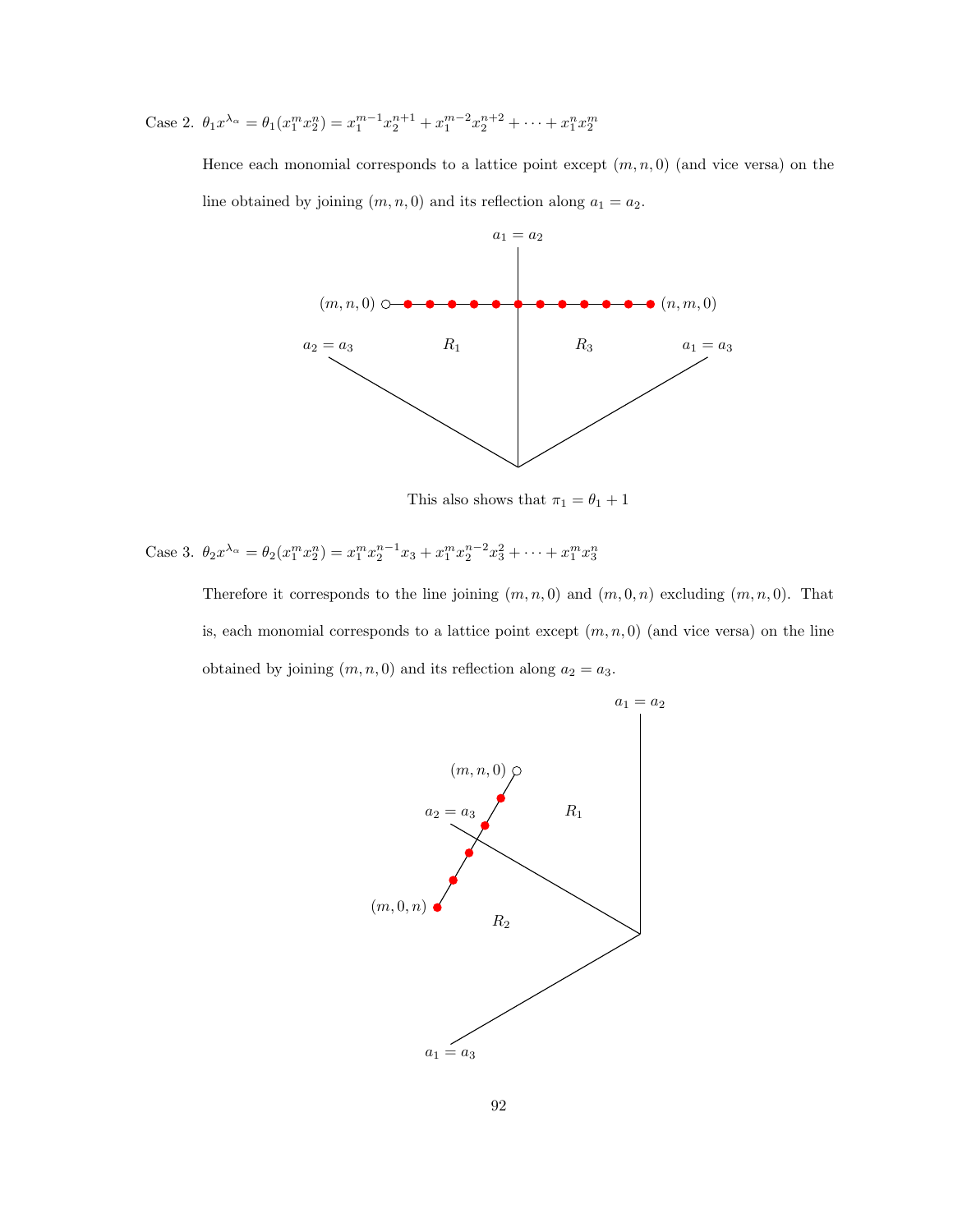### This also shows  $\pi_2 = \theta_2 + 1$

Case 4.  $\theta_{21} x^{\lambda_{\alpha}} = \theta_2 \theta_1 (x_1^m x_2^n) = \theta_2 (x_1^{m-1} x_2^{n+1} + x_1^{m-2} x_2^{n+2} + \dots + x_1^n x_2^m)$ Since  $\theta_2(x_1^{m-1}x_2^{n+1}+x_1^{m-2}x_2^{n+2}+\cdots+x_1^n x_2^m)=\theta_2(x_1^{m-1}x_2^{n+1})+\theta_2(x_1^{m-2}x_2^{n+2})+\cdots+\theta_2(x_1^n x_2^m)$ we can apply the same correspondence in Case 3. for each atom in the summand. Therefore  $\theta_{21} x^{\lambda_{\alpha}}$  corresponds to the  $m - n + 1$  lines obtained by reflecting each lattice point except  $(m, n, 0)$  on the line joining  $(m, n, 0)$  and  $(m, 0, n)$  along  $a_2 = a_3$ . That is, each monomial corresponds to a lattice point (and vice versa) in the 'semi-open' trapezoid obtained by first reflecting  $(m, n, 0)$  along the line  $a_1 = a_2$  followed by reflecting the resulting line along  $a_2 = a_3$ as shown below:





Then reflect the line along  $a_2 = a_3$ :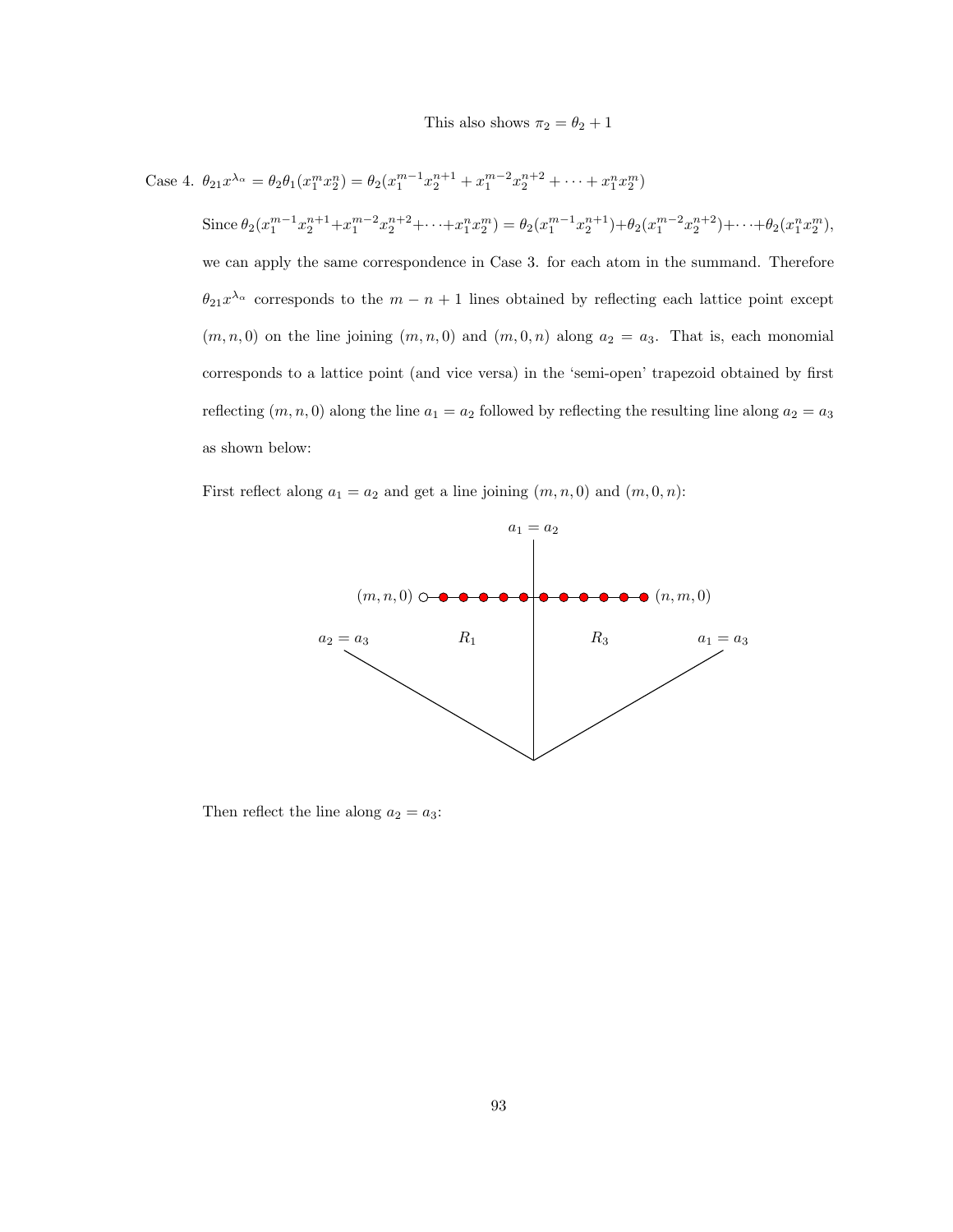

Note that there is another case where the trapezoid does not have any point in  $R_5$  or  $R_6$ :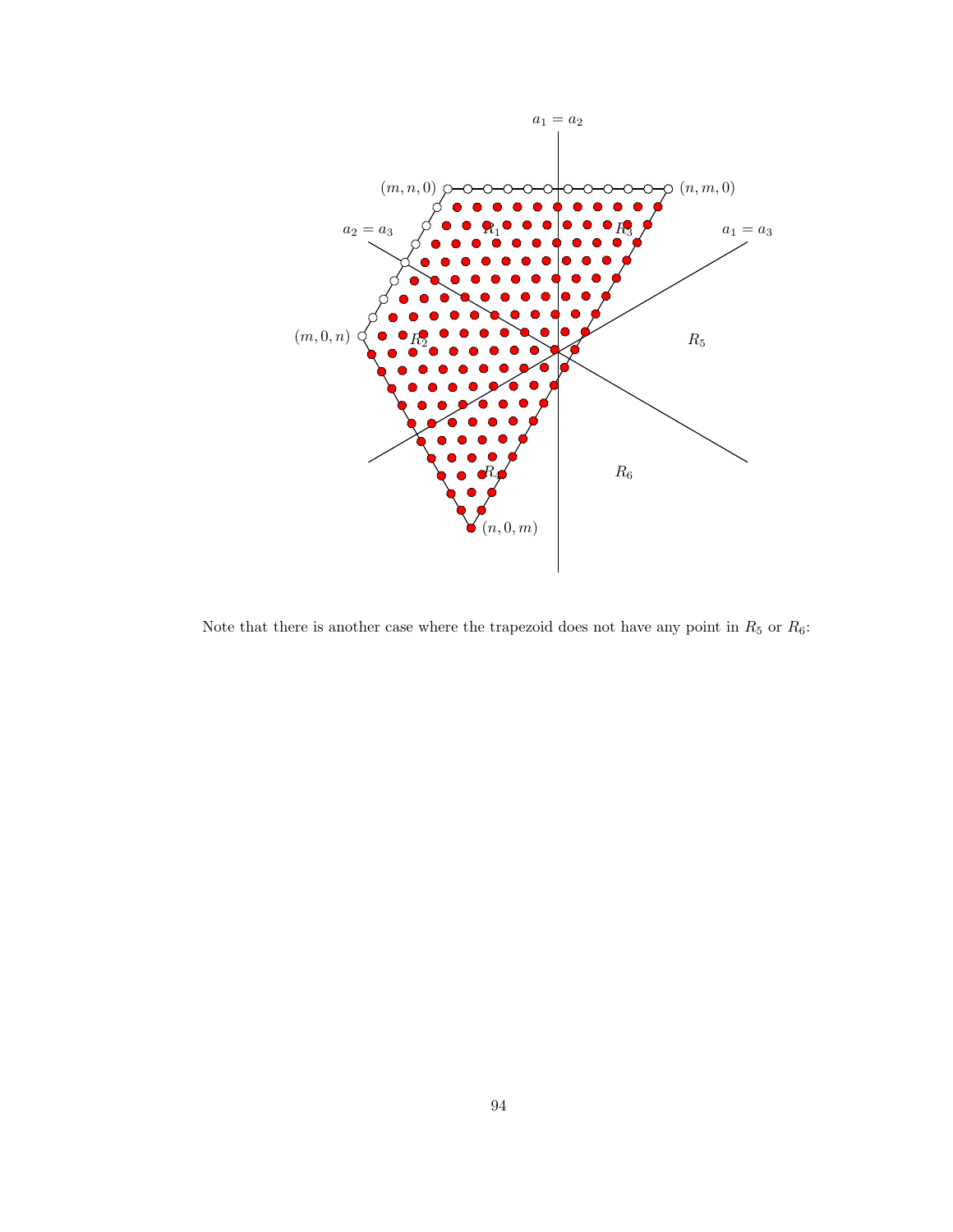

As Case 4 in [Section 4.1.1,](#page-85-0) the trapezoid has at least a point in  $R_5$  or  $R_6$  if and only if  $m \ge 2n$ (one can prove that by locating the mid-point of the line joining  $(n, m, 0)$  and  $(n, 0, m)$ .) Again, we can illustrate  $\pi_{21} = 1 + \theta_1 + \theta_2 + \theta_{21}$ :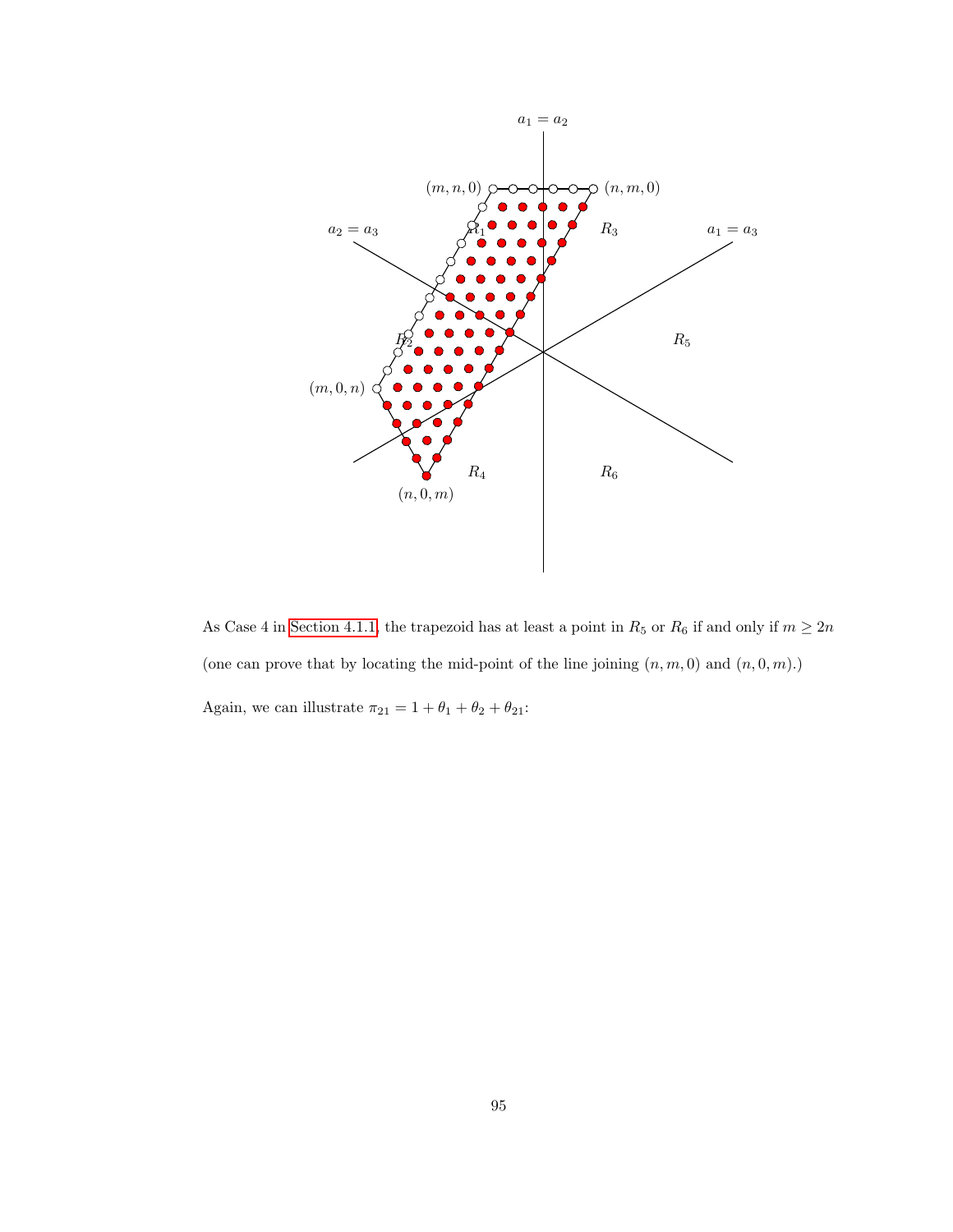

Case 5.  $\theta_{12} x^{\lambda_{\alpha}} = \theta_1 \theta_2 (x_1^m x_2^n) = \theta_1 (x_1^m x_2^{n-1} x_3 + x_1^m x_2^{n-2} x_3^2 + \dots + x_1^m x_3^n)$ 

Similar to Case 4., it corresponds to the lattice points in the semi-open trapezoid formed by first reflecting  $(m, n, 0)$  along  $a_2 = a_3$  followed by reflecting the resulting line along  $a_1 = a_2$ . The trapezoid has at least a point in  $R_4$  or  $R_6$  if and only if  $2n \geq m$ . The trapezoid is as follows (we just shade the region using dotted pattern for convenience, but the actual correspondence should be lattice points in the shaded region including the solid boundaries.):

For  $2n < m$ :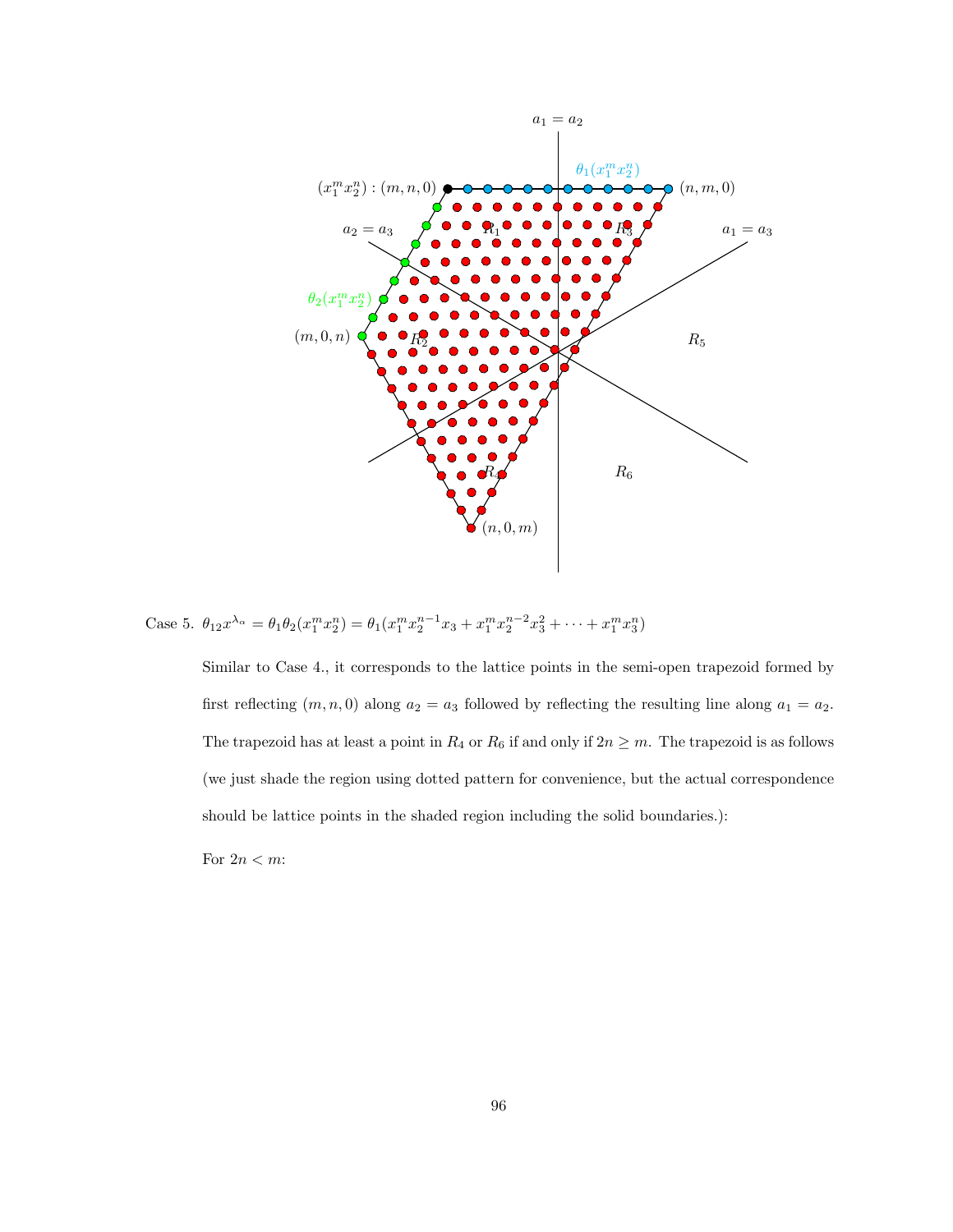

For  $2n \geq m$ :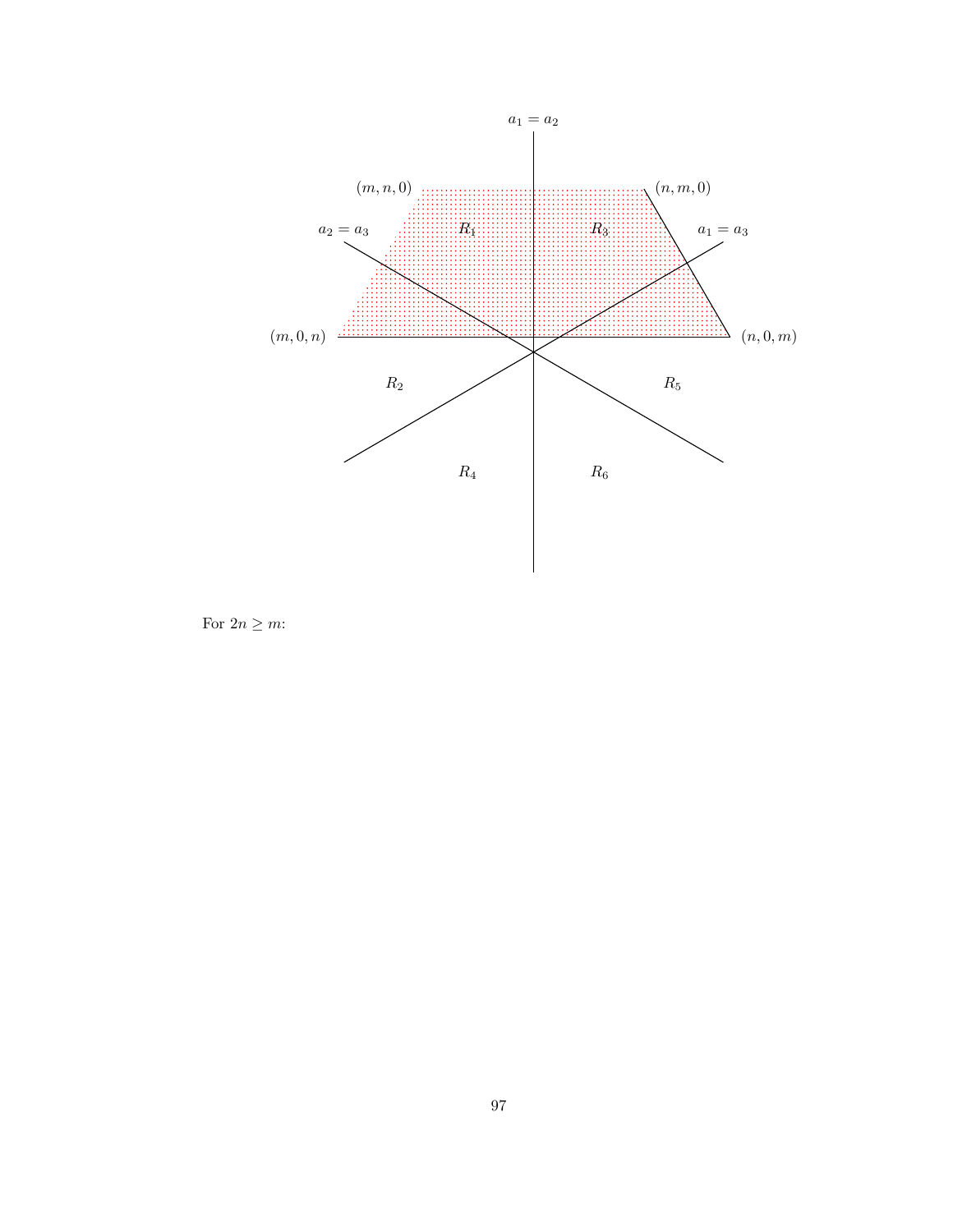

We again illustrate how to decompose  $\pi_{12}$  into  $1 + \theta_1 + \theta_2 + \theta_{12}$ .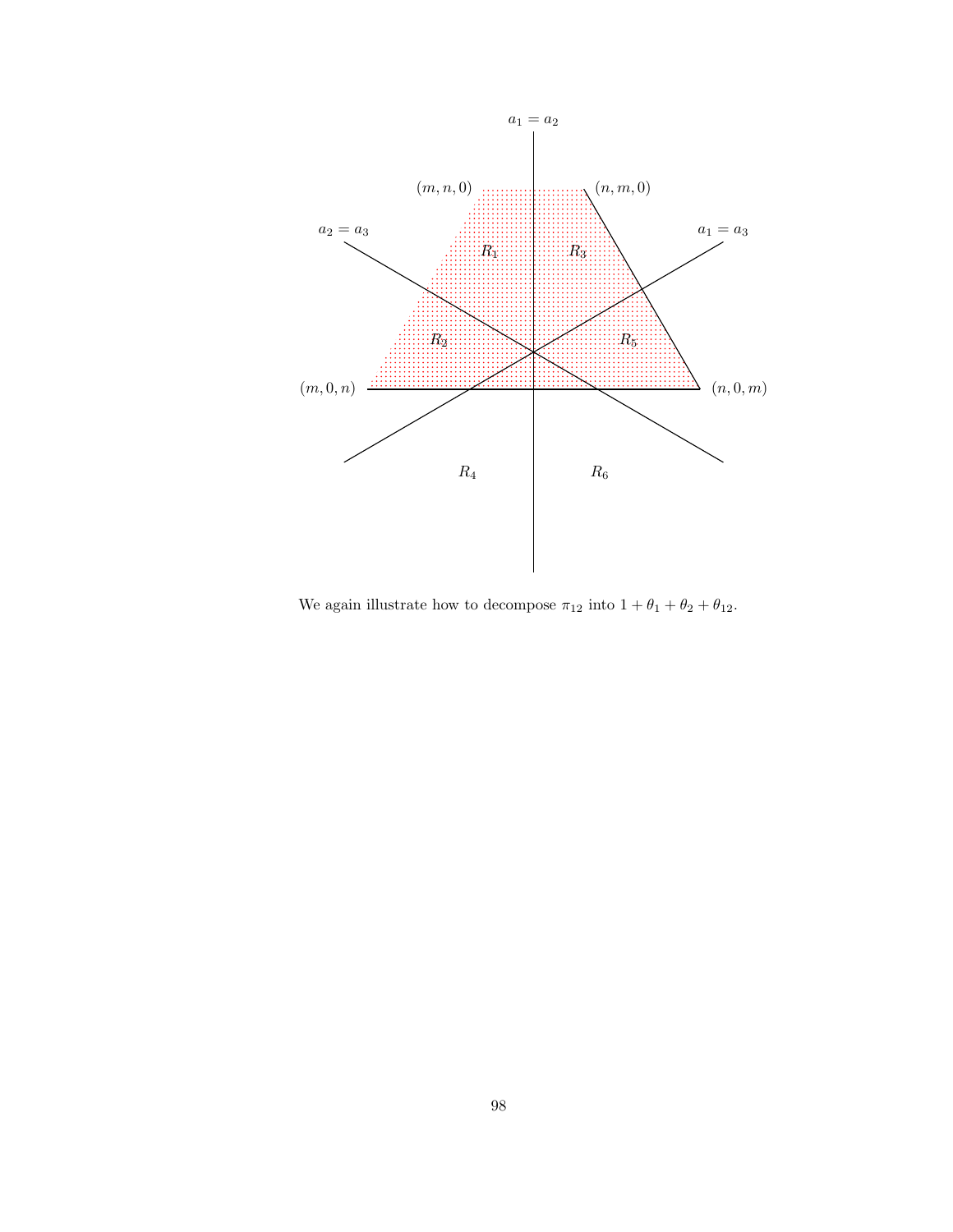

Case 6.  $\theta_{121} x^{\lambda_{\alpha}} = \theta_1 \theta_2 \theta_1(x_1^m x_2^n) = \theta_1(\theta_2 \theta_1(x_1^m x_2^n))$ 

First recall that by [Proposition 2.1](#page-18-0)  $\theta_i s_i = -\theta_i$ , hence  $\theta_i s_i + \theta_i = 0$ .

For example, when  $i = 1$ ,  $\theta_1(x_1^a x_2^b) + \theta_i(x_1^b x_2^a) = 0$  for any and any integers  $a \ge b \ge 0$ . We can plot  $\theta_1(x_1^b x_2^a)$  as:



Now consider  $\theta_{121}(x_1^m x_2^n) = \theta_1(\theta_{21}(x_1^m x_2^n)).$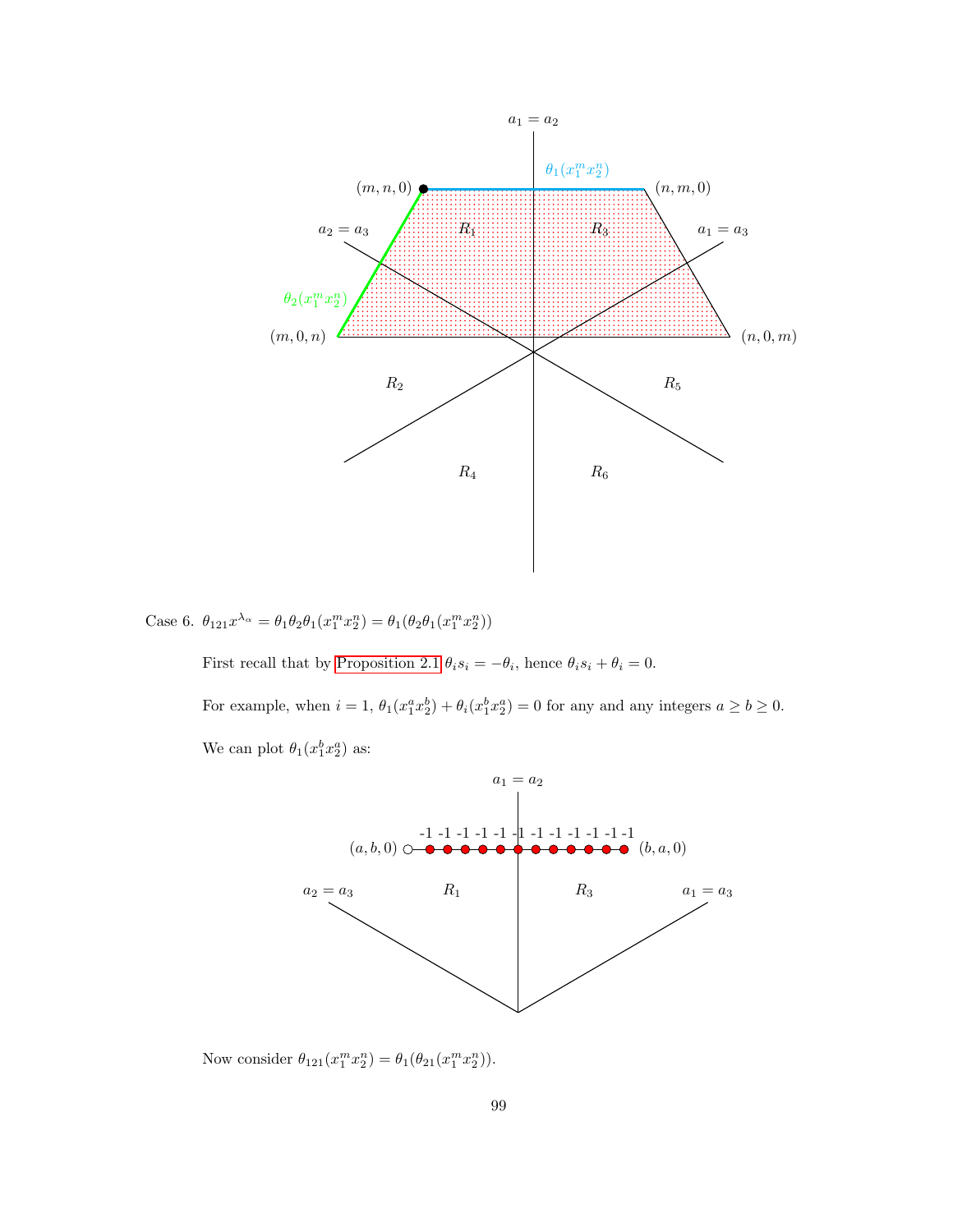By Case 4., we have  $\theta_{21}(x_1^m x_2^n)$  as a trapezoid as follows:



Apply  $\theta_1$  to each lattice points in the semi-open trapezoid is equivalent to reflecting the trapezoid along  $a_1 = a_2$  and get a hexagon with multiplicities on the points. Recall that each " $a_1 = a'_2$  - reflection pair in the trapezoid region (i.e.  $(a.b,c)$  and  $(b,a,c)$ ) vanishes under  $\theta_1$ . Hence the multiplicity stays constant along the horizontal line perpendicular to the line  $a_1 = a_2$ . Here is an example for  $m \geq 2n$ :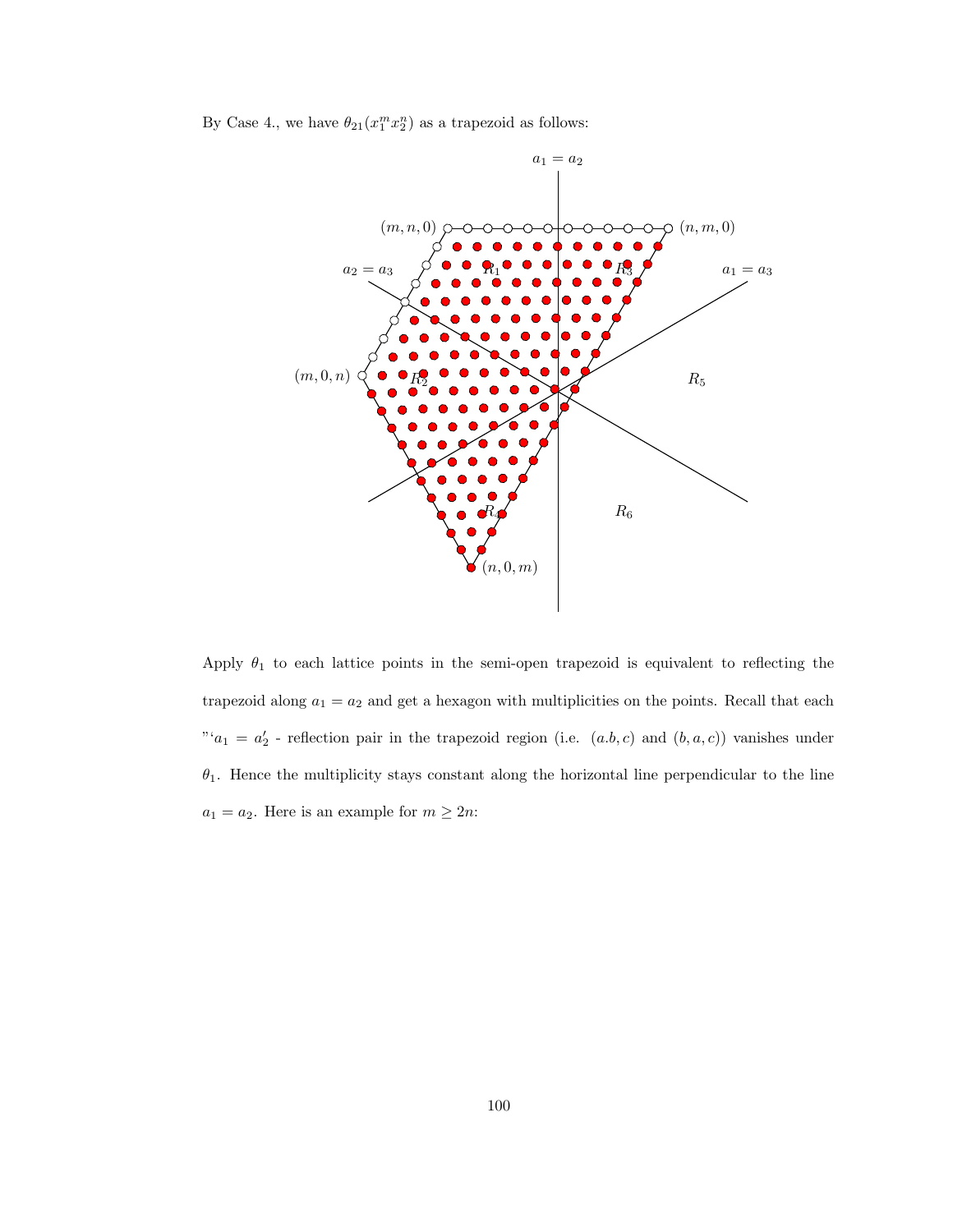

The monomials corresponding to the lattice points on the red boundary have coefficient 1 in the key polynomial, and those monomial corresponding to the lattice points on the blue boundary have coefficient 2 and so on, while those corresponding to the lattice points in the inner most triangle (the orange region) have coefficient n for  $m \ge 2n$  (and  $m - n$  for  $m \le 2n$ ). If we also plot the multiplicity, with  $xy$ -plane being the Coxeter arrangement and  $z$ -coordinates being the multiplicity, we get a polytope similar to the one in Case 6 in [Section 4.1.1](#page-85-0) but with different heights (as not all the multiplicity of the monomials in an atom is the same as those in keys).

One can verify that  $\theta_{121} = \theta_{212}$  by starting with  $\theta_{12}$  instead. Also one can get the decomposition  $\pi_{121} = 1 + \theta_1 + \theta_2 + \theta_{12} + \theta_{21} + \theta_{121}$  by putting the figures shown in this section together.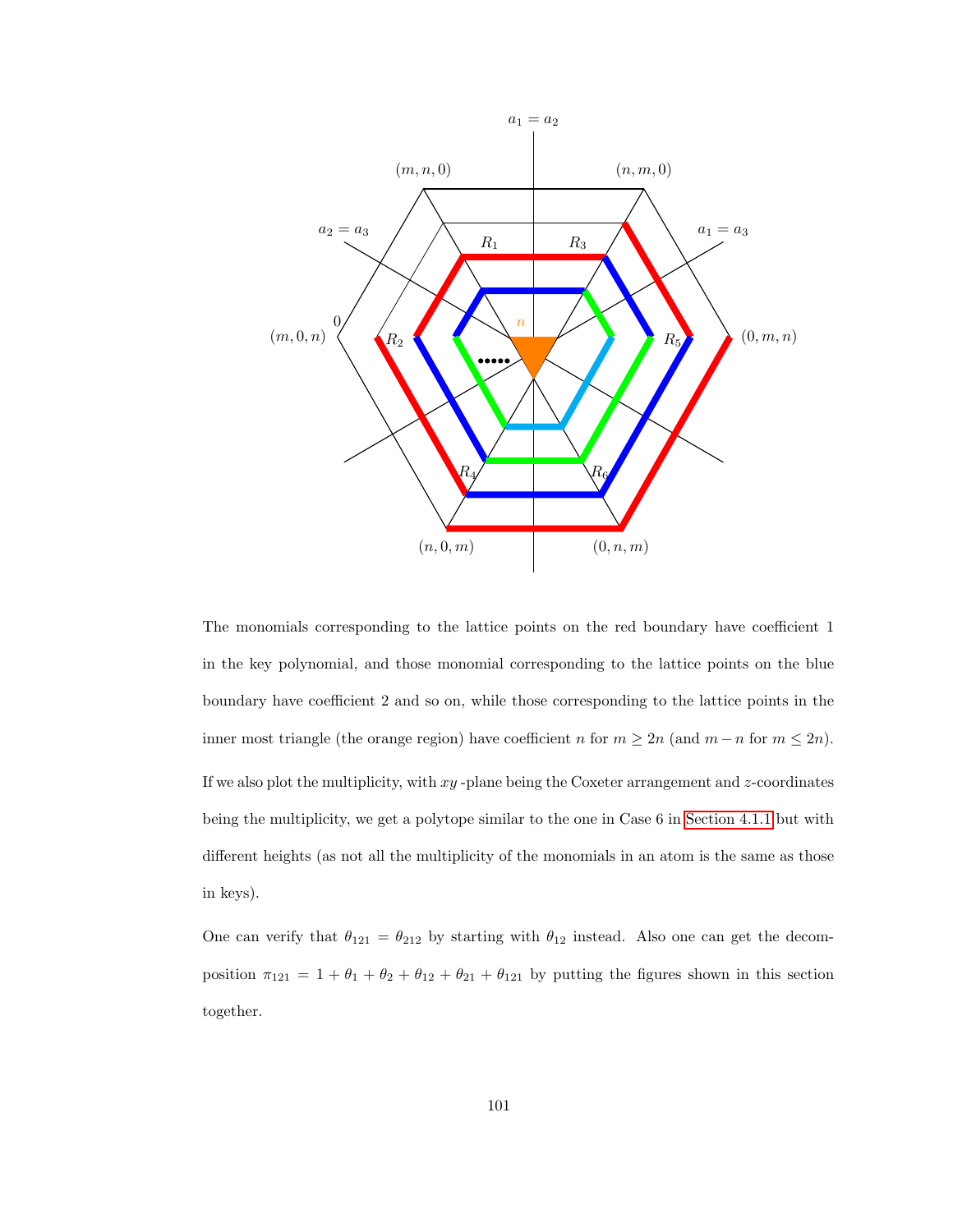## 4.2 Products of two Demazure characters

|                          | $x_1^k x_2^l$ | $\pi_1(x_1^k x_2^l)$ | $\pi_2(x_1^k x_2^l)$ | $\pi_{21}(x_1^k x_2^l)$ | $\pi_{12}(x_1^k x_2^l)$ | $\pi_{121}(x_1^k x_2^l)$ |
|--------------------------|---------------|----------------------|----------------------|-------------------------|-------------------------|--------------------------|
| $x_1^m x_2^n$            | 3.13          | 3.13                 | 3.13                 | 3.13                    | 3.13                    | 3.13/3.18                |
| $\pi_1(x_1^m x_2^n)$     |               | (i)                  | 4.2.1                | 4.2.2                   | (ii)                    | 3.18                     |
| $\pi_2(x_1^m x_2^n)$     |               |                      | (iii)                | (iv)                    | 4.2.3                   | 3.18                     |
| $\pi_{21}(x_1^m x_2^n)$  |               |                      |                      | $(\mathrm{v})$          | 4.2.4                   | 3.18                     |
| $\pi_{12}(x_1^m x_2^n)$  |               |                      |                      |                         | (vi)                    | 3.18                     |
| $\pi_{121}(x_1^m x_2^n)$ |               |                      |                      |                         |                         | 3.18                     |

Let  $m \ge n \ge 0$  and  $k \ge l \ge 0$  be integers.

Table 4.1: Decomposition of products of keys into atoms

In the following sections, we will first state the result and one can verify by expanding both sides directly. We will state some other methods (either using operators or polytopes) to verify or interpret the decomposition in the first two sections. These methods are applicable to all cases.

Also, we denote the indicator function as  $\mathbb{1}_S =$  $\sqrt{ }$  $\int$  $\overline{\mathcal{L}}$ 1 if  $((m, n), (k, l)) \in S$ 0 otherwise.

<span id="page-106-0"></span>4.2.1  $\pi_1(x_1^m x_2^n) \times \pi_2(x_1^k x_2^l)$  $\pi_1(x_1^m x_2^n) \times \pi_2(x_1^k x_2^l) =$  $\sum^{ \min\{m-n,k\} }$  $s=0$ min{  $\sum$  $l, s+n$ }  $t=\max\{0,s-(k-l)\}\$  $x_1^{m+k-s}x_2^{n+l+s-t}x_3^t$  $+$  1<sub>{m-n>k-l}</sub>  $\sum^{\min\{l,(m-n)-(k-l)\}}$  $t=0$  $\theta_1(x_1^{m+l-t}x_2^{k+n}x_3^t)$  $+ \mathbb{1}_{\{l > n\}}$  $\sum^{\min\{l-n,m-n\}}$  $s=0$  $\theta_2(x_1^{m+k-s}x_2^lx_3^{n+s})$ 

We can also use polytopes to verify the atom positivity of  $\pi_1(x_1^m x_2^n) \times \pi_2(x_1^k x_2^l)$ . The polytope corresponding to  $\pi_1(a_1^m x_2^n)$  is the line: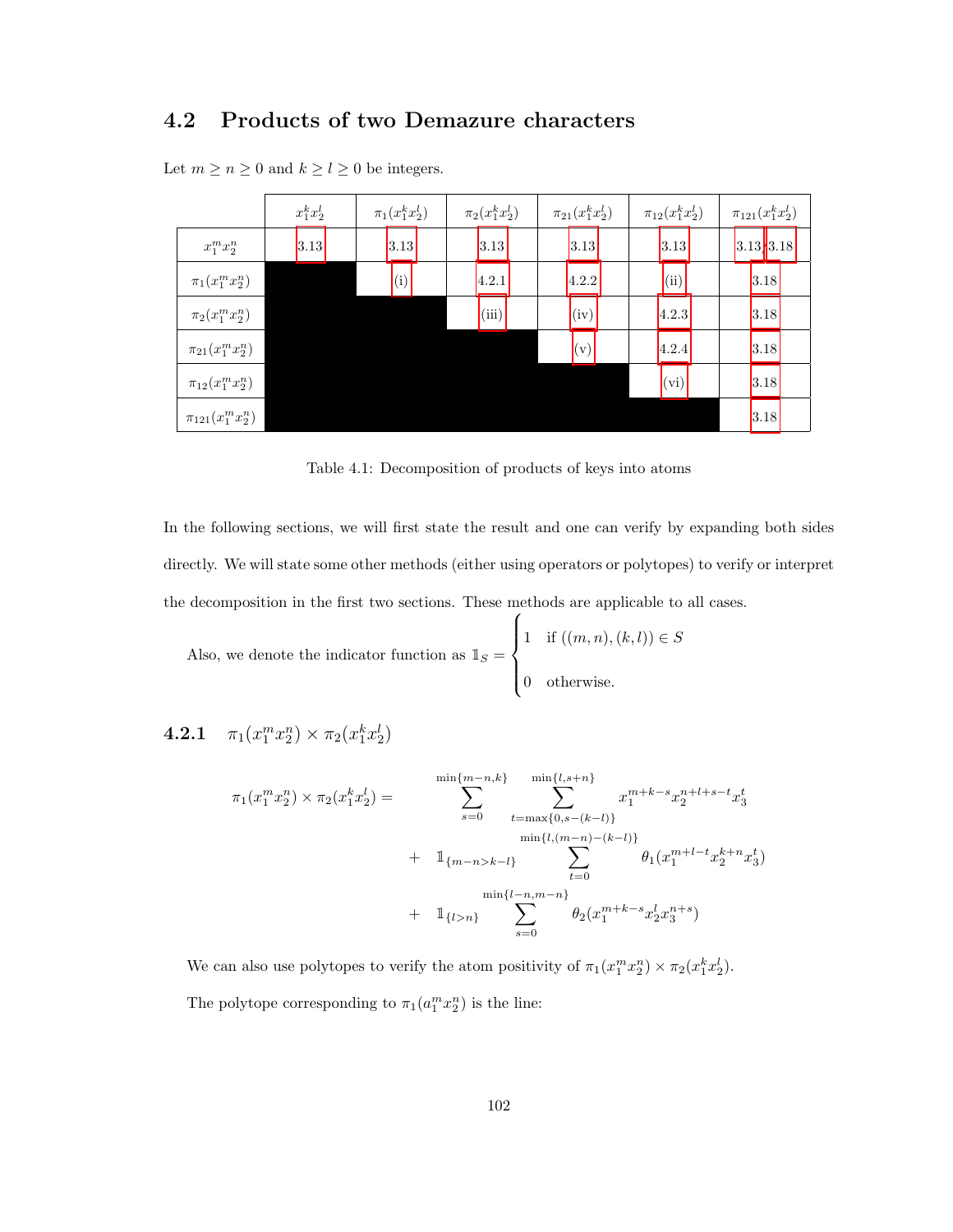

The polytope corresponding to  $\pi_2(a_1^k x_2^l)$  is the line:  $a_1 = a_2$  $a_2 = a_3$   $R_1$  $R_2$  $(k, l, 0)$  $(k, 0, l)$ 

Hence the product is a parallelogram:

 $a_1 = a_3$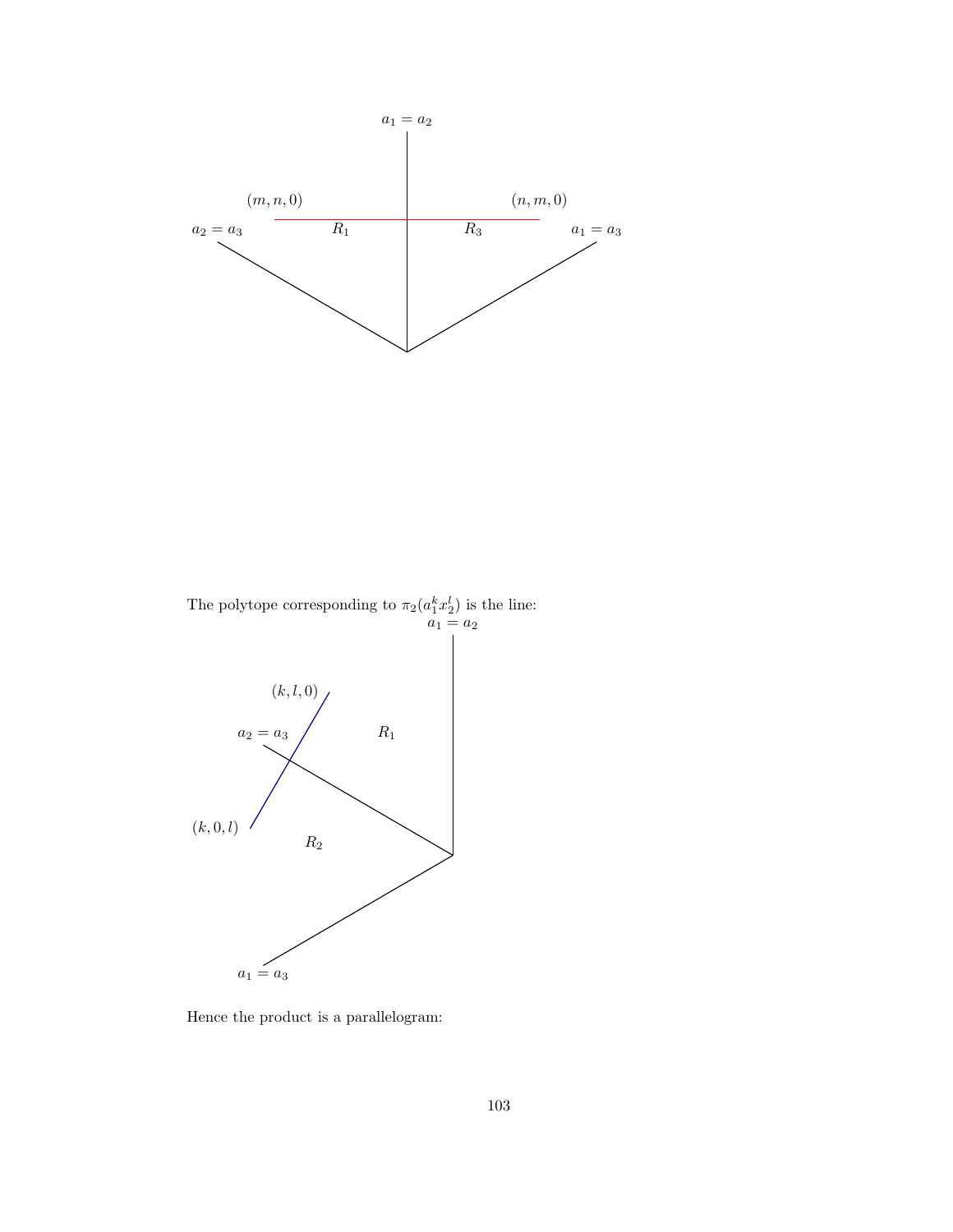

There are different possible positions for the parallelogram:

1. The whole parallelogram lies in  $R_1$ :



This case corresponds to  $m-n\leq k-l$  and  $l\leq n$  in the expansion.

2. The parallelogram lies in  $\mathcal{R}_1$  and  $\mathcal{R}_3:$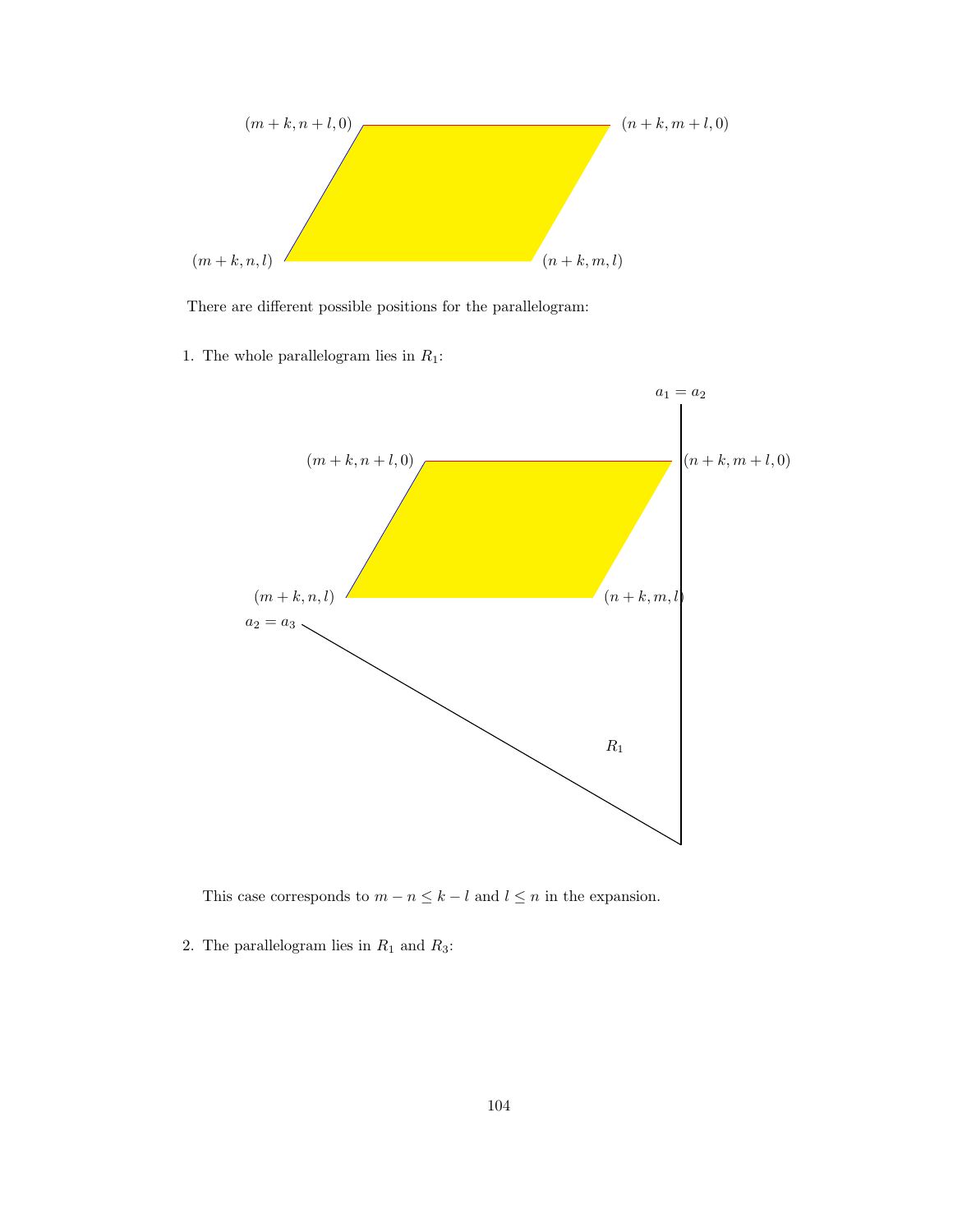

Then we can decompose the parallelogram as:



Here the green region is obtained by applying  $\theta_1$  on each lattice point on the black line. Notice that the black line is in  $R_1$ , meaning that every monomial corresponding to the a lattice point is a dominating monomial.

Hence we can decompose the parallelogram into the yellow region in  $R_1$  and  $\theta_1$  of the black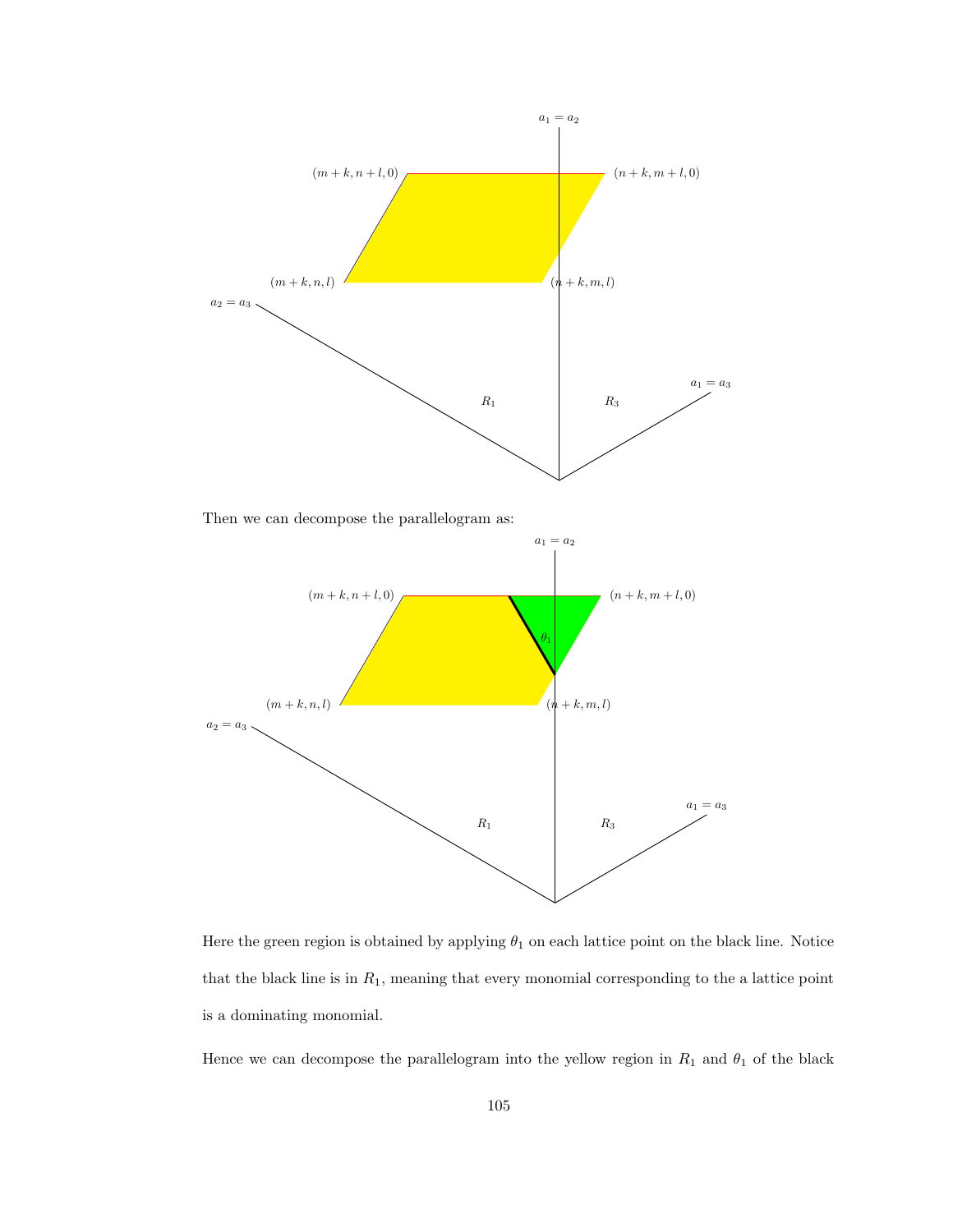line, all of which are positive sum of atoms.

This corresponds to the case when  $m - n > k - l$  and  $l \leq n$ . Note that there are two different cases for the positions for the line  $a_1 = a_2$ , either  $(n + k, m, l)$  is on the left of the line or on the right of the line. They correspond to the two cases in  $\min\{l,(m-n)-(k-l)\}$  in the upper limit of the summation. In fact, one can locate the black line simply by flipping along  $a_1 = a_2$  the boundary of the parallelogram which lies in  $R_3$ .

3. The parallelogram lies in  $R_1$  and  $R_2$ :



This case corresponds to  $m - n \leq k - l$  and  $l > n$  in the expansion.

Similar to the previous case when the parallelogram lies in  $R_1$  and  $R_3$ , we can decompose the parallelogram into the yellow region which corresponds to a sum of dominating monomials and the green region which corresponds to  $\theta_2$  of a sum of dominating monomials (corresponding to the lattice points on the black line obtained by reflecting along the line  $a_2 = a_3$  the 'base'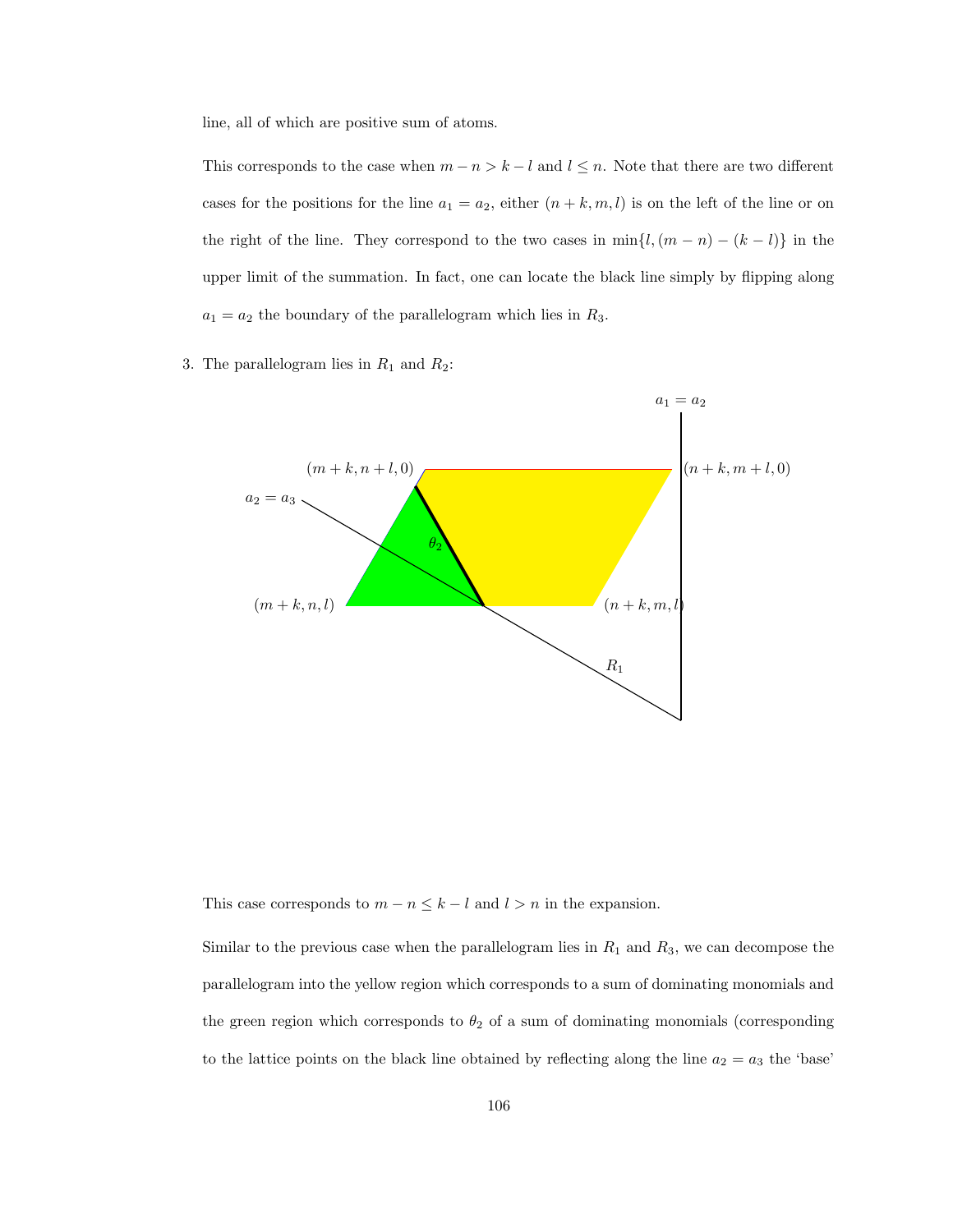of the parallelogram in  $R_2$ .

Again there are also two cases: either  $(n + k, m, l)$  is above or below the line  $a_2 = a_3$ , corresponding to the upper limit  $\min\{l - n, m - n\}$  of the summation in the third summand in the expansion.

4. The parallelogram lies in  $R_1, R_2$  and  $R_3$ :



This case corresponds to  $m - n > k - l$  and  $l > n$  in the expansion and the three regions correspond to the three summands in the expansion.

<span id="page-111-0"></span> $4.2.2$  $\binom{m}{1}x_2^n \times \pi_{21}(x_1^k x_2^l)$ 

We first write the decomposition of  $(x_1^m x_2^n) \times \pi_{121}(x_1^k x_2^l)$  as follows:

$$
(x_1^m x_2^n) \times \pi_{121}(x_1^k x_2^l) = A_0(x) + \theta_1 A_1(x) + \theta_2 A_2(x) + \theta_{21} A_{21}(x) + \theta_{12} A_{12}(x) + \theta_{121} A_{121}(x),
$$

where  $A_I(x) = \sum$  $\lambda \in Par$  $a_{\lambda}^{\{I\}} x^{\lambda}$  with  $a_{\lambda}^{\{I\}} \in \mathbb{Z}$  for  $I \in \{0, 1, 2, 12, 21, 121\}.$ 

By [Theorem 3.18,](#page-81-0)  $(x_1^m x_2^n) \times \pi_{121}(x_1^k x_2^l)$  is key positive and hence atom positive.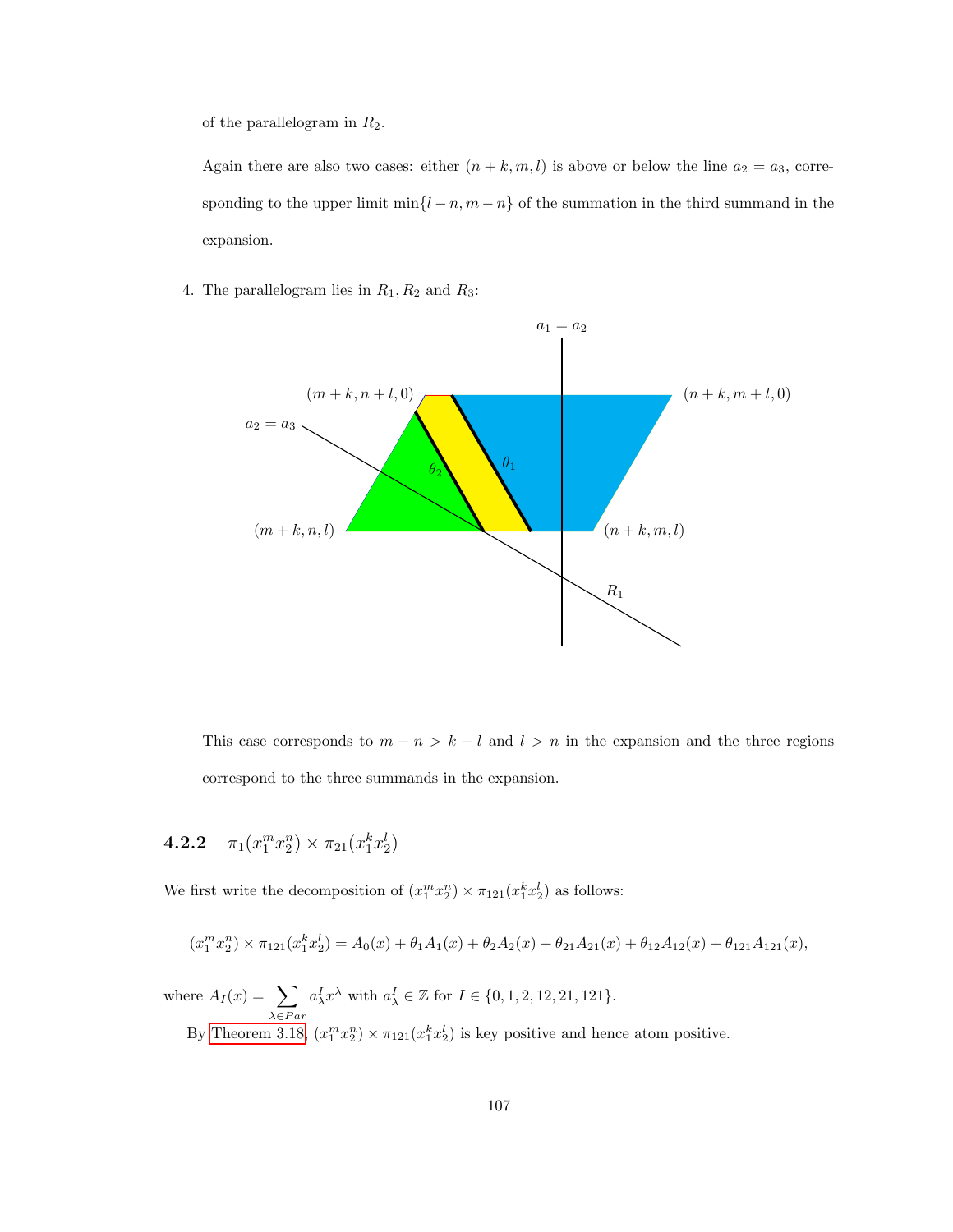i.e.  $A_I(x)$  is a sum of dominating monomials with integer coefficients. Then

$$
\pi_1(x_1^m x_2^n) \times \pi_{21}(x_1^k x_2^l) = \qquad A_0(x) + \sum_{r=0}^{\min\{m,k\}} \sum_{s=\max\{0,r-(n+l)\}}^{\min\{r,m-n,k-l\}} \theta_1(x_1^{m+k-r} x_2^{n+l+s} x_3^{r-s})
$$

$$
+ \theta_2 A_2(x) + \mathbb{1}_{\{\min\{m,k\}\geq n+l\}} \sum_{r=n+l+1}^{\min\{m,k\}} \theta_{12}(x_1^{m+k-r} x_2^r x_3^{n+l})
$$

$$
+ \theta_{21} A_{21}(x) + \mathbb{1}_{\{k>m>n+l\}} \theta_{121}(x_1^k x_2^m x_3^{n+l}).
$$

One can check the coefficients using polytopes as in [Section 4.2.1.](#page-106-0) We will show a case where  $k > m > n + l$  as an example (Note that even  $k > m > n + l$  has several subcases). Other cases can be easily deduced similarly.

 $\pi_{21}(x_1^k x_2^l)$  corresponds to:



So  $\pi_1(x_1^m x_2^n) \times \pi_{21}(x_1^k x_2^l)$  is equivalent to  $m-n+1$  trapezoids along the line perpendicular to  $\ensuremath{\mathnormal{a}}\xspace_1 = \ensuremath{\mathnormal{a}}\xspace_2$  as follows: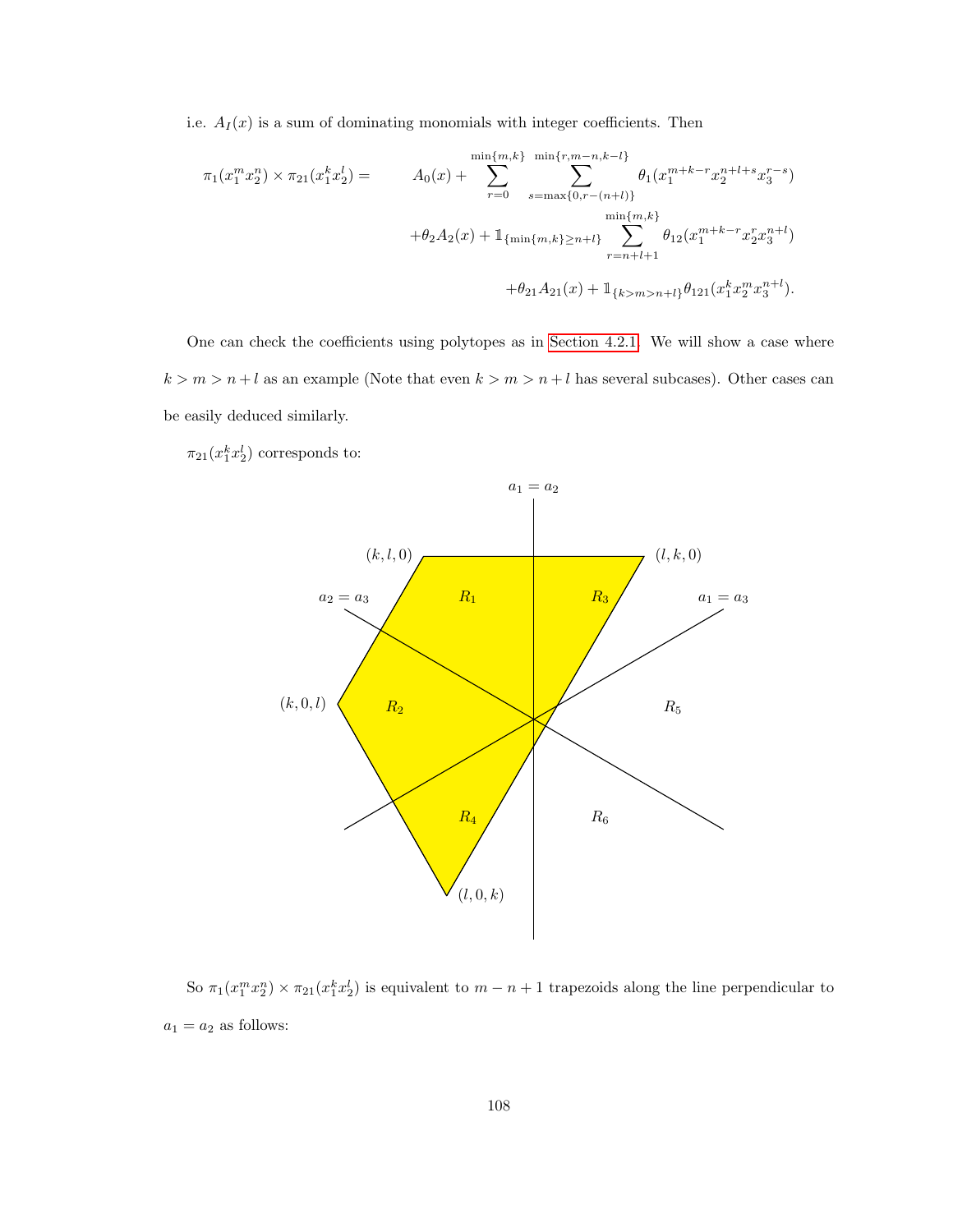



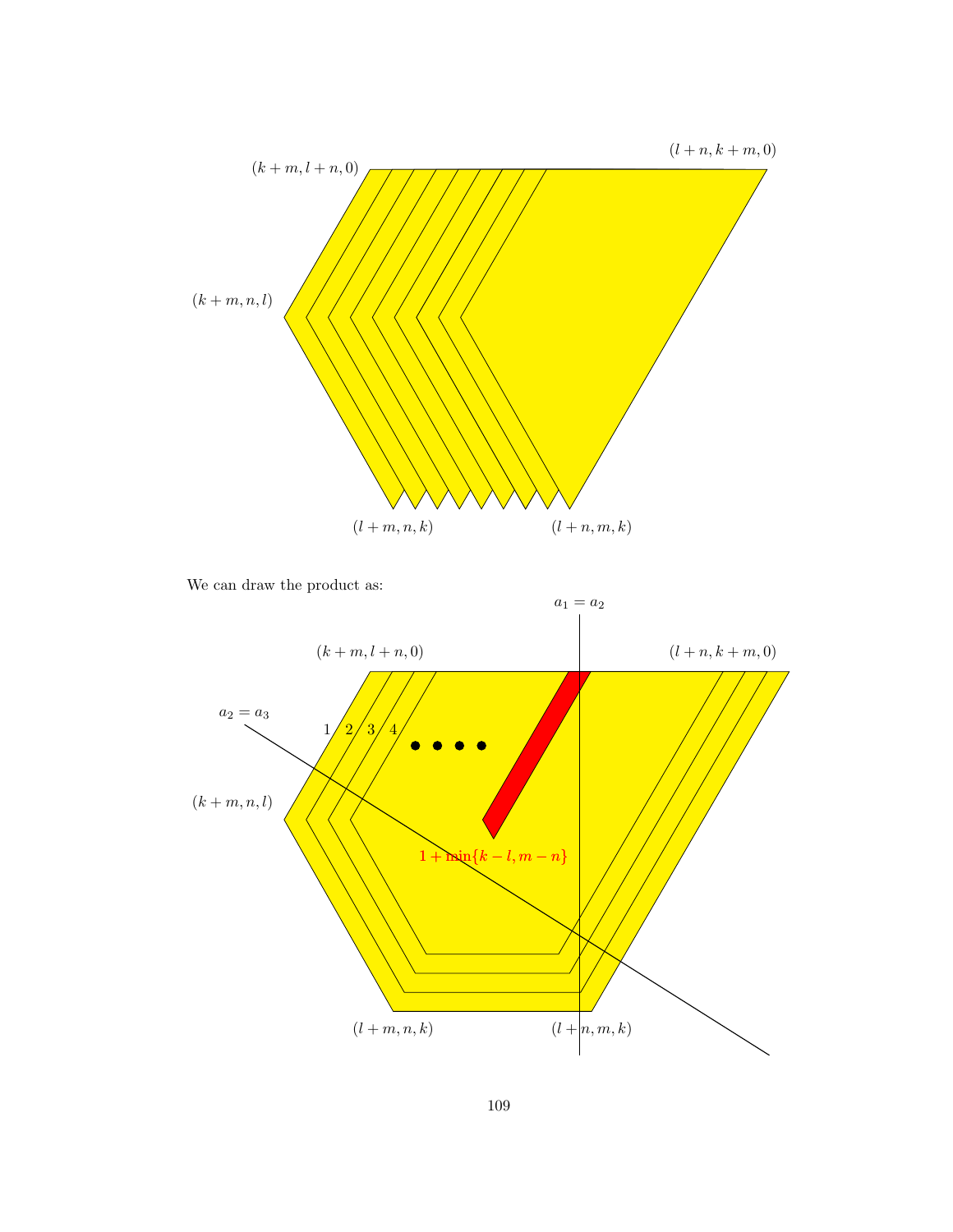Here the number next to each line represents the multiplicity of the lattice points lying on that line (i.e. the number of trapezoids that the lattice point lies, which is also equal to the coefficient of the monomial corresponding to that lattice point) like what we have shown in Case 6. in [Section](#page-85-0) [4.1.1.](#page-85-0) Also all the lattice points in the red region have the maximum multiplicity.

 $a_1 = a_2$  $(k + m, l + n, 0)$   $(l + n, k + m, 0)$  $\theta_1$  $a_2 = a_3$ ö ю  $\theta_2$  $(k+m, n, l)$  $\theta_{12}$   $(k, m, l + n)$  $\theta_{121}$  $(l + m, n, k)$   $(l + n, m, k)$ 

We can now decompose the polytope (with multiplicity) as follows:

One can check that the multiplicity of each lattice point in the original yellow region is at least the multiplicity of the sum of the multiplicities in all other colored regions. This ensures the remaining points in  $R_1$  still corresponds to a positive sum of dominating monomials (i.e.  $A_0$  is a positive sum of some dominating monomials).

We can also check some of the coefficients by using operators.

Suppose

$$
\pi_1(x_1^m x_2^n) \times \pi_{21}(x_1^k x_2^l)
$$
  
=  $B_0(x) + \theta_1 B_1(x) + \theta_2 B_2(x) + \theta_{21} B_{21}(x) + \theta_{12} B_{12}(x) + \theta_{121} B_{121}(x)$ .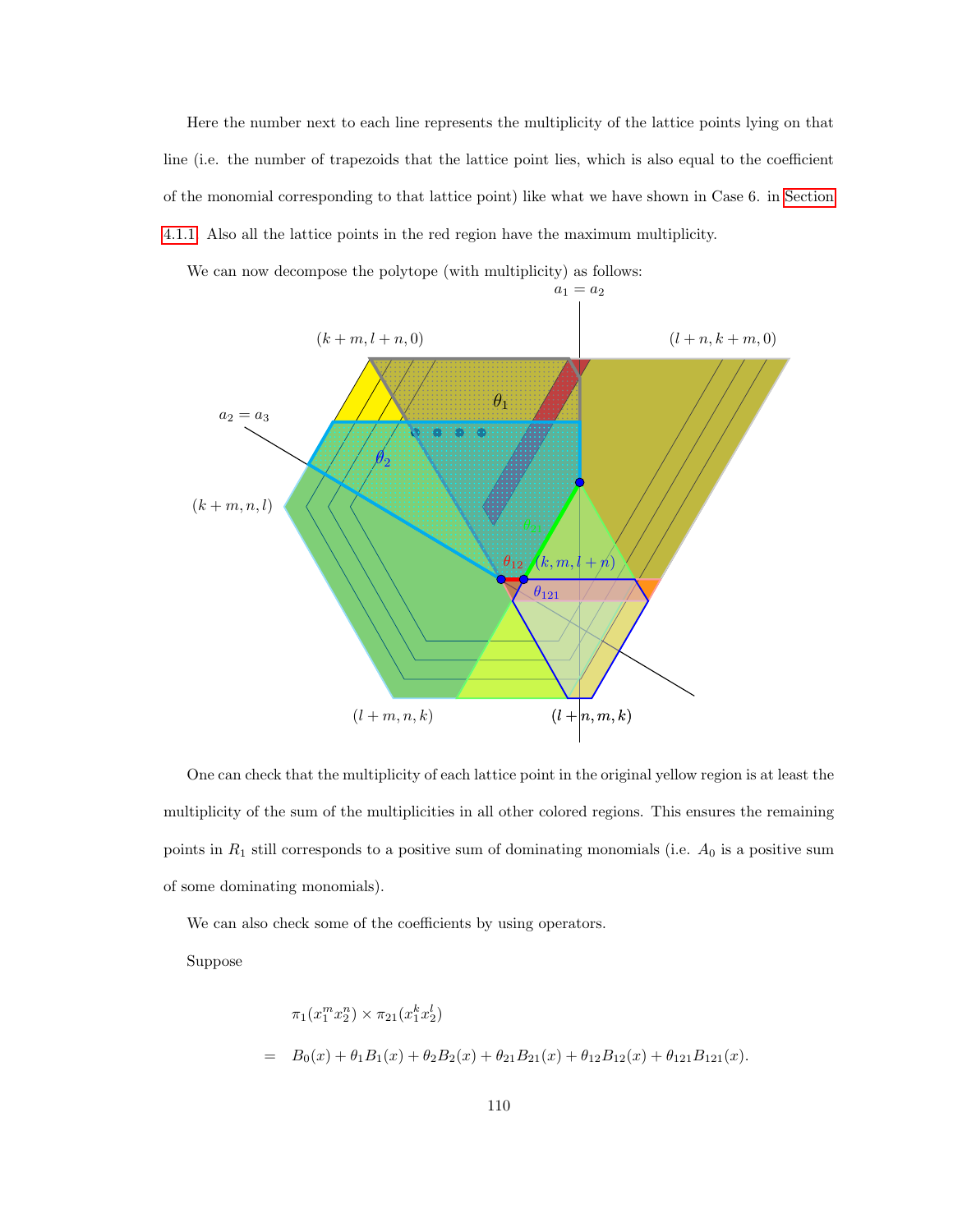By [Lemma 2.6](#page-27-0) and [Proposition 2.1,](#page-18-0) after applying  $\pi_1$  on both sides, we get:

$$
\pi_1(\pi_1(x_1^m x_2^n) \times \pi_{21}(x_1^k x_2^l))
$$
\n
$$
= \pi_1(\pi_{21}(x_1^k x_2^l) \times \pi_1(x_1^m x_2^n))
$$
\n
$$
= \pi_{121}(x_1^k x_2^l) \times \pi_1(x_1^m x_2^n) + s_1 \pi_{21}(x_1^k x_2^l) \times \theta_1 \pi_1(x_1^m x_2^n)
$$
\n
$$
= \pi_{121}(x_1^k x_2^l) \times \pi_1(x_1^m x_2^n)
$$

and

$$
\pi_1(B_0(x) + \theta_1 B_1(x) + \theta_2 B_2(x) + \theta_{21} B_{21}(x) + \theta_{12} B_{12}(x) + \theta_{121} B_{121}(x))
$$
  
= 
$$
\pi_1 B_0(x) + \pi_1 \theta_2 B_2(x) + \pi_1 \theta_{21} B_{21}(x).
$$

Therefore  $\pi_1(\pi_1(x_1^m x_2^n) \times \pi_{21}(x_1^k x_2^l)) = \pi_1 B_0(x) + \pi_1 \theta_2 B_2(x) + \pi_1 \theta_{21} B_{21}(x)$ .

Now apply  $\pi_1$  on both sides of

$$
(x_1^m x_2^n) \times \pi_{121}(x_1^k x_2^l) = A_0(x) + \theta_1 A_1(x) + \theta_2 A_2(x) + \theta_{21} A_{21}(x) + \theta_{12} A_{12}(x) + \theta_{121} A_{121}(x),
$$

we get

$$
\pi_1((x_1^m x_2^n) \times \pi_{121}(x_1^k x_2^l))
$$
  
=  $\pi_1(A_0(x) + \theta_1 A_1(x) + \theta_2 A_2(x) + \theta_{21} A_{21}(x) + \theta_{12} A_{12}(x) + \theta_{121} A_{121}(x))$   
=  $\pi_1 A_0(x) + \pi_1 \theta_2 A_2(x) + \pi_1 \theta_{21} A_{21}(x)$ .

Since

$$
\pi_1((x_1^m x_2^n) \times \pi_{121}(x_1^k x_2^l))
$$
  
=  $\pi_1(x_1^m x_2^n) \times \pi_{121}(x_1^k x_2^l) + s_1(x_1^m x_2^n) \times \theta_1 \pi_{121}(x_1^k x_2^l)$   
=  $\pi_1(x_1^m x_2^n) \times \pi_{121}(x_1^k x_2^l)$ ,

we can conclude that

$$
\pi_1 A_0(x) + \pi_1 \theta_2 A_2(x) + \pi_1 \theta_{21} A_{21}(x) = \pi_1 B_0(x) + \pi_1 \theta_2 B_2(x) + \pi_1 \theta_{21} B_{21}(x).
$$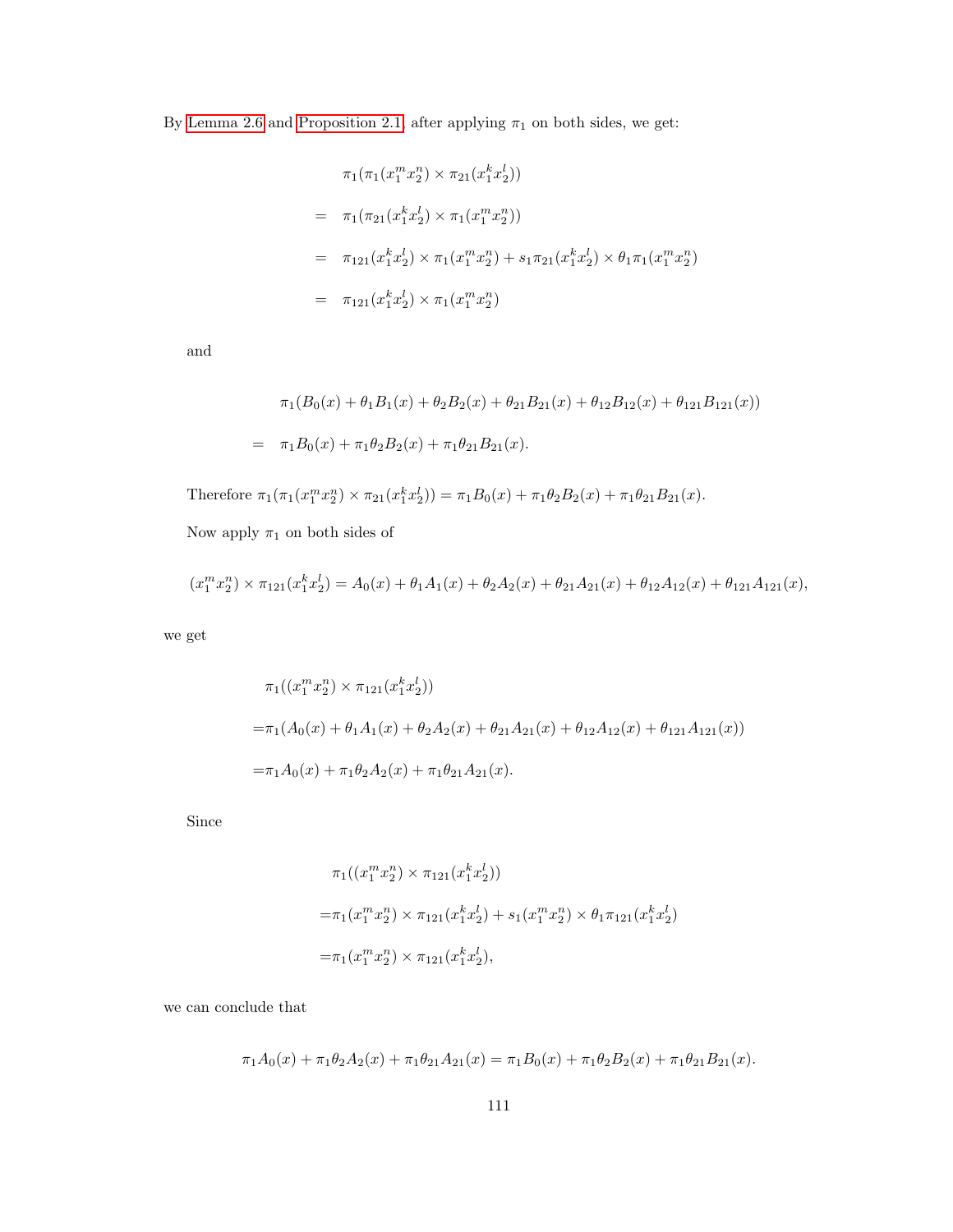Expand both sides as a sum of atoms:

$$
A_0(x) + \theta_1 A_0(x) + \theta_2 A_2(x) + \theta_1 \theta_2 A_2(x) + \theta_{21} A_{21}(x) + \theta_1 \theta_{21} A_{21}(x)
$$
  
=  $B_0(x) + \theta_1 B_0(x) + \theta_2 B_2(x) + \theta_1 \theta_2 B_2(x) + \theta_{21} B_{21}(x) + \theta_1 \theta_{21} B_{21}(x)$ 

and thus

$$
A_0(x) + \theta_1 A_0(x) + \theta_2 A_2(x) + \theta_{12} A_2(x) + \theta_{21} A_{21}(x) + \theta_{121} A_{21}(x)
$$
  
=  $B_0(x) + \theta_1 B_0(x) + \theta_2 B_2(x) + \theta_{12} B_2(x) + \theta_{21} B_{21}(x) + \theta_{121} B_{21}(x)$ .

Since the set of all atoms form a basis by [item 3](#page-33-0) in [Theorem 2.8,](#page-33-1) we have  $A_0 = B_0, A_2 = B_2$ and  $A_{21} = B_{21}$ .

<span id="page-116-0"></span>**4.2.3** 
$$
\pi_2(x_1^m x_2^n) \times \pi_{12}(x_1^k x_2^l)
$$

With the same notation in [Section 4.2.2,](#page-111-0) we have

$$
\pi_2(x_1^m x_2^n) \times \pi_{12}(x_1^k x_2^l)
$$
  
\n
$$
= A_0(x) + \theta_1 A_1(x) + \sum_{r=0}^{\min\{m,k\}} \sum_{s=\max\{l,n,r,(n+l)-r\}}^{\min\{n+k\}} \theta_2(x_1^{m+k+n+l-s-r} x_2^s x_3^r) + \theta_{12} A_{12}(x)
$$
  
\n
$$
+ 1_{\{n+l\geq \max\{m,k\}\}} \sum_{r=m+k-n-l}^{\min\{m,k\}} \theta_2(x_1^{n+l} x_2^{m+k-r} x_3^r) + 1_{\{n+l>k>m\}} \theta_{121}(x_1^{n+l} x_2^k x_3^m).
$$

**4.2.4** 
$$
\pi_{12}(x_1^m x_2^n) \times \pi_{21}(x_1^k x_2^l)
$$

With the same notation in [Section 4.2.2,](#page-111-0) we have

$$
\pi_{12}(x_1^m x_2^n) \times \pi_{21}(x_1^k x_2^l)
$$
  
=  $(1 + \theta_1 + \theta_2)A_0(x) + \theta_{21}A_1(x) + \theta_{12}A_2(x)1_{\{m+l>k>n\}} + \sum_{t=0}^{\min\{m-n,l\}} \theta_{121}(x_1^{m+l-t} x_2^k x_3^{n+t}).$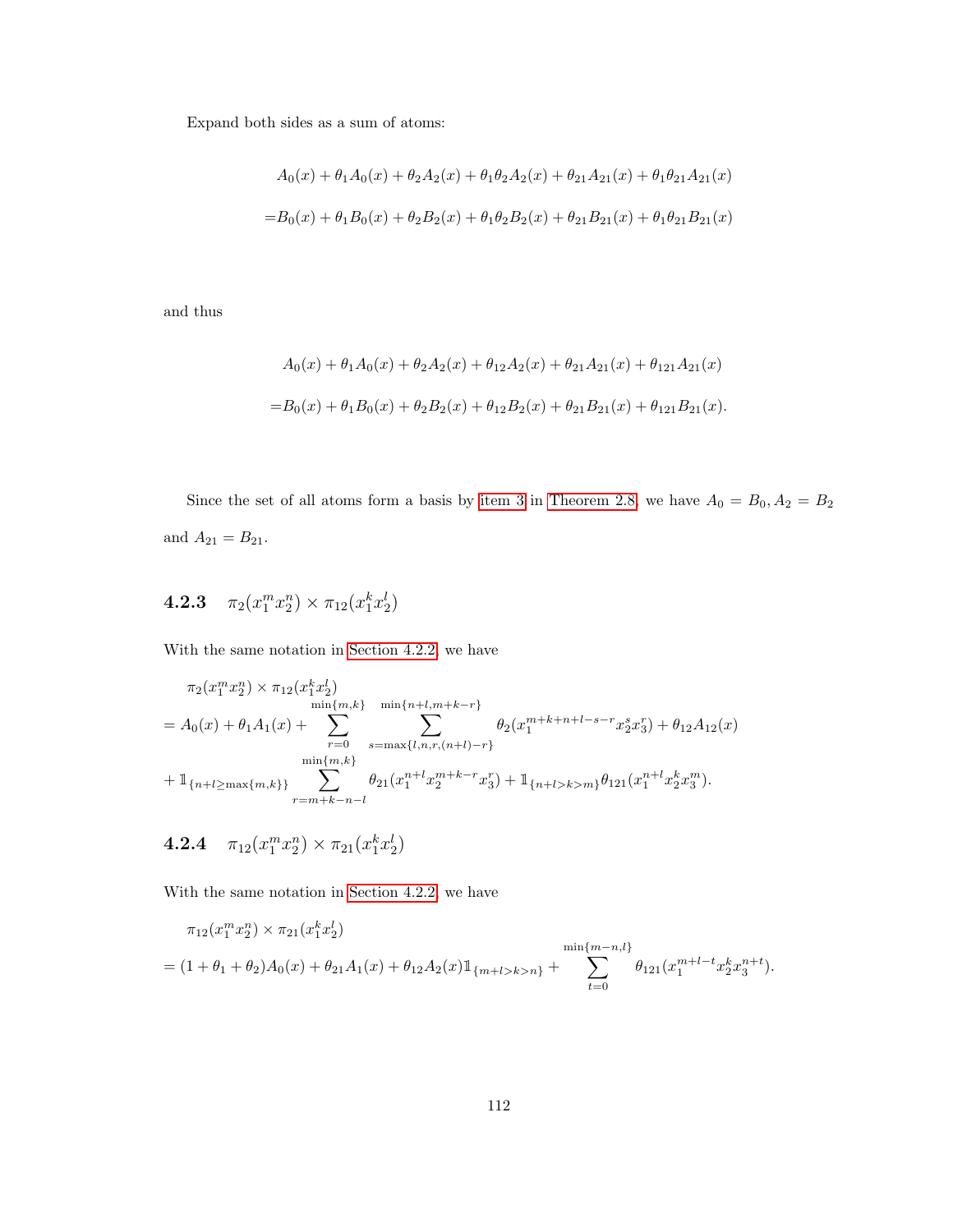## 4.2.5 All other cases in the table

We will complete the verification for all other unknown cases in the tables by applying [Lemma 3.16](#page-80-0) and [Lemma 2.6](#page-27-0) on verified cases.

(i) As

$$
\pi_1(x_1^m x_2^n) \times \pi_1(x_1^k x_2^l)
$$
  
= 
$$
\pi_1(x_1^m x_2^n \times \pi_1(x_1^k x_2^l))
$$
  
= 
$$
\pi_1(x_1^m x_2^n \times x_1^k x_2^l + x_1^m x_2^n \times \theta_1(x_1^k x_2^l)),
$$

result follows by [Theorem 3.13.](#page-74-0)

<span id="page-117-0"></span>(ii)

$$
\pi_1(x_1^m x_2^n) \times \pi_{12}(x_1^k x_2^l)
$$
\n
$$
= \pi_1(x_1^m x_2^n \times \pi_{12}(x_1^k x_2^l))
$$
\n
$$
= \pi_1\Big(x_1^m x_2^n \times (x_1^k x_2^l + \theta_1(x_1^k x_2^l) + \theta_2(x_1^k x_2^l) + \theta_{12}(x_1^k x_2^l))\Big),
$$

result follows by [Theorem 3.13.](#page-74-0)

Alternatively, one can use the fact that

$$
\pi_1(x_1^m x_2^n) \times \pi_{12}(x_1^k x_2^l) = \pi_1(\pi_1(x_1^m x_2^n) \times \pi_2(x_1^k x_2^l)) = \pi_1(\pi_2(x_1^k x_2^l) \times \pi_1(x_1^m x_2^n))
$$
 by putting 
$$
f = \pi_2(x_1^k x_2^l), g = \pi_1(x_1^m x_2^n)
$$
 and  $i = 1$  in Lemma 2.6 and claim  $\pi_1(x_1^m x_2^n) \times \pi_{12}(x_1^k x_2^l)$  is atom positive by applying Lemma 3.16 on

 $\pi_1(x_1^m x_2^n) \times \pi_2(x_1^k x_2^l)$  which is verified as atom positive in [Section 4.2.1.](#page-106-0)

(iii)

$$
\pi_2(x_1^m x_2^n) \times \pi_2(x_1^k x_2^l)
$$
  
=  $\pi_2(x_1^m x_2^n \times \pi_2(x_1^k x_2^l))$   
=  $\pi_2(x_1^m x_2^n \times x_1^k x_2^l + x_1^m x_2^n \times \theta_2(x_1^k x_2^l)),$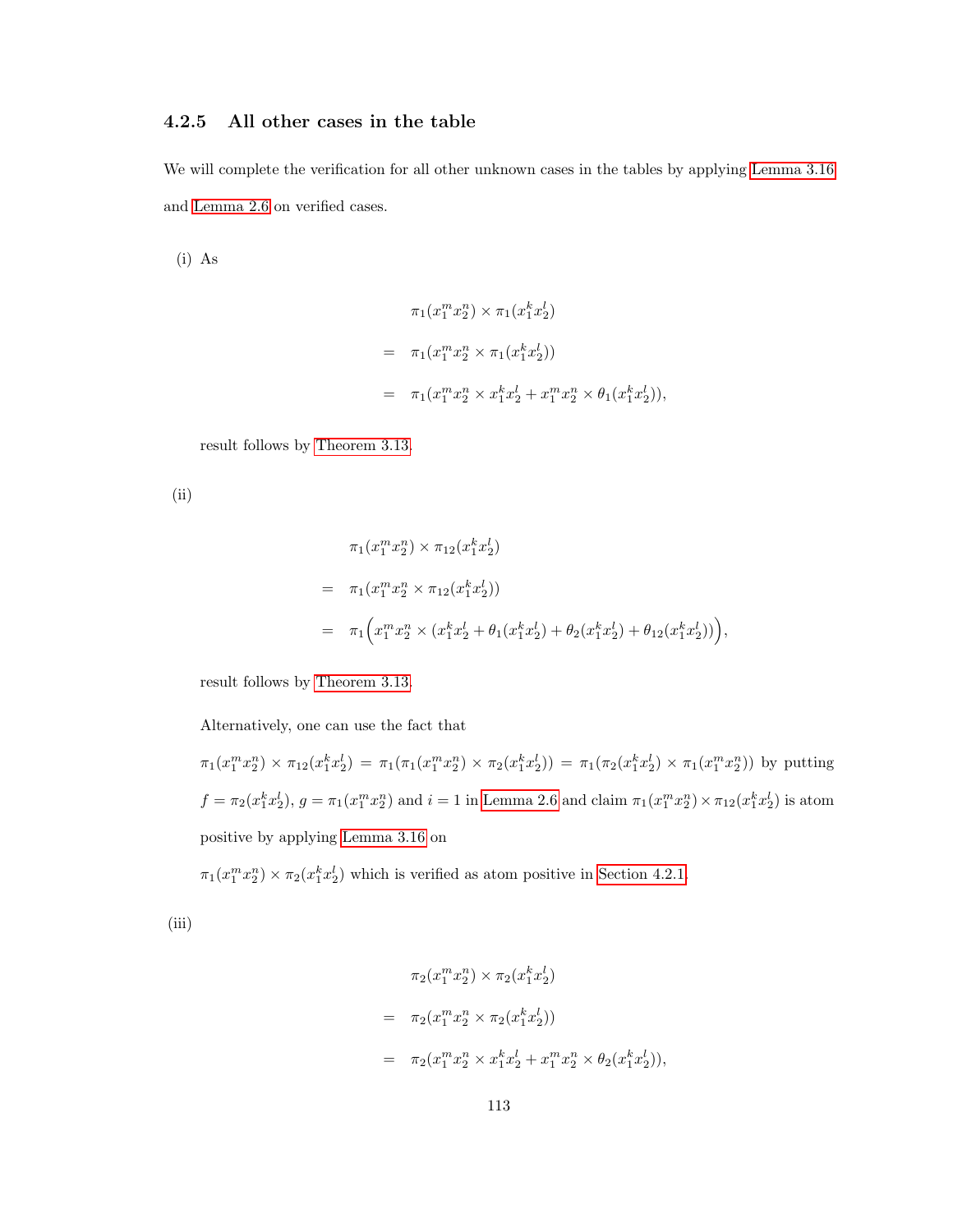result follows by [Theorem 3.13.](#page-74-0)

(iv) As

$$
\pi_2(x_1^m x_2^n) \times \pi_{21}(x_1^k x_2^l)
$$
  
= $\pi_2(x_1^m x_2^n \times \pi_{21}(x_1^k x_2^l))$   
= $\pi_2(x_1^m x_2^n \times x_1^k x_2^l + x_1^m x_2^n \times \theta_1(x_1^k x_2^l) + x_1^m x_2^n \times \theta_2(x_1^k x_2^l) + x_1^m x_2^n \times \theta_{21}(x_1^k x_2^l))$ 

and result follows by [Theorem 3.13.](#page-74-0)

Similar to [Case \(ii\),](#page-117-0) one can also use the fact that

$$
\pi_2(x_1^m x_2^n) \times \pi_{21}(x_1^k x_2^l) = \pi_2(\pi_2(x_1^m x_2^n) \times \pi_1(x_1^k x_2^l)) = \pi_2(\pi_1(x_1^k x_2^l) \times \pi_2(x_1^m x_2^n))
$$
  
and claim  $\pi_1(x_1^m x_2^n) \times \pi_{12}(x_1^k x_2^l)$  is atom positive.

- (v)  $\pi_{21}(x_1^m x_2^n) \times \pi_{21}(x_1^k x_2^l) = \pi_2(\pi_1(x_1^m x_2^l) \times \pi_{21}(x_1^k x_2^l)$  and result follows by the case in [Section](#page-111-0) [4.2.2.](#page-111-0)
- (vi)  $\pi_{12}(x_1^m x_2^n) \times \pi_{12}(x_1^k x_2^l) = \pi_1(\pi_2(x_1^m x_2^l) \times \pi_{12}(x_1^k x_2^l)$  and result follows by the case in [Section](#page-116-0) [4.2.3.](#page-116-0)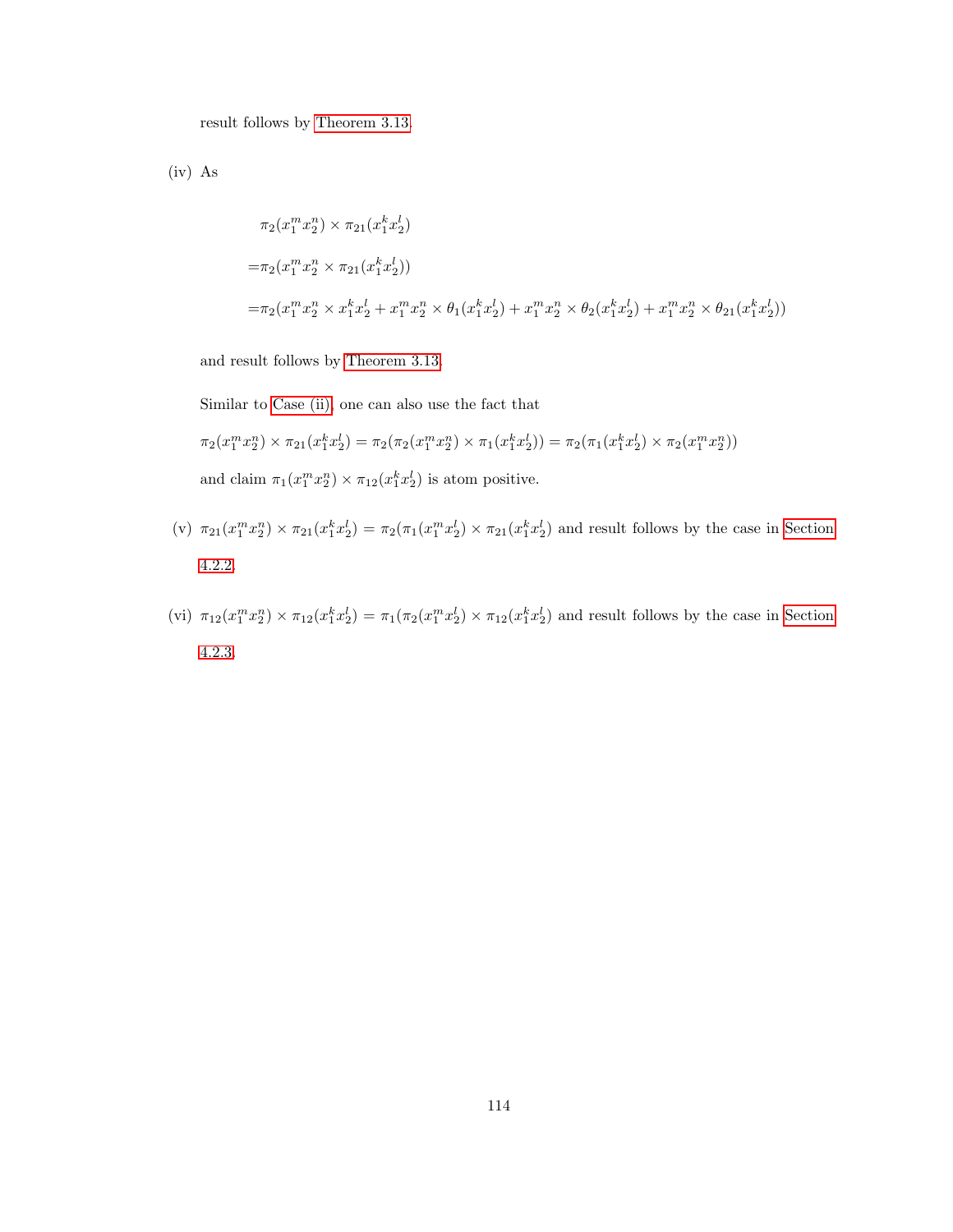## Appendix A

## Bijection between LRS and LRK

We will illustrate the map  $\phi$  in Section 6 in [\[3\]](#page-123-0) without proof. The definition and examples are mostly adapted from [\[3\]](#page-123-0).

**Definition A.1.** A word  $w = w_1w_2w_3...$  is called contre-lattice if for any initial sequence  $w_1...w_i$ , there are at least as many occurrences of the number k as the number of  $k-1$  for each  $1 < k \leq$  $\max\{w_m: 1 \leq m \leq i\}$ . We call w a regular contre-lattice word if w is contre-lattice and contains the number 1.

Example 19. 3231321 is a regular contre-lattice word while 3132321 is not.

**Definition A.2.** Let  $\delta, \gamma$  be weak compositions. A Littlewood-Richardson skew skyline tableau (LRS) of shape  $\delta/\gamma$  is an SSAF of shape  $\delta/\gamma$  with basement entry of the i<sup>th</sup>-column is  $b_i = 2n + 1 - i$ , where  $n = l(\delta) = l(\gamma)$ , whose reading word (obtained by reading the entries in the cells in ascending reading order) is a regular contre-lattice word. We use  $\text{LRS}(n)$  to denote the set of LRS with entries in  $[n]$ .

**Definition A.3.** Let  $\delta, \gamma$  be weak compositions. A Littlewood-Richardson skew key (LRK) of shape  $\delta/\gamma$  is an SSAF of shape  $\delta/\gamma$  with basement entry of the i<sup>th</sup>-column is  $b_i = n + i$ , where  $n = l(\delta)$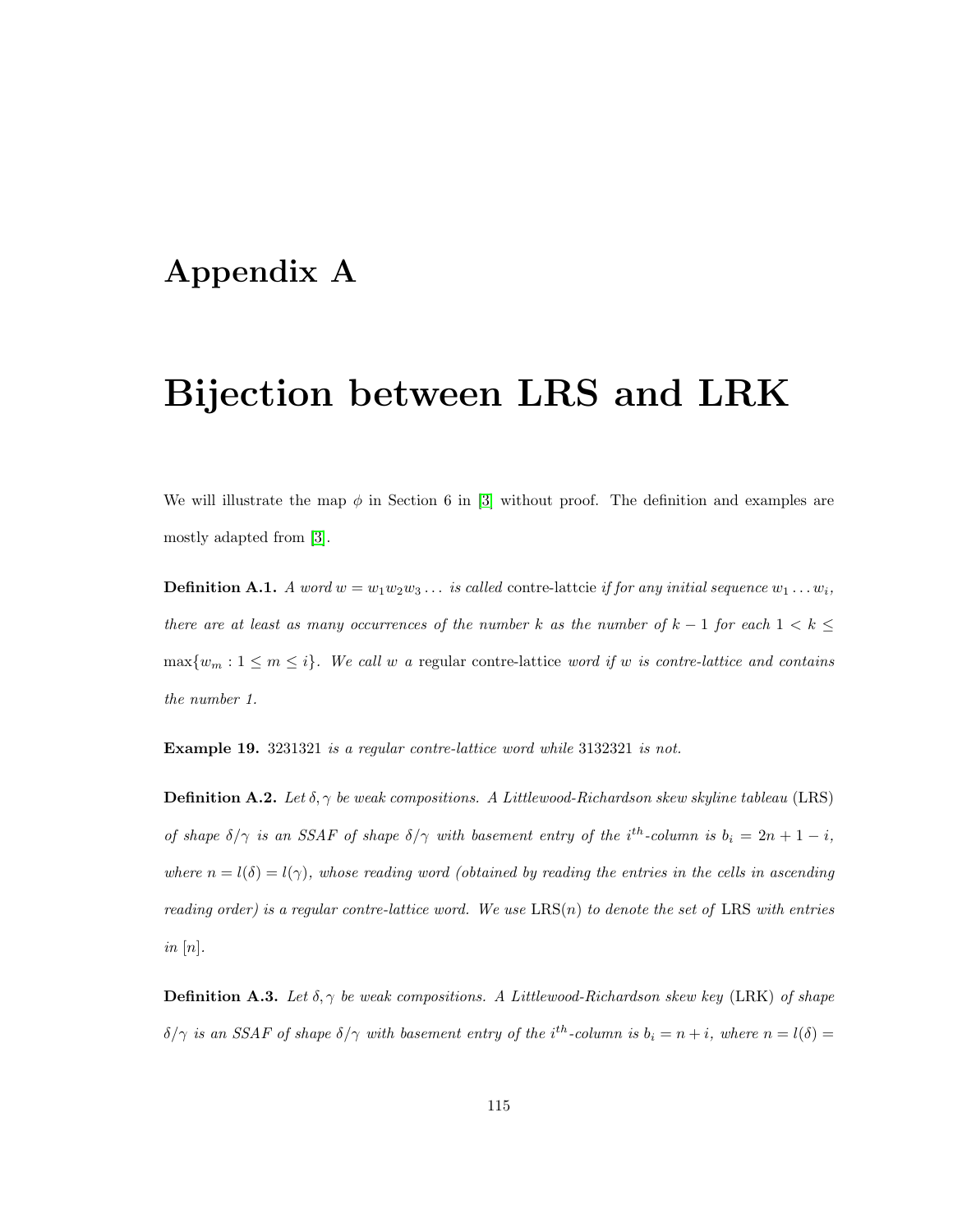$l(\gamma)$ , whose reading word (obtained by reading the entries in the cells in ascending reading order) is a regular contre-lattice word. We use  $LRK(n)$  to denote the set of LRK with entries in [n].

|    |   |   |                | 3 |   |                |   |    |
|----|---|---|----------------|---|---|----------------|---|----|
|    |   | 2 |                | 3 | 3 |                |   | 2  |
|    |   |   |                | 3 | 3 |                |   |    |
| 10 |   |   | $\overline{2}$ | 6 | 3 | $\overline{2}$ | 9 |    |
| 10 |   |   |                | 6 | 6 | 8              | 9 |    |
| 10 | 9 |   |                | 6 | 6 |                | 9 | 10 |

<span id="page-120-0"></span>**Example 20.** An LRS (left) and an LRK (left) with reading word 3231321.

We now describe the map  $\phi$  in Section 6 in [\[3\]](#page-123-0).

Given an LRK K of shape  $\delta/\gamma$  with basement entry of the  $i^{th}$ -column is  $b_i = n + i$  where  $n = l(\delta) = l(\gamma)$ , and fix any permutation of  $\delta$ . Then we can find a unique LRS of overall shape  $\sigma$  whose set of entries of each row is the same as that of the given LRK. We can find this LRS by successively filling the rightmost column strip in the unfilled portion of the diagram for the set of rows containing the smallest entry of K at each step. Here a column strip means a sequence of cells chosen in such a way that they appear in the topmost portion of the diagram (i.e. if a cell is chosen, wither it is the top cell of that column or all cells above it are chosen).

Conversely, given a LRS L of shape  $\delta/\beta$  and fix a rearrangement of  $\beta$ , say,  $\gamma$  such that  $\overline{\gamma} \leq \beta$ , then we can find the corresponding LRK with basement shape  $\overline{\gamma}$  as follows:

Consider the basement diagram  $K^0$  with basement shape  $\overline{\gamma}$  on which we will build the desired LRK. Consider the bottom row of L and start from the largest entry. Place this entry to the leftmost available cell in the lowest row of  $K^0$  and call the resulting filling as  $K^1$ . Then place the second largest entry of the bottom row of L to the leftmost available cell in the lowest row of  $K^1$ , and so on until all entries of the bottom row of  $L$  is filled into the bottom row of the basement diagram. Repeat this process with each column from the bottom to the top until all non-basement entries of L have been placed into the diagram.

We illustrate this process by using the LRK in [Example 20.](#page-120-0)

Example 21. Consider the LRK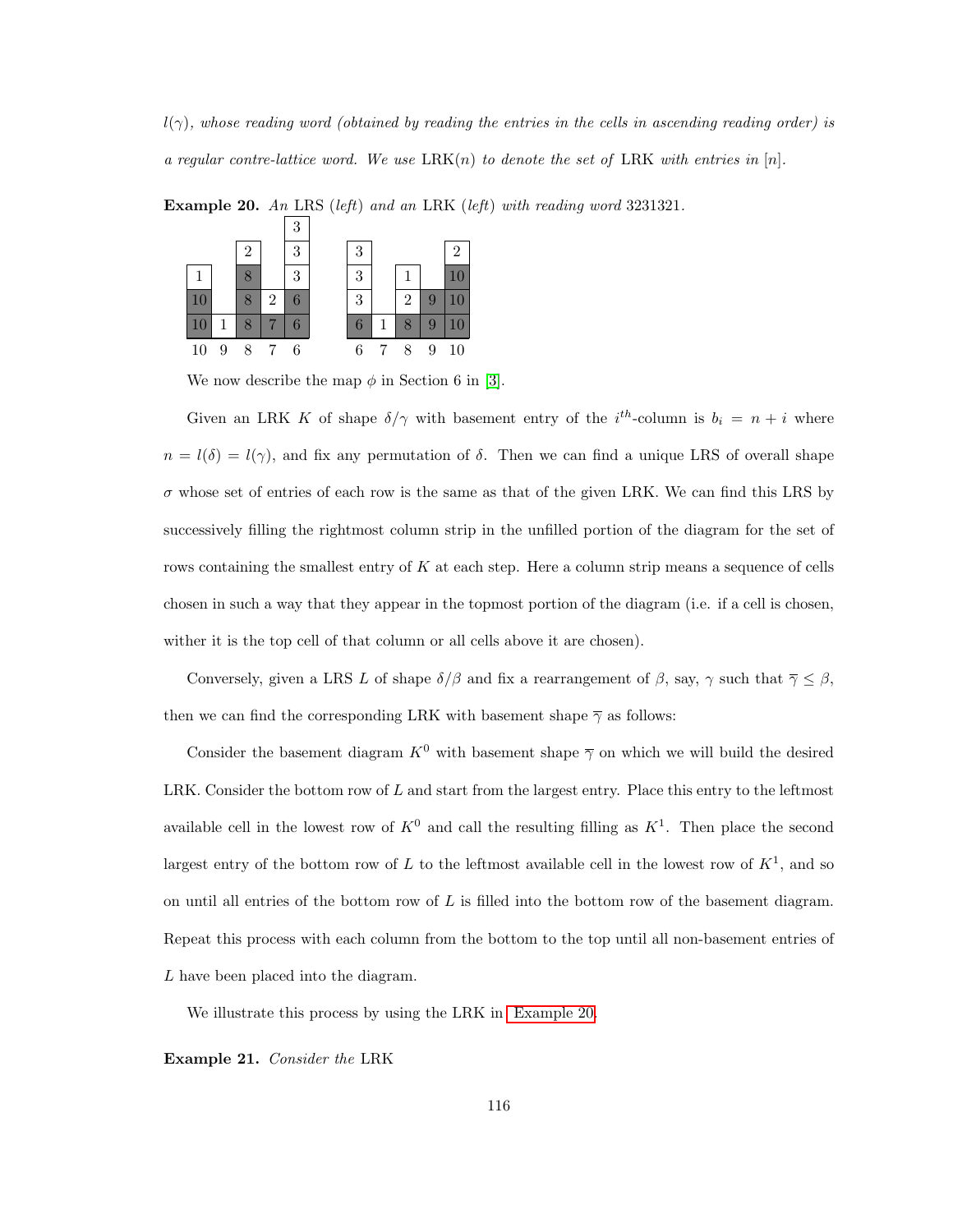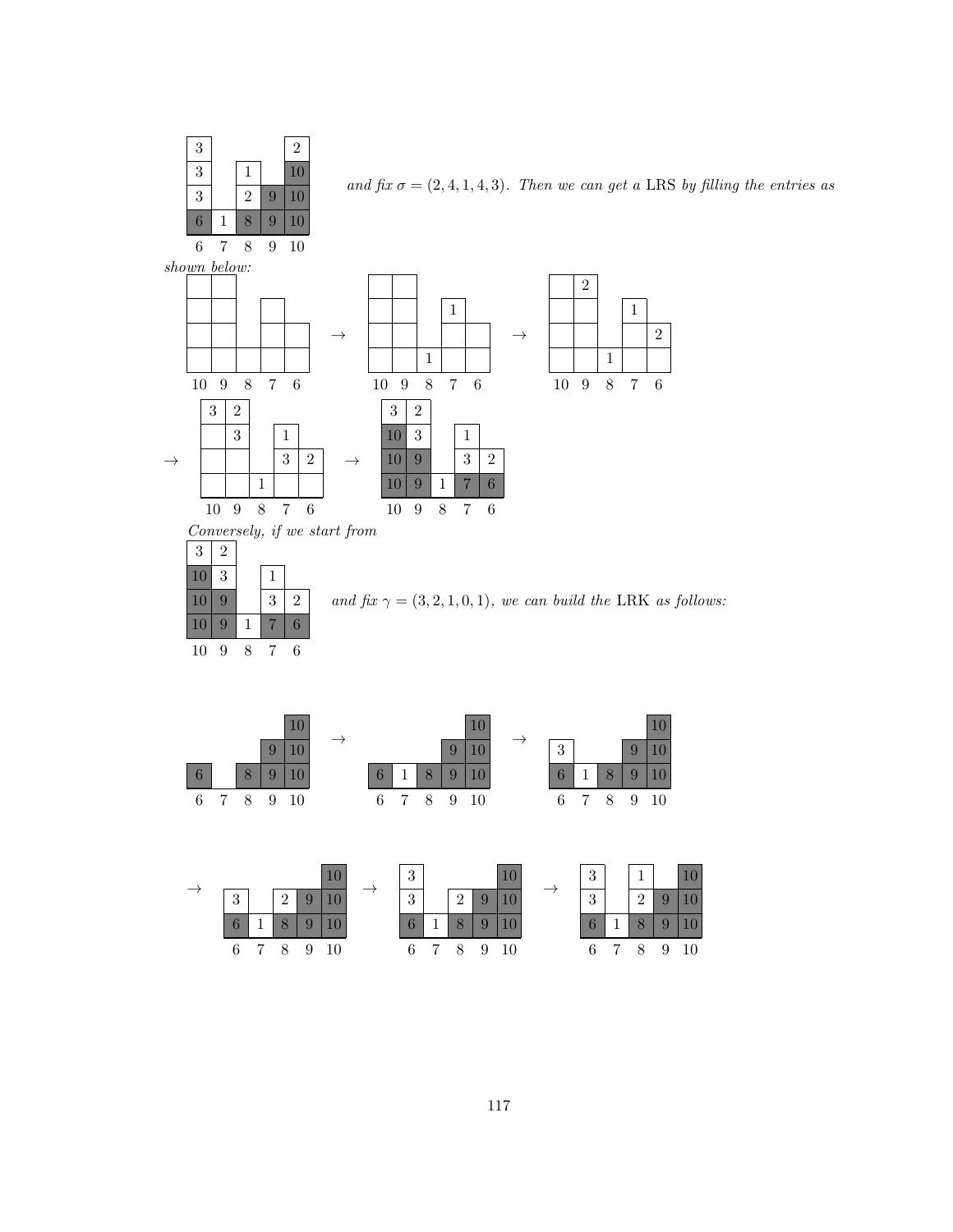

and we get back the LRK we started from.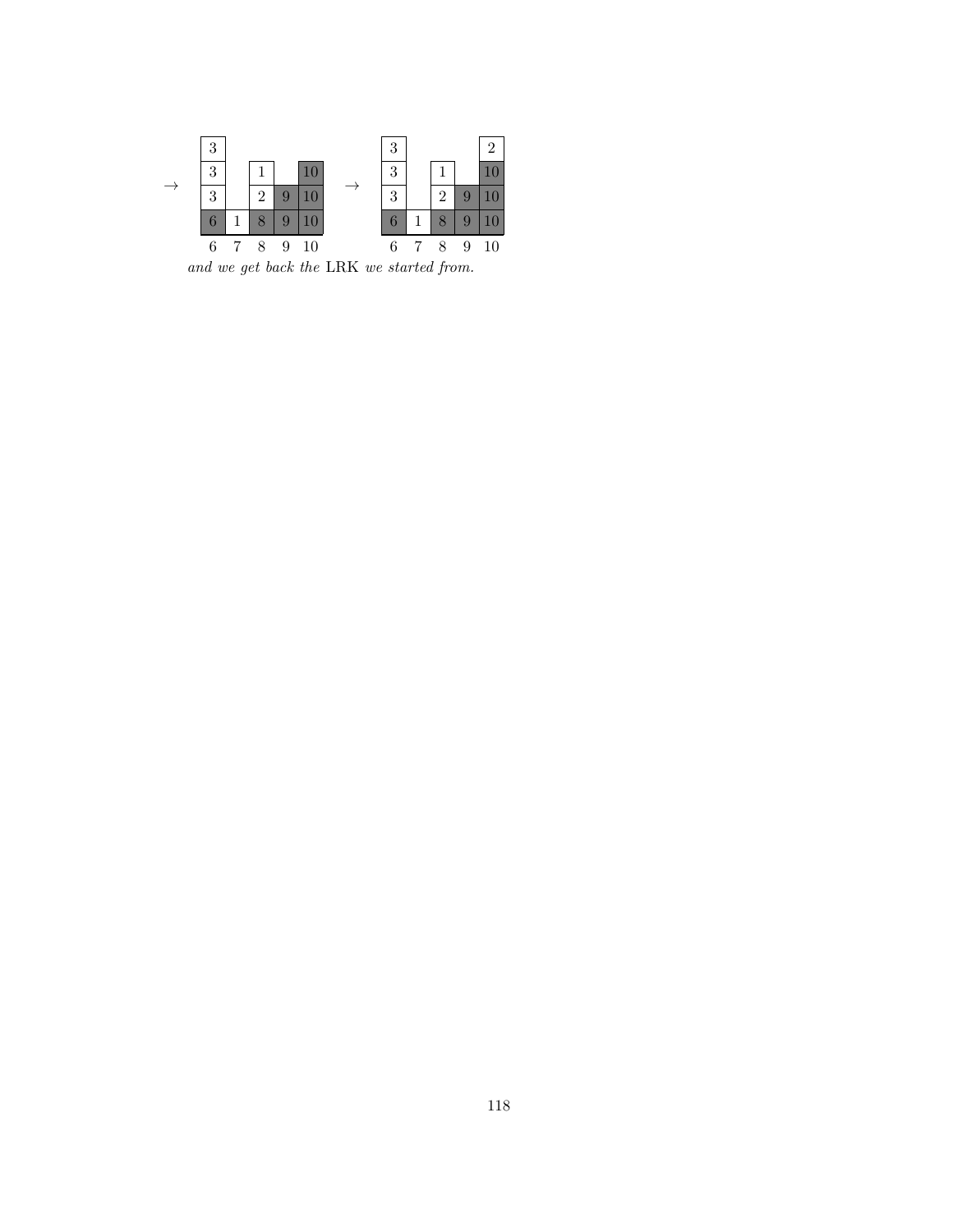## Bibliography

- [1] Deodhar, V. V. Some characterizations of Bruhat ordering on a Coxeter group and determination of the relative Möbius function. *Invent. Math. 39*, 2 (1977), 187–198.
- [2] Haglund, J., Haiman, M., and Loehr, N. A combinatorial formula for nonsymmetric Macdonald polynomials. Amer. J. Math. 130, 2 (2008), 359–383.
- <span id="page-123-0"></span>[3] Haglund, J., Luoto, K., Mason, S., and van Willigenburg, S. Refinements of the Littlewood-Richardson rule. Trans. Amer. Math. Soc. 363, 3 (2011), 1665–1686.
- [4] Haglund, J., Mason, S., and Remmel, J. Properties of the nonsymmetric Robinson-Schensted-Knuth algorithm. J. Algebraic Combin. 38, 2 (2013), 285–327.
- [5] Joseph, A. A decomposition theorem for Demazure crystals. Journal of Algebra 265, 2 (2003), 562 – 578.
- [6] LASCOUX, A., AND SCHÜTZENBERGER, M.-P. Keys & standard bases. In *Invariant theory* and tableaux (Minneapolis, MN, 1988), vol. 19 of IMA Vol. Math. Appl. Springer, New York, 1990, pp. 125–144.
- [7] Lasku, A., and Shyuttsenberzhe, M.-P. Noncommutative Schubert polynomials. Funktsional. Anal. i Prilozhen. 23, 3 (1989), 63–64.